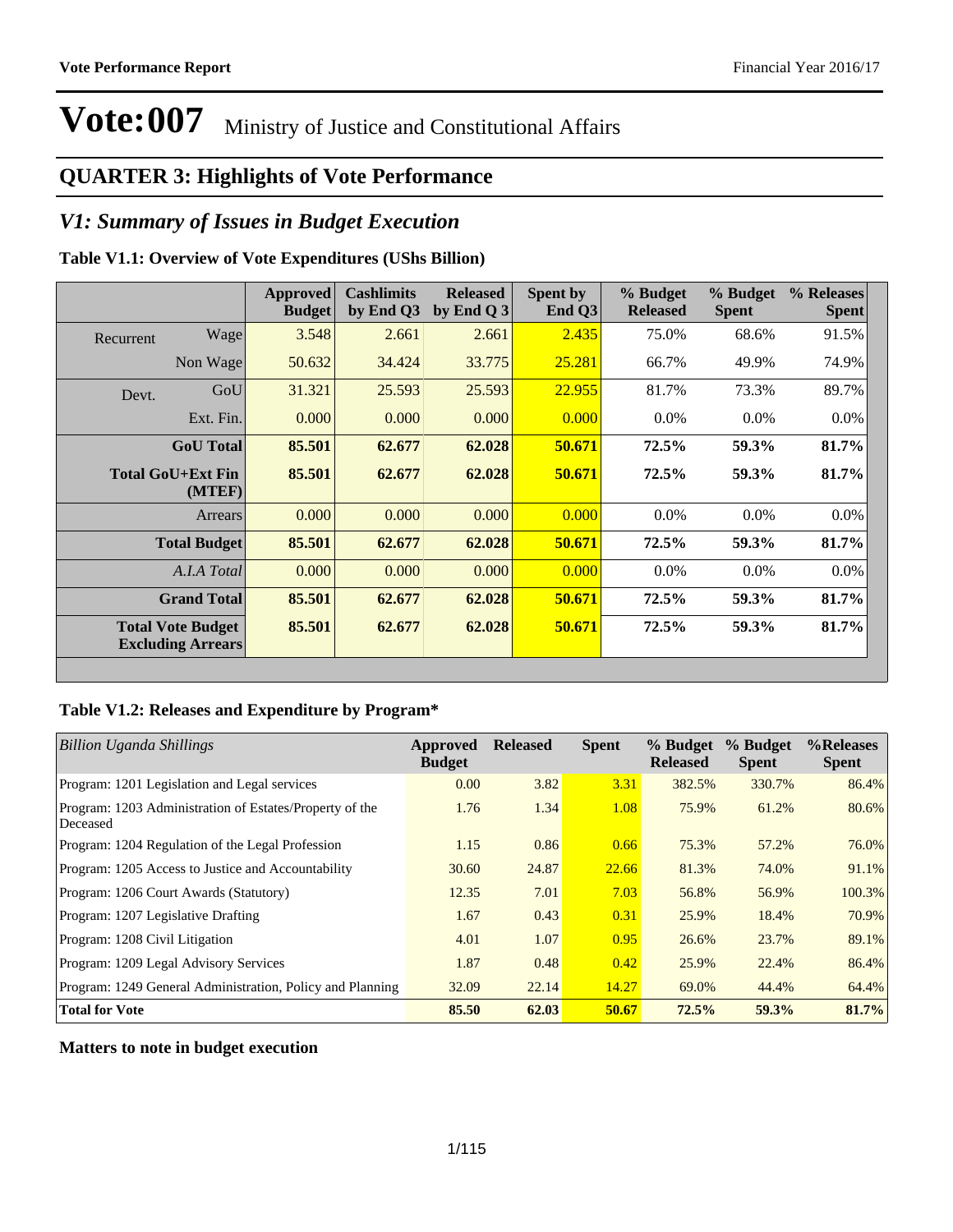### **QUARTER 3: Highlights of Vote Performance**

The Vote was challenged with inadequate funds to train State Attorneys in Legislative drafting.

Inadequate research materials For instance, inadequate funds for subscription for online libraries.

Lack of adequate facilitation to attend meetings.

Frequent electricity interruptions.

Absence of reliable wireless internet.

Absence of updated Telephone Directory with the phone number of contract persons.

Absence of a fully functional intercom system.

Untimely provision of stationery.

Absence of heavy duty photocopier and scanner.

The Directorate is equipped with low specification computers, hence there is need to re-tool the Directorate with high-end computers that will facilitate easy and quick flow of information within and outside the Directorate and allow for the efficient and effective upgrade of the IT system.

#### **Table V1.3: High Unspent Balances and Over-Expenditure in the Domestic Budget (Ushs Bn)**

| (i) Major unpsent balances                  |                                                       |
|---------------------------------------------|-------------------------------------------------------|
| Programs, Projects                          |                                                       |
| Program 1201 Legislation and Legal services |                                                       |
| $0.055$ Bn Shs                              | SubProgram/Project :02 Civil Litigation               |
| Reason:                                     |                                                       |
| <b>Items</b>                                |                                                       |
| 15,436,100.000 UShs                         | 227001 Travel inland                                  |
| Reason:                                     |                                                       |
| 11,237,042.000 UShs                         | 227002 Travel abroad                                  |
| Reason:                                     |                                                       |
| 10,315,696.000 UShs                         | 221003 Staff Training                                 |
| Reason:                                     |                                                       |
| 7,644,000.000 UShs                          | 211103 Allowances                                     |
| Reason:                                     |                                                       |
| <b>0.048 Bn Shs</b>                         | <b>SubProgram/Project :03 Line Ministries</b>         |
| Reason:                                     |                                                       |
| <b>Items</b>                                |                                                       |
| 25,039,880.000 UShs                         | 227001 Travel inland                                  |
| Reason:                                     |                                                       |
| 9,561,880.000 UShs                          | 227002 Travel abroad                                  |
| Reason:                                     |                                                       |
| 5,049,500.000 UShs                          | 228002 Maintenance - Vehicles                         |
| Reason:                                     |                                                       |
| 3,404,000.000 UShs                          | 221011 Printing, Stationery, Photocopying and Binding |
| Reason:                                     |                                                       |
| <b>0.090 Bn Shs</b>                         | SubProgram/Project :04 Institutions <sup>15</sup>     |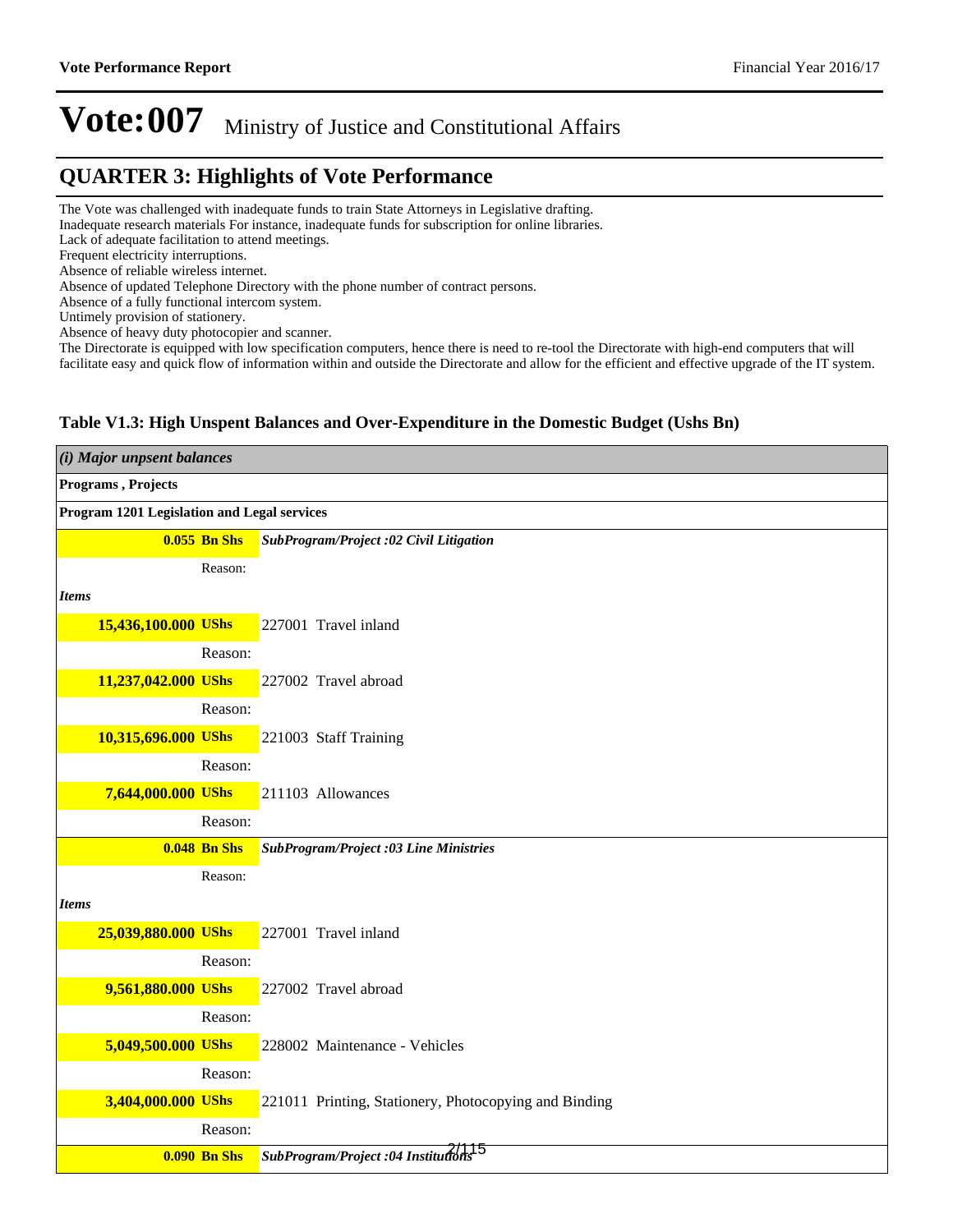|              |                     | Reason:             |                                                              |
|--------------|---------------------|---------------------|--------------------------------------------------------------|
| <b>Items</b> |                     |                     |                                                              |
|              | 40,180,000.000 UShs |                     | 211103 Allowances                                            |
|              |                     | Reason:             |                                                              |
|              | 13,568,158.000 UShs |                     | 227002 Travel abroad                                         |
|              |                     | Reason:             |                                                              |
|              | 13,340,000.000 UShs |                     | 221011 Printing, Stationery, Photocopying and Binding        |
|              |                     | Reason:             |                                                              |
|              | 9,000,000.000 UShs  |                     | 227004 Fuel, Lubricants and Oils                             |
|              |                     | Reason:             |                                                              |
|              |                     | <b>0.098 Bn Shs</b> | SubProgram/Project :05 Local Gov't Institutions (Litigation) |
|              |                     | Reason:             |                                                              |
| <b>Items</b> |                     |                     |                                                              |
|              | 26,715,000.000 UShs |                     | 211103 Allowances                                            |
|              |                     | Reason:             |                                                              |
|              | 24,696,000.000 UShs |                     | 221011 Printing, Stationery, Photocopying and Binding        |
|              |                     | Reason:             |                                                              |
|              | 21,804,000.000 UShs |                     | 227001 Travel inland                                         |
|              |                     | Reason:             |                                                              |
|              | 8,000,000.000 UShs  |                     | 227004 Fuel, Lubricants and Oils                             |
|              |                     | Reason:             |                                                              |
|              |                     | $0.020$ Bn Shs      | SubProgram/Project:06 First Parliamentary Counsel            |
|              |                     | Reason:             |                                                              |
| <b>Items</b> |                     |                     |                                                              |
|              | 9,393,000.000 UShs  |                     | 221011 Printing, Stationery, Photocopying and Binding        |
|              |                     | Reason:             |                                                              |
|              | 4,347,200.000 UShs  |                     | 227001 Travel inland                                         |
|              |                     | Reason:             |                                                              |
|              |                     | <b>0.053 Bn Shs</b> | SubProgram/Project :07 Principal Legislation                 |
|              |                     | Reason:             |                                                              |
| <b>Items</b> |                     |                     |                                                              |
|              | 28,862,000.000 UShs |                     | 221011 Printing, Stationery, Photocopying and Binding        |
|              |                     | Reason:             |                                                              |
|              | 12,597,000.000 UShs |                     | 221003 Staff Training<br>3/115                               |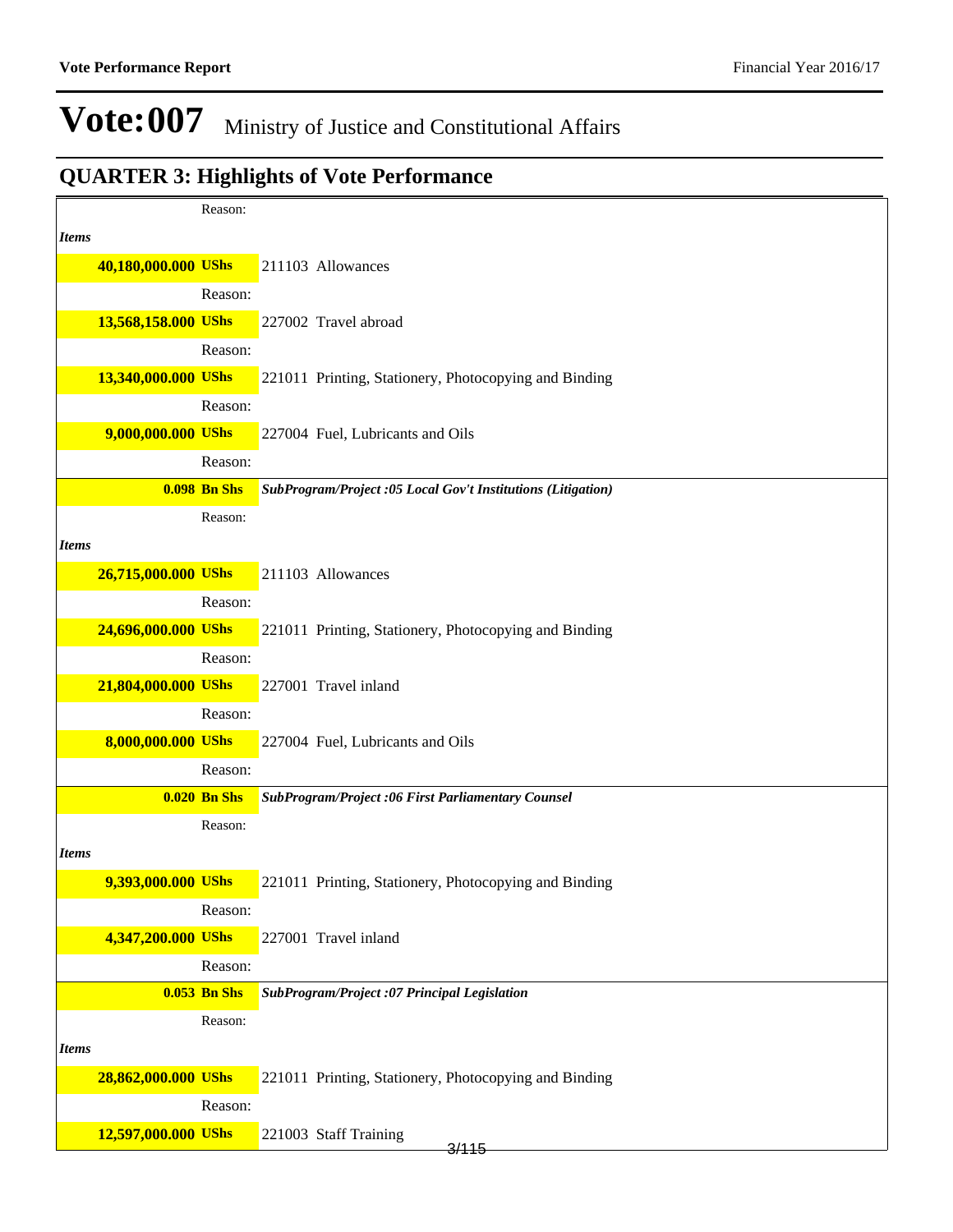| 10,369,000.000 UShs<br>227001 Travel inland<br>Reason:<br><b>0.038 Bn Shs</b><br>SubProgram/Project :08 Subsidiary Legislation<br>Reason:<br><b>Items</b><br>14,691,000.000 UShs<br>221011 Printing, Stationery, Photocopying and Binding<br>Reason:<br>12,330,000.000 UShs<br>227001 Travel inland<br>Reason:<br>3,006,000.000 UShs | Reason: |                                  |
|--------------------------------------------------------------------------------------------------------------------------------------------------------------------------------------------------------------------------------------------------------------------------------------------------------------------------------------|---------|----------------------------------|
|                                                                                                                                                                                                                                                                                                                                      |         |                                  |
|                                                                                                                                                                                                                                                                                                                                      |         |                                  |
|                                                                                                                                                                                                                                                                                                                                      |         |                                  |
|                                                                                                                                                                                                                                                                                                                                      |         |                                  |
|                                                                                                                                                                                                                                                                                                                                      |         |                                  |
|                                                                                                                                                                                                                                                                                                                                      |         |                                  |
|                                                                                                                                                                                                                                                                                                                                      |         |                                  |
|                                                                                                                                                                                                                                                                                                                                      |         |                                  |
|                                                                                                                                                                                                                                                                                                                                      |         |                                  |
|                                                                                                                                                                                                                                                                                                                                      |         | 221009 Welfare and Entertainment |
| Reason:                                                                                                                                                                                                                                                                                                                              |         |                                  |
| $0.024$ Bn Shs<br>SubProgram/Project :09 Local Government (First Parliamentary Counsel)                                                                                                                                                                                                                                              |         |                                  |
| Reason:                                                                                                                                                                                                                                                                                                                              |         |                                  |
| <b>Items</b>                                                                                                                                                                                                                                                                                                                         |         |                                  |
| 10,407,100.000 UShs<br>221011 Printing, Stationery, Photocopying and Binding                                                                                                                                                                                                                                                         |         |                                  |
| Reason:                                                                                                                                                                                                                                                                                                                              |         |                                  |
| 8,230,000.000 UShs<br>227001 Travel inland                                                                                                                                                                                                                                                                                           |         |                                  |
| Reason:                                                                                                                                                                                                                                                                                                                              |         |                                  |
| 3,089,300.000 UShs<br>228002 Maintenance - Vehicles                                                                                                                                                                                                                                                                                  |         |                                  |
| Reason:                                                                                                                                                                                                                                                                                                                              |         |                                  |
| 1,427,000.000 UShs<br>221009 Welfare and Entertainment                                                                                                                                                                                                                                                                               |         |                                  |
| Reason:                                                                                                                                                                                                                                                                                                                              |         |                                  |
| <b>0.030 Bn Shs</b><br><b>SubProgram/Project :10 Legal Advisory Services</b>                                                                                                                                                                                                                                                         |         |                                  |
| Reason:                                                                                                                                                                                                                                                                                                                              |         |                                  |
| <b>Items</b>                                                                                                                                                                                                                                                                                                                         |         |                                  |
| 14,545,000.000 UShs<br>221011 Printing, Stationery, Photocopying and Binding                                                                                                                                                                                                                                                         |         |                                  |
| Reason:                                                                                                                                                                                                                                                                                                                              |         |                                  |
| 8,573,000.000 UShs<br>222001 Telecommunications                                                                                                                                                                                                                                                                                      |         |                                  |
| Reason:                                                                                                                                                                                                                                                                                                                              |         |                                  |
| 5,382,000.000 UShs<br>221009 Welfare and Entertainment                                                                                                                                                                                                                                                                               |         |                                  |
| Reason:                                                                                                                                                                                                                                                                                                                              |         |                                  |
| <b>0.035 Bn Shs</b><br><b>SubProgram/Project :11 Central Government</b>                                                                                                                                                                                                                                                              |         |                                  |
| Reason:<br>4/115                                                                                                                                                                                                                                                                                                                     |         |                                  |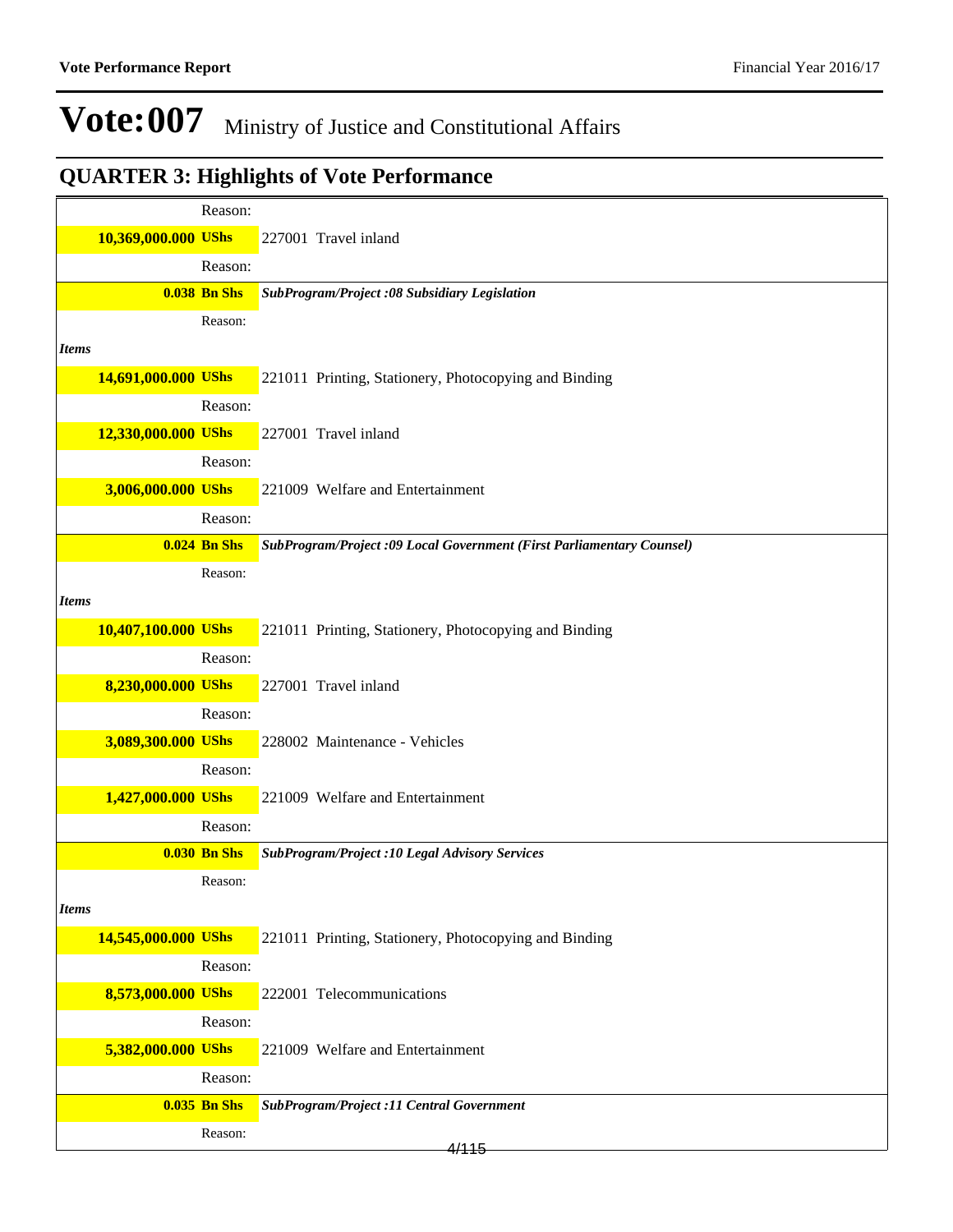| <b>Items</b>        |                                                                                                           |
|---------------------|-----------------------------------------------------------------------------------------------------------|
| 13,697,379.000 UShs | 227002 Travel abroad                                                                                      |
| Reason:             |                                                                                                           |
| 6,815,400.000 UShs  | 221011 Printing, Stationery, Photocopying and Binding                                                     |
| Reason:             |                                                                                                           |
| 4,523,400.000 UShs  | 221003 Staff Training                                                                                     |
| Reason:             |                                                                                                           |
| 4,151,000.000 UShs  | 227004 Fuel, Lubricants and Oils                                                                          |
| Reason:             |                                                                                                           |
| <b>0.018 Bn Shs</b> | SubProgram/Project :12 Local Government (Legal Advisory Services)                                         |
| Reason:             |                                                                                                           |
| <b>Items</b>        |                                                                                                           |
| 8,727,000.000 UShs  | 221011 Printing, Stationery, Photocopying and Binding                                                     |
| Reason:             |                                                                                                           |
| 2,483,000.000 UShs  | 211103 Allowances                                                                                         |
| Reason:             |                                                                                                           |
| 2,142,591.000 UShs  | 221003 Staff Training                                                                                     |
| Reason:             |                                                                                                           |
| <b>0.035 Bn Shs</b> | <b>SubProgram/Project :13 Contracts and Negotiations</b>                                                  |
| Reason:             |                                                                                                           |
| <b>Items</b>        |                                                                                                           |
| 14,045,000.000 UShs | 221011 Printing, Stationery, Photocopying and Binding                                                     |
| Reason:             |                                                                                                           |
| 6,489,500.000 UShs  | 228002 Maintenance - Vehicles                                                                             |
| Reason:             |                                                                                                           |
| 5,256,000.000 UShs  | 227001 Travel inland                                                                                      |
| Reason:             |                                                                                                           |
| 4,483,000.000 UShs  | 221009 Welfare and Entertainment                                                                          |
| Reason:             | Program 1203 Administration of Estates/Property of the Deceased                                           |
| <b>0.215 Bn Shs</b> |                                                                                                           |
|                     | SubProgram/Project :16 Administrator General<br>Reason: Delayed procurement process                       |
|                     | Fluctuations in IFMS                                                                                      |
| <b>Items</b>        | Timing of the training                                                                                    |
| 39,041,000.000 UShs | 221011 Printing, Stationery, <b>5/115</b><br>221011 Printing, Stationery, <b>Photocopying and Binding</b> |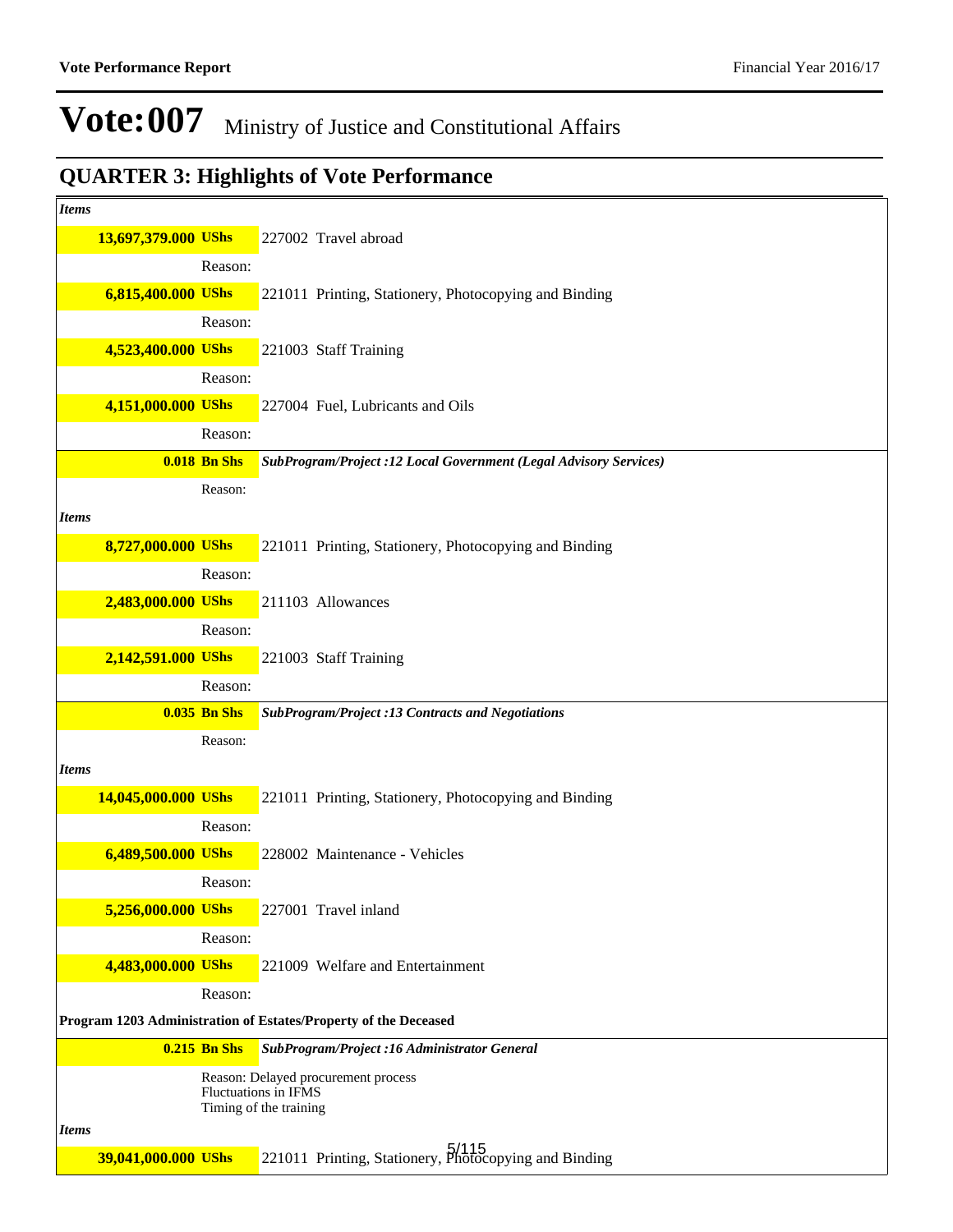|                                                   |                | Reason: Delayed procurement process                                                                                                                                                                                                                                                                                                                                                                                              |
|---------------------------------------------------|----------------|----------------------------------------------------------------------------------------------------------------------------------------------------------------------------------------------------------------------------------------------------------------------------------------------------------------------------------------------------------------------------------------------------------------------------------|
| 37,653,219.000 UShs                               |                | 221003 Staff Training                                                                                                                                                                                                                                                                                                                                                                                                            |
|                                                   |                | Reason: Timing of the training                                                                                                                                                                                                                                                                                                                                                                                                   |
| 35,952,000.000 UShs                               |                | 221001 Advertising and Public Relations                                                                                                                                                                                                                                                                                                                                                                                          |
|                                                   |                | Reason: Delayed procurement process                                                                                                                                                                                                                                                                                                                                                                                              |
| 28,835,600.000 UShs                               |                | 227004 Fuel, Lubricants and Oils                                                                                                                                                                                                                                                                                                                                                                                                 |
|                                                   |                | Reason: Delayed procurement process                                                                                                                                                                                                                                                                                                                                                                                              |
| 25,259,000.000 UShs                               |                | 211103 Allowances                                                                                                                                                                                                                                                                                                                                                                                                                |
|                                                   |                | Reason: Fluctuations in IFMS                                                                                                                                                                                                                                                                                                                                                                                                     |
| Program 1204 Regulation of the Legal Profession   |                |                                                                                                                                                                                                                                                                                                                                                                                                                                  |
|                                                   | $0.156$ Bn Shs | SubProgram/Project :15 Law Council                                                                                                                                                                                                                                                                                                                                                                                               |
|                                                   |                | Reason: Delays in the procurement process.<br>Some claims take long to reach the Accounts Unit.                                                                                                                                                                                                                                                                                                                                  |
| <b>Items</b>                                      |                |                                                                                                                                                                                                                                                                                                                                                                                                                                  |
| 44,650,000.000 UShs                               |                | 221011 Printing, Stationery, Photocopying and Binding                                                                                                                                                                                                                                                                                                                                                                            |
|                                                   |                | Reason: Delays in the procurement process and slow IFMS                                                                                                                                                                                                                                                                                                                                                                          |
| 22,655,999.000 UShs                               |                | 221001 Advertising and Public Relations                                                                                                                                                                                                                                                                                                                                                                                          |
|                                                   |                | Reason: Delays in the procurement process.                                                                                                                                                                                                                                                                                                                                                                                       |
| 21,078,000.000 UShs                               |                | 221006 Commissions and related charges                                                                                                                                                                                                                                                                                                                                                                                           |
|                                                   |                | Reason: Some claims take long to reach the Accounts Unit                                                                                                                                                                                                                                                                                                                                                                         |
| 17,096,250.000 UShs                               |                | 227001 Travel inland                                                                                                                                                                                                                                                                                                                                                                                                             |
|                                                   |                | Reason: Delayed requests from Courts                                                                                                                                                                                                                                                                                                                                                                                             |
| 16,535,320.000 UShs                               |                | 228002 Maintenance - Vehicles                                                                                                                                                                                                                                                                                                                                                                                                    |
|                                                   |                | Reason: Delays in the procurement process                                                                                                                                                                                                                                                                                                                                                                                        |
| Program 1205 Access to Justice and Accountability |                |                                                                                                                                                                                                                                                                                                                                                                                                                                  |
|                                                   |                | 2.214 Bn Shs SubProgram/Project :0890 Support to Justice Law and Order Sector                                                                                                                                                                                                                                                                                                                                                    |
| <i>Items</i>                                      |                | Reason: Delayed submission of approval from Ministry of Public Service to authorize payment.<br>reconciliation of National Social Security Fund was not yet complete. it was completed in April 2017.<br>Delayed procurement process.<br>Delays in the acquisition of Travel documents e.g. Visas.<br>Timing of the training. The funds came in March and training was for April.<br>Delayed submission of invoices for payments |
| 961,614,491.000 UShs                              |                | 312101 Non-Residential Buildings                                                                                                                                                                                                                                                                                                                                                                                                 |
|                                                   |                | Reason: Delayed submission of invoices for payments                                                                                                                                                                                                                                                                                                                                                                              |
| 152,010,000.000 UShs                              |                | 312201 Transport Equipment                                                                                                                                                                                                                                                                                                                                                                                                       |
|                                                   |                | Reason: Delayed submission of approval from Ministry of Public Service to authorize payment.                                                                                                                                                                                                                                                                                                                                     |
| 116,114,685.000 UShs                              |                | 212201 Social Security Contributions                                                                                                                                                                                                                                                                                                                                                                                             |
|                                                   |                |                                                                                                                                                                                                                                                                                                                                                                                                                                  |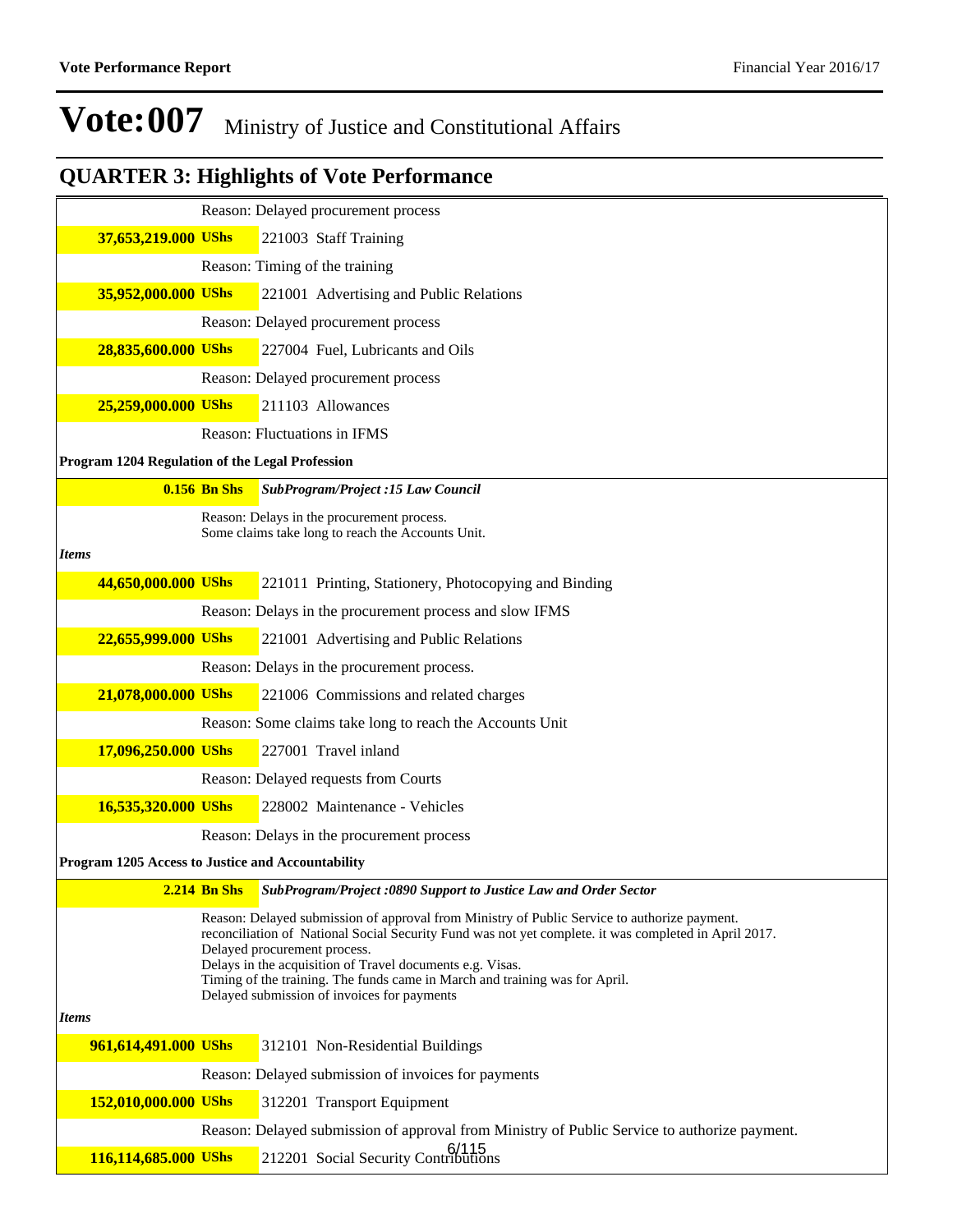|                                          | 2017                | Reason: reconciliation of National Social Security Fund was not yet complete. it was completed in April                                          |
|------------------------------------------|---------------------|--------------------------------------------------------------------------------------------------------------------------------------------------|
| 110,864,130.000 UShs                     |                     | 221003 Staff Training                                                                                                                            |
|                                          |                     | Reason: Delays in the acquisition of Travel documents e.g. Visas.<br>Timing of the training. The funds came in March and training was for April. |
| 103,052,596.000 UShs                     |                     | 221002 Workshops and Seminars                                                                                                                    |
|                                          |                     | Reason: Delayed procurement process                                                                                                              |
| Program 1206 Court Awards (Statutory)    |                     |                                                                                                                                                  |
| <b>Program 1207 Legislative Drafting</b> |                     |                                                                                                                                                  |
|                                          | <b>0.018 Bn Shs</b> | SubProgram/Project :06 First Parliamentary Counsel                                                                                               |
|                                          |                     | Reason: Delayed procurement process<br><b>Fluctuations in IFMS</b>                                                                               |
| <b>Items</b>                             |                     |                                                                                                                                                  |
| 10,546,000.000 UShs                      |                     | 221011 Printing, Stationery, Photocopying and Binding                                                                                            |
|                                          |                     | Reason: Delayed procurement process                                                                                                              |
| 3,955,000.000 UShs                       |                     | 228002 Maintenance - Vehicles                                                                                                                    |
|                                          |                     | Reason: Delayed procurement process                                                                                                              |
| 3,371,835.000 UShs                       |                     | 221003 Staff Training                                                                                                                            |
|                                          |                     | Reason: timing of the training                                                                                                                   |
|                                          | <b>0.033 Bn Shs</b> | SubProgram/Project :07 Principal Legislation                                                                                                     |
|                                          |                     | Reason: Delayed procurement process                                                                                                              |
| <b>Items</b>                             |                     |                                                                                                                                                  |
| 19,773,000.000 UShs                      |                     | 221011 Printing, Stationery, Photocopying and Binding                                                                                            |
|                                          |                     | Reason: Delayed procurement process                                                                                                              |
| 6,591,000.000 UShs                       |                     | 227004 Fuel, Lubricants and Oils                                                                                                                 |
|                                          |                     | Reason: Delayed procurement process                                                                                                              |
|                                          | $0.026$ Bn Shs      | SubProgram/Project :08 Subsidiary Legislation                                                                                                    |
|                                          |                     | Reason: Delayed procurement process                                                                                                              |
| <b>Items</b>                             |                     |                                                                                                                                                  |
| 13,182,000.000 UShs                      |                     | 221011 Printing, Stationery, Photocopying and Binding                                                                                            |
|                                          |                     | Reason: Delayed procurement process                                                                                                              |
| 10,120,858.000 UShs                      |                     | 227002 Travel abroad                                                                                                                             |
|                                          |                     | Reason: Delayed procurement process                                                                                                              |
|                                          | $0.005$ Bn Shs      | SubProgram/Project :09 Local Government (First Parliamentary Counsel)                                                                            |
|                                          |                     | Reason: Delayed procurement process<br>Fewer meetings were held                                                                                  |
| <i>Items</i>                             |                     | 7/115                                                                                                                                            |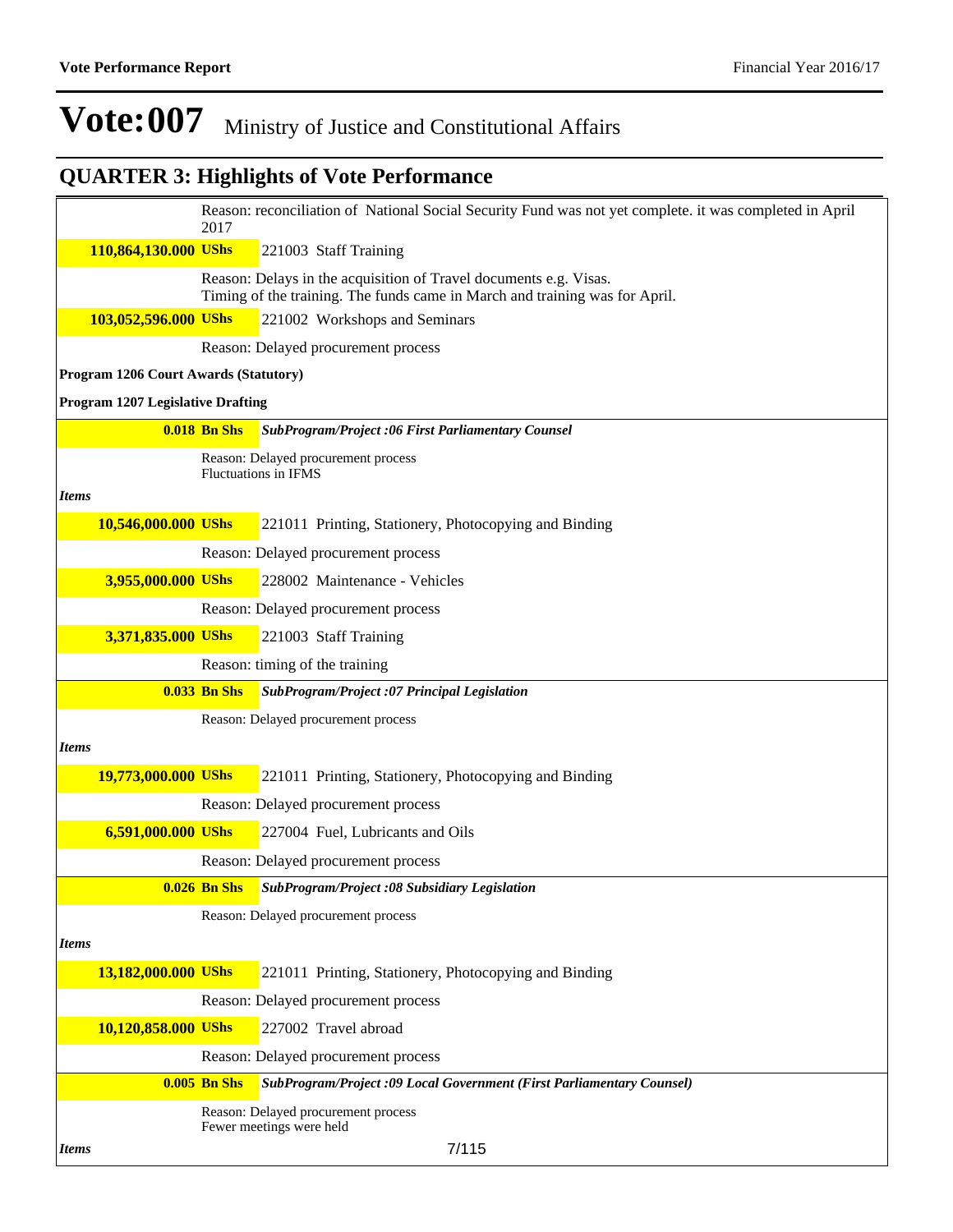### **3,164,000.000 UShs** 228002 Maintenance - Vehicles Reason: Delayed procurement process **Program 1208 Civil Litigation 0.018 Bn Shs** *SubProgram/Project :02 Civil Litigation* Reason: Delayed procurement process Delayed requests from court *Items* **12,655,000.000 UShs** 221011 Printing, Stationery, Photocopying and Binding Reason: Delayed procurement process **0.020 Bn Shs** *SubProgram/Project :03 Line Ministries* Reason: Delayed requests from court Delayed procurement process *Items* **16,346,000.000 UShs** 221011 Printing, Stationery, Photocopying and Binding Reason: Delayed procurement process **0.018 Bn Shs** *SubProgram/Project :04 Institutions* Reason: Delayed procurement process Delayed requests from court Fewer meetings were held *Items* **16,111,000.000 UShs** 221011 Printing, Stationery, Photocopying and Binding Reason: Delayed procurement process **0.016 Bn Shs** *SubProgram/Project :05 Local Gov't Institutions (Litigation)* Reason: Delayed procurement process Fewer meetings were held Fluctuations in IFMS *Items* **13,973,000.000 UShs** 221011 Printing, Stationery, Photocopying and Binding Reason: Delayed procurement process **Program 1209 Legal Advisory Services 0.008 Bn Shs** *SubProgram/Project :10 Legal Advisory Services* Reason: Delayed procurement process some claims take long to reach the Accounts Unit Fewer meetings were held *Items* **3,955,000.000 UShs** 221006 Commissions and related charges Reason: some claims take long to reach the Accounts Unit **3,164,000.000 UShs** 228002 Maintenance - Vehicles Reason: Delayed procurement process 8/115**QUARTER 3: Highlights of Vote Performance**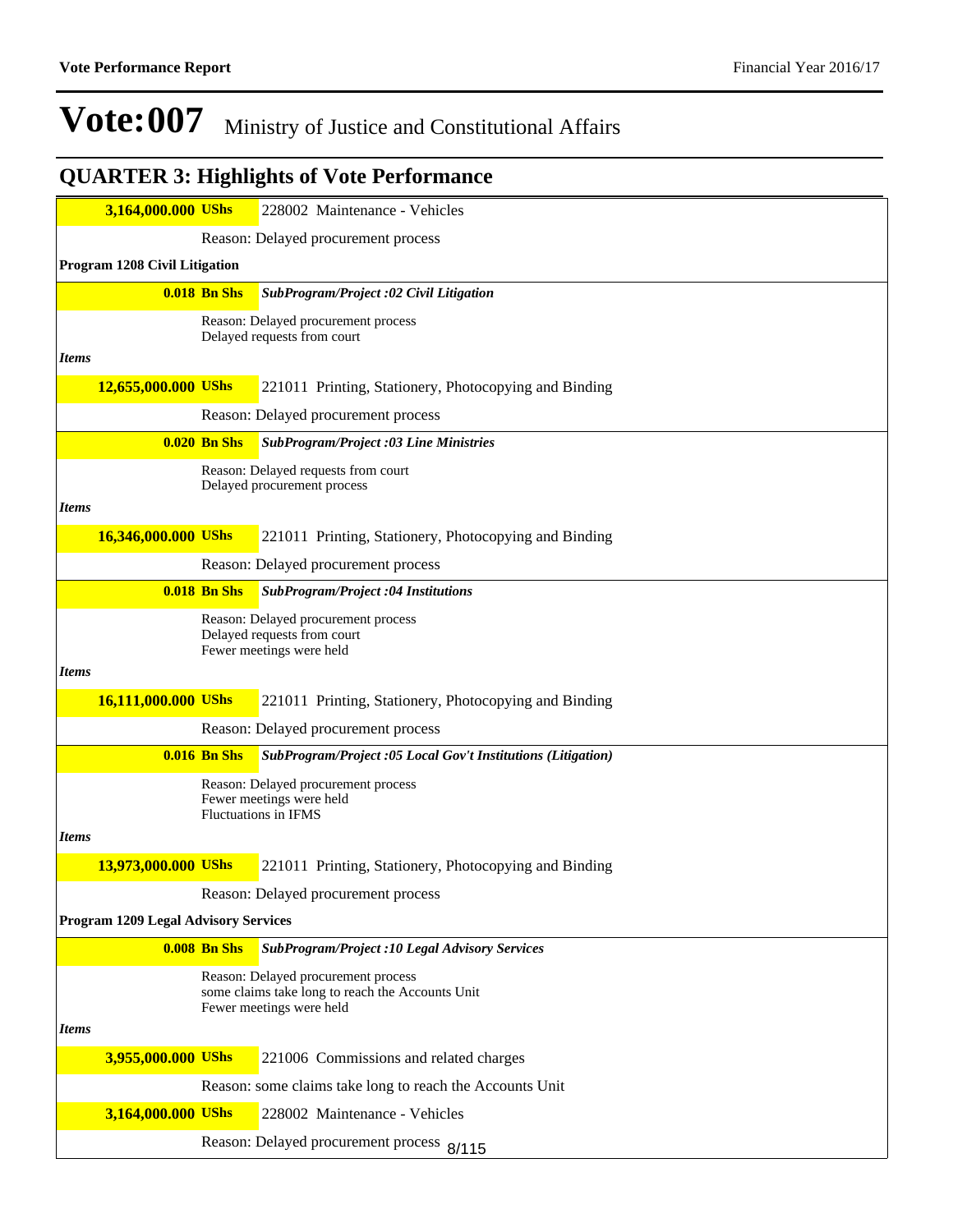|                        | <b>0.008 Bn Shs</b> | SubProgram/Project :11 Central Government                                                                                                                                                      |
|------------------------|---------------------|------------------------------------------------------------------------------------------------------------------------------------------------------------------------------------------------|
|                        |                     | Reason: Delays in the procurement process                                                                                                                                                      |
| <b>Items</b>           |                     | Fewer meetings were held                                                                                                                                                                       |
| 4,745,000.000 UShs     |                     | 221011 Printing, Stationery, Photocopying and Binding                                                                                                                                          |
|                        |                     | Reason: Delays in the procurement process                                                                                                                                                      |
|                        | <b>0.008 Bn Shs</b> | SubProgram/Project :12 Local Government (Legal Advisory Services)                                                                                                                              |
|                        |                     | Reason: Delays in procurement process                                                                                                                                                          |
|                        |                     | Fluctuations in the IFMS<br>Fewer meetings were held                                                                                                                                           |
| <b>Items</b>           |                     |                                                                                                                                                                                                |
| 4,745,000.000 UShs     |                     | 221011 Printing, Stationery, Photocopying and Binding                                                                                                                                          |
|                        |                     | Reason: Delays in procurement process                                                                                                                                                          |
| 2,373,000.000 UShs     |                     | 228002 Maintenance - Vehicles                                                                                                                                                                  |
|                        |                     | Reason: Delays in procurement process                                                                                                                                                          |
|                        | $0.011$ Bn Shs      | <b>SubProgram/Project :13 Contracts and Negotiations</b>                                                                                                                                       |
|                        |                     | Reason: Delayed procurement process                                                                                                                                                            |
| <b>Items</b>           |                     |                                                                                                                                                                                                |
| 7,909,000.000 UShs     |                     | 227004 Fuel, Lubricants and Oils                                                                                                                                                               |
|                        |                     | Reason: Delayed procurement process                                                                                                                                                            |
|                        |                     | Program 1249 General Administration, Policy and Planning                                                                                                                                       |
|                        | $7.162$ Bn Shs      | <b>SubProgram/Project :01 Headquarters</b>                                                                                                                                                     |
|                        |                     | Reason: delays in submission of accountability from Regional offices. These funds have been spent at the beginning of<br>Quarter 4 after presentation of accountability from Regional offices. |
|                        |                     | Delays in the procurement process.<br>Poor network of the e-registration process.                                                                                                              |
|                        |                     | identification of beneficiaries is very difficult.                                                                                                                                             |
| <b>Items</b>           |                     | Files were not available.                                                                                                                                                                      |
| 6,242,140,555.000 UShs |                     | 282104 Compensation to 3rd Parties                                                                                                                                                             |
|                        |                     | Reason: Poor network of the e-registration process.                                                                                                                                            |
|                        |                     | identification of beneficiaries is very difficult.                                                                                                                                             |
| 175,888,000.000 UShs   |                     | 263106 Other Current grants (Current)                                                                                                                                                          |
|                        |                     | Reason: delays in submission of accountability from Regional offices. These funds have been spent at the<br>beginning of Quarter 4 after presentation of accountability from Regional offices. |
| 110,272,245.000 UShs   |                     | 213004 Gratuity Expenses                                                                                                                                                                       |
|                        |                     | Reason: Files were not available.                                                                                                                                                              |
| 102,357,300.000 UShs   |                     | 221007 Books, Periodicals & Newspapers                                                                                                                                                         |
|                        |                     | Reason: delays in getting response from suppliers. Actually the process has just begun in Quarter 4.                                                                                           |
|                        |                     |                                                                                                                                                                                                |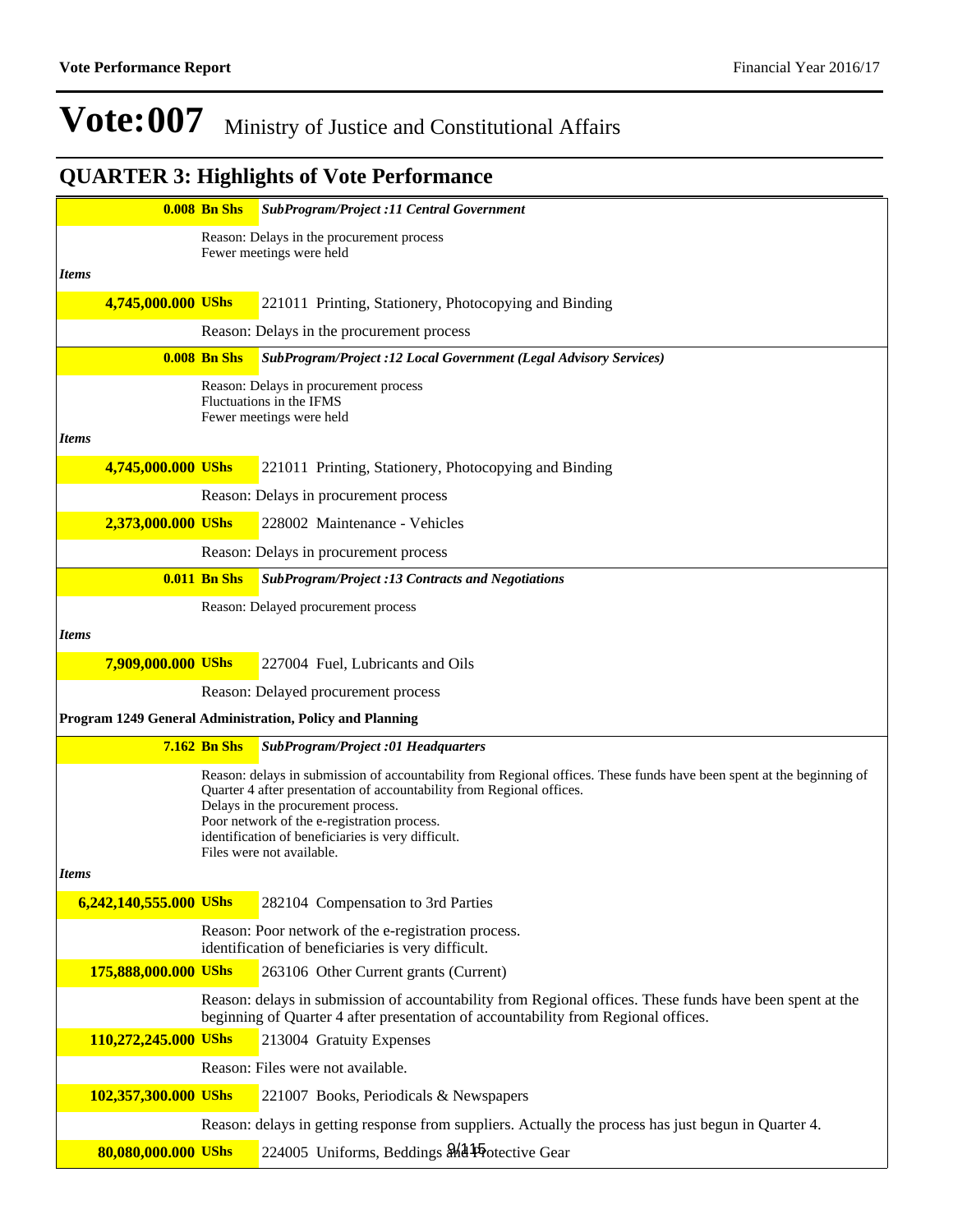|              |                     |                     | Reason: Delays in the procurement process.                                                                                                                                                                                                                                               |
|--------------|---------------------|---------------------|------------------------------------------------------------------------------------------------------------------------------------------------------------------------------------------------------------------------------------------------------------------------------------------|
|              |                     | <b>0.168 Bn Shs</b> | <b>SubProgram/Project :17 Policy Planning Unit</b>                                                                                                                                                                                                                                       |
| <b>Items</b> |                     |                     | Reason: Delayed procurement process<br>Fluctuations in IFMS<br>To be spent in Quarter 4                                                                                                                                                                                                  |
|              | 68,808,200.000 UShs |                     | 221002 Workshops and Seminars                                                                                                                                                                                                                                                            |
|              |                     |                     | Reason: Delayed procurement process                                                                                                                                                                                                                                                      |
|              | 48,611,000.000 UShs |                     | 221011 Printing, Stationery, Photocopying and Binding                                                                                                                                                                                                                                    |
|              |                     |                     | Reason: Delayed procurement process                                                                                                                                                                                                                                                      |
|              | 11,731,500.000 UShs |                     | 227004 Fuel, Lubricants and Oils                                                                                                                                                                                                                                                         |
|              |                     |                     | Reason: delays in procurement process.                                                                                                                                                                                                                                                   |
|              | 8,208,000.000 UShs  |                     | 211103 Allowances                                                                                                                                                                                                                                                                        |
|              |                     |                     | Reason: Fluctuations in IFMS                                                                                                                                                                                                                                                             |
|              | 7,527,000.000 UShs  |                     | 221003 Staff Training                                                                                                                                                                                                                                                                    |
|              |                     |                     | Reason: To be spent in Quarter 4                                                                                                                                                                                                                                                         |
|              |                     | $0.045$ Bn Shs      | SubProgram/Project : 19 Internal Audit Department                                                                                                                                                                                                                                        |
|              |                     | Quarter 4.          | Reason: UTL was giving wrong account details so the process was put to halt so as to get clear details.<br>Delays in procurement and Fluctuations in the IFMS.<br>timing of trainings. Most trainings are offered ii Quarter 3 while the training dates are actually at the beginning of |
| <b>Items</b> |                     |                     |                                                                                                                                                                                                                                                                                          |
|              | 14,545,000.000 UShs |                     | 221003 Staff Training                                                                                                                                                                                                                                                                    |
|              |                     |                     | Reason: timing of trainings. Most trainings are offered ii Quarter 3 while the training dates are actually at<br>the beginning of Quarter 4.                                                                                                                                             |
|              | 8,895,800.000 UShs  |                     | 227001 Travel inland                                                                                                                                                                                                                                                                     |
|              |                     |                     | Reason: Delays in submission of requests                                                                                                                                                                                                                                                 |
|              | 6,697,000.000 UShs  |                     | 211103 Allowances                                                                                                                                                                                                                                                                        |
|              |                     |                     | Reason: Fluctuations in the IFMS                                                                                                                                                                                                                                                         |
|              | 2,779,500.000 UShs  |                     | 221011 Printing, Stationery, Photocopying and Binding                                                                                                                                                                                                                                    |
|              |                     |                     | Reason: Delays in procurement and Fluctuations in the IFMS                                                                                                                                                                                                                               |
|              | 2,516,000.000 UShs  |                     | 222001 Telecommunications                                                                                                                                                                                                                                                                |
|              |                     |                     | Reason: UTL was giving wrong account details so the process was put to halt so as to get clear details.                                                                                                                                                                                  |
|              |                     | <b>0.032 Bn Shs</b> | SubProgram/Project :20 Office of the Attorney General                                                                                                                                                                                                                                    |
|              |                     |                     | Reason: Delays in procurement process<br>Few meetings were held                                                                                                                                                                                                                          |
| <i>Items</i> |                     |                     |                                                                                                                                                                                                                                                                                          |
|              | 6,805,616.000 UShs  |                     | 227002 Travel abroad<br>10/115                                                                                                                                                                                                                                                           |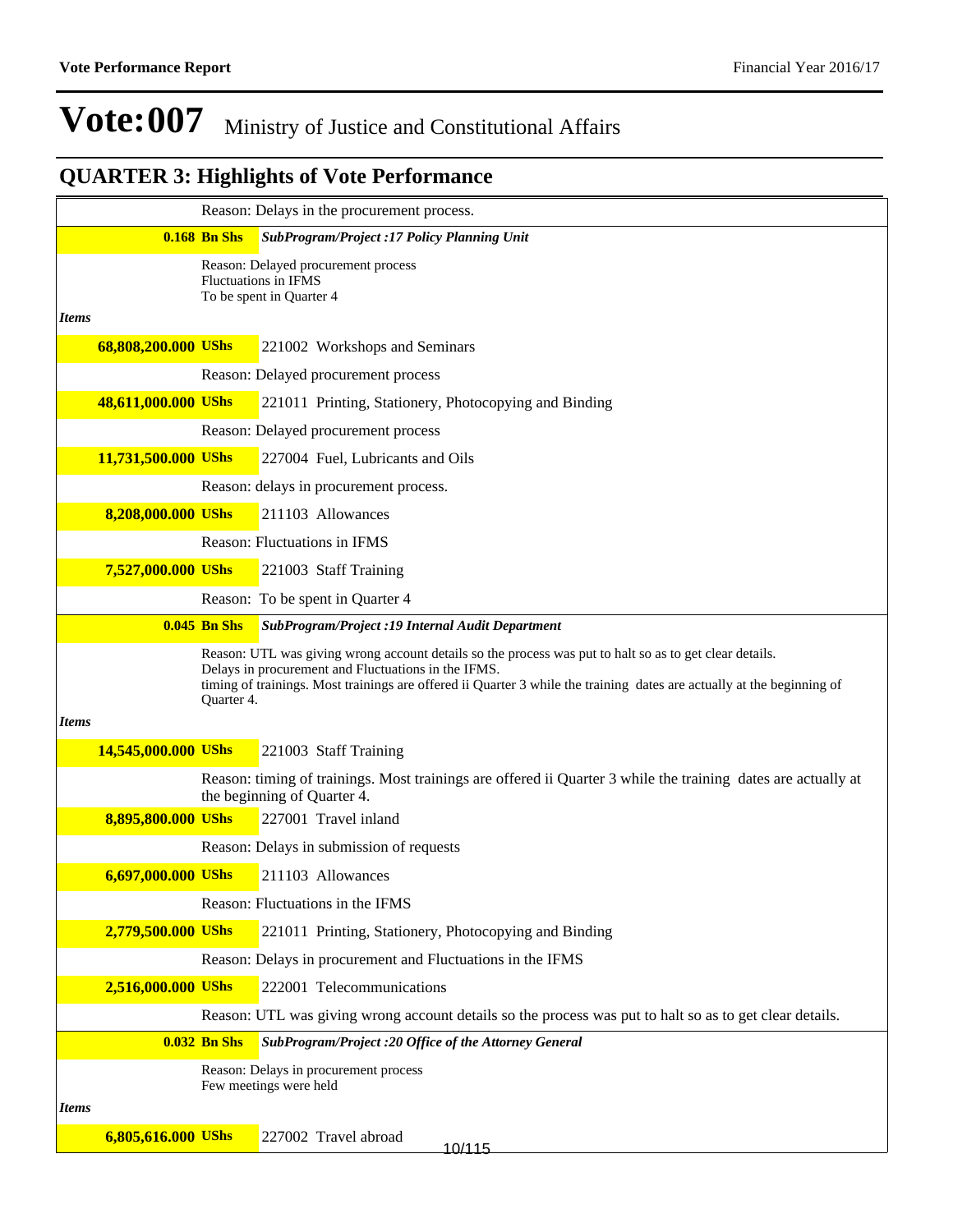|                                             |                     | Reason: Delays in procurement process                                                                                               |
|---------------------------------------------|---------------------|-------------------------------------------------------------------------------------------------------------------------------------|
| 4,906,920.000 UShs                          |                     | 228002 Maintenance - Vehicles                                                                                                       |
|                                             |                     | Reason: Delays in procurement process                                                                                               |
| 4,264,800.000 UShs                          |                     | 227001 Travel inland                                                                                                                |
|                                             |                     | Reason: Delayed requests from Court                                                                                                 |
| 4,050,000.000 UShs                          |                     | 213001 Medical expenses (To employees)                                                                                              |
|                                             |                     | Reason: Delays in procurement process                                                                                               |
| 3,773,000.000 UShs                          |                     | 221009 Welfare and Entertainment                                                                                                    |
|                                             |                     | Reason: Few meetings were held                                                                                                      |
|                                             | <b>0.424 Bn Shs</b> | SubProgram/Project :1228 Support to Ministry of Justice and Constitutional Affairs                                                  |
|                                             |                     | Reason: Delayed procurement process.<br>Delays in getting approval from Ministry of Public Service and Office of the Prime Minister |
| <b>Items</b>                                |                     |                                                                                                                                     |
| 176,000,000.000 UShs                        |                     | 312203 Furniture & Fixtures                                                                                                         |
|                                             |                     | Reason: Delayed procurement process                                                                                                 |
| 153,600,000.000 UShs                        |                     | 312201 Transport Equipment                                                                                                          |
|                                             |                     | Reason: Delays in getting approval from Ministry of Public Service and Office of the Prime Minister                                 |
| 94,000,000.000 UShs                         |                     | 312202 Machinery and Equipment                                                                                                      |
|                                             |                     | Reason: Delayed procurement process                                                                                                 |
|                                             | <b>0.001 Bn Shs</b> | SubProgram/Project :1242 Construction of the JLOS House                                                                             |
|                                             |                     | Reason: Delayed submissions for invoices for payment.                                                                               |
| <b>Items</b>                                |                     |                                                                                                                                     |
| 743,865.000 UShs                            |                     | 312101 Non-Residential Buildings                                                                                                    |
|                                             |                     | Reason: Delayed submissions for invoices for payment.                                                                               |
|                                             |                     | (ii) Expenditures in excess of the original approved budget                                                                         |
| Program 1201 Legislation and Legal services |                     |                                                                                                                                     |
|                                             | $0.160$ Bn Shs      | SubProgram/Project :02 Civil Litigation                                                                                             |
|                                             | Reason:             |                                                                                                                                     |
| <b>Items</b>                                |                     |                                                                                                                                     |
| 36,896,958.000 UShs                         |                     | 227002 Travel abroad                                                                                                                |
|                                             | Reason:             |                                                                                                                                     |
| 25,808,000.000 UShs                         |                     | 221006 Commissions and related charges                                                                                              |
|                                             | Reason:             |                                                                                                                                     |
| 21,831,000.000 UShs                         |                     | 227004 Fuel, Lubricants and Oils                                                                                                    |
|                                             | Reason:             | 11/115                                                                                                                              |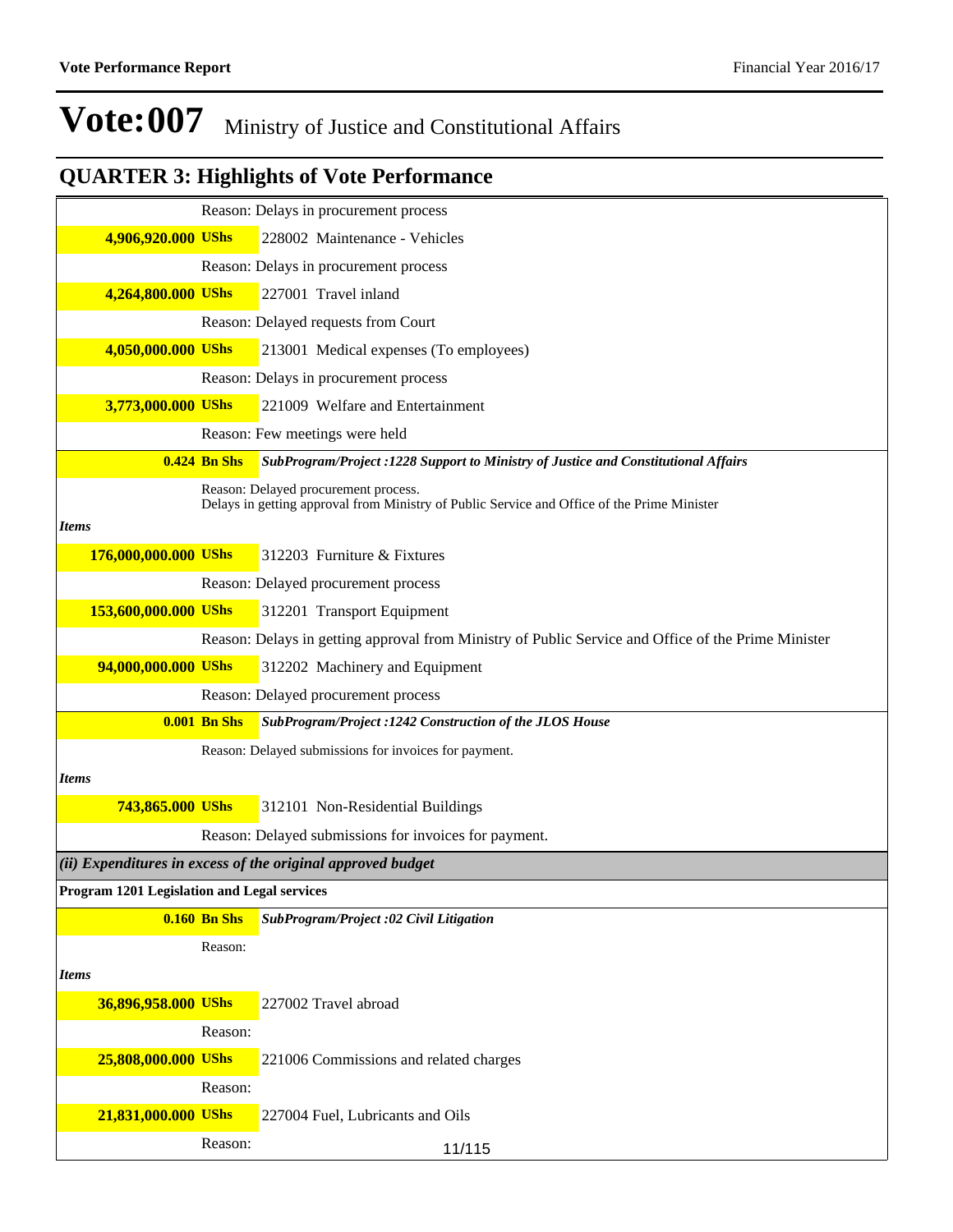|              | 21,446,000.000 UShs  |                     | 211103 Allowances                                            |
|--------------|----------------------|---------------------|--------------------------------------------------------------|
|              |                      | Reason:             |                                                              |
|              | 19,179,900.000 UShs  |                     | 227001 Travel inland                                         |
|              |                      | Reason:             |                                                              |
|              |                      | <b>0.430 Bn Shs</b> | <b>SubProgram/Project :03 Line Ministries</b>                |
|              |                      | Reason:             |                                                              |
| <i>Items</i> |                      |                     |                                                              |
|              | 96,699,000.000 UShs  |                     | 211103 Allowances                                            |
|              |                      | Reason:             |                                                              |
|              | 88,009,120.000 UShs  |                     | 227002 Travel abroad                                         |
|              |                      | Reason:             |                                                              |
|              | 74,733,120.000 UShs  |                     | 227001 Travel inland                                         |
|              |                      | Reason:             |                                                              |
|              | 72,677,000.000 UShs  |                     | 227004 Fuel, Lubricants and Oils                             |
|              |                      | Reason:             |                                                              |
|              | 49,906,000.000 UShs  |                     | 221003 Staff Training                                        |
|              |                      | Reason:             |                                                              |
|              |                      | <b>0.376 Bn Shs</b> | SubProgram/Project :04 Institutions                          |
|              |                      |                     |                                                              |
|              |                      | Reason:             |                                                              |
| <b>Items</b> |                      |                     |                                                              |
|              | 96,782,500.000 UShs  |                     | 227001 Travel inland                                         |
|              |                      | Reason:             |                                                              |
|              | 84,002,842.000 UShs  |                     | 227002 Travel abroad                                         |
|              |                      | Reason:             |                                                              |
|              | 56,784,000.000 UShs  |                     | 211103 Allowances                                            |
|              |                      | Reason:             |                                                              |
|              | 52,164,000.000 UShs  |                     | 221003 Staff Training                                        |
|              |                      | Reason:             |                                                              |
|              | 47,627,000.000 UShs  |                     | 227004 Fuel, Lubricants and Oils                             |
|              |                      | Reason:             |                                                              |
|              |                      | <b>0.380 Bn Shs</b> | SubProgram/Project :05 Local Gov't Institutions (Litigation) |
| <b>Items</b> |                      | Reason:             |                                                              |
|              | 106,367,263.000 UShs |                     | 227002 Travel abroad                                         |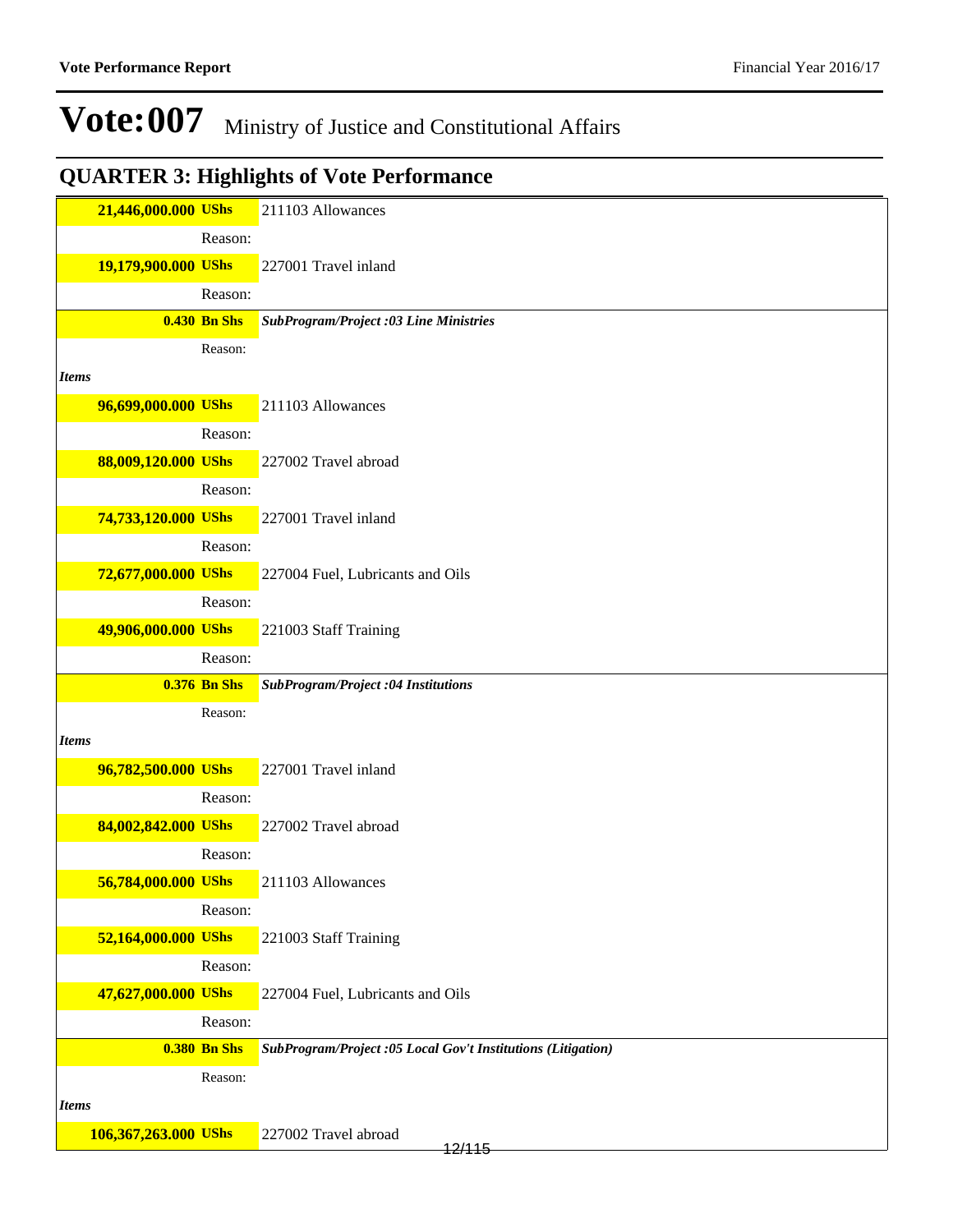|                     | Reason:             |                                                       |
|---------------------|---------------------|-------------------------------------------------------|
| 84,857,000.000 UShs |                     | 227001 Travel inland                                  |
|                     | Reason:             |                                                       |
| 70,249,000.000 UShs |                     | 211103 Allowances                                     |
|                     | Reason:             |                                                       |
| 57,451,000.000 UShs |                     | 227004 Fuel, Lubricants and Oils                      |
|                     | Reason:             |                                                       |
| 53,331,000.000 UShs |                     | 221003 Staff Training                                 |
|                     | Reason:             |                                                       |
|                     | $0.105$ Bn Shs      | SubProgram/Project:06 First Parliamentary Counsel     |
|                     | Reason:             |                                                       |
| <b>Items</b>        |                     |                                                       |
| 29,241,000.000 UShs |                     | 227002 Travel abroad                                  |
|                     | Reason:             |                                                       |
| 22,764,835.000 UShs |                     | 221003 Staff Training                                 |
|                     | Reason:             |                                                       |
| 15,045,800.000 UShs |                     | 227001 Travel inland                                  |
|                     | Reason:             |                                                       |
| 10,000,000.000 UShs |                     | 221011 Printing, Stationery, Photocopying and Binding |
|                     | Reason:             |                                                       |
| 7,434,000.000 UShs  |                     | 227004 Fuel, Lubricants and Oils                      |
|                     | Reason:             |                                                       |
|                     | <b>0.113 Bn Shs</b> | SubProgram/Project :07 Principal Legislation          |
|                     | Reason:             |                                                       |
| <b>Items</b>        |                     |                                                       |
| 36,447,405.000 UShs |                     | 227002 Travel abroad                                  |
|                     | Reason:             |                                                       |
| 19,297,000.000 UShs |                     | 211103 Allowances                                     |
|                     | Reason:             |                                                       |
| 12,423,000.000 UShs |                     | 227004 Fuel, Lubricants and Oils                      |
|                     | Reason:             |                                                       |
| 11,644,000.000 UShs |                     | 221003 Staff Training                                 |
|                     | Reason:             |                                                       |
| 10,042,000.000 UShs |                     | 227001 Travel inland<br>13/115                        |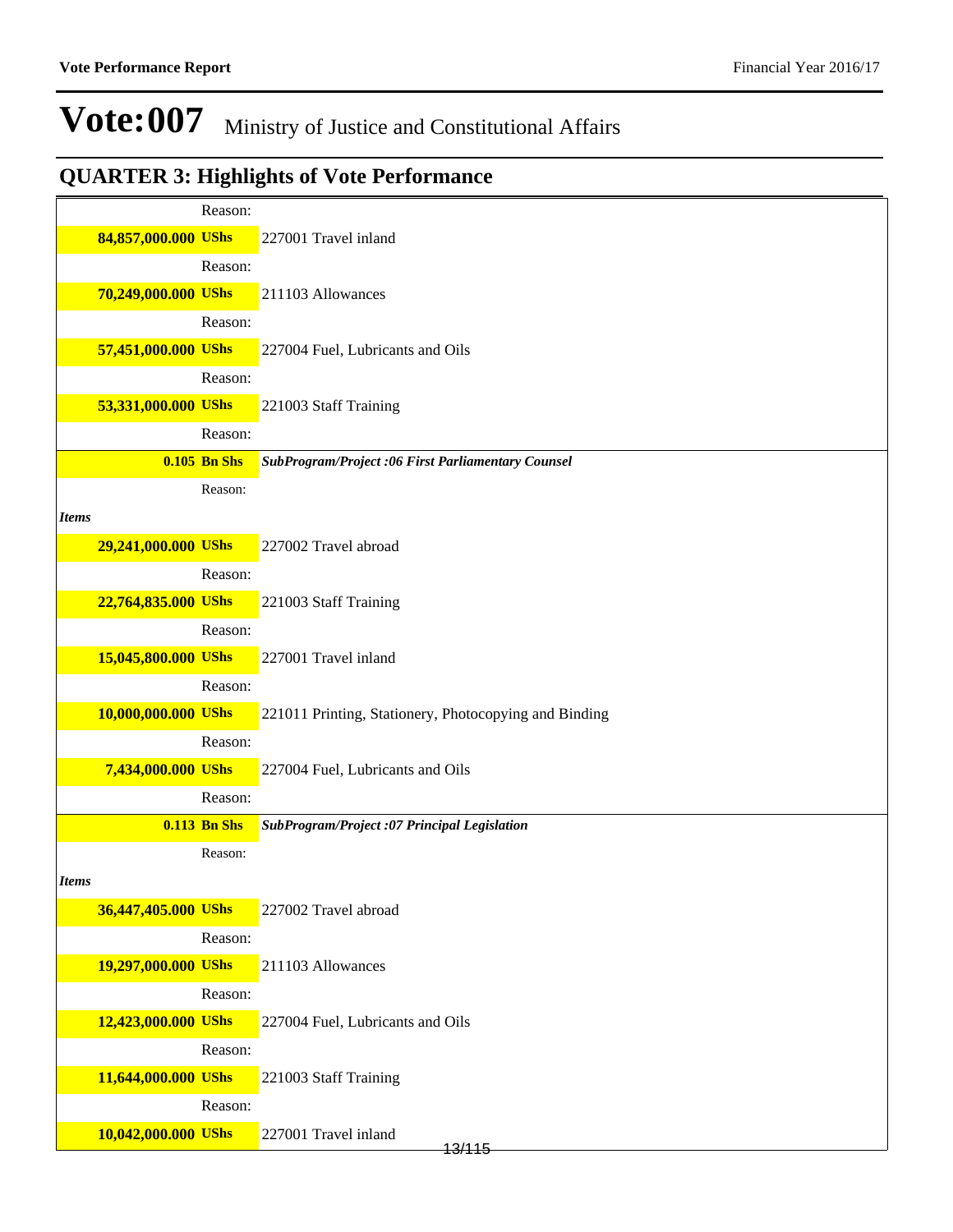|              |                     | Reason:             |                                                                       |
|--------------|---------------------|---------------------|-----------------------------------------------------------------------|
|              |                     | <b>0.109 Bn Shs</b> | SubProgram/Project :08 Subsidiary Legislation                         |
|              |                     | Reason:             |                                                                       |
| <b>Items</b> |                     |                     |                                                                       |
|              | 29,241,000.000 UShs |                     | 227002 Travel abroad                                                  |
|              |                     | Reason:             |                                                                       |
|              | 29,090,000.000 UShs |                     | 221003 Staff Training                                                 |
|              |                     | Reason:             |                                                                       |
|              | 13,488,000.000 UShs |                     | 211103 Allowances                                                     |
|              |                     | Reason:             |                                                                       |
|              | 13,050,000.000 UShs |                     | 221011 Printing, Stationery, Photocopying and Binding                 |
|              |                     | Reason:             |                                                                       |
|              | 11,911,000.000 UShs |                     | 227001 Travel inland                                                  |
|              |                     | Reason:             |                                                                       |
|              |                     | <b>0.105 Bn Shs</b> | SubProgram/Project :09 Local Government (First Parliamentary Counsel) |
|              |                     | Reason:             |                                                                       |
| <b>Items</b> |                     |                     |                                                                       |
|              | 29,241,000.000 UShs |                     | 227002 Travel abroad                                                  |
|              |                     | Reason:             |                                                                       |
|              | 29,090,000.000 UShs |                     | 221003 Staff Training                                                 |
|              |                     | Reason:             |                                                                       |
|              | 14,539,000.000 UShs |                     | 211103 Allowances                                                     |
|              |                     | Reason:             |                                                                       |
|              | 9,979,900.000 UShs  |                     | 221011 Printing, Stationery, Photocopying and Binding                 |
|              |                     | Reason:             |                                                                       |
|              | 7,200,000.000 UShs  |                     | 227004 Fuel, Lubricants and Oils                                      |
|              |                     | Reason:             |                                                                       |
|              |                     | <b>0.180 Bn Shs</b> | <b>SubProgram/Project :10 Legal Advisory Services</b>                 |
|              |                     | Reason:             |                                                                       |
| <b>Items</b> |                     |                     |                                                                       |
|              | 94,945,200.000 UShs |                     | 227002 Travel abroad                                                  |
|              |                     | Reason:             |                                                                       |
|              | 29,090,000.000 UShs |                     | 221003 Staff Training                                                 |
|              |                     | Reason:             | 14/115                                                                |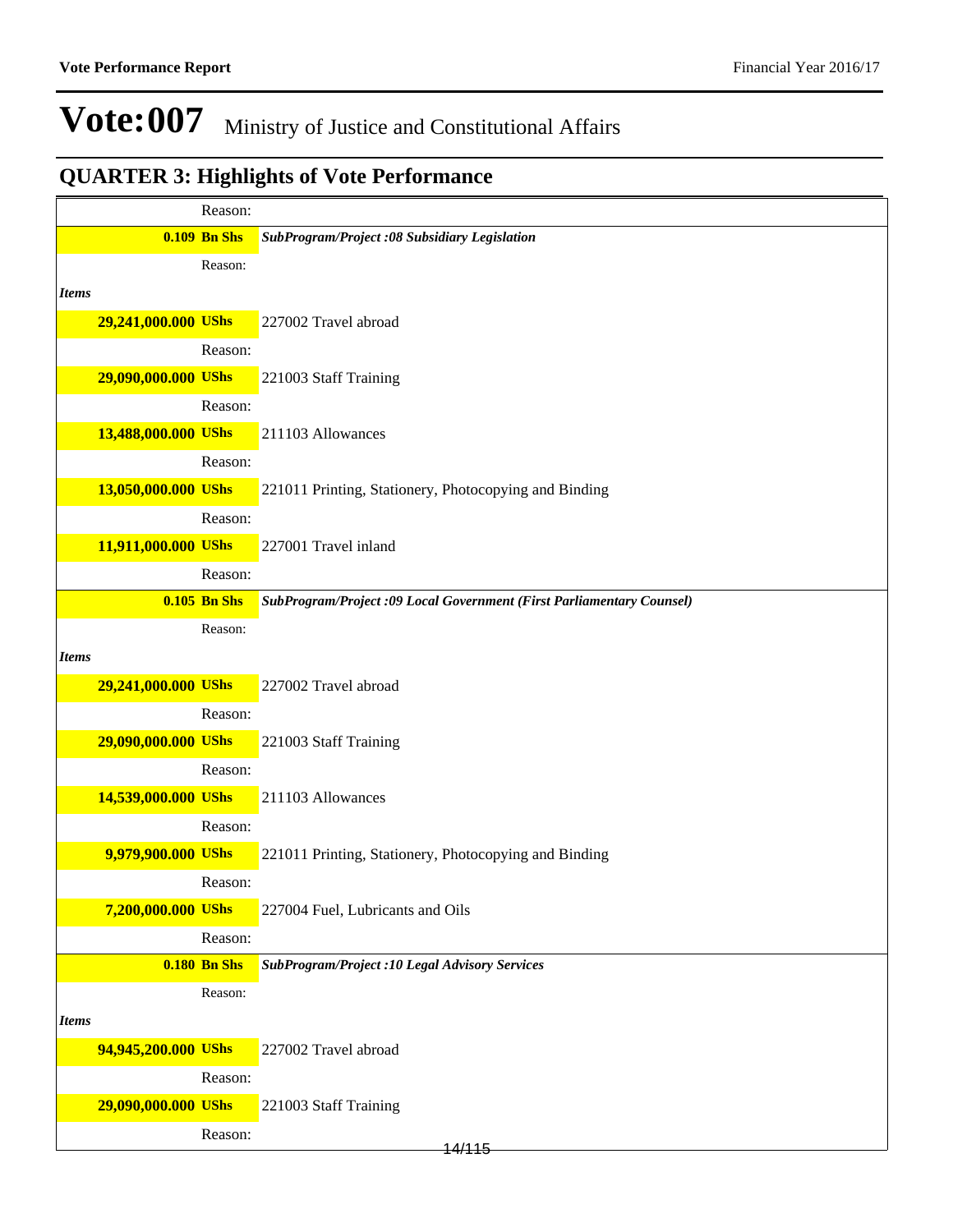|              | 14,353,000.000 UShs |                     | 227004 Fuel, Lubricants and Oils                                  |
|--------------|---------------------|---------------------|-------------------------------------------------------------------|
|              |                     |                     |                                                                   |
|              |                     | Reason:             |                                                                   |
|              | 13,434,000.000 UShs |                     | 211103 Allowances                                                 |
|              |                     | Reason:             |                                                                   |
|              | 7,454,000.000 UShs  |                     | 221006 Commissions and related charges                            |
|              |                     | Reason:             |                                                                   |
|              |                     | <b>0.102 Bn Shs</b> | SubProgram/Project :11 Central Government                         |
|              |                     | Reason:             |                                                                   |
| <i>Items</i> |                     |                     |                                                                   |
|              | 30,088,621.000 UShs |                     | 227002 Travel abroad                                              |
|              |                     |                     |                                                                   |
|              |                     | Reason:             |                                                                   |
|              | 24,566,600.000 UShs |                     | 221003 Staff Training                                             |
|              |                     | Reason:             |                                                                   |
|              | 18,590,000.000 UShs |                     | 227001 Travel inland                                              |
|              |                     | Reason:             |                                                                   |
|              | 13,658,000.000 UShs |                     | 211103 Allowances                                                 |
|              |                     | Reason:             |                                                                   |
|              | 5,000,000.000 UShs  |                     | 228002 Maintenance - Vehicles                                     |
|              |                     | Reason:             |                                                                   |
|              |                     | <b>0.133 Bn Shs</b> |                                                                   |
|              |                     |                     | SubProgram/Project :12 Local Government (Legal Advisory Services) |
|              |                     | Reason:             |                                                                   |
| <b>Items</b> |                     |                     |                                                                   |
|              | 50,829,560.000 UShs |                     | 227002 Travel abroad                                              |
|              |                     | Reason:             |                                                                   |
|              | 26,947,409.000 UShs |                     | 221003 Staff Training                                             |
|              |                     | Reason:             |                                                                   |
|              | 21,475,000.000 UShs |                     | 227001 Travel inland                                              |
|              |                     | Reason:             |                                                                   |
|              | 14,545,000.000 UShs |                     | 227004 Fuel, Lubricants and Oils                                  |
|              |                     |                     |                                                                   |
|              |                     | Reason:             |                                                                   |
|              | 12,062,000.000 UShs |                     | 211103 Allowances                                                 |
|              |                     | Reason:             |                                                                   |
|              |                     | 0.122 Bn Shs        | <b>SubProgram/Project :13 Contracts and Negotiations</b>          |
|              |                     | Reason:             |                                                                   |
|              |                     |                     | 15/115                                                            |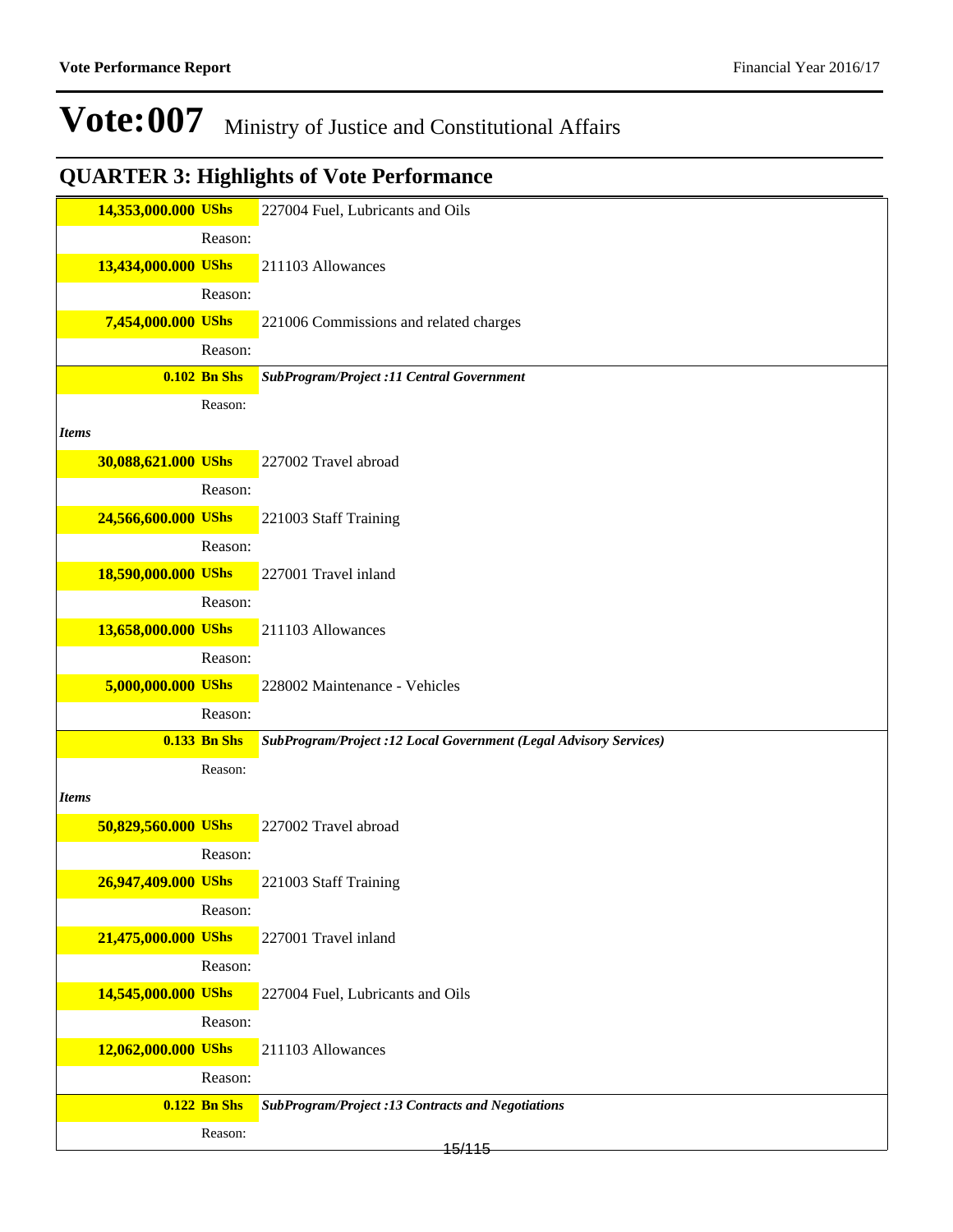## **QUARTER 3: Highlights of Vote Performance**

| and the<br>.,<br>۰.<br>۰.<br>× |
|--------------------------------|
|--------------------------------|

| 77 N |                     |         |                                  |
|------|---------------------|---------|----------------------------------|
|      | 36,042,377.000 UShs |         | 227002 Travel abroad             |
|      |                     | Reason: |                                  |
|      | 26,594,000.000 UShs |         | 221003 Staff Training            |
|      |                     | Reason: |                                  |
|      | 17,043,000.000 UShs |         | 227001 Travel inland             |
|      |                     | Reason: |                                  |
|      | 16,954,000.000 UShs |         | 227004 Fuel, Lubricants and Oils |
|      |                     | Reason: |                                  |
|      | 14,461,000.000 UShs |         | 211103 Allowances                |
|      |                     | Reason: |                                  |

### *V2: Performance Highlights*

#### **Table V2.1: Key Vote Output Indicators and Expenditures\***

| <i>Vote, Vote Function</i><br><b>Key Output</b>                                                                                 | <b>Approved Budget and</b><br><b>Planned outputs</b>                                                                                                                                              | <b>Cumulative Expenditure</b><br>and Performance              | <b>Status and Reasons for</b><br>any Variation from Plans |        |
|---------------------------------------------------------------------------------------------------------------------------------|---------------------------------------------------------------------------------------------------------------------------------------------------------------------------------------------------|---------------------------------------------------------------|-----------------------------------------------------------|--------|
| Programme: 1201 Legislation and Legal services                                                                                  |                                                                                                                                                                                                   |                                                               |                                                           |        |
| Output: 120103 Civil Suits defended in Court                                                                                    |                                                                                                                                                                                                   |                                                               |                                                           |        |
| Description of Performance:                                                                                                     | The Attorney General will<br>continue to represent Government<br>in various courts of law and<br>Human rights tribunals; Effective<br>supervision of State Attorneys to<br>defend Govt in Courts: | No Data                                                       |                                                           |        |
| Performance Indicators:                                                                                                         |                                                                                                                                                                                                   |                                                               |                                                           |        |
| Percentage of exparte proceedings 20<br>against the Attorney General                                                            |                                                                                                                                                                                                   | No Data                                                       |                                                           |        |
| Output Cost: UShs Bn:                                                                                                           |                                                                                                                                                                                                   | 4.014 UShs Bn:                                                | 1.755 % Budget Spent:                                     | 43.7%  |
| <b>Program Cost:</b>                                                                                                            | $UShs Bn$ :                                                                                                                                                                                       | $0.000$ UShs Bn:                                              | 1.755 $%$ Budget Spent:                                   | 175.5% |
| Programme: 1203 Administration of Estates/Property of the Deceased<br><b>Output: 120301 Estates Registration and Inspection</b> |                                                                                                                                                                                                   |                                                               |                                                           |        |
| Description of Performance:                                                                                                     | The Administrator General plans<br>to Open 4000 new files for clients;<br>issue 2200 Certificates of no<br>objection, Inspect 100 estates,<br>conduct 1000 family Arbitrations<br>and Mediation.  | 2142 new files for clients opened<br>and 26 estates inspected | Performance is within the target                          |        |
| Performance Indicators:                                                                                                         |                                                                                                                                                                                                   |                                                               |                                                           |        |
| Output Cost: UShs Bn:                                                                                                           |                                                                                                                                                                                                   | 0.461 UShs Bn:                                                | 0.302 % Budget Spent:                                     | 65.5%  |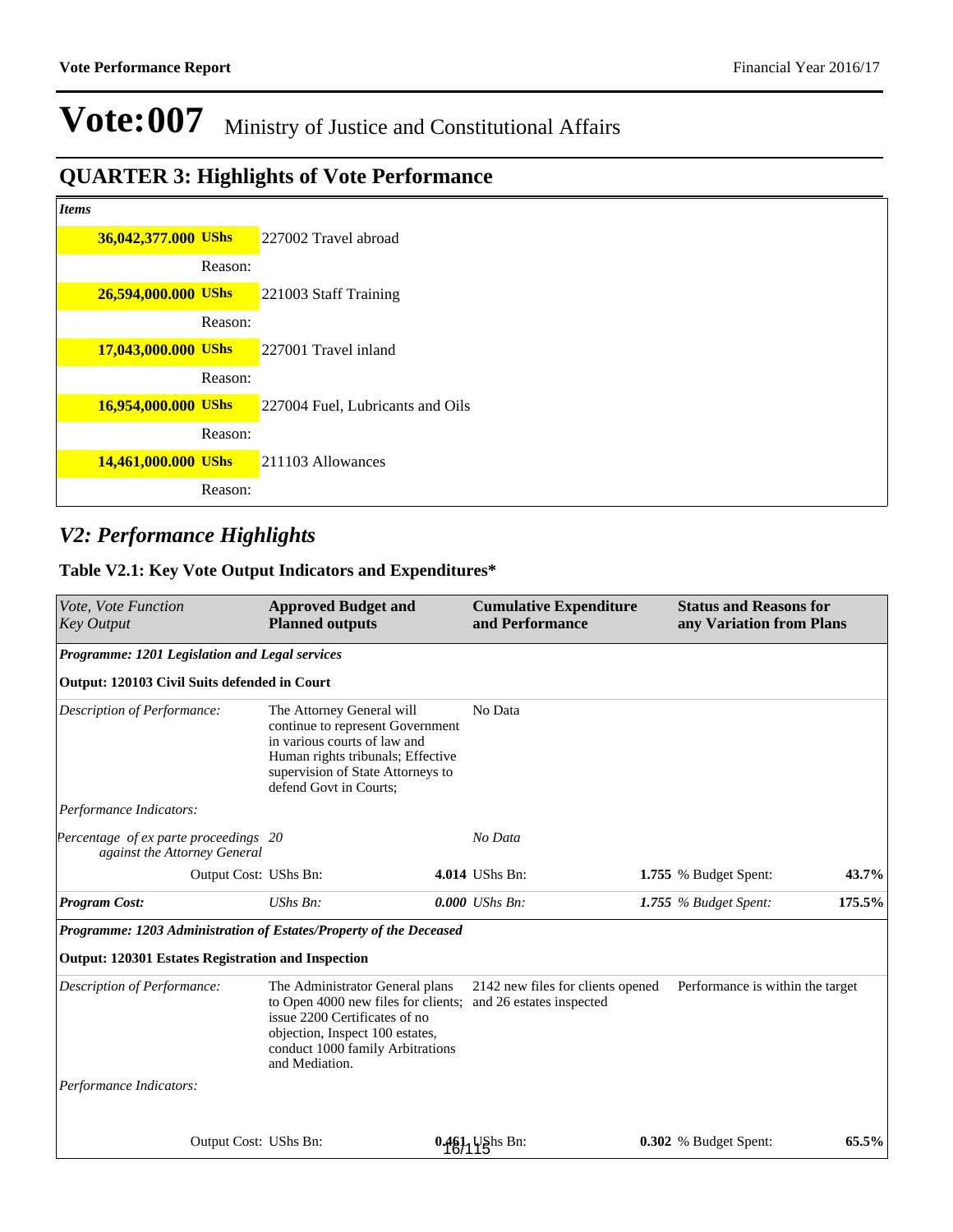| Vote, Vote Function<br><b>Key Output</b>                                    | <b>Approved Budget and</b><br><b>Planned outputs</b>                                                                                                                                                                                                               |        | <b>Cumulative Expenditure</b><br>and Performance                                                                  | <b>Status and Reasons for</b><br>any Variation from Plans                                                                                                                                                                                                                                                                                                                        |       |
|-----------------------------------------------------------------------------|--------------------------------------------------------------------------------------------------------------------------------------------------------------------------------------------------------------------------------------------------------------------|--------|-------------------------------------------------------------------------------------------------------------------|----------------------------------------------------------------------------------------------------------------------------------------------------------------------------------------------------------------------------------------------------------------------------------------------------------------------------------------------------------------------------------|-------|
| Output: 120302 Letters of Administration and Land Tranfers                  |                                                                                                                                                                                                                                                                    |        |                                                                                                                   |                                                                                                                                                                                                                                                                                                                                                                                  |       |
| Description of Performance:                                                 | plans to Make 28 Application to<br>courst of law to so as to obtain 25<br>letters of administraton; File 200<br>Estates for winding up                                                                                                                             |        | 15 applications for letters of<br>Administrationmade and 23 for<br>winding up filed                               | The Administrator General is<br>encouraging beneficiaries to<br>administer their estates                                                                                                                                                                                                                                                                                         |       |
| Performance Indicators:                                                     |                                                                                                                                                                                                                                                                    |        |                                                                                                                   |                                                                                                                                                                                                                                                                                                                                                                                  |       |
| Average time taken to issue a 28<br>certificate of no objection             |                                                                                                                                                                                                                                                                    |        | No Data                                                                                                           |                                                                                                                                                                                                                                                                                                                                                                                  |       |
| No. of certificates of No Objection 70<br>issued to total requests received |                                                                                                                                                                                                                                                                    |        | No Data                                                                                                           |                                                                                                                                                                                                                                                                                                                                                                                  |       |
| Output Cost: UShs Bn:                                                       |                                                                                                                                                                                                                                                                    |        | 0.452 UShs Bn:                                                                                                    | 0.272 % Budget Spent:                                                                                                                                                                                                                                                                                                                                                            | 60.1% |
| Output: 120303 Estates administration                                       |                                                                                                                                                                                                                                                                    |        |                                                                                                                   |                                                                                                                                                                                                                                                                                                                                                                                  |       |
| <b>Description of Performance:</b>                                          | Administraor General plans to<br>to issue 2200 certificates of no<br>objection.                                                                                                                                                                                    |        | 1351 certificates of no objection<br>effect effect 400 land transfers and issued and 172 land transfers<br>issued | Since beneficiaries are encouraged<br>to administer estates, applications<br>for winding up are reducing.<br>More clients requested to administer<br>their estates.<br>Performance is within the target.                                                                                                                                                                         |       |
| Performance Indicators:                                                     |                                                                                                                                                                                                                                                                    |        |                                                                                                                   |                                                                                                                                                                                                                                                                                                                                                                                  |       |
| % of estates managed by Admin 30<br>General filed for winding up            |                                                                                                                                                                                                                                                                    |        | No Data                                                                                                           |                                                                                                                                                                                                                                                                                                                                                                                  |       |
| Output Cost: UShs Bn:                                                       |                                                                                                                                                                                                                                                                    |        | 0.398 UShs Bn:                                                                                                    | 0.246 % Budget Spent:                                                                                                                                                                                                                                                                                                                                                            | 61.7% |
| <b>Output: 120304 Family arbitrations and mediations</b>                    |                                                                                                                                                                                                                                                                    |        |                                                                                                                   |                                                                                                                                                                                                                                                                                                                                                                                  |       |
| Description of Performance:                                                 | Administraor General plans to<br>conduct 1000 family arbitrations<br>and mediations.                                                                                                                                                                               |        | 549 family arbitrations conducted Performance is within the target<br>and 543 mediations handled                  |                                                                                                                                                                                                                                                                                                                                                                                  |       |
| Performance Indicators:                                                     |                                                                                                                                                                                                                                                                    |        |                                                                                                                   |                                                                                                                                                                                                                                                                                                                                                                                  |       |
| % of family disputes resolved 90<br>through mediation                       |                                                                                                                                                                                                                                                                    |        | No Data                                                                                                           |                                                                                                                                                                                                                                                                                                                                                                                  |       |
| Output Cost: UShs Bn:                                                       |                                                                                                                                                                                                                                                                    |        | 0.449 UShs Bn:                                                                                                    | 0.257 % Budget Spent:                                                                                                                                                                                                                                                                                                                                                            | 57.3% |
| <b>Program Cost:</b>                                                        | UShs Bn:                                                                                                                                                                                                                                                           |        | 1.760 UShs Bn:                                                                                                    | 1.077 % Budget Spent:                                                                                                                                                                                                                                                                                                                                                            | 61.2% |
| Programme: 1204 Regulation of the Legal Profession                          |                                                                                                                                                                                                                                                                    |        |                                                                                                                   |                                                                                                                                                                                                                                                                                                                                                                                  |       |
| Output: 120401 Conclusion of disciplinary cases                             |                                                                                                                                                                                                                                                                    |        |                                                                                                                   |                                                                                                                                                                                                                                                                                                                                                                                  |       |
| Description of Performance:                                                 | Law Council plans to continue its<br>mandate of regulation of Legal<br>profession 50 Disciplinary<br>Committee meetings will be held<br>to conclude 100 cases.<br>700 Chambers/Law firms, 12<br>universities, 20 Legal Aid Service<br>Providers will be inspected. |        | The Disciplinary Committee<br>concluded 40 cases against errant<br>lawyers in 18 committee sittings.              | Several matters are pending final<br>judgment.<br>Limited number of sittings due to<br>lack of quorum and part of the<br>Committee due to the busy schedule<br>of members.<br>Other activities of other institutions<br>such as Uganda Law Society like the<br>AGM, the Annual Lawyer day, the<br>Pro bono day which require the<br>participation of the Law Council<br>members. |       |
|                                                                             |                                                                                                                                                                                                                                                                    | 17/115 |                                                                                                                   |                                                                                                                                                                                                                                                                                                                                                                                  |       |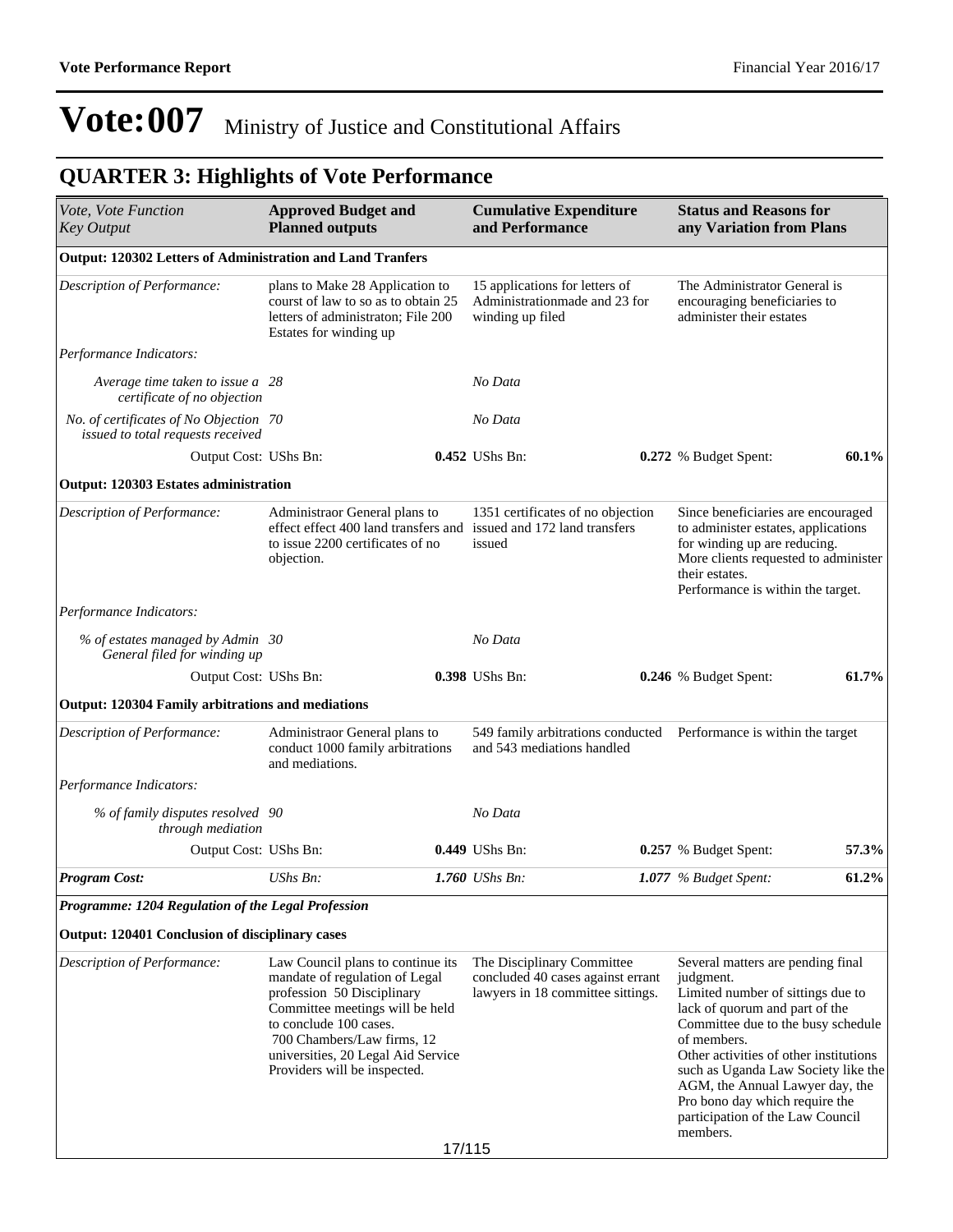| Vote, Vote Function<br><b>Key Output</b>                                     | <b>Approved Budget and</b><br><b>Planned outputs</b>                                                                                                                                                                                                                                 |        | <b>Cumulative Expenditure</b><br>and Performance                                                                                                                                                                                                                                                                                                                                        | <b>Status and Reasons for</b><br>any Variation from Plans |       |
|------------------------------------------------------------------------------|--------------------------------------------------------------------------------------------------------------------------------------------------------------------------------------------------------------------------------------------------------------------------------------|--------|-----------------------------------------------------------------------------------------------------------------------------------------------------------------------------------------------------------------------------------------------------------------------------------------------------------------------------------------------------------------------------------------|-----------------------------------------------------------|-------|
| Performance Indicators:                                                      |                                                                                                                                                                                                                                                                                      |        |                                                                                                                                                                                                                                                                                                                                                                                         |                                                           |       |
| % of disciplinary cases disposed off 70<br>compared to cases registered      |                                                                                                                                                                                                                                                                                      |        | No Data                                                                                                                                                                                                                                                                                                                                                                                 |                                                           |       |
| Output Cost: UShs Bn:                                                        |                                                                                                                                                                                                                                                                                      |        | 0.612 UShs Bn:                                                                                                                                                                                                                                                                                                                                                                          | 0.400 % Budget Spent:                                     | 65.3% |
| <b>Program Cost:</b>                                                         | $UShs Bn$ :                                                                                                                                                                                                                                                                          |        | 1.149 UShs Bn:                                                                                                                                                                                                                                                                                                                                                                          | 0.400 % Budget Spent:                                     | 34.8% |
| Programme: 1205 Access to Justice and Accountability                         |                                                                                                                                                                                                                                                                                      |        |                                                                                                                                                                                                                                                                                                                                                                                         |                                                           |       |
| <b>Output: 120501 Ministry of Justice and Constitutional Affairs-JLOS</b>    |                                                                                                                                                                                                                                                                                      |        |                                                                                                                                                                                                                                                                                                                                                                                         |                                                           |       |
| Description of Performance:                                                  | Ministry plans to Conclude 100<br>disciplinary cases against errant<br>lawyers in 50 committee sittings;<br>Inspect 700 Law firms, 13<br>Universities; train staff to in order<br>to acquire skills in legislative<br>drafting, litigation, commercial<br>law, customer care, counse |        | MOJCA Drafted and published 12 no variation<br>Bills, 6 Acts, 65 Statutory<br>Instruments; Handled 40 cases<br>against errant lawyers in 18<br>committee sittings; responded to<br>3141 contracts and MoUs received.<br>opened 2142 new files, inspected<br>55 estates                                                                                                                  |                                                           |       |
| Performance Indicators:                                                      |                                                                                                                                                                                                                                                                                      |        |                                                                                                                                                                                                                                                                                                                                                                                         |                                                           |       |
| % of districts with the basic JLOS 79<br>frontline services (Functional)     |                                                                                                                                                                                                                                                                                      |        | No Data                                                                                                                                                                                                                                                                                                                                                                                 |                                                           |       |
| % of districts with the basic JLOS 46<br>frontline services (infrastructure) |                                                                                                                                                                                                                                                                                      |        | No Data                                                                                                                                                                                                                                                                                                                                                                                 |                                                           |       |
| Output Cost: UShs Bn:                                                        |                                                                                                                                                                                                                                                                                      |        | 1.776 UShs Bn:                                                                                                                                                                                                                                                                                                                                                                          | 1.127 % Budget Spent:                                     | 63.5% |
| <b>Output: 120506 Program Management</b>                                     |                                                                                                                                                                                                                                                                                      |        |                                                                                                                                                                                                                                                                                                                                                                                         |                                                           |       |
| Description of Performance:                                                  |                                                                                                                                                                                                                                                                                      |        | ii. Over 98% of constructions<br>started under SIP III are complete.<br>Most of the outstanding projects<br>are those commenced this financial<br>year. The Sector has a programme<br>to commission all completed<br>construction projects including<br>those at Kiruhura, Ibanda, Wakiso,<br>Mityana, Kiboga, Kyenjojo,<br>Kibuku, Kayunga and Lamwo<br>within the calendar year 2017. | no variation                                              |       |
| Performance Indicators:                                                      |                                                                                                                                                                                                                                                                                      |        |                                                                                                                                                                                                                                                                                                                                                                                         |                                                           |       |
| Output Cost: UShs Bn:                                                        |                                                                                                                                                                                                                                                                                      |        | 6.816 UShs Bn:                                                                                                                                                                                                                                                                                                                                                                          | 4.092 % Budget Spent:                                     | 60.0% |
| <b>Output: 120552 Ministry Of Internal Affairs-JLOS</b>                      |                                                                                                                                                                                                                                                                                      |        |                                                                                                                                                                                                                                                                                                                                                                                         |                                                           |       |
| Description of Performance:                                                  | to foster administration of justice;<br>Staff capacity in forensic analysis<br>strengthened; Expert forensic<br>evidence provided in Courts of<br>Law; Water and Environment<br>laboratory remodeled at DGAL<br>11,055 CS orders issued by Cou                                       |        | Forensic investigations undertaken Juvenile cases were fast tracked<br>and the average time spent in<br>detention by children before<br>sentencing reduced to 2 months<br>from 3 months.                                                                                                                                                                                                | no variation                                              |       |
| Performance Indicators:                                                      |                                                                                                                                                                                                                                                                                      | 18/115 |                                                                                                                                                                                                                                                                                                                                                                                         |                                                           |       |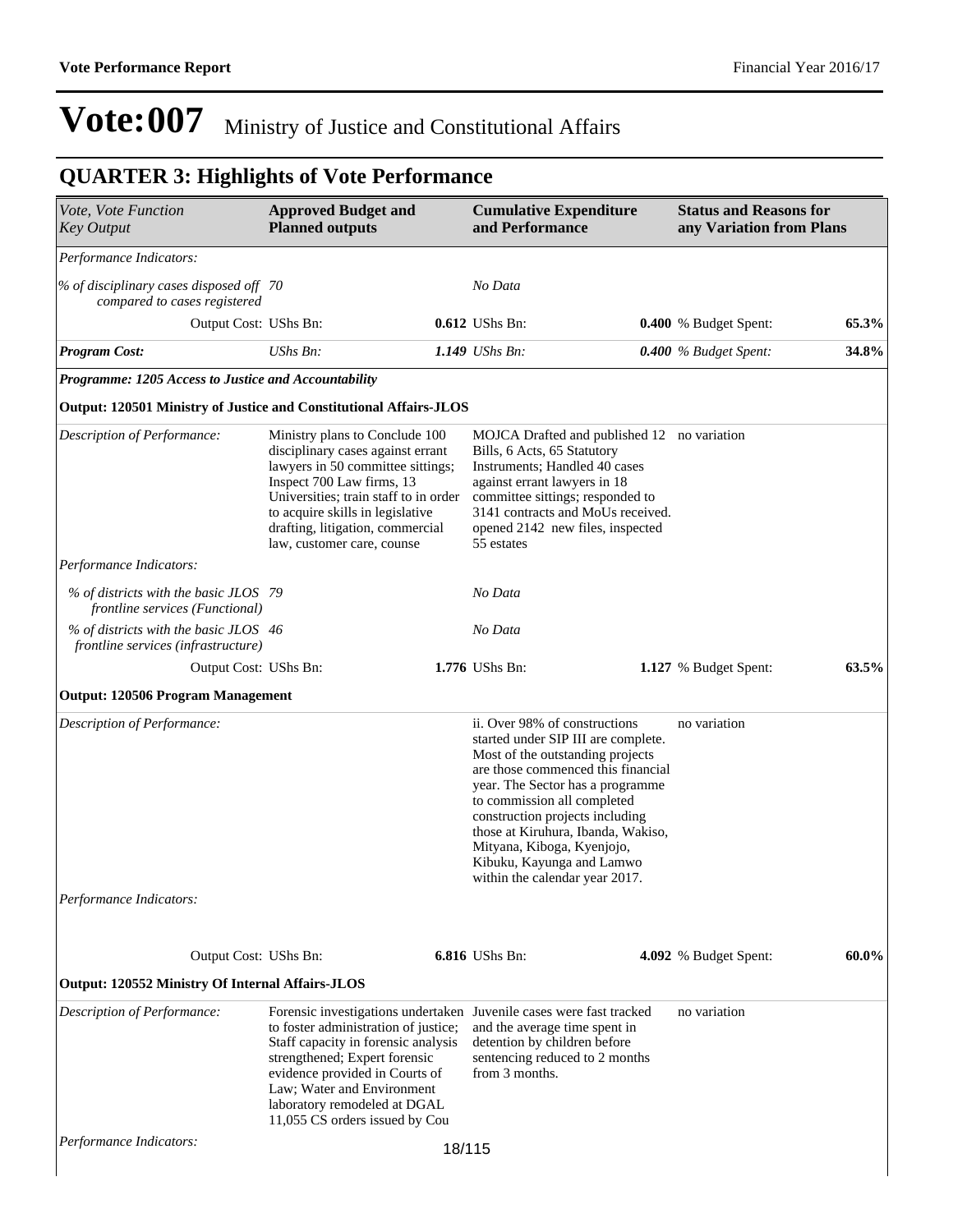|                                                               |                                                                                                                                                                                                                                                                                                                                                        | No Data                                                                                                                                                                                                                                                                                                                                                                                                                                                                                                                                                                                             |                       |        |
|---------------------------------------------------------------|--------------------------------------------------------------------------------------------------------------------------------------------------------------------------------------------------------------------------------------------------------------------------------------------------------------------------------------------------------|-----------------------------------------------------------------------------------------------------------------------------------------------------------------------------------------------------------------------------------------------------------------------------------------------------------------------------------------------------------------------------------------------------------------------------------------------------------------------------------------------------------------------------------------------------------------------------------------------------|-----------------------|--------|
| No. of community service orders 11055<br>issued               |                                                                                                                                                                                                                                                                                                                                                        |                                                                                                                                                                                                                                                                                                                                                                                                                                                                                                                                                                                                     |                       |        |
| Output Cost: UShs Bn:                                         |                                                                                                                                                                                                                                                                                                                                                        | 1.998 UShs Bn:                                                                                                                                                                                                                                                                                                                                                                                                                                                                                                                                                                                      | 1.577 % Budget Spent: | 79.0%  |
| <b>Output: 120554 Law Development Center-JLOS</b>             |                                                                                                                                                                                                                                                                                                                                                        |                                                                                                                                                                                                                                                                                                                                                                                                                                                                                                                                                                                                     |                       |        |
| Description of Performance:                                   | Train 700 Bar Course students, 400 conducted Legal training of 600<br>Diploma in Law students, 50<br>Diploma in Human Rights and 700 Diploma-in- Law Course; and 240<br>Administrative officers. Clinical<br>legal education fully integrated in<br>Bar Course. 40 Teaching staff<br>trained in student centered<br>learning. Construction of one buil | students on the Bar Course; 640 on<br>Administrative officers. procured<br>computers and Subscribed to Lexis<br>Nexis On-line law library and<br>equipped library with networked<br>computers.                                                                                                                                                                                                                                                                                                                                                                                                      | no variation          |        |
| Performance Indicators:                                       |                                                                                                                                                                                                                                                                                                                                                        |                                                                                                                                                                                                                                                                                                                                                                                                                                                                                                                                                                                                     |                       |        |
| % of students enrolled who 55<br>graduate                     |                                                                                                                                                                                                                                                                                                                                                        | No Data                                                                                                                                                                                                                                                                                                                                                                                                                                                                                                                                                                                             |                       |        |
| Output Cost: UShs Bn:                                         |                                                                                                                                                                                                                                                                                                                                                        | 0.695 UShs Bn:                                                                                                                                                                                                                                                                                                                                                                                                                                                                                                                                                                                      | 0.549 % Budget Spent: | 79.0%  |
| Output: 120555 Judiciary - JLOS                               |                                                                                                                                                                                                                                                                                                                                                        |                                                                                                                                                                                                                                                                                                                                                                                                                                                                                                                                                                                                     |                       |        |
| Description of Performance:<br><i>Performance Indicators:</i> | Supreme Court, 45 Criminal<br>Appeals and 35 Civil Appeals will<br>be disposed of; In CoA 200 Civil<br>Appeals, 20 Constitutional<br>Appeals & 400 Criminal Appeals;<br>In High Court, 600 Criminal and<br>Civil Appeals while 14,400<br>Criminal and Civil suits will be<br>disposed o                                                                | The Supreme Court disposed of 2<br>criminal, 10 civil and 2<br>Constitutional cases. The Court of<br>Appeal/ Constitutional Court 173<br>Civil, 5 Constitutional, 190<br>Criminal and 22 Election Petitions.<br>High Court, cases disposed<br>included Civil (3,549), Criminal<br>$(2,471)$ , Family $(1,576)$ ,<br>Commercial (1076), and Anti-<br>corruption (153).<br>In the Magistrate Courts, 61,242<br>cases were disposed of (35,607<br>cases at Chief Magistrates Court;<br>22,065 cases at Grade I Courts;<br>3,570 cases at Grade II Courts)<br>disposed of in the Magistrates<br>Courts. | no variation          |        |
| % of completed cases to registered 100                        |                                                                                                                                                                                                                                                                                                                                                        | No Data                                                                                                                                                                                                                                                                                                                                                                                                                                                                                                                                                                                             |                       |        |
| cases                                                         |                                                                                                                                                                                                                                                                                                                                                        |                                                                                                                                                                                                                                                                                                                                                                                                                                                                                                                                                                                                     |                       |        |
| Output Cost: UShs Bn:                                         |                                                                                                                                                                                                                                                                                                                                                        | 2.138 UShs Bn:                                                                                                                                                                                                                                                                                                                                                                                                                                                                                                                                                                                      | 2.138 % Budget Spent: | 100.0% |
| Output: 120556 Uganda Police Force-JLOS                       |                                                                                                                                                                                                                                                                                                                                                        |                                                                                                                                                                                                                                                                                                                                                                                                                                                                                                                                                                                                     |                       |        |
| Description of Performance:                                   | Response to crime scenes and<br>completion of investigations<br>improved. Detection of crime<br>increased. Reduction of case<br>backlog. Ability and capacity to<br>respond and manage residual<br>terrorism incidents improved.<br>Public sensitized on counter<br>terrorism measures                                                                 | Case backlog reduced as compared no variation<br>to last financial year and the<br>disposal rate of cases is<br>satisfactory.                                                                                                                                                                                                                                                                                                                                                                                                                                                                       |                       |        |
| Performance Indicators:                                       |                                                                                                                                                                                                                                                                                                                                                        |                                                                                                                                                                                                                                                                                                                                                                                                                                                                                                                                                                                                     |                       |        |
| Incidence of crime per 100,000 290                            |                                                                                                                                                                                                                                                                                                                                                        | 19/1N <sub>5</sub> Data                                                                                                                                                                                                                                                                                                                                                                                                                                                                                                                                                                             |                       |        |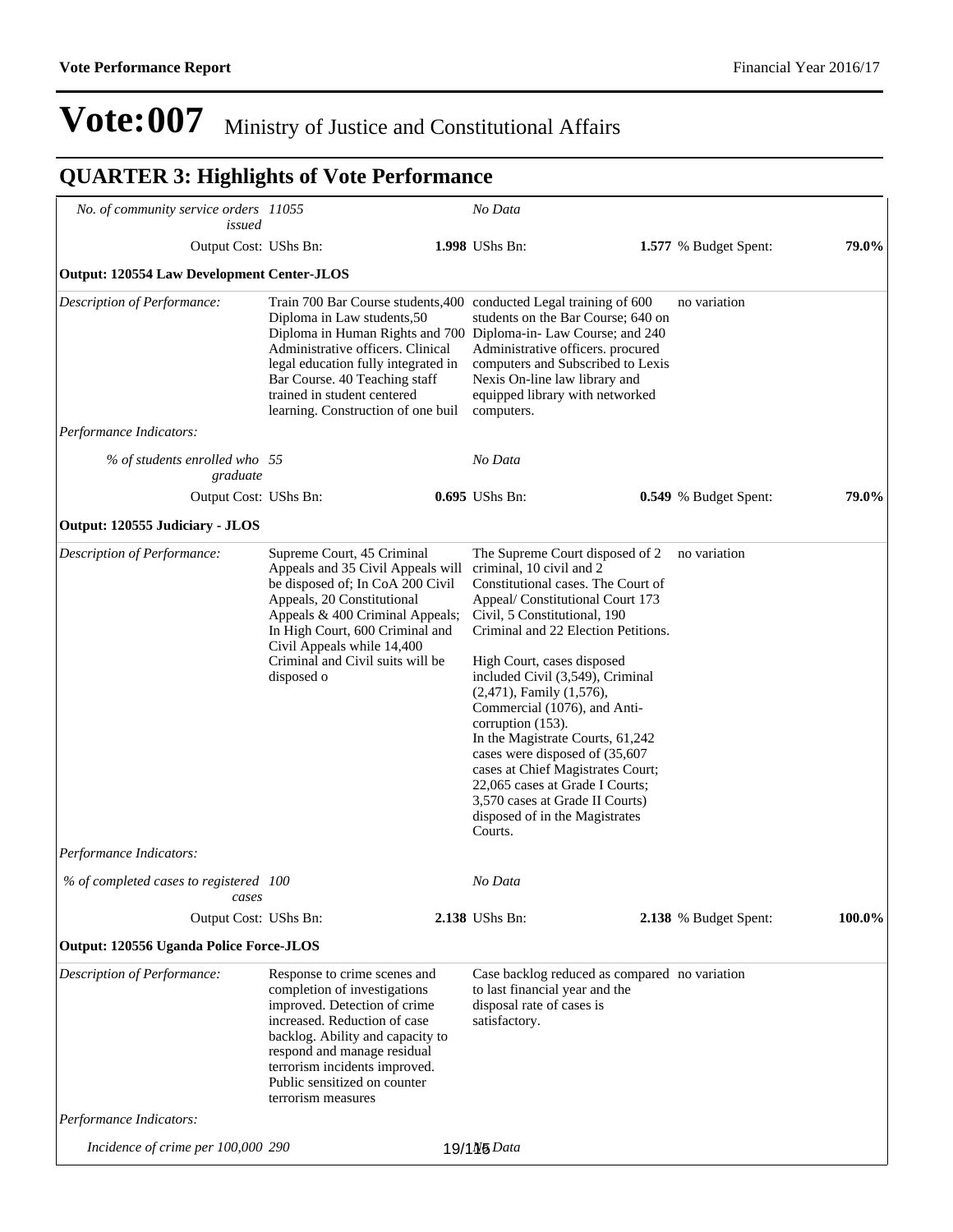| Vote, Vote Function<br><b>Key Output</b>                                   | <b>Approved Budget and</b><br><b>Planned outputs</b>                                                                                                                                                                                                                                                                | <b>Cumulative Expenditure</b><br>and Performance                                                                                                                                                                                                                                                                                                                                                    | <b>Status and Reasons for</b><br>any Variation from Plans |        |
|----------------------------------------------------------------------------|---------------------------------------------------------------------------------------------------------------------------------------------------------------------------------------------------------------------------------------------------------------------------------------------------------------------|-----------------------------------------------------------------------------------------------------------------------------------------------------------------------------------------------------------------------------------------------------------------------------------------------------------------------------------------------------------------------------------------------------|-----------------------------------------------------------|--------|
| Output Cost: UShs Bn:                                                      |                                                                                                                                                                                                                                                                                                                     | 1.957 UShs Bn:                                                                                                                                                                                                                                                                                                                                                                                      | 1.806 % Budget Spent:                                     | 92.3%  |
| Output: 120557 Uganda Prisons Service-JLOS                                 |                                                                                                                                                                                                                                                                                                                     |                                                                                                                                                                                                                                                                                                                                                                                                     |                                                           |        |
| Description of Performance:                                                | 11,700 prisoners imparted with life registered achievements the<br>skills; A daily average of 48,706<br>prisoners looked after; All<br>uniformed staff (8,585)dressed<br>with a pair of uniform each;<br>Service delivery standards,<br>human rights observance and<br>compliance enforced in 247<br>prisons; Staff | rehabilitation programmes in the<br>Prisons as well as low recidivism<br>rates.<br>number of prisoners engaged in<br>rehabilitation programmes<br>increased.                                                                                                                                                                                                                                        | no variation                                              |        |
| Performance Indicators:                                                    |                                                                                                                                                                                                                                                                                                                     |                                                                                                                                                                                                                                                                                                                                                                                                     |                                                           |        |
| % of prisoners enrolled and 21<br>attending rehabilitation programs        |                                                                                                                                                                                                                                                                                                                     | No Data                                                                                                                                                                                                                                                                                                                                                                                             |                                                           |        |
| Carrying capacity of prisons 17634                                         |                                                                                                                                                                                                                                                                                                                     | No Data                                                                                                                                                                                                                                                                                                                                                                                             |                                                           |        |
| Output Cost: UShs Bn:                                                      |                                                                                                                                                                                                                                                                                                                     | 2.047 UShs Bn:                                                                                                                                                                                                                                                                                                                                                                                      | 2.047 % Budget Spent:                                     | 100.0% |
| <b>Output: 120558 Judicial Service Commission-JLOS</b>                     |                                                                                                                                                                                                                                                                                                                     |                                                                                                                                                                                                                                                                                                                                                                                                     |                                                           |        |
| Description of Performance:                                                | Number of Judicial Officers<br>Recruited. Number of Judicial<br>Officers confirmed in appointment. investigations level.<br>Training of Judicial Officers<br>undertaken; Public complaints<br>& participation in administration<br>of justice suppoted.                                                             | JSC registered 129% improvement no variation<br>in complaints handling at<br>This performance increased the<br>number of cases identified for the<br>system managed; Public awareness Disciplinary Committee to 370<br>from 307.                                                                                                                                                                    |                                                           |        |
| Performance Indicators:                                                    |                                                                                                                                                                                                                                                                                                                     |                                                                                                                                                                                                                                                                                                                                                                                                     |                                                           |        |
| Disposal rate of complaints against 42<br>judicial officers                |                                                                                                                                                                                                                                                                                                                     | No Data                                                                                                                                                                                                                                                                                                                                                                                             |                                                           |        |
| Output Cost: UShs Bn:                                                      |                                                                                                                                                                                                                                                                                                                     | 0.683 UShs Bn:                                                                                                                                                                                                                                                                                                                                                                                      | 0.532 % Budget Spent:                                     | 77.8%  |
| <b>Output: 120559 Directorate Of Public Prosecutions</b>                   |                                                                                                                                                                                                                                                                                                                     |                                                                                                                                                                                                                                                                                                                                                                                                     |                                                           |        |
| Description of Performance:                                                | Establish and operationalize 10<br>new offices. addressing at least<br>against staff performance and<br>conduct, resolving 80%                                                                                                                                                                                      | the ODPP kick-started preparation no variation<br>for the National Prosecution Policy<br>60% of reported Public Complaints and re-branded the Office of the<br>DPP.<br>ODPP addressed 85% of<br>complaints registered against staff<br>performance and conduct and in<br>addition 85% of Directorates<br>offices met the minimum<br>performance standards in terms of<br>quality of legal opinions. |                                                           |        |
| Performance Indicators:                                                    |                                                                                                                                                                                                                                                                                                                     |                                                                                                                                                                                                                                                                                                                                                                                                     |                                                           |        |
| No. of cases prosecuted 160,000<br>(Directorate of Public<br>Prosecutions) |                                                                                                                                                                                                                                                                                                                     | No Data                                                                                                                                                                                                                                                                                                                                                                                             |                                                           |        |
| $%$ of successful prosecutions to 50<br>prosecutions concluded             |                                                                                                                                                                                                                                                                                                                     | No Data                                                                                                                                                                                                                                                                                                                                                                                             |                                                           |        |
| Output Cost: UShs Bn:                                                      |                                                                                                                                                                                                                                                                                                                     | 1.3951 Ushs Bn:                                                                                                                                                                                                                                                                                                                                                                                     | 1.273 % Budget Spent:                                     | 77.4%  |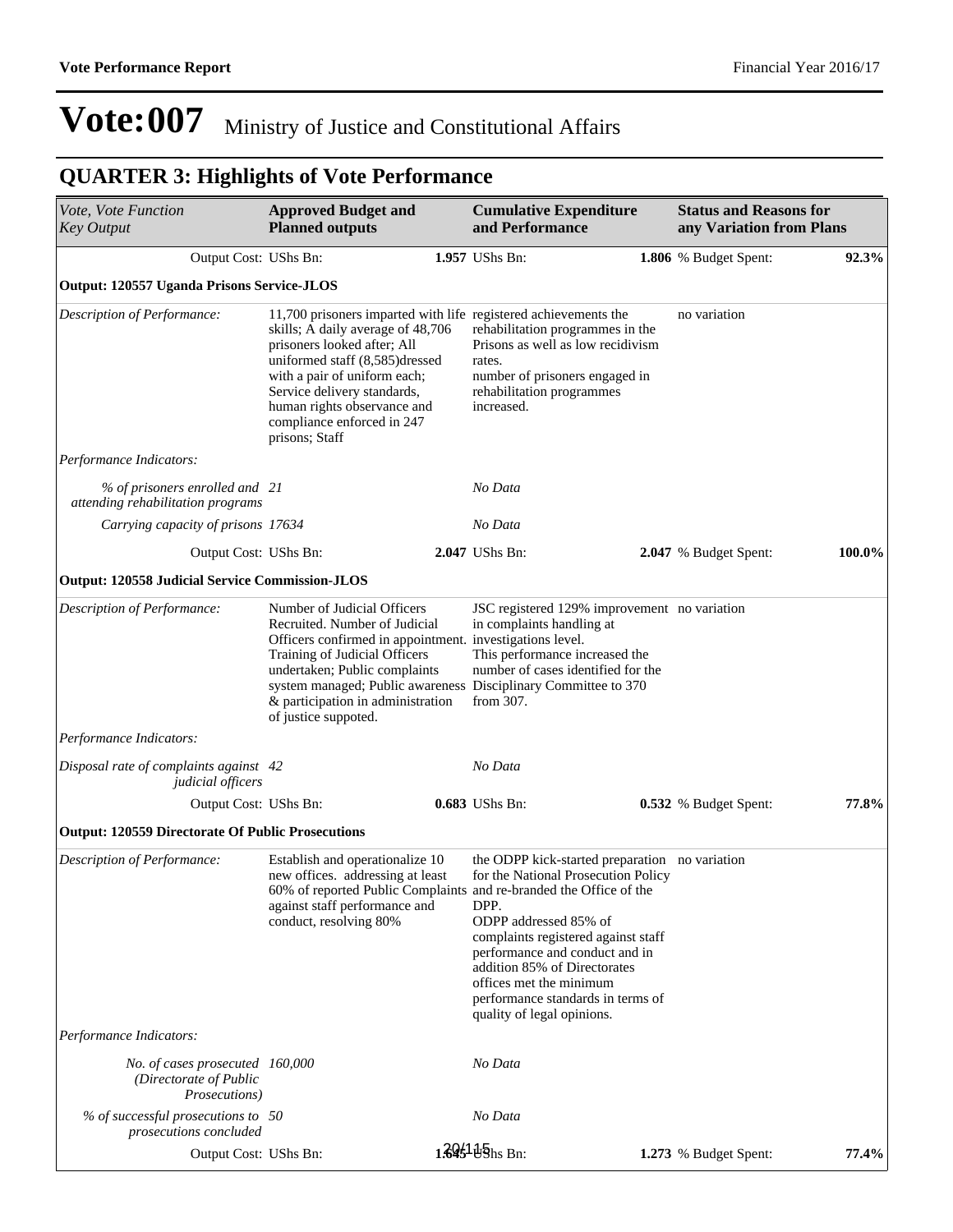| Vote, Vote Function<br><b>Key Output</b>                                        | <b>Approved Budget and</b><br><b>Planned outputs</b>                                                                                                                      |        | <b>Cumulative Expenditure</b><br>and Performance                                                                                                                                                                                                                  | <b>Status and Reasons for</b><br>any Variation from Plans |          |
|---------------------------------------------------------------------------------|---------------------------------------------------------------------------------------------------------------------------------------------------------------------------|--------|-------------------------------------------------------------------------------------------------------------------------------------------------------------------------------------------------------------------------------------------------------------------|-----------------------------------------------------------|----------|
| <b>Output: 120560 Other JLOS Funded Services</b>                                |                                                                                                                                                                           |        |                                                                                                                                                                                                                                                                   |                                                           |          |
| Description of Performance:                                                     | 180,000 passports; revision of<br>Constitution into one local<br>language; reprinting of the<br>Constitution; printing the updated<br>Index of the Laws of Uganda         |        | Analyzed and disposed of 34.2%<br>Subsidiary Laws; translation of the (104 of 304) new forensic cases<br>received; 66 samples for<br>commercial and consumer products<br>were verified for export promotion;<br>Received 30 Court summons and<br>responded to 25. | no variation                                              |          |
| Performance Indicators:                                                         |                                                                                                                                                                           |        |                                                                                                                                                                                                                                                                   |                                                           |          |
| No of children on remand for every 13<br>100,000 child population               |                                                                                                                                                                           |        | No Data                                                                                                                                                                                                                                                           |                                                           |          |
| Output Cost: UShs Bn:                                                           |                                                                                                                                                                           |        | 6.928 UShs Bn:                                                                                                                                                                                                                                                    | 6.320 % Budget Spent:                                     | $91.2\%$ |
| <b>Program Cost:</b>                                                            | UShs Bn:                                                                                                                                                                  |        | 30.600 UShs Bn:                                                                                                                                                                                                                                                   | 21.460 % Budget Spent:                                    | 70.1%    |
| Programme: 1206 Court Awards (Statutory)                                        |                                                                                                                                                                           |        |                                                                                                                                                                                                                                                                   |                                                           |          |
| Output: 120601 Court Awards & Compesations Paid                                 |                                                                                                                                                                           |        |                                                                                                                                                                                                                                                                   |                                                           |          |
| Description of Performance:                                                     | The Ministry will continue the<br>payment of Court awards and will<br>also carry out sensitisation of<br>Government officials to reduce on<br>accrual of new court awards |        | Court award Claimants were paid<br>accordingly                                                                                                                                                                                                                    | no variation                                              |          |
| Performance Indicators:                                                         |                                                                                                                                                                           |        |                                                                                                                                                                                                                                                                   |                                                           |          |
| Proportion of court awards arrears 1<br>paid                                    |                                                                                                                                                                           |        | No Data                                                                                                                                                                                                                                                           |                                                           |          |
| Proportion of current court awards 1.5<br>cleared                               |                                                                                                                                                                           |        | No Data                                                                                                                                                                                                                                                           |                                                           |          |
| Proportion of verified and 0.12<br>approved compensation claims<br>arrears paid |                                                                                                                                                                           |        | No Data                                                                                                                                                                                                                                                           |                                                           |          |
| Output Cost: UShs Bn:                                                           |                                                                                                                                                                           |        | 12.347 UShs Bn:                                                                                                                                                                                                                                                   | 7.029 % Budget Spent:                                     | 56.9%    |
| <b>Program Cost:</b>                                                            | UShs Bn:                                                                                                                                                                  |        | 12.347 UShs Bn:                                                                                                                                                                                                                                                   | 7.029 % Budget Spent:                                     | 56.9%    |
| Programme: 1207 Legislative Drafting                                            |                                                                                                                                                                           |        |                                                                                                                                                                                                                                                                   |                                                           |          |
| Output: 120701 Bills, Acts, Statutory Instruments, Ordinances, By Laws          |                                                                                                                                                                           |        |                                                                                                                                                                                                                                                                   |                                                           |          |
| Description of Performance:                                                     | No Data                                                                                                                                                                   |        | No Data                                                                                                                                                                                                                                                           |                                                           |          |
| Performance Indicators:                                                         |                                                                                                                                                                           |        |                                                                                                                                                                                                                                                                   |                                                           |          |
| Output Cost: UShs Bn:                                                           |                                                                                                                                                                           |        | 0.000 UShs Bn:                                                                                                                                                                                                                                                    | 0.306 % Budget Spent:                                     | $0.0\%$  |
| <b>Program Cost:</b>                                                            | UShs Bn:                                                                                                                                                                  |        | 1.666 UShs Bn:                                                                                                                                                                                                                                                    | 0.306 % Budget Spent:                                     | 18.4%    |
| Programme: 1208 Civil Litigation                                                |                                                                                                                                                                           |        |                                                                                                                                                                                                                                                                   |                                                           |          |
| Output: 120803 Civil Suits defended in Court                                    |                                                                                                                                                                           |        |                                                                                                                                                                                                                                                                   |                                                           |          |
| Description of Performance:                                                     | No Data                                                                                                                                                                   |        | No Data                                                                                                                                                                                                                                                           |                                                           |          |
| Performance Indicators:                                                         |                                                                                                                                                                           | 21/115 |                                                                                                                                                                                                                                                                   |                                                           |          |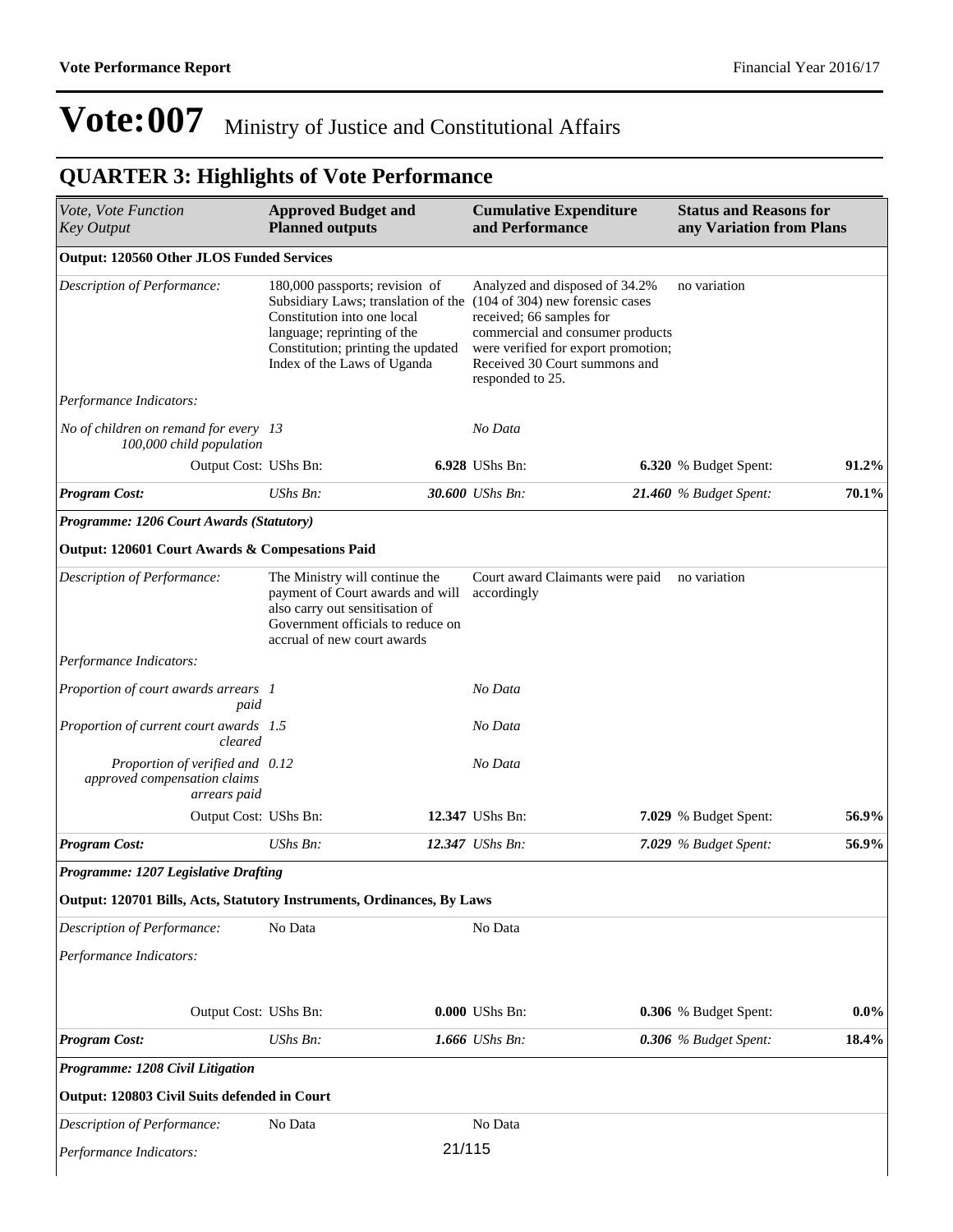### **QUARTER 3: Highlights of Vote Performance**

|                                                       | Output Cost: UShs Bn: | $0.000$ UShs Bn:  | 0.952 % Budget Spent:         | $0.0\%$ |
|-------------------------------------------------------|-----------------------|-------------------|-------------------------------|---------|
| <b>Program Cost:</b>                                  | UShs Bn:              | 4.014 UShs Bn:    | 0.952 % Budget Spent:         | 23.7%   |
| <b>Programme: 1209 Legal Advisory Services</b>        |                       |                   |                               |         |
| <b>Output: 120902 Contracts, Legal Advice/opinion</b> |                       |                   |                               |         |
| Description of Performance:                           | No Data               | No Data           |                               |         |
| Performance Indicators:                               |                       |                   |                               |         |
|                                                       | Output Cost: UShs Bn: | $0.000$ UShs Bn:  | <b>0.419</b> % Budget Spent:  | $0.0\%$ |
| <b>Program Cost:</b>                                  | $UShs Bn$ :           | 1.870 UShs $Bn$ : | $0.419$ % Budget Spent:       | 22.4%   |
| <b>Total Cost for Vote:</b>                           | $UShs Bn$ :           | 85.501 UShs Bn:   | <b>33.398</b> % Budget Spent: | 39.1%   |

#### **Performance highlights for the Quarter**

#### **Legislative Drafting**

Drafted and published 8 Bills, 17 Statutory instruments, 0 Ordinances, 3 Legal notices and 2 Acts. **Legal Advisory Services** Received and 858 requests for contract reviews out of which 803 were responded to. Received 162 invitations for regional and international meetings out of which 76 were attended. Received 265 requests for legal opinion out of which 230 were responded to. **Regulation of the Legal Profession** Concluded 10 cases, the disciplinary committee held 7 meetings. 772 advocates chambers were inspected out of which 678 were approved and 94 not approved. 14 supervisory visits to legal and service providers were conducted out of which 12 were approved and 2 not approved. **Civil Litigation** Defended 51 cases in courts of Judicature and 41 cases in Tribunal. Won 3 cases worth UGX 21,600,000,000 Lost 2 cases worth UGX 2,219,000,000 One case was negotiated and settled successfully out of court. Administration of Estates/Property of the deceased 1086 new files for clients were opened. 26 estates were inspected 9 applications for winding up were filed 786 certificates of no objection were issued 28 land transfers were issued 249 family arbitration were were conducted 245 mediation were handled **General administration, Policy and Planning** Recruited 2 State Attorneys Procured one motor vehicle for the Director Legal Advisory Services Compiled and submitted the Ministerial Policy Statement for FY 2017/18 and Quarter 2 report for FY 2016/17 Procured ICT equipment and serviced photocopiers and computers.

### *V3: Details of Releases and Expenditure*

#### **Table V3.1: GoU Releases and Expenditure by Output\***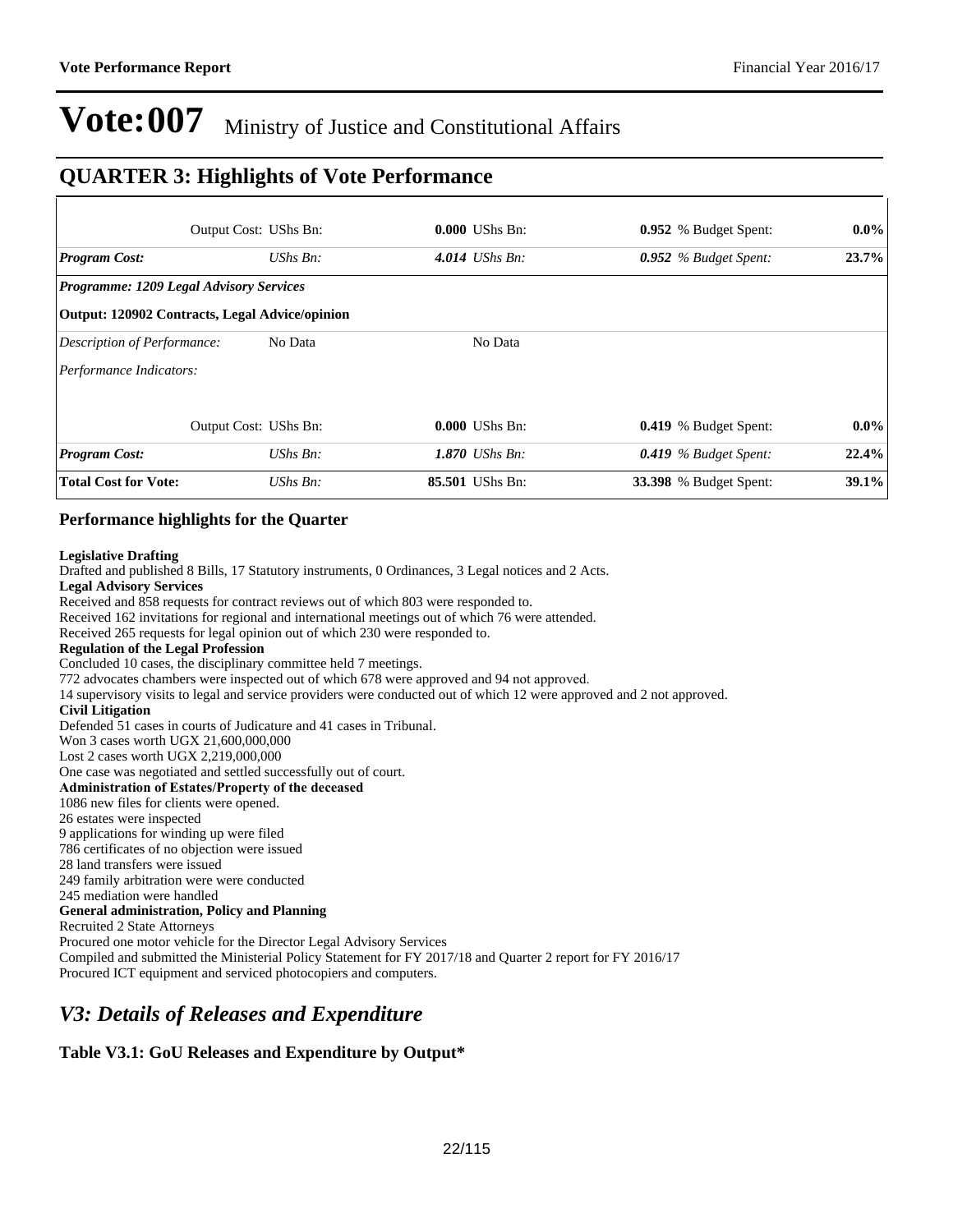| <b>Billion Uganda Shillings</b>                                           | <b>Approved Released</b><br><b>Budget</b> |       | <b>Spent</b> | $%$ GoU<br><b>Budget</b><br><b>Released</b> | % GoU<br><b>Budget</b><br><b>Spent</b> | $%$ GoU<br><b>Releases</b><br><b>Spent</b> |
|---------------------------------------------------------------------------|-------------------------------------------|-------|--------------|---------------------------------------------|----------------------------------------|--------------------------------------------|
| Program 1201 Legislation and Legal services                               | 0.00                                      | 3.82  | <b>3.31</b>  | 382.5%                                      | 330.7%                                 | 86.4%                                      |
| <b>Class: Outputs Provided</b>                                            | 0.00                                      | 3.82  | 3.31         | 382.5%                                      | 330.7%                                 | 86.4%                                      |
| 120101 Bills, Acts, Statutory Instruments, Ordinances, By<br>Laws         | 0.00                                      | 0.84  | 0.69         | 84.3%                                       | 69.3%                                  | 82.1%                                      |
| 120102 Contracts, Legal Advice/opinion                                    | 0.00                                      | 0.97  | 0.86         | 97.4%                                       | 85.9%                                  | 88.2%                                      |
| 120103 Civil Suits defended in Court                                      | 0.00                                      | 2.01  | 1.76         | 200.8%                                      | 175.5%                                 | 87.4%                                      |
| Program 1203 Administration of Estates/Property of the<br><b>Deceased</b> | 1.76                                      | 1.34  | <b>1.08</b>  | 75.9%                                       | 61.2%                                  | 80.6%                                      |
| <b>Class: Outputs Provided</b>                                            | 1.76                                      | 1.34  | 1.08         | 75.9%                                       | 61.2%                                  | 80.6%                                      |
| 120301 Estates Registration and Inspection                                | 0.46                                      | 0.35  | 0.30         | 76.4%                                       | 65.5%                                  | 85.7%                                      |
| 120302 Letters of Administration and Land Tranfers                        | 0.45                                      | 0.34  | 0.27         | 75.6%                                       | 60.1%                                  | 79.5%                                      |
| 120303 Estates administration                                             | 0.40                                      | 0.30  | 0.25         | 76.0%                                       | 61.7%                                  | 81.2%                                      |
| 120304 Family arbitrations and mediations                                 | 0.45                                      | 0.34  | 0.26         | 75.6%                                       | 57.3%                                  | 75.7%                                      |
| Program 1204 Regulation of the Legal Profession                           | 1.15                                      | 0.86  | 0.66         | 75.3%                                       | 57.2%                                  | 76.0%                                      |
| <b>Class: Outputs Provided</b>                                            | 1.15                                      | 0.86  | 0.66         | 75.3%                                       | 57.2%                                  | 76.0%                                      |
| 120401 Conclusion of disciplinary cases                                   | 0.61                                      | 0.46  | 0.40         | 75.4%                                       | 65.3%                                  | 86.6%                                      |
| 120402 Inspection and Supervision                                         | 0.54                                      | 0.40  | 0.26         | 75.1%                                       | 48.0%                                  | 63.9%                                      |
| Program 1205 Access to Justice and Accountability                         | 30.60                                     | 24.87 | 22.66        | 81.3%                                       | 74.0%                                  | 91.1%                                      |
| <b>Class: Outputs Provided</b>                                            | 8.59                                      | 6.18  | 5.22         | 71.9%                                       | 60.7%                                  | 84.5%                                      |
| 120501 Ministry of Justice and Constitutional Affairs-JLOS                | 1.78                                      | 1.45  | 1.13         | 81.5%                                       | 63.5%                                  | 77.9%                                      |
| 120506 Program Management                                                 | 6.82                                      | 4.73  | 4.09         | 69.4%                                       | 60.0%                                  | 86.5%                                      |
| <b>Class: Outputs Funded</b>                                              | 18.79                                     | 16.79 | 16.79        | 89.4%                                       | 89.4%                                  | 100.0%                                     |
| 120552 Ministry Of Internal Affairs-JLOS                                  | 2.00                                      | 1.58  | 1.58         | 79.0%                                       | 79.0%                                  | 100.0%                                     |
| 120553 Uganda Law Reform Commission - JLOS                                | 0.69                                      | 0.55  | 0.55         | 79.0%                                       | 79.0%                                  | 100.0%                                     |
| 120554 Law Development Center-JLOS                                        | 0.70                                      | 0.55  | 0.55         | 79.0%                                       | 79.0%                                  | 100.0%                                     |
| 120555 Judiciary - JLOS                                                   | 2.14                                      | 2.14  | 2.14         | 100.0%                                      | 100.0%                                 | 100.0%                                     |
| 120556 Uganda Police Force-JLOS                                           | 1.96                                      | 1.81  | 1.81         | 92.3%                                       | 92.3%                                  | 100.0%                                     |
| 120557 Uganda Prisons Service-JLOS                                        | 2.05                                      | 2.05  | 2.05         | 100.0%                                      | 100.0%                                 | 100.0%                                     |
| 120558 Judicial Service Commission-JLOS                                   | 0.68                                      | 0.53  | 0.53         | 77.8%                                       | 77.8%                                  | 100.0%                                     |
| 120559 Directorate Of Public Prosecutions                                 | 1.64                                      | 1.27  | 1.27         | 77.4%                                       | 77.4%                                  | 100.0%                                     |
| 120560 Other JLOS Funded Services                                         | 6.93                                      | 6.32  | 6.32         | 91.2%                                       | 91.2%                                  | 100.0%                                     |
| <b>Class: Capital Purchases</b>                                           | 3.22                                      | 1.90  | 0.65         | 59.1%                                       | 20.2%                                  | 34.1%                                      |
| 120572 Government Buildings and Administrative<br>Infrastructure          | 2.66                                      | 1.61  | 0.65         | 60.7%                                       | 24.5%                                  | 40.3%                                      |
| 120575 Purchase of Motor Vehicles and Other Transport<br>Equipment        | 0.30                                      | 0.15  | 0.00         | 50.0%                                       | 0.0%                                   | 0.0%                                       |
| 120576 Purchase of Office and ICT Equipment, including<br>Software        | 0.16                                      | 0.09  | 0.00         | 56.2%                                       | 0.0%                                   | 0.0%                                       |
| 120578 Purchase of Office and Residential Furniture and<br>Fittings       | 0.10                                      | 0.05  | 0.00         | 50.0%                                       | 0.0%                                   | 0.0%                                       |
| Program 1206 Court Awards (Statutory)                                     | 12.35                                     | 7.01  | 7.03         | 56.8%                                       | 56.9%                                  | 100.3%                                     |
| <b>Class: Outputs Provided</b>                                            | 12.35                                     | 7.01  | 7.03         | 56.8%                                       | 56.9%                                  | 100.3%                                     |
| 120601 Court Awards & Compesations Paid                                   | 20/115                                    | 7.01  | 7.03         | 56.8%                                       | 56.9%                                  | 100.3%                                     |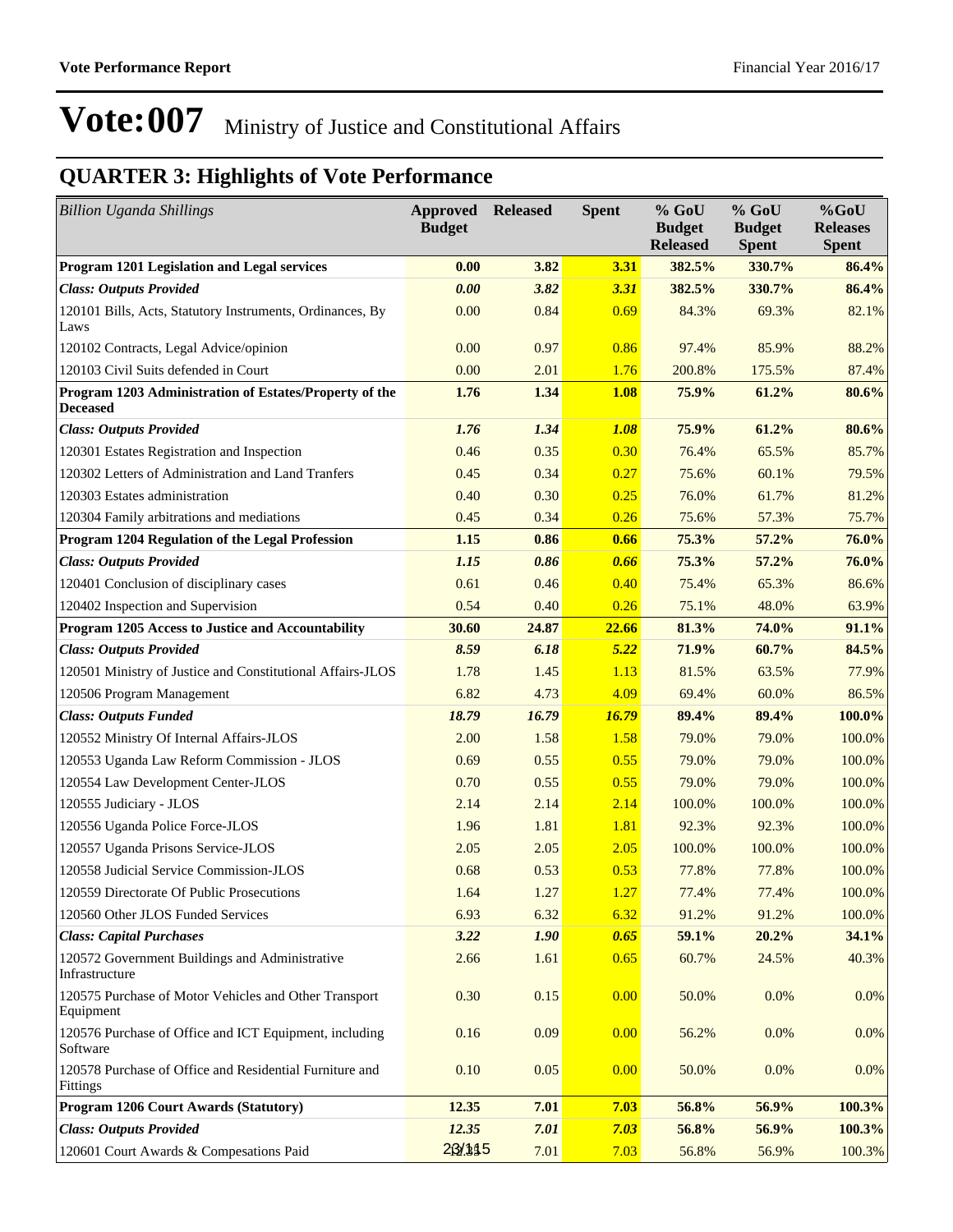## **QUARTER 3: Highlights of Vote Performance**

| <b>Billion Uganda Shillings</b>                                      | <b>Approved</b><br><b>Budget</b> | <b>Released</b> | <b>Spent</b> | % GoU<br><b>Budget</b><br><b>Released</b> | $%$ GoU<br><b>Budget</b><br><b>Spent</b> | %GoU<br><b>Releases</b><br><b>Spent</b> |
|----------------------------------------------------------------------|----------------------------------|-----------------|--------------|-------------------------------------------|------------------------------------------|-----------------------------------------|
| <b>Program 1207 Legislative Drafting</b>                             | 1.67                             | 0.43            | 0.31         | 25.9%                                     | 18.4%                                    | 70.9%                                   |
| <b>Class: Outputs Provided</b>                                       | 1.67                             | 0.43            | 0.31         | 25.9%                                     | 18.4%                                    | 70.9%                                   |
| 120701 Bills, Acts, Statutory Instruments, Ordinances, By<br>Laws    | 1.67                             | 0.43            | 0.31         | 25.9%                                     | 18.4%                                    | 70.9%                                   |
| Program 1208 Civil Litigation                                        | 4.01                             | 1.07            | 0.95         | 26.6%                                     | 23.7%                                    | 89.1%                                   |
| <b>Class: Outputs Provided</b>                                       | 4.01                             | 1.07            | 0.95         | 26.6%                                     | 23.7%                                    | 89.1%                                   |
| 120803 Civil Suits defended in Court                                 | 4.01                             | 1.07            | 0.95         | 26.6%                                     | 23.7%                                    | 89.1%                                   |
| <b>Program 1209 Legal Advisory Services</b>                          | 1.87                             | 0.48            | 0.42         | 25.9%                                     | 22.4%                                    | 86.4%                                   |
| <b>Class: Outputs Provided</b>                                       | 1.87                             | 0.48            | 0.42         | 25.9%                                     | 22.4%                                    | 86.4%                                   |
| 120902 Contracts, Legal Advice/opinion                               | 1.87                             | 0.48            | 0.42         | 25.9%                                     | 22.4%                                    | 86.4%                                   |
| Program 1249 General Administration, Policy and<br><b>Planning</b>   | 32.09                            | 22.14           | 14.27        | 69.0%                                     | 44.4%                                    | 64.4%                                   |
| <b>Class: Outputs Provided</b>                                       | 29.99                            | 20.37           | 13.14        | 67.9%                                     | 43.8%                                    | 64.5%                                   |
| 124901 Policy, consultation, planning and monitoring<br>services     | 0.53                             | 0.41            | 0.22         | 77.0%                                     | 41.7%                                    | 54.2%                                   |
| 124902 Ministry Support Services (Finance and<br>Administration)     | 0.24                             | 0.18            | 0.12         | 75.8%                                     | 49.4%                                    | 65.2%                                   |
| 124903 Ministerial and Top Management Services                       | 29.21                            | 19.77           | 12.80        | 67.7%                                     | 43.8%                                    | 64.7%                                   |
| <b>Class: Outputs Funded</b>                                         | 1.38                             | 1.05            | 0.82         | 75.7%                                     | 59.6%                                    | 78.7%                                   |
| 124951 Contributions to International Organisations                  | 0.03                             | 0.02            | 0.01         | 74.8%                                     | 25.1%                                    | 33.5%                                   |
| 124952 Other Grants                                                  | 1.29                             | 0.98            | 0.80         | 75.8%                                     | 62.2%                                    | 82.0%                                   |
| 124953 Contributions to Autonomous Institutions (CADER)              | 0.03                             | 0.02            | 0.01         | 74.8%                                     | 21.1%                                    | 28.2%                                   |
| 124954 Contributions to Autonomous Institutions (Wage<br>Subvention) | 0.03                             | 0.02            | 0.01         | 74.8%                                     | 21.4%                                    | 28.6%                                   |
| <b>Class: Capital Purchases</b>                                      | 0.72                             | 0.72            | 0.30         | 100.0%                                    | 41.1%                                    | 41.1%                                   |
| 124972 Government Buildings and Administrative<br>Infrastructure     | 0.00                             | 0.00            | 0.00         | 74.4%                                     | 0.0%                                     | $0.0\%$                                 |
| 124975 Purchase of Motor Vehicles and Other Transport<br>Equipment   | 0.45                             | 0.45            | 0.30         | 100.0%                                    | 65.9%                                    | 65.9%                                   |
| 124976 Purchase of Office and ICT Equipment, including<br>Software   | 0.09                             | 0.09            | 0.00         | 100.0%                                    | 0.0%                                     | 0.0%                                    |
| 124978 Purchase of Office and Residential Furniture and<br>Fittings  | 0.18                             | 0.18            | 0.00         | 100.0%                                    | 0.0%                                     | $0.0\%$                                 |
| <b>Total for Vote</b>                                                | 85.50                            | 62.03           | 50.67        | 72.5%                                     | 59.3%                                    | 81.7%                                   |

#### **Table V3.2: 2016/17 GoU Expenditure by Item**

| <b>Billion Uganda Shillings</b>                           | Approved<br><b>Budget</b> | <b>Released</b> | <b>Spent</b> | $%$ GoU<br><b>Budget</b><br><b>Released</b> | $%$ GoU<br><b>Budget</b><br><b>Spent</b> | $%$ GoU<br><b>Releases</b><br><b>Spent</b> |
|-----------------------------------------------------------|---------------------------|-----------------|--------------|---------------------------------------------|------------------------------------------|--------------------------------------------|
| Class: Outputs Provided                                   | 61.39                     | 41.57           | <b>32.11</b> | 67.7%                                       | 52.3%                                    | 77.3%                                      |
| 211101 General Staff Salaries                             | 3.55                      | 2.66            | 2.43         | 75.0%                                       | 68.6%                                    | 91.5%                                      |
| 211102 Contract Staff Salaries (Incl. Casuals, Temporary) | 2.02                      | 1.52            | 1.46         | 75.0%                                       | 72.2%                                    | $96.2\%$                                   |
| $ 211103$ Allowances                                      | 2.39                      | 1.83            | 1.65         | 76.6%                                       | 69.4%                                    | $90.5\%$                                   |
| 212102 Pension for General Civil Service                  | 240.645                   | 0.45            | 0.45         | 68.5%                                       | 68.5%                                    | 100.0%                                     |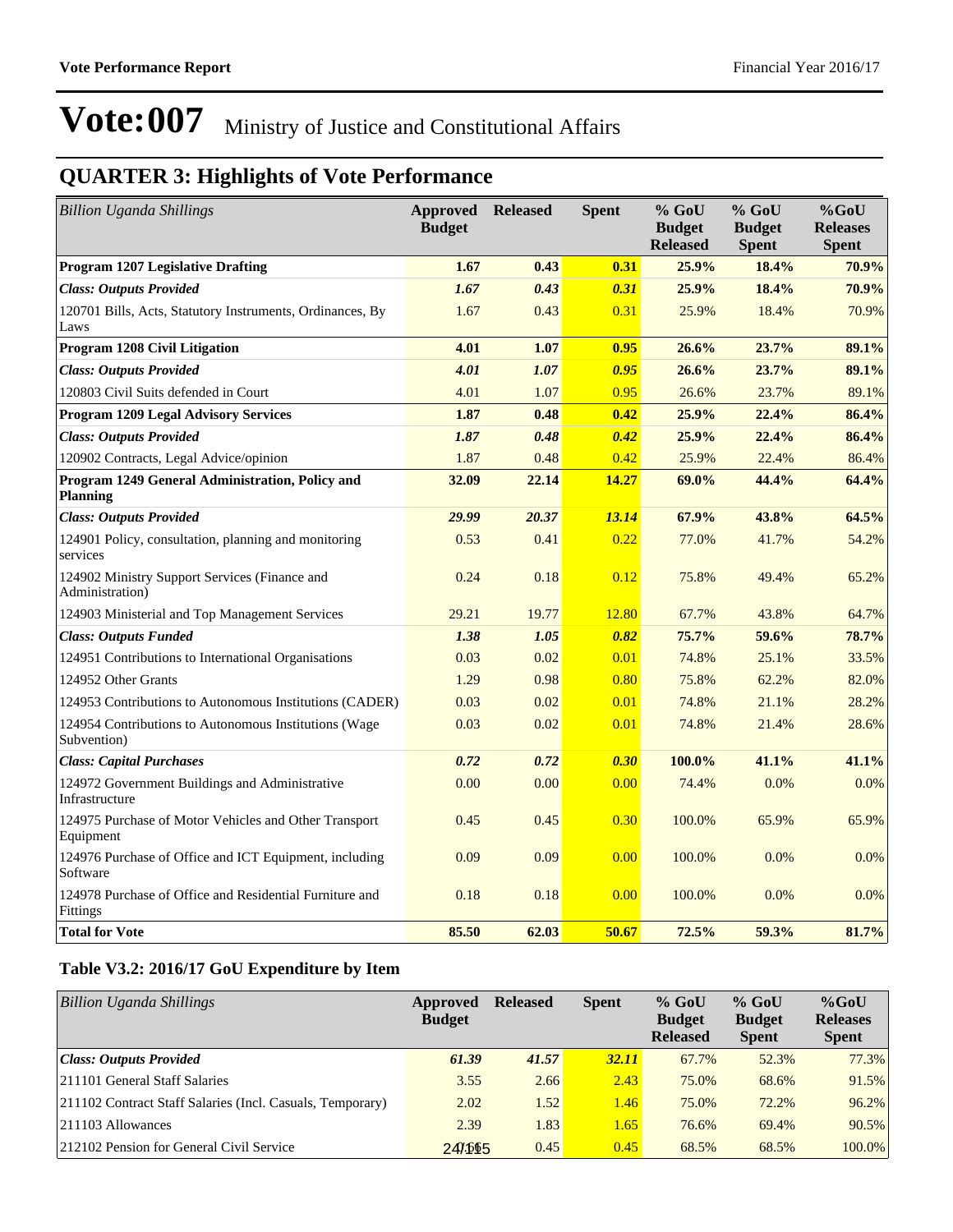| 212201 Social Security Contributions                             | 0.27    | 0.20  | 0.08         | 74.1%  | 30.4%  | 41.0%   |
|------------------------------------------------------------------|---------|-------|--------------|--------|--------|---------|
| 213001 Medical expenses (To employees)                           | 0.15    | 0.15  | 0.05         | 100.0% | 34.3%  | 34.3%   |
| 213004 Gratuity Expenses                                         | 0.79    | 0.61  | 0.44         | 78.1%  | 56.0%  | 71.8%   |
| 221001 Advertising and Public Relations                          | 0.51    | 0.37  | 0.28         | 71.3%  | 54.8%  | 76.8%   |
| 221002 Workshops and Seminars                                    | 0.94    | 0.61  | 0.44         | 65.6%  | 47.2%  | 72.0%   |
| 221003 Staff Training                                            | 2.31    | 1.68  | 1.47         | 72.9%  | 63.6%  | 87.3%   |
| 221006 Commissions and related charges                           | 0.24    | 0.18  | 0.13         | 74.8%  | 54.8%  | 73.2%   |
| 221007 Books, Periodicals & Newspapers                           | 0.28    | 0.21  | 0.09         | 76.3%  | 33.5%  | 43.9%   |
| 221008 Computer supplies and Information Technology (IT)         | 0.06    | 0.04  | 0.02         | 74.8%  | 28.7%  | 38.4%   |
| 221009 Welfare and Entertainment                                 | 0.37    | 0.29  | 0.24         | 78.9%  | 64.1%  | 81.2%   |
| 221010 Special Meals and Drinks                                  | 0.06    | 0.04  | 0.03         | 74.8%  | 42.7%  | 57.1%   |
| 221011 Printing, Stationery, Photocopying and Binding            | 1.39    | 1.07  | 0.54         | 77.3%  | 38.9%  | 50.2%   |
| 221012 Small Office Equipment                                    | 0.02    | 0.02  | 0.01         | 74.8%  | 45.1%  | 60.2%   |
| 221016 IFMS Recurrent costs                                      | 0.01    | 0.01  | 0.00         | 74.8%  | 0.0%   | $0.0\%$ |
| 221017 Subscriptions                                             | 0.01    | 0.01  | 0.00         | 74.9%  | 3.1%   | 4.1%    |
| 221020 IPPS Recurrent Costs                                      | 0.03    | 0.02  | 0.02         | 74.8%  | 74.8%  | 100.0%  |
| 222001 Telecommunications                                        | 0.25    | 0.19  | 0.12         | 74.4%  | 47.9%  | 64.4%   |
| 222002 Postage and Courier                                       | 0.01    | 0.00  | 0.00         | 74.8%  | 0.0%   | $0.0\%$ |
| 222003 Information and communications technology (ICT)           | 0.05    | 0.04  | 0.00         | 74.8%  | 10.0%  | 13.3%   |
| 223003 Rent – (Produced Assets) to private entities              | 3.38    | 3.38  | 3.38         | 100.0% | 100.0% | 100.0%  |
| 223004 Guard and Security services                               | 0.02    | 0.01  | 0.00         | 74.8%  | 1.5%   | 2.0%    |
| 223005 Electricity                                               | 0.21    | 0.16  | 0.16         | 74.8%  | 74.8%  | 100.0%  |
| 223006 Water                                                     | 0.05    | 0.04  | 0.04         | 74.8%  | 74.8%  | 100.0%  |
| 224005 Uniforms, Beddings and Protective Gear                    | 0.12    | 0.09  | 0.01         | 74.8%  | 8.1%   | 10.8%   |
| 225001 Consultancy Services- Short term                          | 1.00    | 0.57  | 0.51         | 56.5%  | 51.0%  | 90.4%   |
| 225002 Consultancy Services-Long-term                            | 0.31    | 0.22  | 0.18         | 71.5%  | 57.9%  | 81.0%   |
| 227001 Travel inland                                             | 2.42    | 1.75  | 1.54         | 72.4%  | 63.6%  | 87.9%   |
| 227002 Travel abroad                                             | 2.22    | 1.93  | 1.82         | 87.1%  | 82.2%  | 94.5%   |
| 227004 Fuel, Lubricants and Oils                                 | 1.52    | 1.14  | 0.97         | 74.7%  | 63.6%  | 85.2%   |
| 228001 Maintenance - Civil                                       | 0.10    | 0.08  | 0.02         | 74.8%  | 21.4%  | 28.6%   |
| 228002 Maintenance - Vehicles                                    | 0.51    | 0.39  | 0.20         | 76.0%  | 39.8%  | 52.3%   |
| 228003 Maintenance - Machinery, Equipment & Furniture            | 0.20    | 0.14  | 0.08         | 69.8%  | 40.4%  | 57.9%   |
| 228004 Maintenance – Other                                       | 0.02    | 0.02  | 0.01         | 74.8%  | 34.6%  | 46.3%   |
| 282104 Compensation to 3rd Parties                               | 32.95   | 19.44 | 13.22        | 59.0%  | 40.1%  | 68.0%   |
| <b>Class: Outputs Funded</b>                                     | 20.17   | 17.84 | <b>17.61</b> | 88.4%  | 87.3%  | 98.7%   |
| 262101 Contributions to International Organisations<br>(Current) | 0.03    | 0.02  | 0.01         | 74.8%  | 25.1%  | 33.5%   |
| 263104 Transfers to other govt. Units (Current)                  | 0.03    | 0.02  | 0.01         | 74.8%  | 21.4%  | 28.6%   |
| 263106 Other Current grants (Current)                            | 1.29    | 0.98  | 0.80         | 75.8%  | 62.2%  | 82.0%   |
| 263204 Transfers to other govt. Units (Capital)                  | 18.79   | 16.79 | 16.79        | 89.4%  | 89.4%  | 100.0%  |
| 264101 Contributions to Autonomous Institutions                  | 0.03    | 0.02  | 0.01         | 74.8%  | 21.1%  | 28.2%   |
| <b>Class: Capital Purchases</b>                                  | 3.94    | 2.63  | 0.95         | 66.6%  | 24.0%  | 36.0%   |
| 312101 Non-Residential Buildings                                 | 2.66    | 1.61  | 0.65         | 60.7%  | 24.5%  | 40.3%   |
| 312201 Transport Equipment                                       | 25/1715 | 0.60  | 0.30         | 79.8%  | 39.3%  | 49.2%   |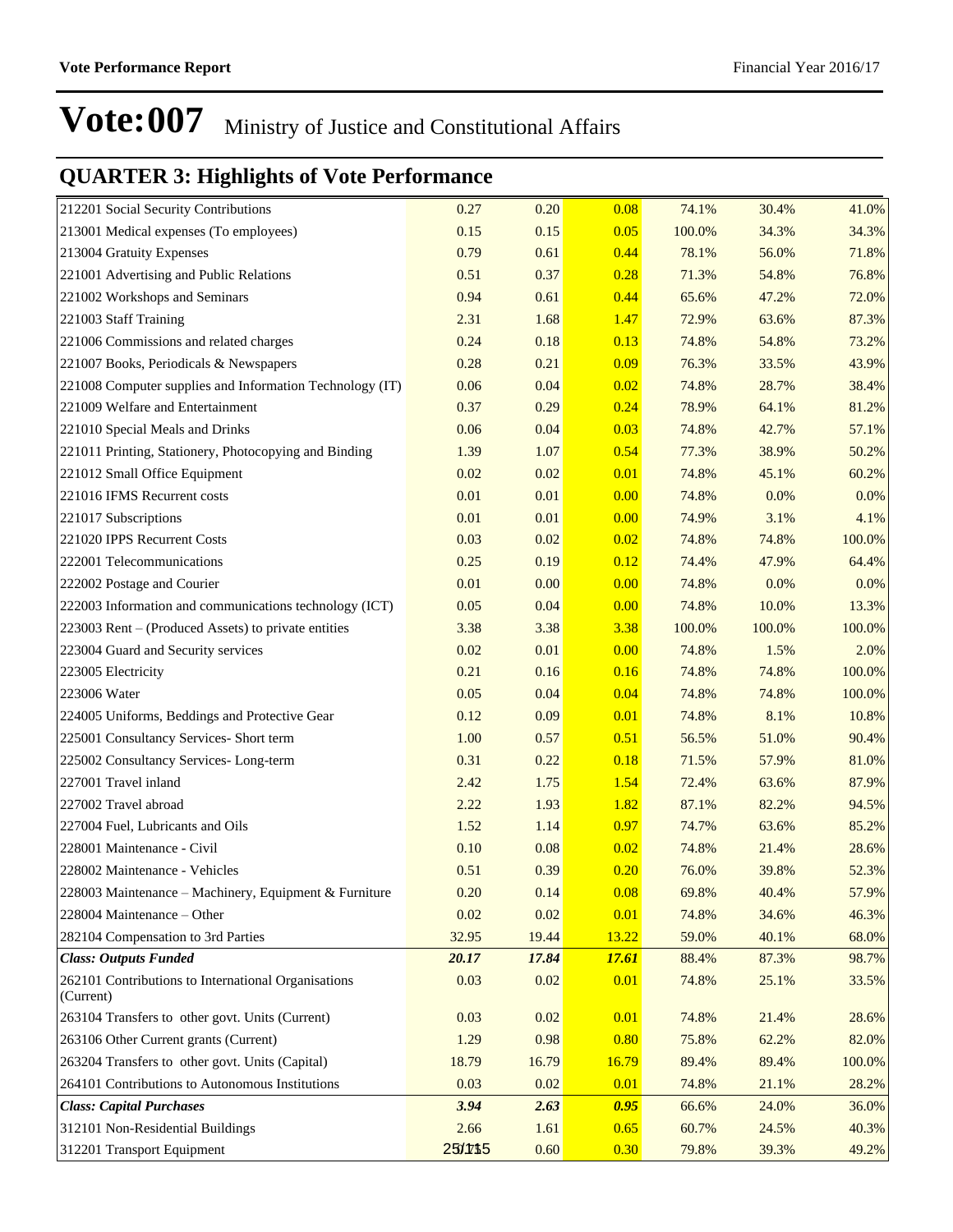## **QUARTER 3: Highlights of Vote Performance**

| 312202 Machinery and Equipment | 0.26  | 0.19  | 0.001       | 72.3% | $0.0\%$ | $0.0\%$ |
|--------------------------------|-------|-------|-------------|-------|---------|---------|
| $ 312203$ Furniture & Fixtures | 0.28  | 0.23  | $0.00^{11}$ | 81.9% | $0.0\%$ | $0.0\%$ |
| <b>Total for Vote</b>          | 85.50 | 62.03 | 50.67       | 72.5% | 59.3%   | 81.7%   |

#### **Table V3.3: GoU Releases and Expenditure by Project and Programme\***

| <b>Billion Uganda Shillings</b>                                           | <b>Approved</b><br><b>Budget</b> | <b>Released</b> | <b>Spent</b> | % GoU<br><b>Budget</b><br><b>Released</b> | $%$ GoU<br><b>Budget</b><br><b>Spent</b> | %GoU<br><b>Releases</b><br><b>Spent</b> |
|---------------------------------------------------------------------------|----------------------------------|-----------------|--------------|-------------------------------------------|------------------------------------------|-----------------------------------------|
| Program 1201 Legislation and Legal services                               | 0.00                             | 3.82            | 3.31         | 382.5%                                    | 330.7%                                   | 86.4%                                   |
| <b>Recurrent SubProgrammes</b>                                            |                                  |                 |              |                                           |                                          |                                         |
| 02 Civil Litigation                                                       | 0.00                             | 0.25            | 0.19         | 24.6%                                     | 19.2%                                    | 78.2%                                   |
| 03 Line Ministries                                                        | 0.00                             | 0.57            | 0.52         | 56.7%                                     | 51.9%                                    | 91.6%                                   |
| 04 Institutions                                                           | 0.00                             | 0.55            | 0.46         | 54.8%                                     | 46.0%                                    | 84.0%                                   |
| 05 Local Gov't Institutions (Litigation)                                  | 0.00                             | 0.65            | 0.58         | 64.8%                                     | 58.4%                                    | 90.2%                                   |
| 06 First Parliamentary Counsel                                            | 0.00                             | 0.16            | 0.13         | 15.6%                                     | 12.5%                                    | 80.3%                                   |
| 07 Principal Legislation                                                  | 0.00                             | 0.23            | 0.17         | 22.6%                                     | 17.3%                                    | 76.5%                                   |
| 08 Subsidiary Legislation                                                 | 0.00                             | 0.22            | 0.18         | 22.0%                                     | 18.1%                                    | 82.3%                                   |
| 09 Local Government (First Parliamentary Counsel)                         | 0.00                             | 0.24            | 0.21         | 24.2%                                     | 21.4%                                    | 88.5%                                   |
| 10 Legal Advisory Services                                                | 0.00                             | 0.24            | 0.21         | 23.7%                                     | 20.7%                                    | 87.2%                                   |
| 11 Central Government                                                     | 0.00                             | 0.20            | 0.15         | 20.4%                                     | 15.2%                                    | 74.6%                                   |
| 12 Local Government (Legal Advisory Services)                             | 0.00                             | 0.21            | 0.20         | 21.4%                                     | 19.6%                                    | 91.3%                                   |
| 13 Contracts and Negotiations                                             | 0.00                             | 0.32            | 0.30         | 31.8%                                     | 30.4%                                    | 95.5%                                   |
| Program 1203 Administration of Estates/Property of the<br><b>Deceased</b> | 1.76                             | 1.34            | 1.08         | 75.9%                                     | 61.2%                                    | 80.6%                                   |
| <b>Recurrent SubProgrammes</b>                                            |                                  |                 |              |                                           |                                          |                                         |
| 16 Administrator General                                                  | 1.76                             | 1.34            | 1.08         | 75.9%                                     | 61.2%                                    | 80.6%                                   |
| Program 1204 Regulation of the Legal Profession                           | 1.15                             | 0.86            | 0.66         | 75.3%                                     | 57.2%                                    | 76.0%                                   |
| <b>Recurrent SubProgrammes</b>                                            |                                  |                 |              |                                           |                                          |                                         |
| 15 Law Council                                                            | 1.15                             | 0.86            | 0.66         | 75.3%                                     | 57.2%                                    | 76.0%                                   |
| Program 1205 Access to Justice and Accountability                         | 30.60                            | 24.87           | 22.66        | 81.3%                                     | 74.0%                                    | 91.1%                                   |
| <b>Development Projects</b>                                               |                                  |                 |              |                                           |                                          |                                         |
| 0890 Support to Justice Law and Order Sector                              | 30.60                            | 24.87           | 22.66        | 81.3%                                     | 74.0%                                    | 91.1%                                   |
| Program 1206 Court Awards (Statutory)                                     | 12.35                            | 7.01            | 7.03         | 56.8%                                     | 56.9%                                    | 100.3%                                  |
| <b>Recurrent SubProgrammes</b>                                            |                                  |                 |              |                                           |                                          |                                         |
| 18 Statutory Court Awards                                                 | 12.35                            | 7.01            | 7.03         | 56.8%                                     | 56.9%                                    | 100.3%                                  |
| <b>Program 1207 Legislative Drafting</b>                                  | 1.67                             | 0.43            | 0.31         | 25.9%                                     | 18.4%                                    | 70.9%                                   |
| <b>Recurrent SubProgrammes</b>                                            |                                  |                 |              |                                           |                                          |                                         |
| 06 First Parliamentary Counsel                                            | 0.31                             | 0.08            | 0.06         | 26.1%                                     | 18.7%                                    | 71.8%                                   |
| 07 Principal Legislation                                                  | 0.44                             | 0.12            | 0.08         | 26.0%                                     | 18.3%                                    | 70.5%                                   |
| 08 Subsidiary Legislation                                                 | 0.43                             | 0.11            | 0.08         | 25.9%                                     | 19.5%                                    | 75.3%                                   |
| 09 Local Government (First Parliamentary Counsel)                         | 0.48                             | 0.12            | 0.08         | 25.7%                                     | 17.1%                                    | 66.7%                                   |
| Program 1208 Civil Litigation                                             | 4.01                             | 1.07            | 0.95         | 26.6%                                     | 23.7%                                    | 89.1%                                   |
| <b>Recurrent SubProgrammes</b>                                            | 26/115                           |                 |              |                                           |                                          |                                         |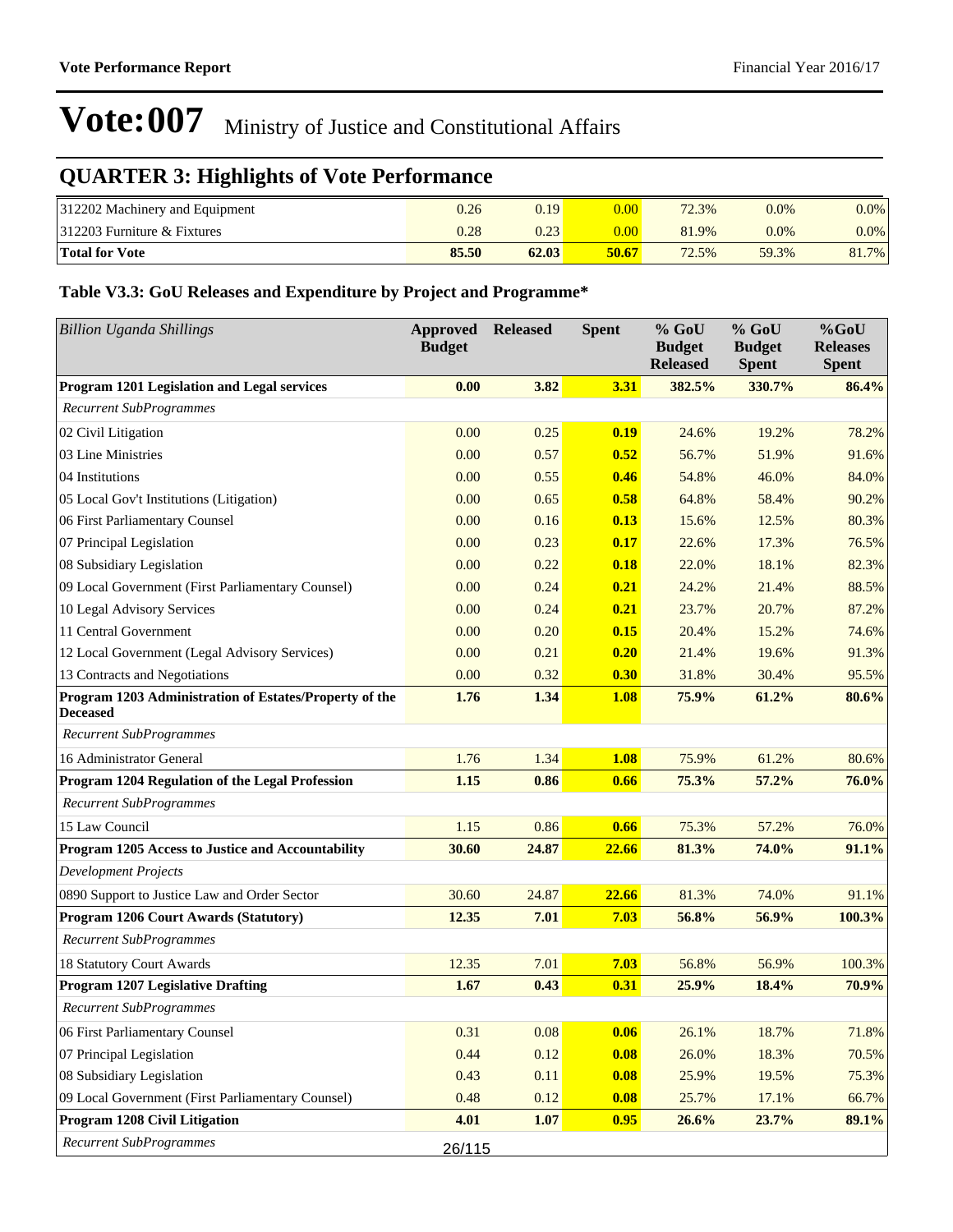## **QUARTER 3: Highlights of Vote Performance**

| 02 Civil Litigation                                                      | 0.50  | 0.13  | 0.10  | 26.2%  | 20.9% | 79.6% |
|--------------------------------------------------------------------------|-------|-------|-------|--------|-------|-------|
| 03 Line Ministries                                                       | 1.15  | 0.31  | 0.29  | 27.0%  | 25.3% | 93.6% |
| 04 Institutions                                                          | 1.09  | 0.30  | 0.27  | 27.1%  | 24.9% | 92.0% |
| 05 Local Gov't Institutions (Litigation)                                 | 1.28  | 0.33  | 0.29  | 26.0%  | 22.4% | 86.1% |
| <b>Program 1209 Legal Advisory Services</b>                              | 1.87  | 0.48  | 0.42  | 25.9%  | 22.4% | 86.4% |
| <b>Recurrent SubProgrammes</b>                                           |       |       |       |        |       |       |
| 10 Legal Advisory Services                                               | 0.43  | 0.11  | 0.10  | 26.2%  | 24.2% | 92.5% |
| 11 Central Government                                                    | 0.41  | 0.11  | 0.09  | 25.9%  | 22.0% | 84.8% |
| 12 Local Government (Legal Advisory Services)                            | 0.40  | 0.10  | 0.10  | 25.9%  | 23.8% | 91.8% |
| 13 Contracts and Negotiations                                            | 0.63  | 0.16  | 0.13  | 25.7%  | 20.5% | 79.8% |
| Program 1249 General Administration, Policy and<br><b>Planning</b>       | 32.09 | 22.14 | 14.27 | 69.0%  | 44.4% | 64.4% |
| <b>Recurrent SubProgrammes</b>                                           |       |       |       |        |       |       |
| 01 Headquarters                                                          | 30.25 | 20.54 | 13.38 | 67.9%  | 44.2% | 65.1% |
| 17 Policy Planning Unit                                                  | 0.53  | 0.41  | 0.22  | 77.0%  | 41.7% | 54.2% |
| 19 Internal Audit Department                                             | 0.24  | 0.18  | 0.12  | 75.8%  | 49.4% | 65.2% |
| 20 Office of the Attorney General                                        | 0.35  | 0.28  | 0.25  | 79.8%  | 70.6% | 88.5% |
| <b>Development Projects</b>                                              |       |       |       |        |       |       |
| 1228 Support to Ministry of Justice and Constitutional<br><b>Affairs</b> | 0.72  | 0.72  | 0.30  | 100.0% | 41.2% | 41.2% |
| 1242 Construction of the JLOS House                                      | 0.00  | 0.00  | 0.00  | 74.4%  | 0.0%  | 0.0%  |
| <b>Total for Vote</b>                                                    | 85.50 | 62.03 | 50.67 | 72.5%  | 59.3% | 81.7% |

#### **Table V3.4: External Financing Releases and Expenditure by Sub Programme**

| Billion Uganda Shillings<br>Spent % Budget % Budget % Releases<br>Approved Released<br><b>Budget</b><br>Spent<br><b>Released</b> |
|----------------------------------------------------------------------------------------------------------------------------------|
|----------------------------------------------------------------------------------------------------------------------------------|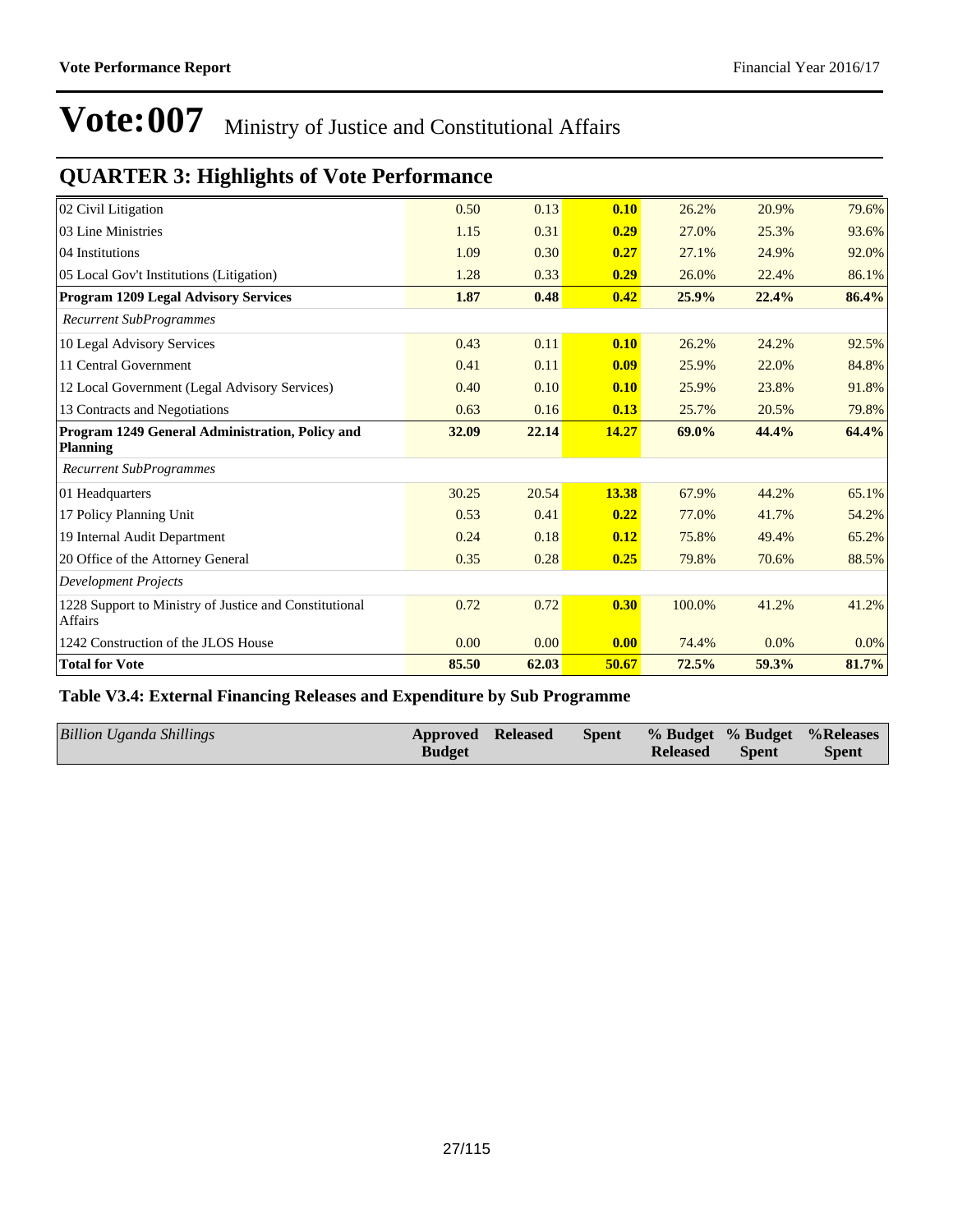15,717

221006 Commissions and related charges 25,808 221009 Welfare and Entertainment 7,809

222001 Telecommunications 1,866 227001 Travel inland 19,180 227002 Travel abroad 36,897 227004 Fuel, Lubricants and Oils 21,831 228002 Maintenance - Vehicles 5,569

221011 Printing, Stationery, Photocopying and

## **Vote:007** Ministry of Justice and Constitutional Affairs

### **QUARTER 3: Cumulative Outputs and Expenditure by End of Quarter**

| <b>Annual Planned Outputs</b>                     | <b>Cumulative Outputs Achieved by</b><br><b>End of Quarter</b> | <b>Cumulative Expenditures made by</b><br>the End of the Quarter to<br><b>Deliver Cumulative Outputs</b> | $\mathit{UShs}$<br><i>Thousand</i> |
|---------------------------------------------------|----------------------------------------------------------------|----------------------------------------------------------------------------------------------------------|------------------------------------|
| <b>Program: 01 Legislation and Legal services</b> |                                                                |                                                                                                          |                                    |
| <b>Recurrent Programmes</b>                       |                                                                |                                                                                                          |                                    |
| <b>Subprogram: 02 Civil Litigation</b>            |                                                                |                                                                                                          |                                    |
| <b>Outputs Provided</b>                           |                                                                |                                                                                                          |                                    |
| <b>Output: 03 Civil Suits defended in Court</b>   |                                                                |                                                                                                          |                                    |
|                                                   |                                                                | <b>Item</b>                                                                                              | <b>Spent</b>                       |
|                                                   |                                                                | 211101 General Staff Salaries                                                                            | 31,689                             |
|                                                   |                                                                | 211103 Allowances                                                                                        | 21,446                             |
|                                                   |                                                                | 221003 Staff Training                                                                                    | 4,229                              |

#### *Reasons for Variation in performance*

| 192,041        | <b>Total</b>                  |
|----------------|-------------------------------|
| 31,689         | Wage Recurrent                |
| 160,352        | Non Wage Recurrent            |
| $\overline{0}$ | AIA                           |
| 192,041        | <b>Total For SubProgramme</b> |
| 31,689         | <b>Wage Recurrent</b>         |
| 160,352        | Non Wage Recurrent            |
| $\overline{0}$ | AIA                           |
|                |                               |

Binding

*Recurrent Programmes*

**Subprogram: 03 Line Ministries**

*Outputs Provided*

**Output: 03 Civil Suits defended in Court**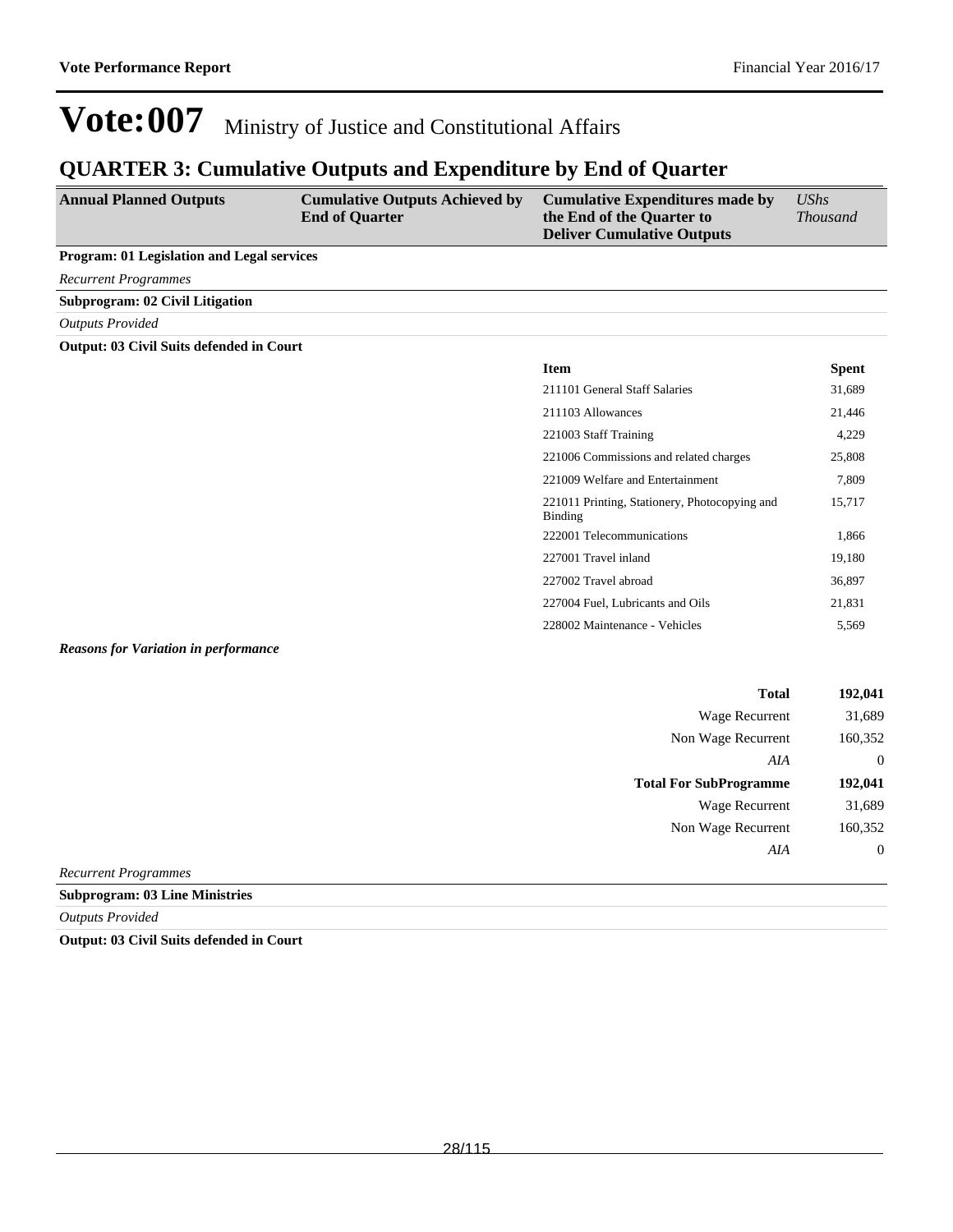## **QUARTER 3: Cumulative Outputs and Expenditure by End of Quarter**

| <b>Annual Planned Outputs</b>               | <b>Cumulative Outputs Achieved by</b><br><b>End of Quarter</b> | <b>Cumulative Expenditures made by</b><br>the End of the Quarter to<br><b>Deliver Cumulative Outputs</b> | UShs<br><i>Thousand</i> |
|---------------------------------------------|----------------------------------------------------------------|----------------------------------------------------------------------------------------------------------|-------------------------|
|                                             |                                                                | <b>Item</b>                                                                                              | <b>Spent</b>            |
|                                             |                                                                | 211101 General Staff Salaries                                                                            | 89,118                  |
|                                             |                                                                | 211103 Allowances                                                                                        | 96,699                  |
|                                             |                                                                | 221003 Staff Training                                                                                    | 49,906                  |
|                                             |                                                                | 221009 Welfare and Entertainment                                                                         | 11,264                  |
|                                             |                                                                | 221011 Printing, Stationery, Photocopying and<br>Binding                                                 | 26,655                  |
|                                             |                                                                | 222001 Telecommunications                                                                                | 2,566                   |
|                                             |                                                                | 227001 Travel inland                                                                                     | 74,733                  |
|                                             |                                                                | 227002 Travel abroad                                                                                     | 88,009                  |
|                                             |                                                                | 227004 Fuel, Lubricants and Oils                                                                         | 72,677                  |
|                                             |                                                                | 228002 Maintenance - Vehicles                                                                            | 3,096                   |
|                                             |                                                                | 228003 Maintenance – Machinery, Equipment<br>& Furniture                                                 | 4,331                   |
| <b>Reasons for Variation in performance</b> |                                                                |                                                                                                          |                         |

| <b>Total</b>                  | 519,054  |
|-------------------------------|----------|
| Wage Recurrent                | 89,118   |
| Non Wage Recurrent            | 429,936  |
| AIA                           | $\Omega$ |
|                               |          |
| <b>Total For SubProgramme</b> | 519,054  |
| Wage Recurrent                | 89,118   |
| Non Wage Recurrent            | 429,936  |
| AIA                           | 0        |

*Recurrent Programmes*

**Subprogram: 04 Institutions**

*Outputs Provided*

#### **Output: 03 Civil Suits defended in Court**

| <b>Item</b>                                                 | <b>Spent</b> |
|-------------------------------------------------------------|--------------|
| 211101 General Staff Salaries                               | 83,912       |
| 211103 Allowances                                           | 56,784       |
| 221003 Staff Training                                       | 52,164       |
| 221009 Welfare and Entertainment                            | 6,750        |
| 221011 Printing, Stationery, Photocopying and<br>Binding    | 24,552       |
| 222001 Telecommunications                                   | 1,633        |
| 227001 Travel inland                                        | 96,783       |
| 227002 Travel abroad                                        | 84,003       |
| 227004 Fuel, Lubricants and Oils                            | 47,627       |
| 228002 Maintenance - Vehicles                               | 2,814        |
| 228003 Maintenance – Machinery, Equipment<br>$\&$ Furniture | 2,975        |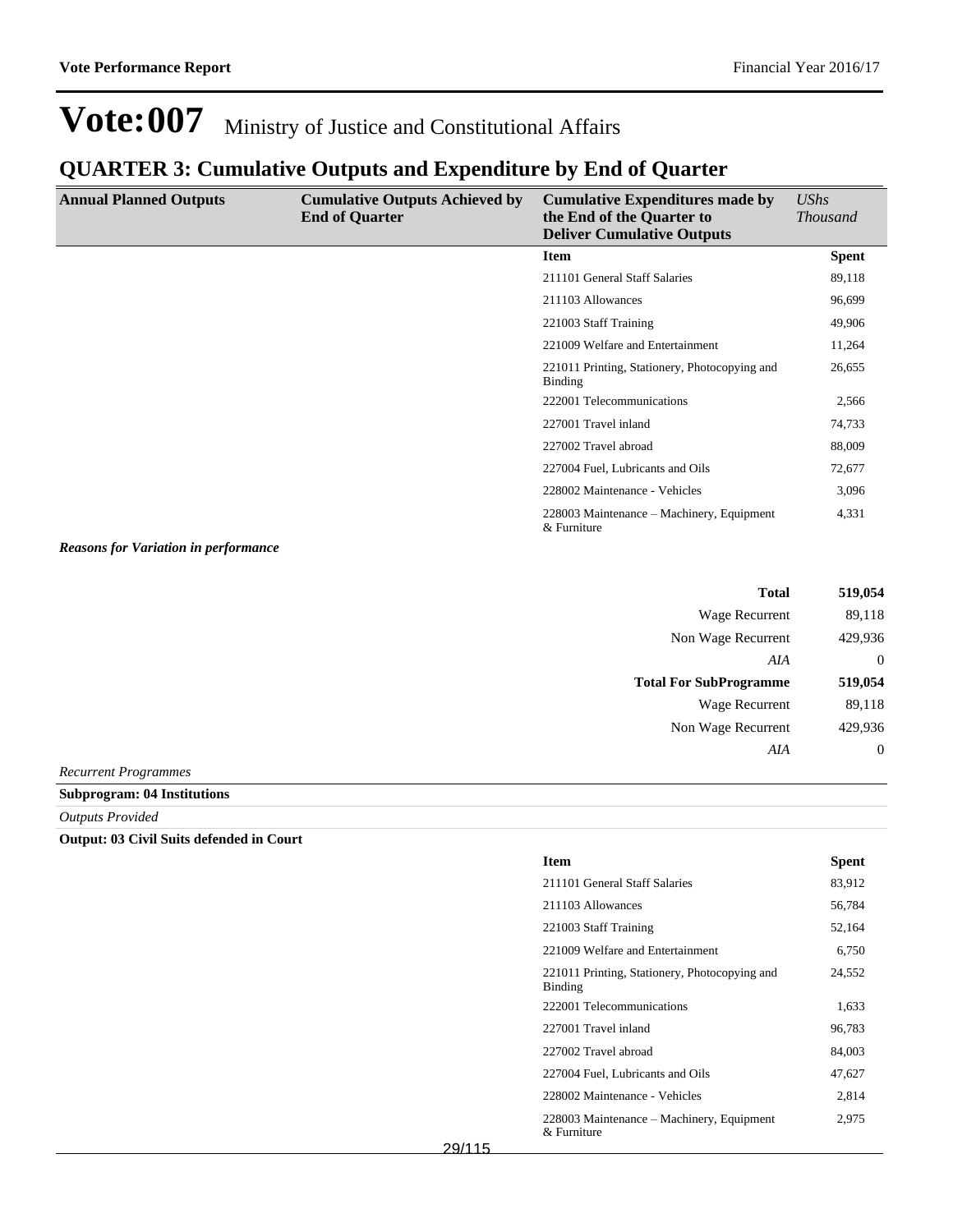### **QUARTER 3: Cumulative Outputs and Expenditure by End of Quarter**

| <b>Annual Planned Outputs</b> | <b>Cumulative Outputs Achieved by</b><br><b>End of Ouarter</b> | Cumulative Expenditures made by<br>the End of the Quarter to<br><b>Deliver Cumulative Outputs</b> | <b>UShs</b><br><i>Thousand</i> |
|-------------------------------|----------------------------------------------------------------|---------------------------------------------------------------------------------------------------|--------------------------------|
|                               |                                                                |                                                                                                   |                                |

*Reasons for Variation in performance*

| 459,997        | <b>Total</b>                  |
|----------------|-------------------------------|
| 83,912         | Wage Recurrent                |
| 376,085        | Non Wage Recurrent            |
| $\overline{0}$ | AIA                           |
| 459,997        | <b>Total For SubProgramme</b> |
| 83,912         | Wage Recurrent                |
| 376,085        | Non Wage Recurrent            |
| $\overline{0}$ | AIA                           |
|                |                               |

*Recurrent Programmes*

**Subprogram: 05 Local Gov't Institutions (Litigation)**

*Outputs Provided*

**Output: 03 Civil Suits defended in Court**

| <b>Item</b>                                              | <b>Spent</b> |
|----------------------------------------------------------|--------------|
| 211101 General Staff Salaries                            | 203,983      |
| 211103 Allowances                                        | 70,249       |
| 221003 Staff Training                                    | 53,331       |
| 221009 Welfare and Entertainment                         | 3,554        |
| 221011 Printing, Stationery, Photocopying and<br>Binding | 1,000        |
| 222001 Telecommunications                                | 1,866        |
| 227001 Travel inland                                     | 84.857       |
| 227002 Travel abroad                                     | 106,367      |
| 227004 Fuel, Lubricants and Oils                         | 57,451       |
| 228002 Maintenance - Vehicles                            | 489          |
| 228003 Maintenance – Machinery, Equipment<br>& Furniture | 842          |

#### *Reasons for Variation in performance*

| <b>Total</b>                  | 583,990 |
|-------------------------------|---------|
| Wage Recurrent                | 203,983 |
| Non Wage Recurrent            | 380,007 |
| AIA                           | 0       |
|                               |         |
| <b>Total For SubProgramme</b> | 583,990 |
| Wage Recurrent                | 203,983 |
| Non Wage Recurrent            | 380,007 |

*Recurrent Programmes*

**Subprogram: 06 First Parliamentary Counsel**

*Outputs Provided*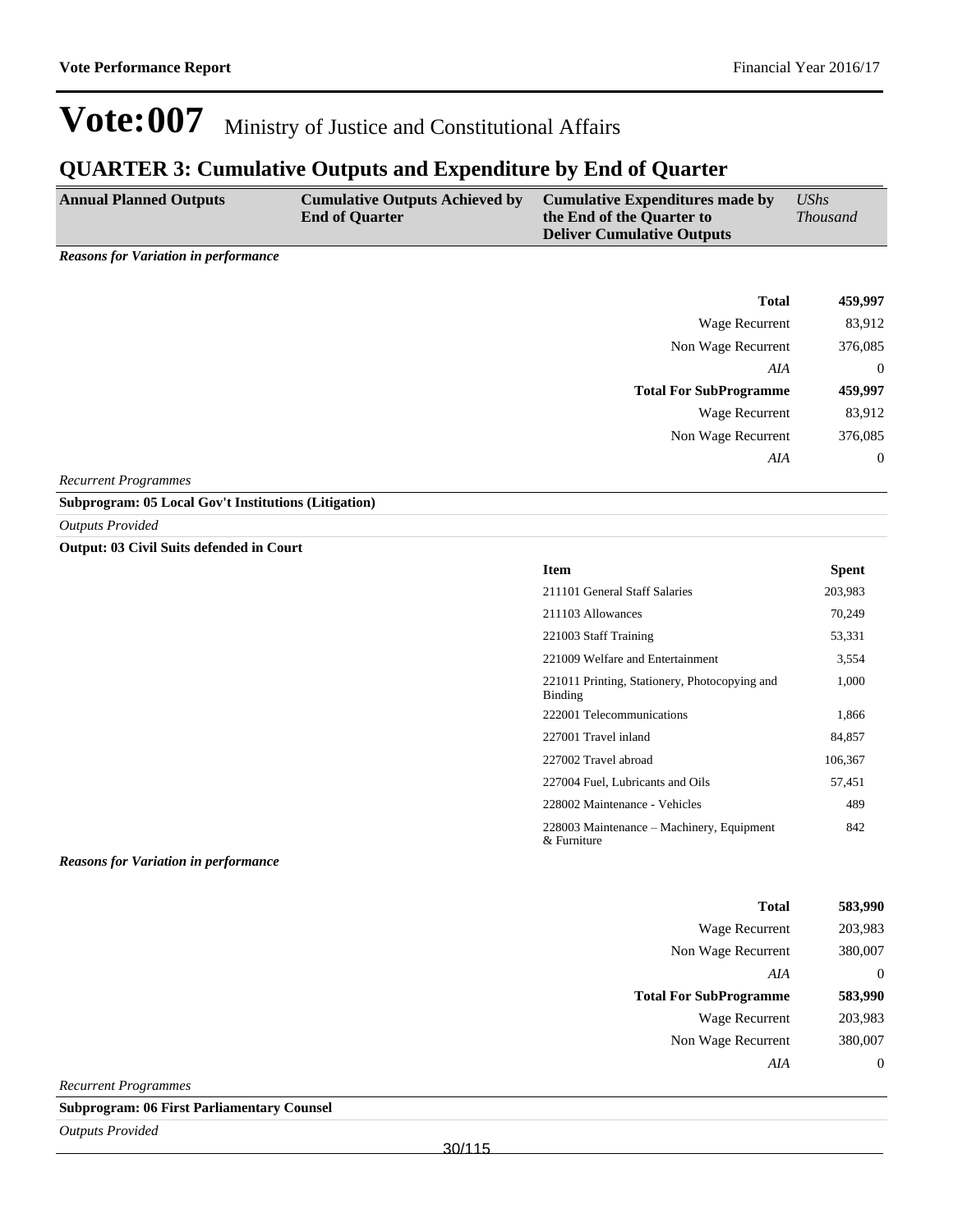### **QUARTER 3: Cumulative Outputs and Expenditure by End of Quarter**

| <b>Annual Planned Outputs</b>                                             | <b>Cumulative Outputs Achieved by</b><br><b>End of Quarter</b> | <b>Cumulative Expenditures made by</b><br>the End of the Quarter to<br><b>Deliver Cumulative Outputs</b> | <b>UShs</b><br><b>Thousand</b> |
|---------------------------------------------------------------------------|----------------------------------------------------------------|----------------------------------------------------------------------------------------------------------|--------------------------------|
| <b>Output: 01 Bills, Acts, Statutory Instruments, Ordinances, By Laws</b> |                                                                |                                                                                                          |                                |
|                                                                           |                                                                | <b>Item</b>                                                                                              | <b>Spent</b>                   |
|                                                                           |                                                                | 211101 General Staff Salaries                                                                            | 19,895                         |
|                                                                           |                                                                | 211103 Allowances                                                                                        | 6,390                          |
|                                                                           |                                                                | 221003 Staff Training                                                                                    | 22,765                         |
|                                                                           |                                                                | 221009 Welfare and Entertainment                                                                         | 1,820                          |
|                                                                           |                                                                | 221011 Printing, Stationery, Photocopying and<br>Binding                                                 | 10,000                         |
|                                                                           |                                                                | 222001 Telecommunications                                                                                | 1,166                          |
|                                                                           |                                                                | 227001 Travel inland                                                                                     | 15,046                         |
|                                                                           |                                                                | 227002 Travel abroad                                                                                     | 29,241                         |
|                                                                           |                                                                | 227004 Fuel, Lubricants and Oils                                                                         | 7,434                          |
|                                                                           |                                                                | 228002 Maintenance - Vehicles                                                                            | 7,255                          |
|                                                                           |                                                                | 228003 Maintenance – Machinery, Equipment<br>& Furniture                                                 | 4,196                          |
| <b>Reasons for Variation in performance</b>                               |                                                                |                                                                                                          |                                |

| <b>Total</b>                  | 125,207          |
|-------------------------------|------------------|
| <b>Wage Recurrent</b>         | 19,895           |
| Non Wage Recurrent            | 105,312          |
| AIA                           | $\overline{0}$   |
| <b>Total For SubProgramme</b> | 125,207          |
| Wage Recurrent                | 19,895           |
| Non Wage Recurrent            | 105,312          |
| AIA                           | $\boldsymbol{0}$ |
|                               |                  |

*Recurrent Programmes*

**Subprogram: 07 Principal Legislation**

*Outputs Provided*

**Output: 01 Bills, Acts, Statutory Instruments, Ordinances, By Laws**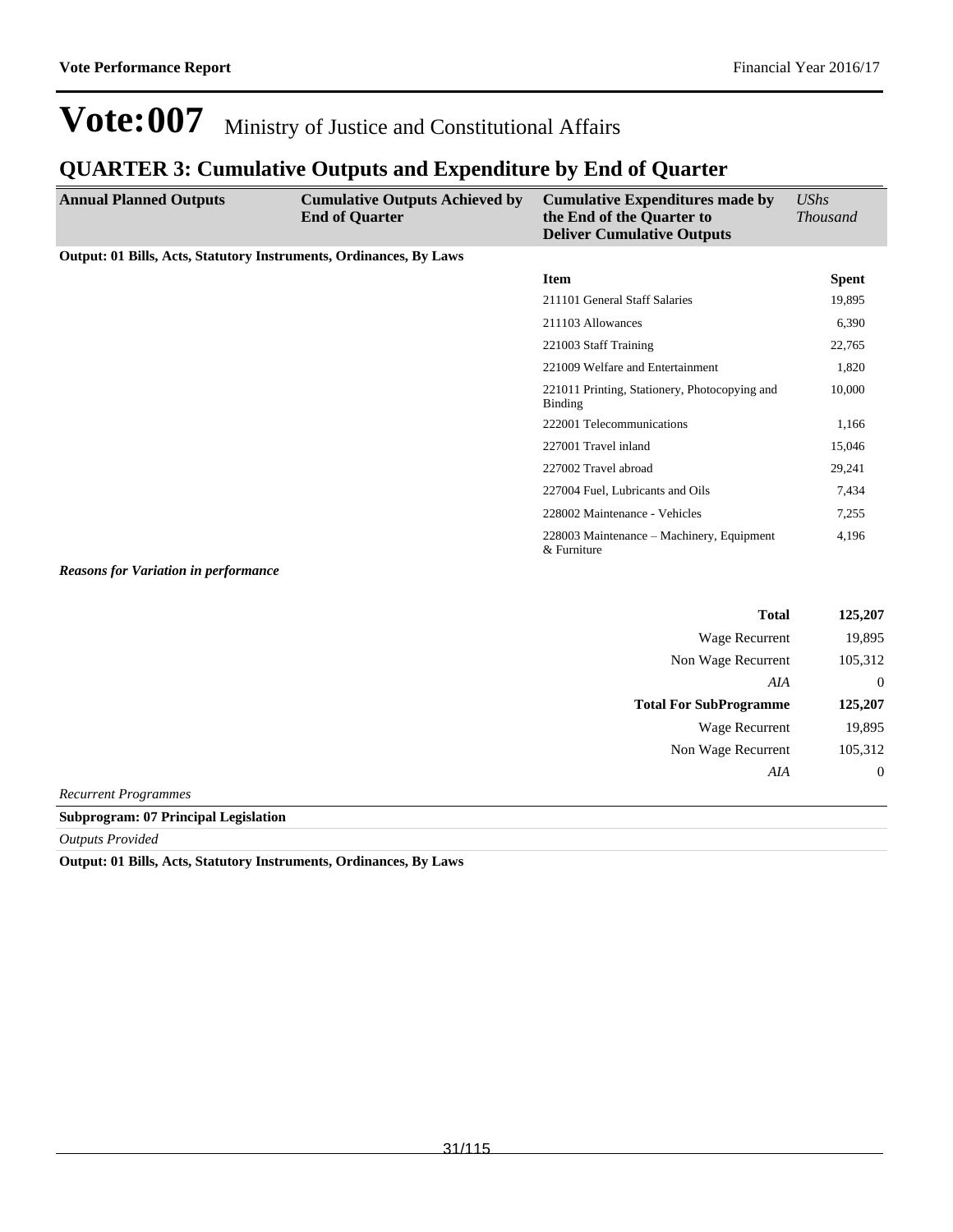### **QUARTER 3: Cumulative Outputs and Expenditure by End of Quarter**

| <b>Annual Planned Outputs</b> | <b>Cumulative Outputs Achieved by</b><br><b>End of Quarter</b> | <b>Cumulative Expenditures made by</b><br>the End of the Quarter to<br><b>Deliver Cumulative Outputs</b> | <b>UShs</b><br><i>Thousand</i> |
|-------------------------------|----------------------------------------------------------------|----------------------------------------------------------------------------------------------------------|--------------------------------|
|                               |                                                                | <b>Item</b>                                                                                              | <b>Spent</b>                   |
|                               |                                                                | 211101 General Staff Salaries                                                                            | 59,246                         |
|                               |                                                                | 211103 Allowances                                                                                        | 19,297                         |
|                               |                                                                | 221003 Staff Training                                                                                    | 11,644                         |
|                               |                                                                | 221009 Welfare and Entertainment                                                                         | 1,132                          |
|                               |                                                                | 221011 Printing, Stationery, Photocopying and<br><b>Binding</b>                                          | 10,000                         |
|                               |                                                                | 222001 Telecommunications                                                                                | 1,166                          |
|                               |                                                                | 227001 Travel inland                                                                                     | 10,042                         |
|                               |                                                                | 227002 Travel abroad                                                                                     | 36,447                         |
|                               |                                                                | 227004 Fuel, Lubricants and Oils                                                                         | 12,423                         |
|                               |                                                                | 228002 Maintenance - Vehicles                                                                            | 6,250                          |
|                               |                                                                | 228003 Maintenance – Machinery, Equipment<br>& Furniture                                                 | 5,090                          |

*Reasons for Variation in performance*

| <b>Total</b>                  | 172,738           |
|-------------------------------|-------------------|
| Wage Recurrent                | 59,246            |
| Non Wage Recurrent            | 113,492           |
| AIA                           | 0                 |
|                               |                   |
| <b>Total For SubProgramme</b> | 172,738           |
| Wage Recurrent                | 59.246            |
| Non Wage Recurrent            | 113,492           |
| AIA                           | $\mathbf{\Omega}$ |

*Recurrent Programmes*

**Subprogram: 08 Subsidiary Legislation**

*Outputs Provided*

#### **Output: 01 Bills, Acts, Statutory Instruments, Ordinances, By Laws**

| <b>Item</b>                                                 | <b>Spent</b> |
|-------------------------------------------------------------|--------------|
| 211101 General Staff Salaries                               | 72,188       |
| 211103 Allowances                                           | 13,488       |
| 221003 Staff Training                                       | 29,090       |
| 221011 Printing, Stationery, Photocopying and<br>Binding    | 13,050       |
| 222001 Telecommunications                                   | 933          |
| 227001 Travel inland                                        | 11,911       |
| 227002 Travel abroad                                        | 29,241       |
| 227004 Fuel, Lubricants and Oils                            | 7,732        |
| 228002 Maintenance - Vehicles                               | 2,057        |
| 228003 Maintenance – Machinery, Equipment<br>$\&$ Furniture | 1,000        |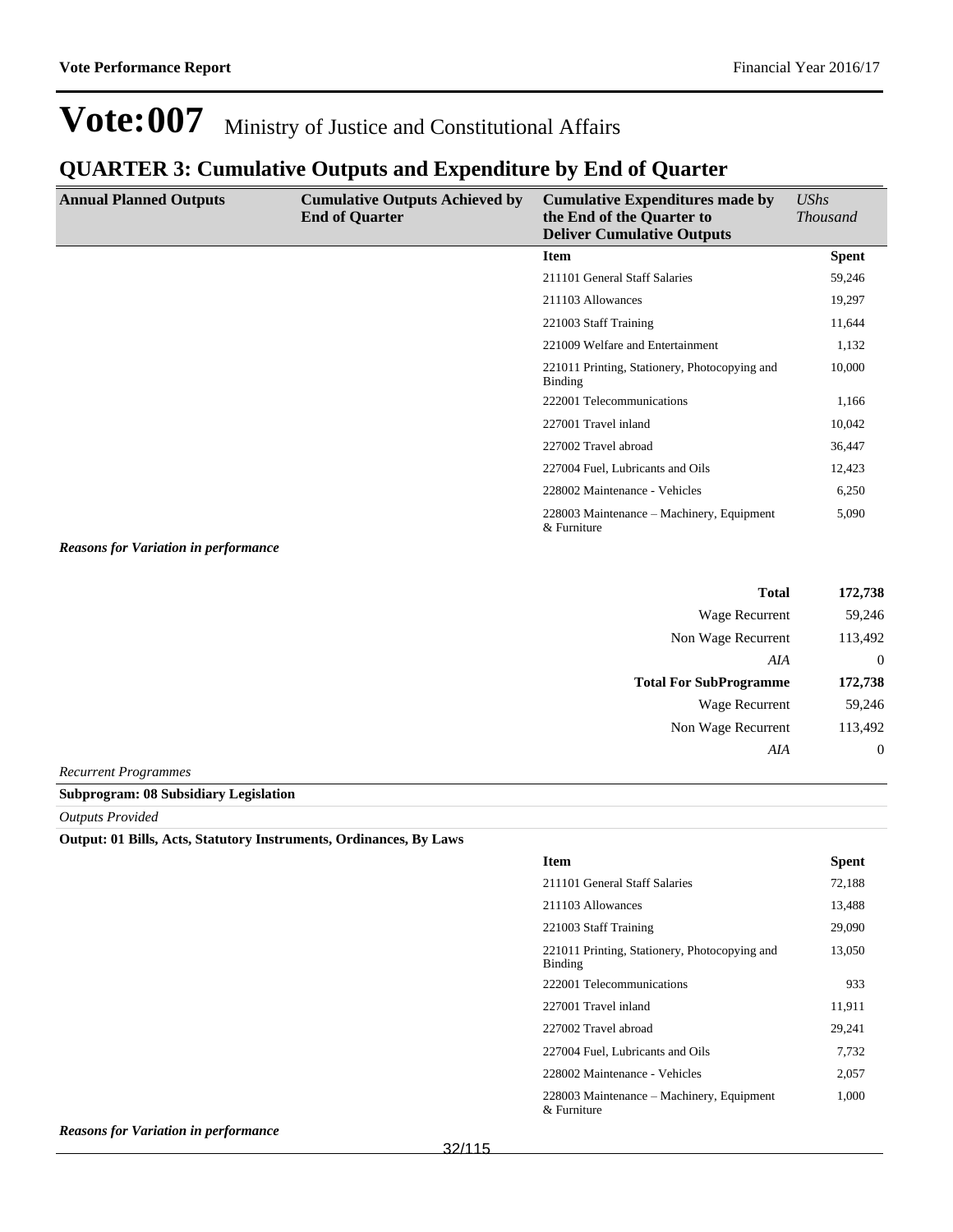### **QUARTER 3: Cumulative Outputs and Expenditure by End of Quarter**

| <b>Annual Planned Outputs</b> | <b>Cumulative Outputs Achieved by</b><br><b>End of Quarter</b> | <b>Cumulative Expenditures made by</b><br>the End of the Quarter to<br><b>Deliver Cumulative Outputs</b> | UShs<br><b>Thousand</b> |
|-------------------------------|----------------------------------------------------------------|----------------------------------------------------------------------------------------------------------|-------------------------|
|                               |                                                                | <b>Total</b>                                                                                             | 180,690                 |
|                               |                                                                | Wage Recurrent                                                                                           | 72,188                  |
|                               |                                                                | Non Wage Recurrent                                                                                       | 108,502                 |
|                               |                                                                | AIA                                                                                                      | $\mathbf{0}$            |
|                               |                                                                | <b>Total For SubProgramme</b>                                                                            | 180,690                 |
|                               |                                                                | Wage Recurrent                                                                                           | 72,188                  |
|                               |                                                                | Non Wage Recurrent                                                                                       | 108,502                 |
|                               |                                                                | AIA                                                                                                      | $\Omega$                |

#### *Recurrent Programmes*

**Subprogram: 09 Local Government (First Parliamentary Counsel)**

*Outputs Provided*

#### **Output: 01 Bills, Acts, Statutory Instruments, Ordinances, By Laws**

| <b>Item</b>                                              | <b>Spent</b> |
|----------------------------------------------------------|--------------|
| 211101 General Staff Salaries                            | 109,234      |
| 211103 Allowances                                        | 14,539       |
| 221003 Staff Training                                    | 29,090       |
| 221009 Welfare and Entertainment                         | 1,482        |
| 221011 Printing, Stationery, Photocopying and<br>Binding | 9,980        |
| 222001 Telecommunications                                | 933          |
| 227001 Travel inland                                     | 6,315        |
| 227002 Travel abroad                                     | 29,241       |
| 227004 Fuel, Lubricants and Oils                         | 7,200        |
| 228002 Maintenance - Vehicles                            | 2,729        |
| 228003 Maintenance – Machinery, Equipment<br>& Furniture | 3,256        |

#### *Reasons for Variation in performance*

| <b>Total</b>                  | 213,999 |
|-------------------------------|---------|
| Wage Recurrent                | 109,234 |
| Non Wage Recurrent            | 104,765 |
| AIA                           | 0       |
|                               |         |
| <b>Total For SubProgramme</b> | 213,999 |
| Wage Recurrent                | 109,234 |
| Non Wage Recurrent            | 104,765 |
| AIA                           |         |

*Recurrent Programmes*

**Subprogram: 10 Legal Advisory Services**

*Outputs Provided*

**Output: 02 Contracts, Legal Advice/opinion**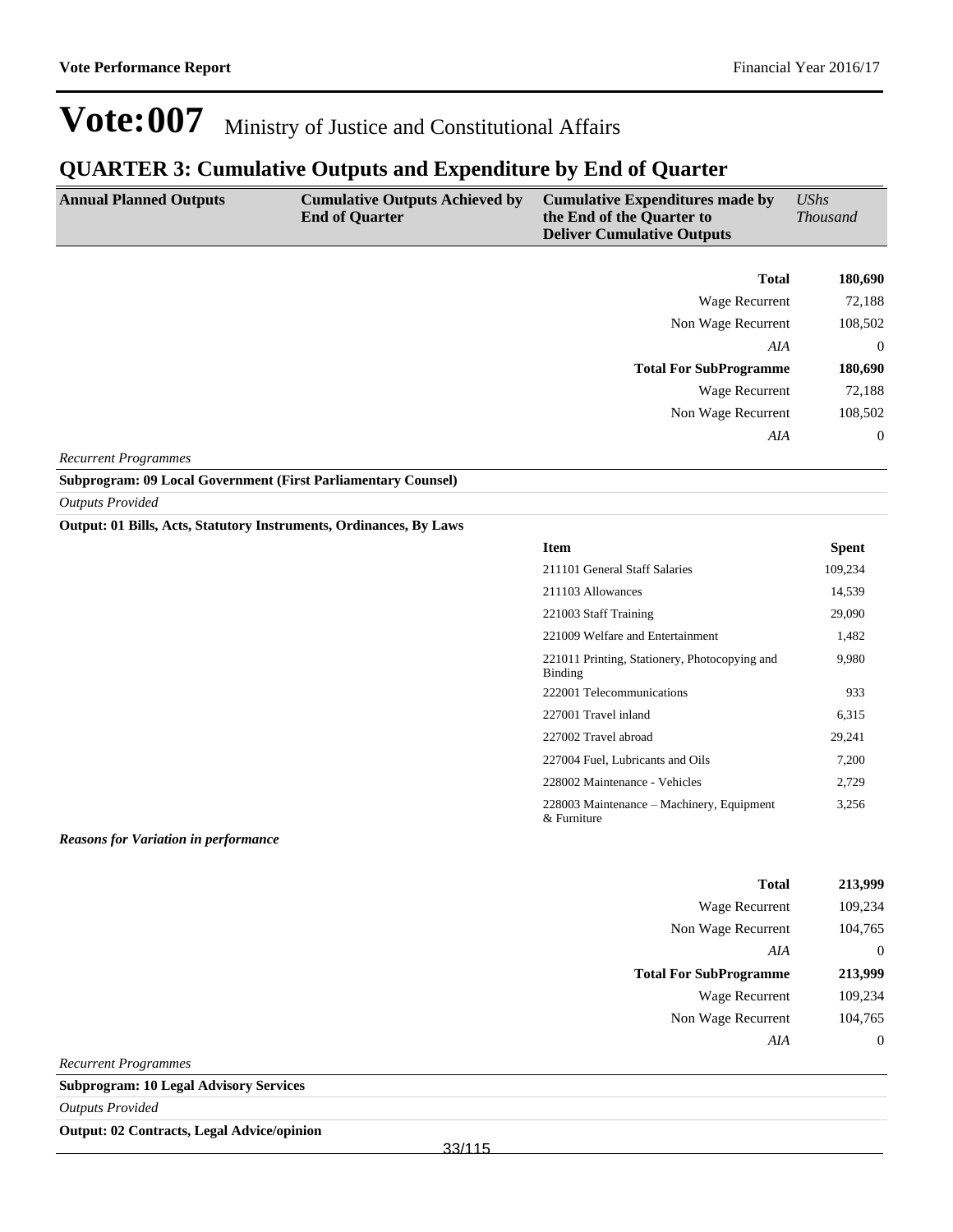### **QUARTER 3: Cumulative Outputs and Expenditure by End of Quarter**

| <b>Annual Planned Outputs</b> | <b>Cumulative Outputs Achieved by</b><br><b>End of Quarter</b> | <b>Cumulative Expenditures made by</b><br>the End of the Quarter to<br><b>Deliver Cumulative Outputs</b> | UShs<br><i>Thousand</i> |
|-------------------------------|----------------------------------------------------------------|----------------------------------------------------------------------------------------------------------|-------------------------|
|                               |                                                                | Item                                                                                                     | <b>Spent</b>            |
|                               |                                                                | 211101 General Staff Salaries                                                                            | 26,956                  |
|                               |                                                                | 211103 Allowances                                                                                        | 13,434                  |
|                               |                                                                | 221003 Staff Training                                                                                    | 29,090                  |
|                               |                                                                | 221006 Commissions and related charges                                                                   | 7,454                   |
|                               |                                                                | 221009 Welfare and Entertainment                                                                         | 1,890                   |
|                               |                                                                | 222001 Telecommunications                                                                                | 2,000                   |
|                               |                                                                | 227001 Travel inland                                                                                     | 7,180                   |
|                               |                                                                | 227002 Travel abroad                                                                                     | 94,945                  |
|                               |                                                                | 227004 Fuel, Lubricants and Oils                                                                         | 14,353                  |
|                               |                                                                | 228002 Maintenance - Vehicles                                                                            | 4,862                   |
|                               |                                                                | 228003 Maintenance – Machinery, Equipment<br>& Furniture                                                 | 4,471                   |

*Reasons for Variation in performance*

| <b>Total</b>                  | 206,636          |
|-------------------------------|------------------|
| Wage Recurrent                | 26,956           |
| Non Wage Recurrent            | 179,680          |
| AIA                           | $\theta$         |
| <b>Total For SubProgramme</b> | 206,636          |
| Wage Recurrent                | 26,956           |
| Non Wage Recurrent            | 179,680          |
| AIA                           | $\boldsymbol{0}$ |
| $D_{\text{a}}$                |                  |

*Recurrent Programmes* **Subprogram: 11 Central Government**

*Outputs Provided*

**Output: 02 Contracts, Legal Advice/opinion**

| <b>Item</b>                                                | Spent  |
|------------------------------------------------------------|--------|
| 211101 General Staff Salaries                              | 50,116 |
| 211103 Allowances                                          | 13,658 |
| 221003 Staff Training                                      | 24,567 |
| 221009 Welfare and Entertainment                           | 1,750  |
| 221011 Printing, Stationery, Photocopying and<br>Binding   | 1,912  |
| 222001 Telecommunications                                  | 700    |
| 227001 Travel inland                                       | 18,590 |
| 227002 Travel abroad                                       | 30,089 |
| 227004 Fuel, Lubricants and Oils                           | 3,849  |
| 228002 Maintenance - Vehicles                              | 5,000  |
| 228003 Maintenance – Machinery, Equipment<br>$&$ Furniture | 2,078  |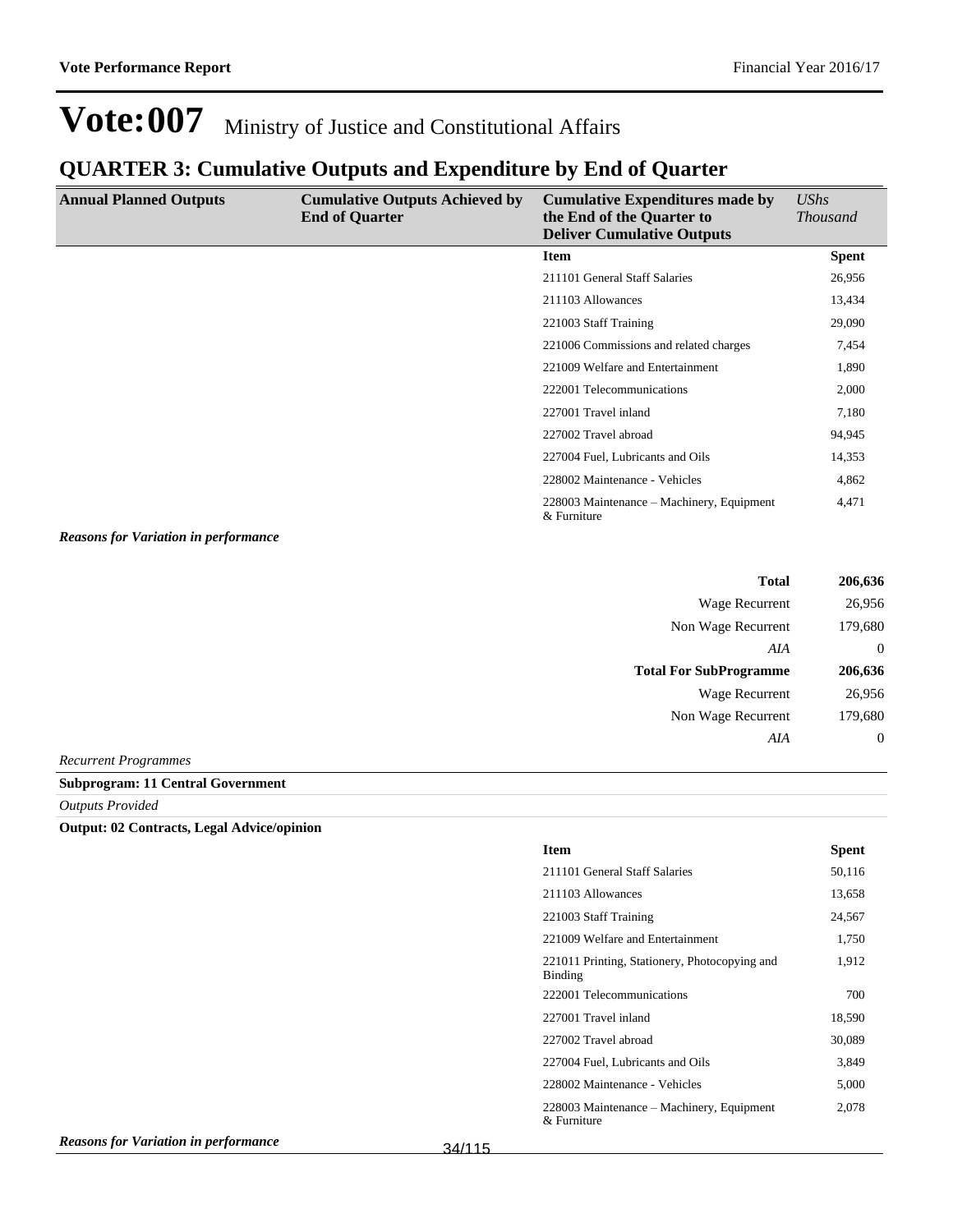### **QUARTER 3: Cumulative Outputs and Expenditure by End of Quarter**

| <b>Annual Planned Outputs</b> | <b>Cumulative Outputs Achieved by</b><br><b>End of Quarter</b> | <b>Cumulative Expenditures made by</b><br>the End of the Quarter to<br><b>Deliver Cumulative Outputs</b> | UShs<br><b>Thousand</b> |
|-------------------------------|----------------------------------------------------------------|----------------------------------------------------------------------------------------------------------|-------------------------|
|                               |                                                                | <b>Total</b>                                                                                             | 152,308                 |
|                               |                                                                | Wage Recurrent                                                                                           | 50,116                  |
|                               |                                                                | Non Wage Recurrent                                                                                       | 102,192                 |
|                               |                                                                | AIA                                                                                                      | $\Omega$                |
|                               |                                                                | <b>Total For SubProgramme</b>                                                                            | 152,308                 |
|                               |                                                                | Wage Recurrent                                                                                           | 50,116                  |
|                               |                                                                | Non Wage Recurrent                                                                                       | 102,192                 |
|                               |                                                                | AIA                                                                                                      | $\Omega$                |

*Recurrent Programmes*

**Subprogram: 12 Local Government (Legal Advisory Services)**

*Outputs Provided*

**Output: 02 Contracts, Legal Advice/opinion**

| <b>Item</b>                                                | <b>Spent</b> |
|------------------------------------------------------------|--------------|
| 211101 General Staff Salaries                              | 63,108       |
| 211103 Allowances                                          | 12,062       |
| 221003 Staff Training                                      | 26,947       |
| 221009 Welfare and Entertainment                           | 1,146        |
| 222001 Telecommunications                                  | 369          |
| 227001 Travel inland                                       | 21,475       |
| 227002 Travel abroad                                       | 50,830       |
| 227004 Fuel, Lubricants and Oils                           | 14,545       |
| 228002 Maintenance - Vehicles                              | 4.254        |
| 228003 Maintenance – Machinery, Equipment<br>$&$ Furniture | 1,019        |

*Reasons for Variation in performance*

| Total                         | 195,755 |
|-------------------------------|---------|
| Wage Recurrent                | 63,108  |
| Non Wage Recurrent            | 132,647 |
| AIA                           | 0       |
|                               |         |
| <b>Total For SubProgramme</b> | 195,755 |
| Wage Recurrent                | 63,108  |
| Non Wage Recurrent            | 132,647 |

*Recurrent Programmes*

**Subprogram: 13 Contracts and Negotiations**

*Outputs Provided*

**Output: 02 Contracts, Legal Advice/opinion**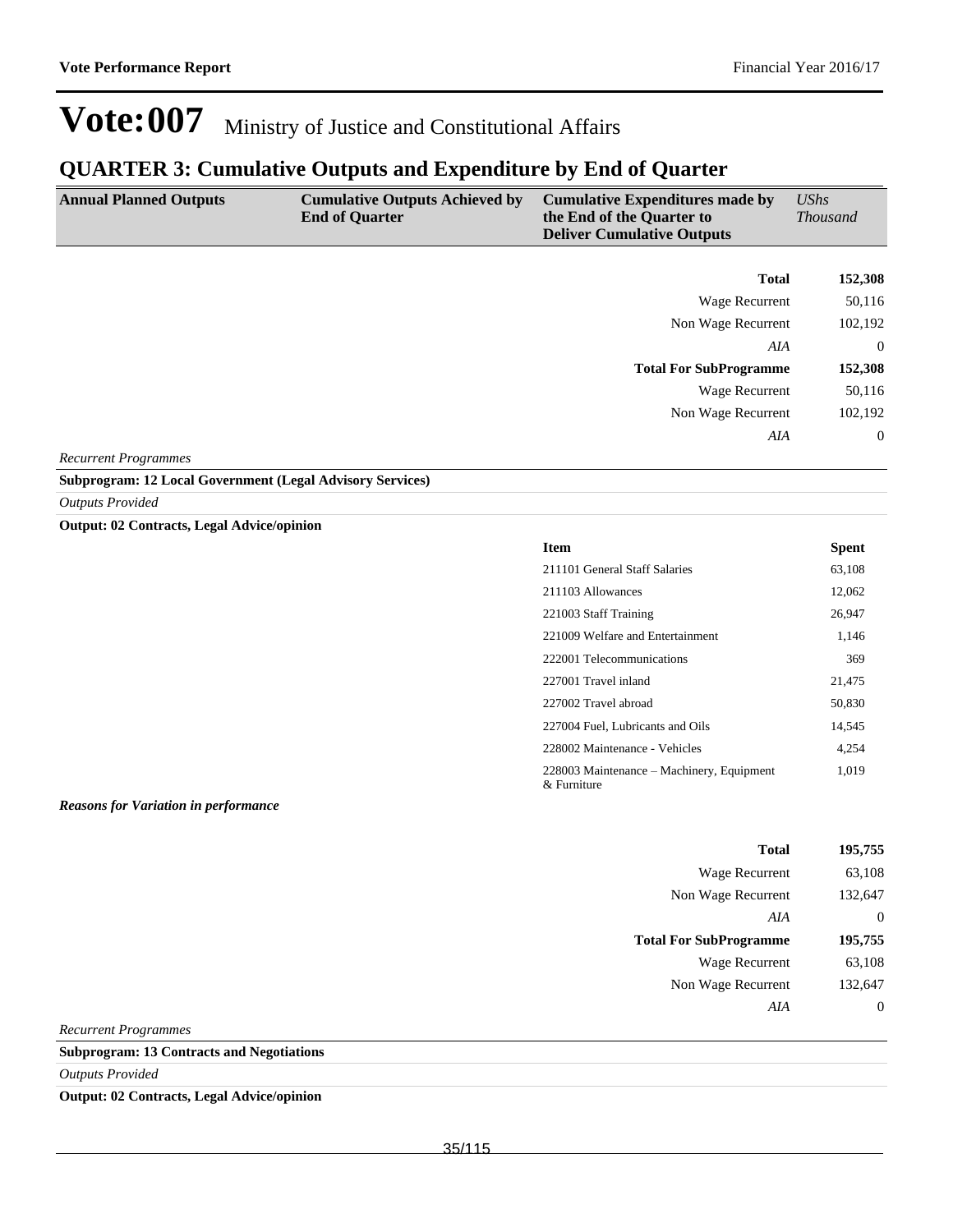### **QUARTER 3: Cumulative Outputs and Expenditure by End of Quarter**

| <b>Annual Planned Outputs</b> | <b>Cumulative Outputs Achieved by</b><br><b>End of Quarter</b> | <b>Cumulative Expenditures made by</b><br>the End of the Quarter to<br><b>Deliver Cumulative Outputs</b> | UShs<br><b>Thousand</b> |
|-------------------------------|----------------------------------------------------------------|----------------------------------------------------------------------------------------------------------|-------------------------|
|                               |                                                                | <b>Item</b>                                                                                              | <b>Spent</b>            |
|                               |                                                                | 211101 General Staff Salaries                                                                            | 182,404                 |
|                               |                                                                | 211103 Allowances                                                                                        | 14,461                  |
|                               |                                                                | 221003 Staff Training                                                                                    | 26,594                  |
|                               |                                                                | 221009 Welfare and Entertainment                                                                         | 4,244                   |
|                               |                                                                | 221011 Printing, Stationery, Photocopying and<br><b>Binding</b>                                          | 500                     |
|                               |                                                                | 222001 Telecommunications                                                                                | 1,400                   |
|                               |                                                                | 227001 Travel inland                                                                                     | 17,043                  |
|                               |                                                                | 227002 Travel abroad                                                                                     | 36,042                  |
|                               |                                                                | 227004 Fuel, Lubricants and Oils                                                                         | 16,954                  |
|                               |                                                                | 228002 Maintenance - Vehicles                                                                            | 3,983                   |
| _______                       |                                                                | 228003 Maintenance – Machinery, Equipment<br>& Furniture                                                 | 540                     |

*Reasons for Variation in performance*

| <b>Total</b>                                                   | 304,165        |
|----------------------------------------------------------------|----------------|
| Wage Recurrent                                                 | 182,404        |
| Non Wage Recurrent                                             | 121,761        |
| AIA                                                            | $\theta$       |
| <b>Total For SubProgramme</b>                                  | 304,165        |
| Wage Recurrent                                                 | 182,404        |
| Non Wage Recurrent                                             | 121,761        |
| AIA                                                            | $\overline{0}$ |
| Program: 03 Administration of Estates/Property of the Deceased |                |

*Recurrent Programmes*

**Subprogram: 16 Administrator General**

#### *Outputs Provided*

**Output: 01 Estates Registration and Inspection**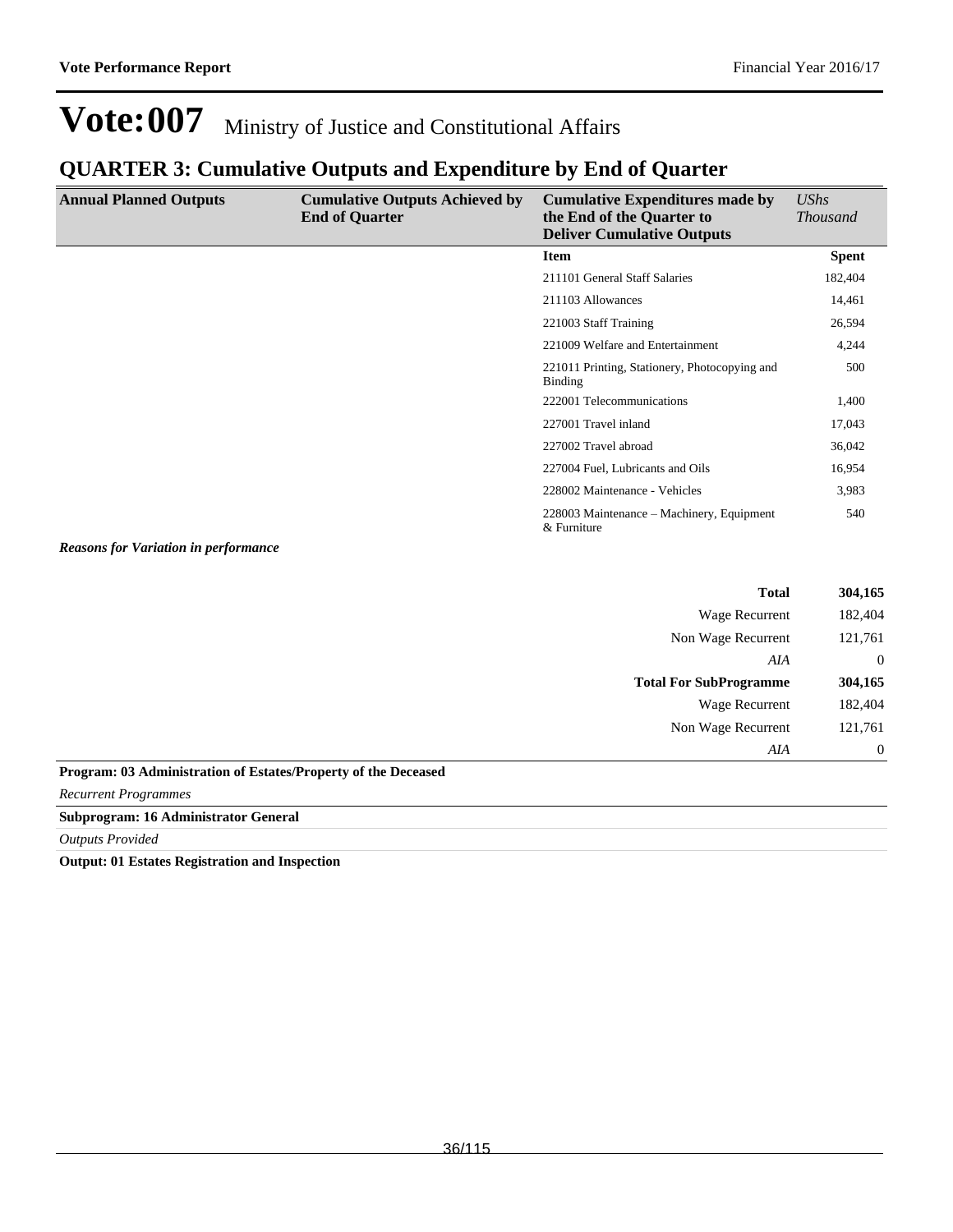## **QUARTER 3: Cumulative Outputs and Expenditure by End of Quarter**

| <b>Annual Planned Outputs</b>               | <b>Cumulative Outputs Achieved by</b><br><b>End of Quarter</b> | <b>Cumulative Expenditures made by</b><br>the End of the Quarter to<br><b>Deliver Cumulative Outputs</b> | UShs<br><b>Thousand</b> |
|---------------------------------------------|----------------------------------------------------------------|----------------------------------------------------------------------------------------------------------|-------------------------|
| -4000 new files for clients to be opened;   | opened 2142 new files, and Inspected 55                        | <b>Item</b>                                                                                              | <b>Spent</b>            |
| 100 estates to be inspected                 | estates.                                                       | 211101 General Staff Salaries                                                                            | 95,111                  |
|                                             |                                                                | 211103 Allowances                                                                                        | 12,111                  |
|                                             |                                                                | 221001 Advertising and Public Relations                                                                  | 12,428                  |
|                                             |                                                                | 221003 Staff Training                                                                                    | 32,103                  |
|                                             |                                                                | 221006 Commissions and related charges                                                                   | 9,344                   |
|                                             |                                                                | 221009 Welfare and Entertainment                                                                         | 7,454                   |
|                                             |                                                                | 221011 Printing, Stationery, Photocopying and<br>Binding                                                 | 9,900                   |
|                                             |                                                                | 222001 Telecommunications                                                                                | 791                     |
|                                             |                                                                | 227001 Travel inland                                                                                     | 78,588                  |
|                                             |                                                                | 227002 Travel abroad                                                                                     | 29,888                  |
|                                             |                                                                | 227004 Fuel, Lubricants and Oils                                                                         | 9,750                   |
|                                             |                                                                | 228002 Maintenance - Vehicles                                                                            | 4,635                   |
| <b>Reasons for Variation in performance</b> |                                                                |                                                                                                          |                         |

Performance is within the target

| 302,102  | <b>Total</b>       |
|----------|--------------------|
| 95,111   | Wage Recurrent     |
| 206,991  | Non Wage Recurrent |
| $\theta$ | AIA                |

#### **Output: 02 Letters of Administration and Land Tranfers**

| -Apply to Court to grant 25 letters of<br>administration; 200 Estates to be Filed for<br>winding up. | 15 applications for letters of<br>Administration : Wound up 23 estates. | <b>Item</b>                             | <b>Spent</b> |
|------------------------------------------------------------------------------------------------------|-------------------------------------------------------------------------|-----------------------------------------|--------------|
|                                                                                                      |                                                                         | 211101 General Staff Salaries           | 94,922       |
|                                                                                                      |                                                                         | 211103 Allowances                       | 12,261       |
|                                                                                                      |                                                                         | 221001 Advertising and Public Relations | 4,950        |
|                                                                                                      |                                                                         | 221003 Staff Training                   | 11,798       |
|                                                                                                      |                                                                         | 221006 Commissions and related charges  | 4,900        |
|                                                                                                      |                                                                         | 221009 Welfare and Entertainment        | 7,617        |
|                                                                                                      |                                                                         | 222001 Telecommunications               | 1,055        |
|                                                                                                      |                                                                         | 227001 Travel inland                    | 87,315       |
|                                                                                                      |                                                                         | 227002 Travel abroad                    | 34,939       |
|                                                                                                      |                                                                         | 227004 Fuel, Lubricants and Oils        | 10,808       |
|                                                                                                      |                                                                         | 228002 Maintenance - Vehicles           | 1.068        |

#### *Reasons for Variation in performance*

The Administrator General is encouraging beneficiaries to administer their estates.

Since beneficiaries are encouraged to administer estates, applications for winding up are reducing. More clients requested to administer their estates.

| <b>Total</b>       | 271,633        |
|--------------------|----------------|
| Wage Recurrent     | 94,922         |
| Non Wage Recurrent | 176,711        |
| AIA                | $\overline{0}$ |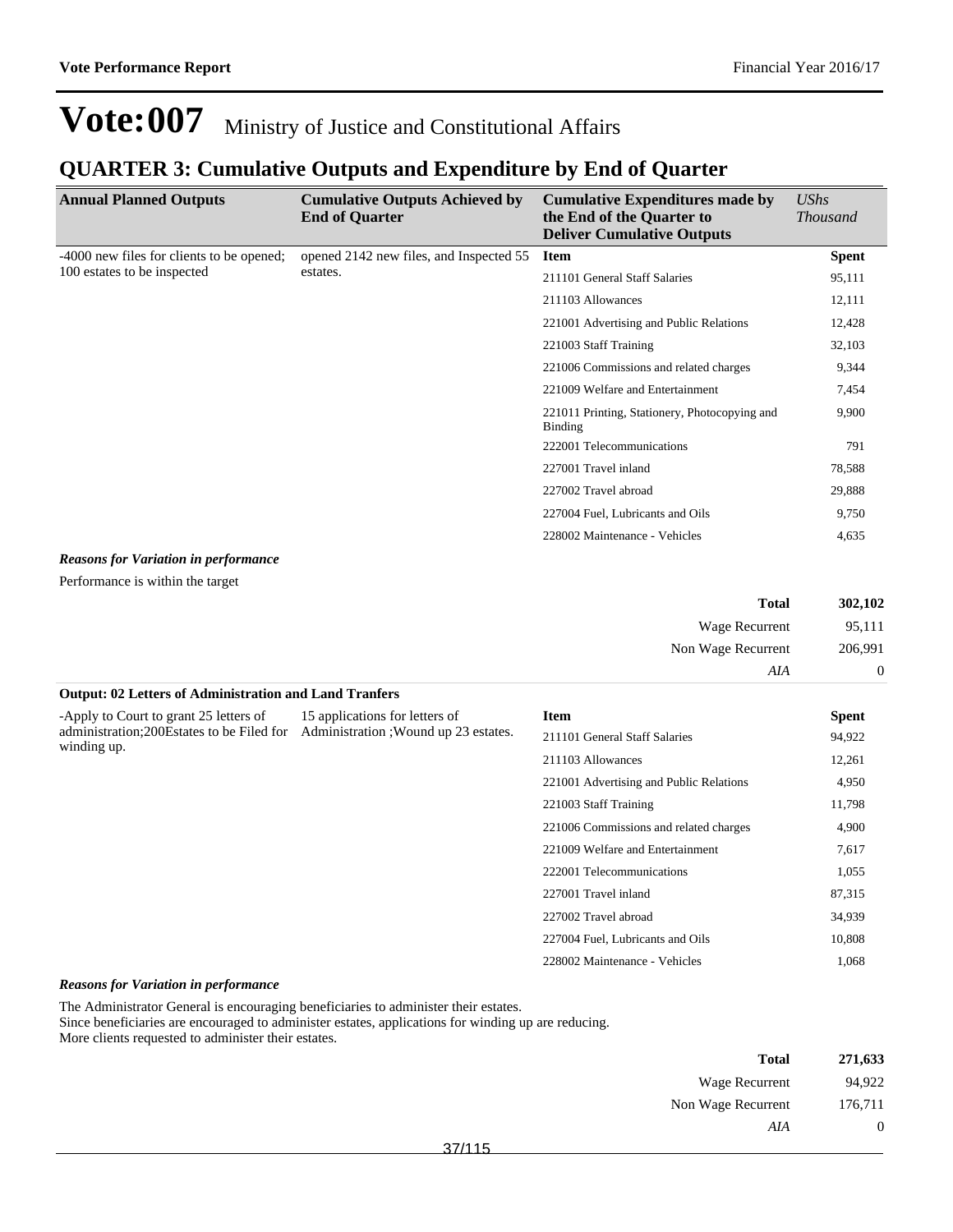### **QUARTER 3: Cumulative Outputs and Expenditure by End of Quarter**

| <b>Annual Planned Outputs</b>                              | <b>Cumulative Outputs Achieved by</b><br><b>End of Quarter</b>                                | <b>Cumulative Expenditures made by</b><br>the End of the Quarter to<br><b>Deliver Cumulative Outputs</b> | <b>UShs</b><br><i>Thousand</i> |
|------------------------------------------------------------|-----------------------------------------------------------------------------------------------|----------------------------------------------------------------------------------------------------------|--------------------------------|
| <b>Output: 03 Estates administration</b>                   |                                                                                               |                                                                                                          |                                |
| -350 land transfers to be issued to                        | issued 2351 certificates of No Objection<br>and issued 172 certificates of land<br>transfers. | <b>Item</b>                                                                                              | <b>Spent</b>                   |
| beneficiaries;<br>-2200 certificates of no objection to be |                                                                                               | 211101 General Staff Salaries                                                                            | 95,397                         |
| issued to eligible administrators.                         |                                                                                               | 211103 Allowances                                                                                        | 15,647                         |
|                                                            |                                                                                               | 221001 Advertising and Public Relations                                                                  | 4,950                          |
|                                                            |                                                                                               | 221003 Staff Training                                                                                    | 17,618                         |
|                                                            |                                                                                               | 221006 Commissions and related charges                                                                   | 5,170                          |
|                                                            |                                                                                               | 221009 Welfare and Entertainment                                                                         | 5,590                          |
|                                                            |                                                                                               | 221011 Printing, Stationery, Photocopying and<br>Binding                                                 | 2,000                          |
|                                                            |                                                                                               | 222001 Telecommunications                                                                                | 1,055                          |
|                                                            |                                                                                               | 227001 Travel inland                                                                                     | 58,687                         |
|                                                            |                                                                                               | 227002 Travel abroad                                                                                     | 18,709                         |
|                                                            |                                                                                               | 227004 Fuel, Lubricants and Oils                                                                         | 14,039                         |
|                                                            |                                                                                               | 228002 Maintenance - Vehicles                                                                            | 6,900                          |

#### *Reasons for Variation in performance*

Performance is within the target

| 245,762  | <b>Total</b>       |
|----------|--------------------|
| 95,397   | Wage Recurrent     |
| 150,365  | Non Wage Recurrent |
| $\theta$ | AIA                |

## **Output: 04 Family arbitrations and mediations**

| 549 family arbitrations and 543 family | <b>Item</b>                                                     | <b>Spent</b> |
|----------------------------------------|-----------------------------------------------------------------|--------------|
|                                        | 211101 General Staff Salaries                                   | 51,497       |
|                                        | 211103 Allowances                                               | 39,508       |
|                                        | 221001 Advertising and Public Relations                         | 7,400        |
|                                        | 221003 Staff Training                                           | 63,432       |
|                                        | 221006 Commissions and related charges                          | 4,480        |
|                                        | 221009 Welfare and Entertainment                                | 7,407        |
|                                        | 221011 Printing, Stationery, Photocopying and<br><b>Binding</b> | 4,071        |
|                                        | 222001 Telecommunications                                       | 1,055        |
|                                        | 227001 Travel inland                                            | 40,651       |
|                                        | 227002 Travel abroad                                            | 18,597       |
|                                        | 227004 Fuel, Lubricants and Oils                                | 16,467       |
|                                        | 228002 Maintenance - Vehicles                                   | 2,600        |
|                                        | mediations.                                                     |              |

#### *Reasons for Variation in performance*

Performance is within the target

| Total              | 257,166 |
|--------------------|---------|
| Wage Recurrent     | 51.497  |
| Non Wage Recurrent | 205,669 |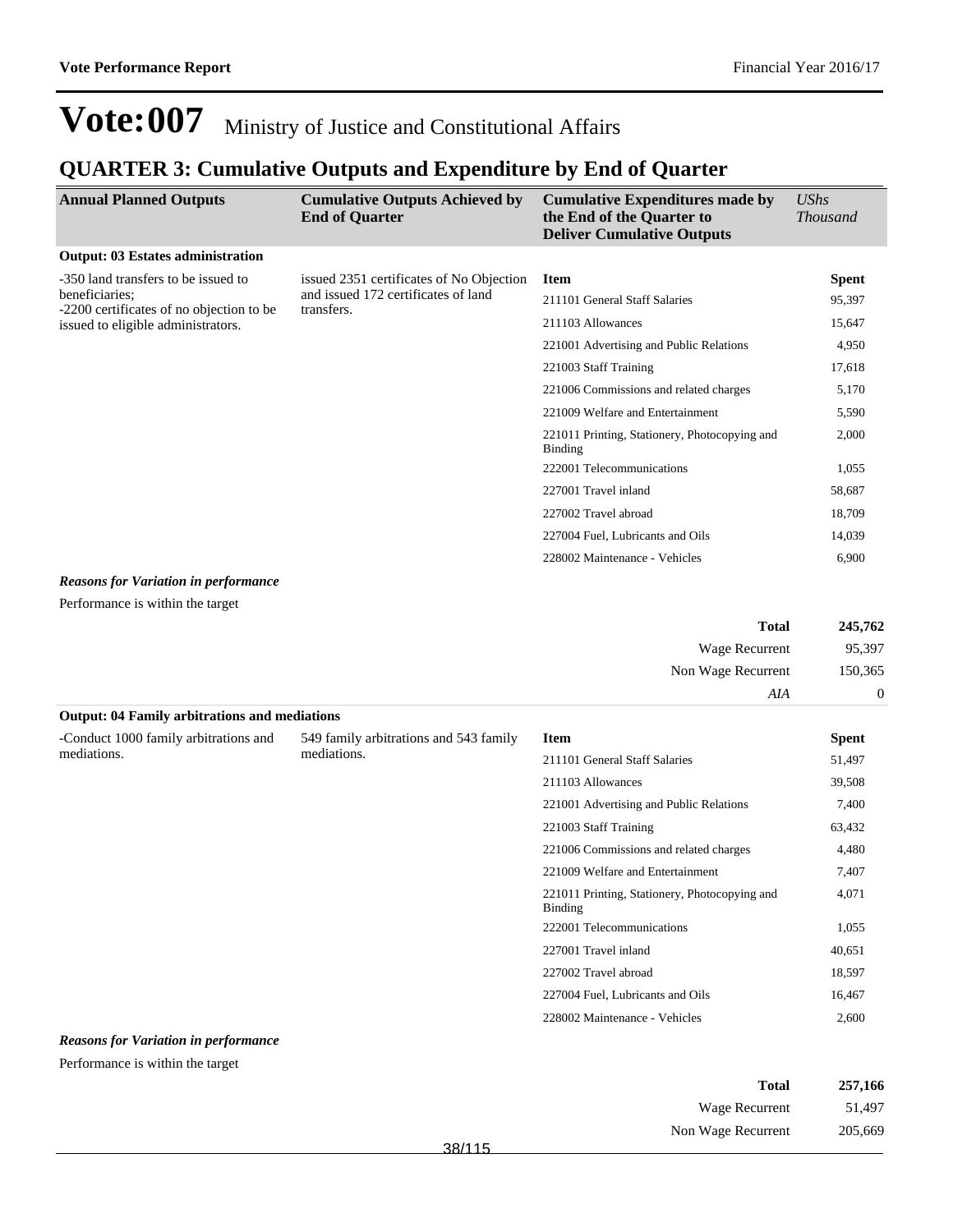### **QUARTER 3: Cumulative Outputs and Expenditure by End of Quarter**

| <b>Annual Planned Outputs</b>                         | <b>Cumulative Outputs Achieved by</b><br><b>End of Quarter</b> | <b>Cumulative Expenditures made by</b><br>the End of the Quarter to<br><b>Deliver Cumulative Outputs</b> | UShs<br><b>Thousand</b> |
|-------------------------------------------------------|----------------------------------------------------------------|----------------------------------------------------------------------------------------------------------|-------------------------|
|                                                       |                                                                | AIA                                                                                                      | $\left($                |
|                                                       |                                                                | <b>Total For SubProgramme</b>                                                                            | 1,076,663               |
|                                                       |                                                                | Wage Recurrent                                                                                           | 336,927                 |
|                                                       |                                                                | Non Wage Recurrent                                                                                       | 739,736                 |
|                                                       |                                                                | AIA                                                                                                      | $\bf{0}$                |
| <b>Program: 04 Regulation of the Legal Profession</b> |                                                                |                                                                                                          |                         |
| <b>Recurrent Programmes</b>                           |                                                                |                                                                                                          |                         |
| <b>Subprogram: 15 Law Council</b>                     |                                                                |                                                                                                          |                         |
| <b>Outputs Provided</b>                               |                                                                |                                                                                                          |                         |
| <b>Output: 01 Conclusion of disciplinary cases</b>    |                                                                |                                                                                                          |                         |
| -Hold disciplinary committee meetings                 | The Disciplinary Committee concluded                           | Item.                                                                                                    | Snent                   |

| -Hold disciplinary committee meetings<br>The Disciplinary Committee concluded | <b>Item</b>                                                  | <b>Spent</b>                                             |        |
|-------------------------------------------------------------------------------|--------------------------------------------------------------|----------------------------------------------------------|--------|
| and conclude at least 150 cases in 60<br>sittings.                            | 40 cases against errant lawyers in 18<br>committee sittings. | 211101 General Staff Salaries                            | 77,177 |
|                                                                               |                                                              | 211103 Allowances                                        | 97,804 |
|                                                                               |                                                              | 221001 Advertising and Public Relations                  | 28,361 |
|                                                                               |                                                              | 221003 Staff Training                                    | 44,908 |
|                                                                               |                                                              | 221006 Commissions and related charges                   | 17,889 |
|                                                                               |                                                              | 221009 Welfare and Entertainment                         | 6,275  |
|                                                                               |                                                              | 221011 Printing, Stationery, Photocopying and<br>Binding | 5,000  |
|                                                                               |                                                              | 222001 Telecommunications                                | 1,055  |
|                                                                               |                                                              | 227001 Travel inland                                     | 56,339 |
|                                                                               |                                                              | 227002 Travel abroad                                     | 27,693 |
|                                                                               |                                                              | 227004 Fuel, Lubricants and Oils                         | 35,926 |
|                                                                               |                                                              | 228002 Maintenance - Vehicles                            | 1,350  |

#### *Reasons for Variation in performance*

Several matters are pending final judgement.

Limited number of sittings due to lack of quorum and part of the Committee due to the busy schedule of members.

Other activities of other institutions such as Uganda Law Society like the AGM, the Annual Lawyer day, the Pro bono day which require the participation of the Law Council members.

| 399,777        | <b>Total</b>       |  |
|----------------|--------------------|--|
| 77,177         | Wage Recurrent     |  |
| 322,600        | Non Wage Recurrent |  |
| $\overline{0}$ | AIA                |  |

#### **Output: 02 Inspection and Supervision**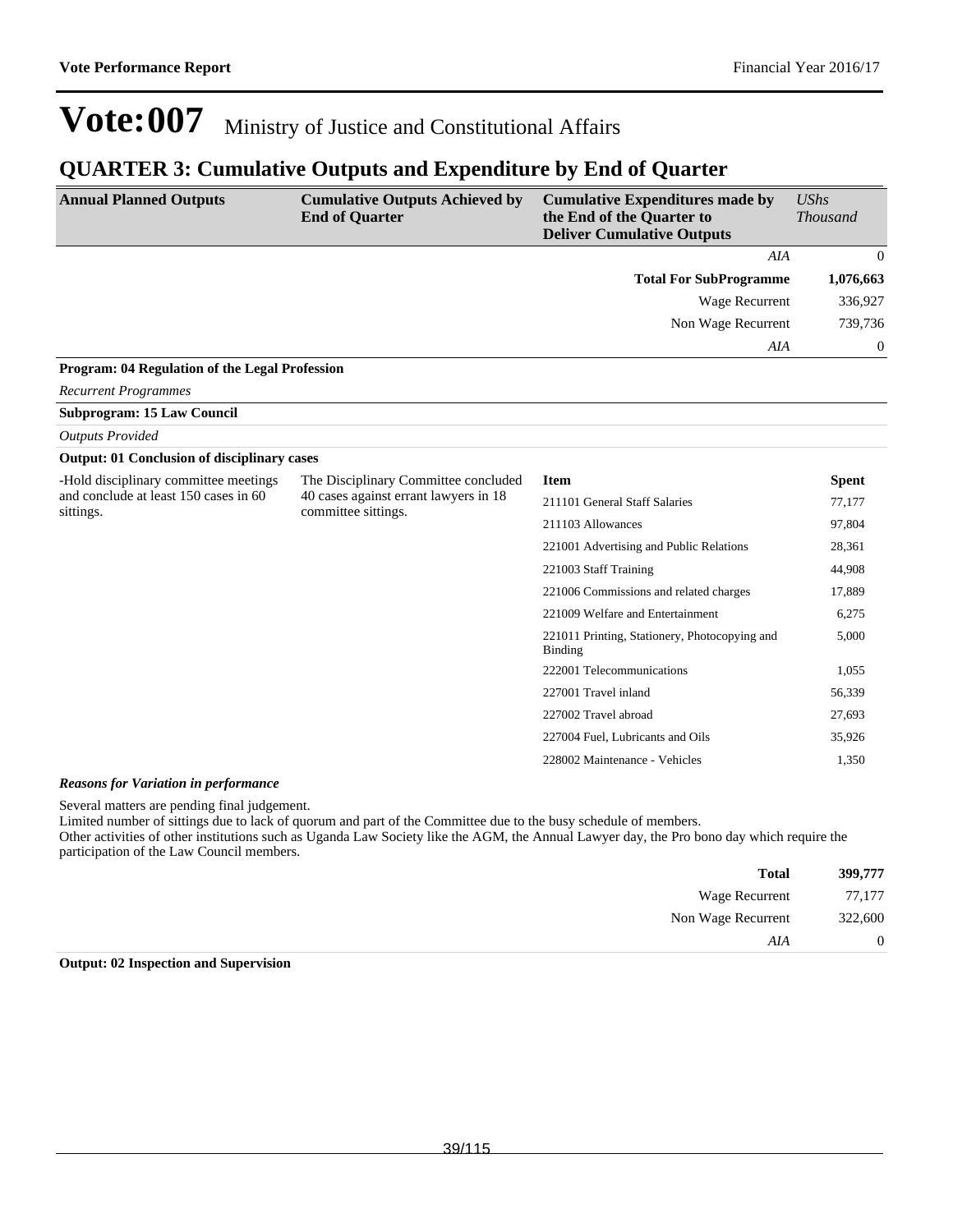### **QUARTER 3: Cumulative Outputs and Expenditure by End of Quarter**

| <b>Annual Planned Outputs</b>                                                                                                                                                                                                               | <b>Cumulative Outputs Achieved by</b><br><b>End of Quarter</b>                   | <b>Cumulative Expenditures made by</b><br>the End of the Quarter to<br><b>Deliver Cumulative Outputs</b> | UShs<br><i>Thousand</i> |
|---------------------------------------------------------------------------------------------------------------------------------------------------------------------------------------------------------------------------------------------|----------------------------------------------------------------------------------|----------------------------------------------------------------------------------------------------------|-------------------------|
| -Inspection at least 700 chambers of                                                                                                                                                                                                        | Law Council inspected and approved                                               | <b>Item</b>                                                                                              | <b>Spent</b>            |
| advocates<br>-Inspect at least 12 Universities teaching                                                                                                                                                                                     | 1078 law firms and rejected 149. Also<br>approved 40 Legal Aid Service Providers | 211101 General Staff Salaries                                                                            | 25,735                  |
| Law                                                                                                                                                                                                                                         | and rejected 7 for not meeting the                                               | 211103 Allowances                                                                                        | 65,834                  |
| required standards. 8 Universities were<br>-Inspect at least 55 legal aid service<br>inspected; 3 were accredited bring total<br>providers.<br>number of approved universities to 11.<br>-Make at least 55 Legal Aid supervisory<br>visits. |                                                                                  | 221001 Advertising and Public Relations                                                                  | 16,344                  |
|                                                                                                                                                                                                                                             |                                                                                  | 221003 Staff Training                                                                                    | 44,908                  |
|                                                                                                                                                                                                                                             | 221006 Commissions and related charges                                           | 14,923                                                                                                   |                         |
|                                                                                                                                                                                                                                             |                                                                                  | 221009 Welfare and Entertainment                                                                         | 7,439                   |
|                                                                                                                                                                                                                                             |                                                                                  | 222001 Telecommunications                                                                                | 1,055                   |
|                                                                                                                                                                                                                                             |                                                                                  | 227001 Travel inland                                                                                     | 29,104                  |
|                                                                                                                                                                                                                                             |                                                                                  | 227002 Travel abroad                                                                                     | 16,469                  |
|                                                                                                                                                                                                                                             |                                                                                  | 227004 Fuel, Lubricants and Oils                                                                         | 29,815                  |
|                                                                                                                                                                                                                                             |                                                                                  | 228002 Maintenance - Vehicles                                                                            | 5,888                   |

#### *Reasons for Variation in performance*

Inspection of universities begins in fourth Quarter

Law firms not approved do not meet the required standards.

The few supervisory visits were carried out within Kampala. the est are pending release of funds from Development Partners(Democratic Governance Facility)

| 257,513        | <b>Total</b>                  |
|----------------|-------------------------------|
| 25,735         | Wage Recurrent                |
| 231,778        | Non Wage Recurrent            |
| $\overline{0}$ | AIA                           |
| 657,290        | <b>Total For SubProgramme</b> |
| 102,912        | Wage Recurrent                |
| 554,378        | Non Wage Recurrent            |
| $\Omega$       | AIA                           |

#### **Program: 05 Access to Justice and Accountability**

*Development Projects*

**Project: 0890 Support to Justice Law and Order Sector**

*Outputs Provided*

**Output: 01 Ministry of Justice and Constitutional Affairs-JLOS**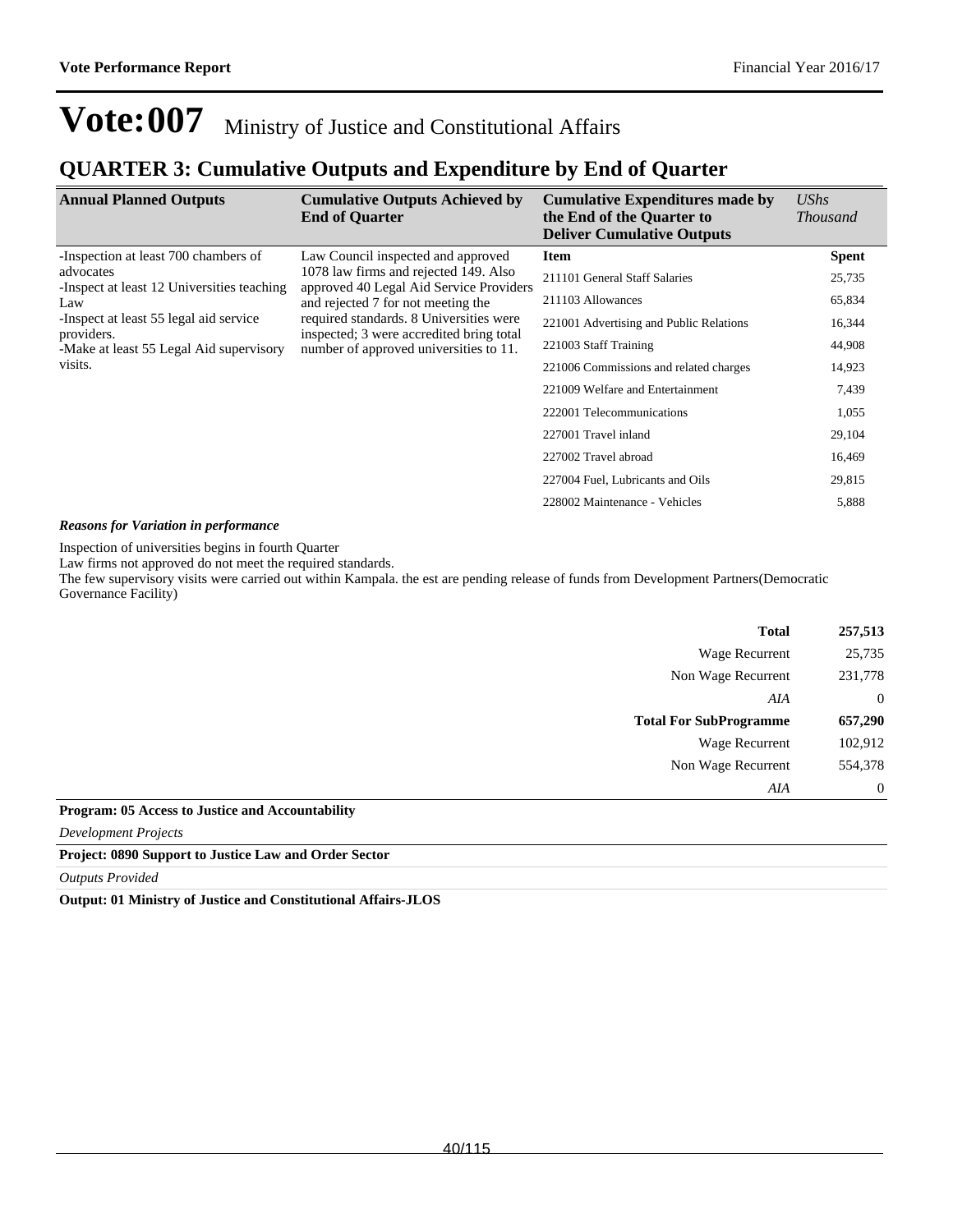### **QUARTER 3: Cumulative Outputs and Expenditure by End of Quarter**

| <b>Annual Planned Outputs</b>                                                                                                                                                                                                                                                    | <b>Cumulative Outputs Achieved by</b><br><b>End of Quarter</b>                                                                                                                                                                                         | <b>Cumulative Expenditures made by</b><br>the End of the Quarter to<br><b>Deliver Cumulative Outputs</b>                                                                                                                                                                                                                                                                                                   | UShs<br><i>Thousand</i>                                                                                                         |
|----------------------------------------------------------------------------------------------------------------------------------------------------------------------------------------------------------------------------------------------------------------------------------|--------------------------------------------------------------------------------------------------------------------------------------------------------------------------------------------------------------------------------------------------------|------------------------------------------------------------------------------------------------------------------------------------------------------------------------------------------------------------------------------------------------------------------------------------------------------------------------------------------------------------------------------------------------------------|---------------------------------------------------------------------------------------------------------------------------------|
| Handle 100 civil cases in SC, CoA, HC<br>and CM Courts; Automation of Civil<br>Case Management System; Handle Law<br>refoms and priority bills.<br>Conclude 85 disciplinary cases; Inspect<br>175 Law firms, 3 Universities; Train in<br>Legislative drafting; handle cases in E | MOJCA Drafted and published 12 Bills,<br>6 Acts, 65 Statutory Instruments;<br>Handled 40 cases against errant lawyers<br>in 18 committee sittings; responded to<br>3141 contracts and MoUs received.<br>opened 2142 new files, inspected 55<br>estates | <b>Item</b><br>211103 Allowances<br>221001 Advertising and Public Relations<br>221002 Workshops and Seminars<br>221003 Staff Training<br>221011 Printing, Stationery, Photocopying and<br>Binding<br>225001 Consultancy Services- Short term<br>225002 Consultancy Services-Long-term<br>227001 Travel inland<br>227002 Travel abroad<br>227004 Fuel, Lubricants and Oils<br>228002 Maintenance - Vehicles | <b>Spent</b><br>282,043<br>42,050<br>136,926<br>212,206<br>85,473<br>57,211<br>20,327<br>103,457<br>113,647<br>61,500<br>12,259 |
| Reasons for Variation in performance                                                                                                                                                                                                                                             |                                                                                                                                                                                                                                                        |                                                                                                                                                                                                                                                                                                                                                                                                            |                                                                                                                                 |

#### *Reasons for Variation in performance*

No variation

| Total                     | 1,127,099 |
|---------------------------|-----------|
| GoU Development           | 1,127,099 |
| <b>External Financing</b> | $\theta$  |
| AIA                       |           |

#### **Output: 06 Program Management**

Construction of 1 Justice center. Strengthening of systems in the JLOS institutions. Fasttraking of enabling laws and other priority bills

Over 98% of constructions started under SIP III are complete. Most of the outstanding projects are those commenced this financial year. The Sector has a programme to commission all completed construction projects including those at Kiruhura, Ibanda, Wakiso, Mityana, Kiboga, Kyenjojo, Kibuku, Kayunga and Lamwo within the calendar year 2017.

| <b>Item</b>                                                  | Spent     |
|--------------------------------------------------------------|-----------|
| 211102 Contract Staff Salaries (Incl. Casuals,<br>Temporary) | 1,459,363 |
| 211103 Allowances                                            | 193,905   |
| 212201 Social Security Contributions                         | 80,746    |
| 213004 Gratuity Expenses                                     | 440,350   |
| 221001 Advertising and Public Relations                      | 140,751   |
| 221002 Workshops and Seminars                                | 299,499   |
| 221003 Staff Training                                        | 268,959   |
| 221007 Books, Periodicals & Newspapers                       | 15,187    |
| 221009 Welfare and Entertainment                             | 73,661    |
| 221011 Printing, Stationery, Photocopying and<br>Binding     | 199,618   |
| 222001 Telecommunications                                    | 25,476    |
| 225001 Consultancy Services- Short term                      | 433,505   |
| 225002 Consultancy Services-Long-term                        | 145,005   |
| 227001 Travel inland                                         | 162,033   |
| 227002 Travel abroad                                         | 68,184    |
| 227004 Fuel, Lubricants and Oils                             | 40,215    |
| 228002 Maintenance - Vehicles                                | 42,270    |
| 228003 Maintenance – Machinery, Equipment<br>$&$ Furniture   | 3,406     |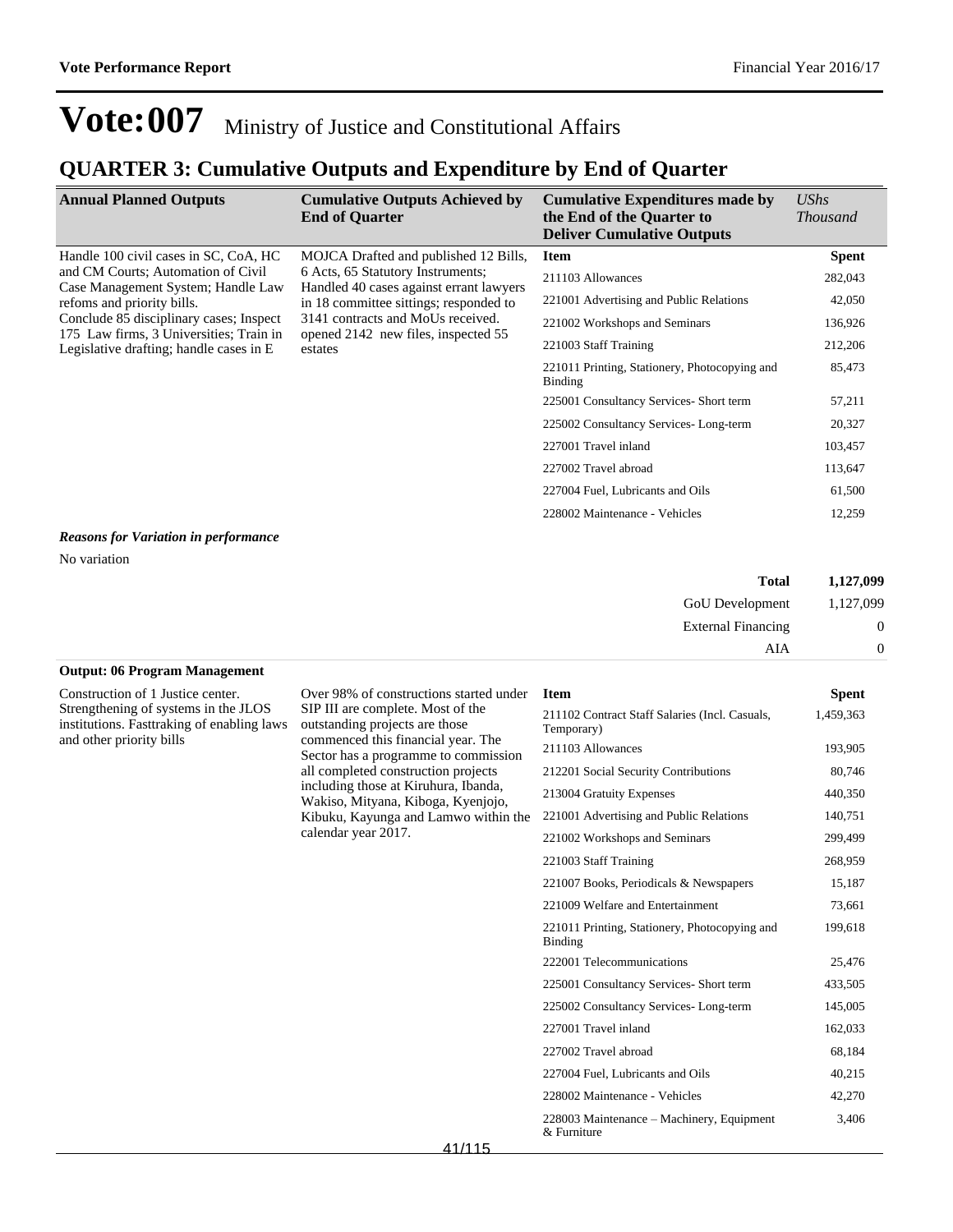## **QUARTER 3: Cumulative Outputs and Expenditure by End of Quarter**

| <b>Annual Planned Outputs</b>                                                                                                                         | <b>Cumulative Outputs Achieved by</b><br><b>End of Quarter</b>                                                                                                                                                                                                                                                                                                                                                                                  | <b>Cumulative Expenditures made by</b><br>the End of the Quarter to<br><b>Deliver Cumulative Outputs</b> | <b>UShs</b><br><b>Thousand</b> |
|-------------------------------------------------------------------------------------------------------------------------------------------------------|-------------------------------------------------------------------------------------------------------------------------------------------------------------------------------------------------------------------------------------------------------------------------------------------------------------------------------------------------------------------------------------------------------------------------------------------------|----------------------------------------------------------------------------------------------------------|--------------------------------|
| <b>Reasons for Variation in performance</b>                                                                                                           |                                                                                                                                                                                                                                                                                                                                                                                                                                                 |                                                                                                          |                                |
| No variation                                                                                                                                          |                                                                                                                                                                                                                                                                                                                                                                                                                                                 |                                                                                                          |                                |
|                                                                                                                                                       |                                                                                                                                                                                                                                                                                                                                                                                                                                                 | <b>Total</b>                                                                                             | 4,092,134                      |
|                                                                                                                                                       |                                                                                                                                                                                                                                                                                                                                                                                                                                                 | GoU Development                                                                                          | 4,092,134                      |
|                                                                                                                                                       |                                                                                                                                                                                                                                                                                                                                                                                                                                                 | <b>External Financing</b>                                                                                | $\boldsymbol{0}$               |
|                                                                                                                                                       |                                                                                                                                                                                                                                                                                                                                                                                                                                                 | AIA                                                                                                      | $\mathbf{0}$                   |
| <b>Outputs Funded</b>                                                                                                                                 |                                                                                                                                                                                                                                                                                                                                                                                                                                                 |                                                                                                          |                                |
| <b>Output: 52 Ministry Of Internal Affairs-JLOS</b>                                                                                                   |                                                                                                                                                                                                                                                                                                                                                                                                                                                 |                                                                                                          |                                |
| Forensic monitoring and investigation to<br>support safeguards for public health,<br>food and environmental safety.<br>Handle and supervise CS orders | Juvenile cases were fast tracked and the<br>average time spent in detention by<br>children before sentencing reduced to 2<br>months from 3 months.                                                                                                                                                                                                                                                                                              | <b>Item</b><br>263204 Transfers to other govt. Units (Capital)                                           | <b>Spent</b><br>1,577,114      |
| <b>Reasons for Variation in performance</b>                                                                                                           |                                                                                                                                                                                                                                                                                                                                                                                                                                                 |                                                                                                          |                                |
| No variation                                                                                                                                          |                                                                                                                                                                                                                                                                                                                                                                                                                                                 |                                                                                                          |                                |
|                                                                                                                                                       |                                                                                                                                                                                                                                                                                                                                                                                                                                                 | <b>Total</b>                                                                                             | 1,577,114                      |
|                                                                                                                                                       |                                                                                                                                                                                                                                                                                                                                                                                                                                                 | GoU Development                                                                                          | 1,577,114                      |
|                                                                                                                                                       |                                                                                                                                                                                                                                                                                                                                                                                                                                                 | <b>External Financing</b>                                                                                | $\boldsymbol{0}$               |
|                                                                                                                                                       |                                                                                                                                                                                                                                                                                                                                                                                                                                                 | AIA                                                                                                      | $\boldsymbol{0}$               |
| Output: 53 Uganda Law Reform Commission - JLOS                                                                                                        |                                                                                                                                                                                                                                                                                                                                                                                                                                                 |                                                                                                          |                                |
| Publication of the Laws of Uganda<br>revised edtion.                                                                                                  | drafted user guides and carried out an<br>implementation audit for the post<br>enactment advocacy of business related<br>laws.<br>Prepared concept papers for the<br>simplification of the East African<br>Community Customs Management Act.<br>Prepared issues papers for the review of<br>the Arbitration and Conciliation Act,<br>selected Land Laws, and Protection of<br>Children Against Grooming for Sexual<br>Exploitation legislation. | <b>Item</b><br>263204 Transfers to other govt. Units (Capital)                                           | <b>Spent</b><br>548,515        |
| <b>Reasons for Variation in performance</b>                                                                                                           |                                                                                                                                                                                                                                                                                                                                                                                                                                                 |                                                                                                          |                                |
| No variation                                                                                                                                          |                                                                                                                                                                                                                                                                                                                                                                                                                                                 |                                                                                                          |                                |
|                                                                                                                                                       |                                                                                                                                                                                                                                                                                                                                                                                                                                                 | <b>Total</b>                                                                                             | 548,515                        |
|                                                                                                                                                       |                                                                                                                                                                                                                                                                                                                                                                                                                                                 | GoU Development                                                                                          | 548,515                        |
|                                                                                                                                                       |                                                                                                                                                                                                                                                                                                                                                                                                                                                 | <b>External Financing</b>                                                                                | $\boldsymbol{0}$               |
|                                                                                                                                                       |                                                                                                                                                                                                                                                                                                                                                                                                                                                 | AIA                                                                                                      | $\boldsymbol{0}$               |
| <b>Output: 54 Law Development Center-JLOS</b>                                                                                                         |                                                                                                                                                                                                                                                                                                                                                                                                                                                 |                                                                                                          |                                |
| -Train student on Bar Course; Diploma-<br>in-Law; HR Courses; and other Short<br>Courses.<br>-Acquire ICT teaching aids;<br>-Restock library          | conducted Legal training of 600 students<br>on the Bar Course; 640 on Diploma-in-<br>Law Course: and 240 Administrative<br>officers. procured computers and<br>Subscribed to Lexis Nexis On-line law<br>library and equipped library with<br>networked computers.                                                                                                                                                                               | <b>Item</b><br>263204 Transfers to other govt. Units (Capital)                                           | <b>Spent</b><br>549,014        |
| <b>Reasons for Variation in performance</b>                                                                                                           | 42/115                                                                                                                                                                                                                                                                                                                                                                                                                                          |                                                                                                          |                                |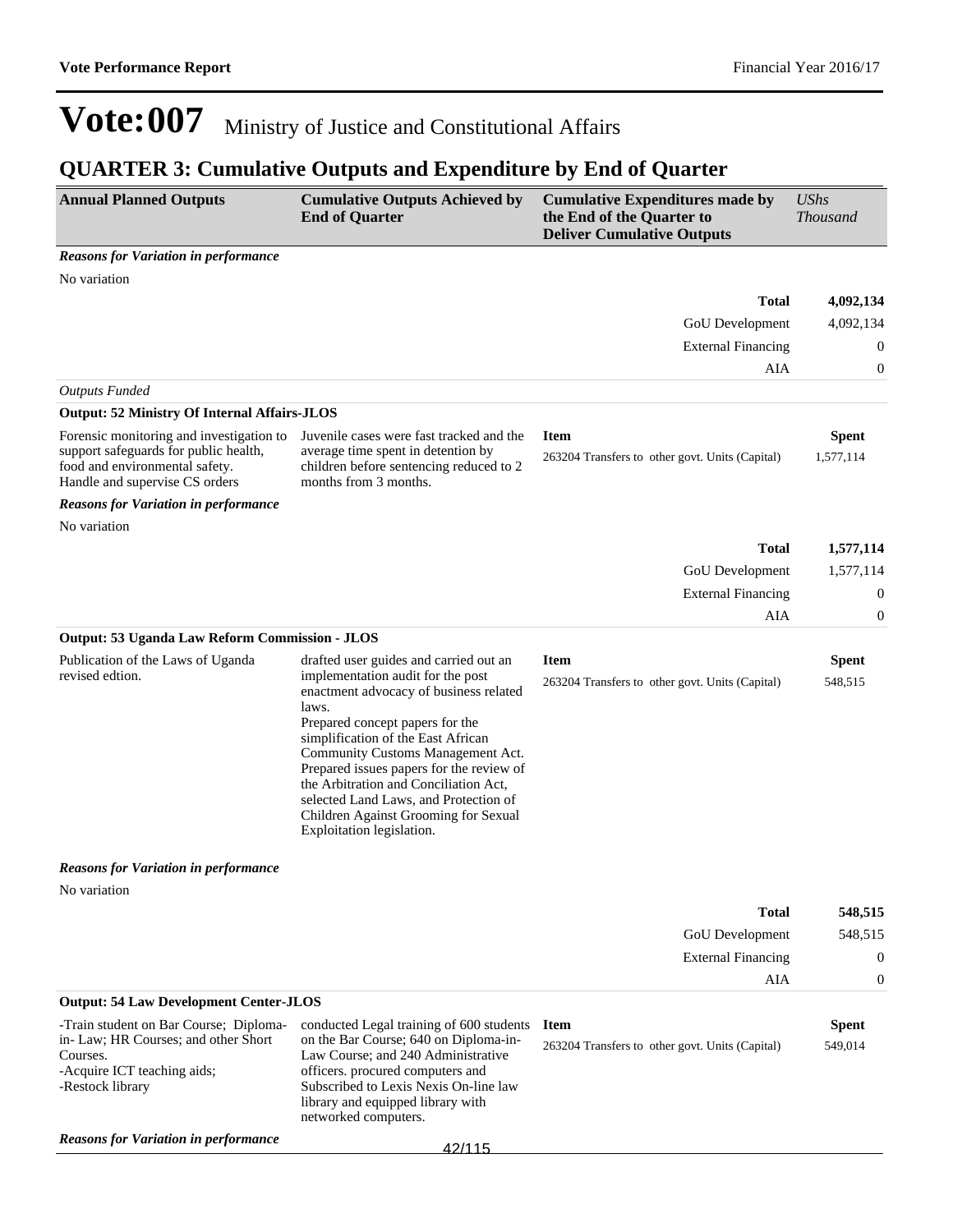External Financing 0

AIA 0

## **Vote:007** Ministry of Justice and Constitutional Affairs

### **QUARTER 3: Cumulative Outputs and Expenditure by End of Quarter**

| <b>Annual Planned Outputs</b>                                                                                                                                                                                                       | <b>Cumulative Outputs Achieved by</b><br><b>End of Quarter</b>                                                                                                                                                                                                                                                                                                                                                                                                                                                                                                   | <b>Cumulative Expenditures made by</b><br>the End of the Quarter to<br><b>Deliver Cumulative Outputs</b> | <b>UShs</b><br><b>Thousand</b> |
|-------------------------------------------------------------------------------------------------------------------------------------------------------------------------------------------------------------------------------------|------------------------------------------------------------------------------------------------------------------------------------------------------------------------------------------------------------------------------------------------------------------------------------------------------------------------------------------------------------------------------------------------------------------------------------------------------------------------------------------------------------------------------------------------------------------|----------------------------------------------------------------------------------------------------------|--------------------------------|
| No variation                                                                                                                                                                                                                        |                                                                                                                                                                                                                                                                                                                                                                                                                                                                                                                                                                  |                                                                                                          |                                |
|                                                                                                                                                                                                                                     |                                                                                                                                                                                                                                                                                                                                                                                                                                                                                                                                                                  | <b>Total</b>                                                                                             | 549,014                        |
|                                                                                                                                                                                                                                     |                                                                                                                                                                                                                                                                                                                                                                                                                                                                                                                                                                  | GoU Development                                                                                          | 549,014                        |
|                                                                                                                                                                                                                                     |                                                                                                                                                                                                                                                                                                                                                                                                                                                                                                                                                                  | <b>External Financing</b>                                                                                | $\theta$                       |
|                                                                                                                                                                                                                                     |                                                                                                                                                                                                                                                                                                                                                                                                                                                                                                                                                                  | AIA                                                                                                      | 0                              |
| <b>Output: 55 Judiciary - JLOS</b>                                                                                                                                                                                                  |                                                                                                                                                                                                                                                                                                                                                                                                                                                                                                                                                                  |                                                                                                          |                                |
| procuremnt of Court recording equipment. The Supreme Court disposed of 2                                                                                                                                                            |                                                                                                                                                                                                                                                                                                                                                                                                                                                                                                                                                                  | <b>Item</b>                                                                                              | <b>Spent</b>                   |
| procured for Magistrates Courts and<br>Vehicles for the Land Courts; Providing<br>Legal Aid Services; implement<br>performance measurement tool. Handle<br>Criminal, Appeals and<br>Civil Appeals disposed of in SC; Civil<br>Appea | criminal, 10 civil and 2 Constitutional<br>cases. The Court of Appeal/<br>Constitutional Court 173 Civil, 5<br>Constitutional, 190 Criminal and 22<br>Election Petitions.<br>High Court, cases disposed included Civil<br>$(3,549)$ , Criminal $(2,471)$ , Family<br>$(1,576)$ , Commercial $(1076)$ , and Anti-<br>corruption $(153)$ .<br>In the Magistrate Courts, 61,242 cases<br>were disposed of (35,607 cases at Chief<br>Magistrates Court; 22,065 cases at Grade<br>I Courts; 3,570 cases at Grade II Courts)<br>disposed of in the Magistrates Courts. | 263204 Transfers to other govt. Units (Capital)                                                          | 2,138,120                      |

#### *Reasons for Variation in performance*

| No variation |  |
|--------------|--|
|              |  |

|                                                                                                                                                                                                                                            |                                                                  | <b>Total</b>                                    | 2,138,120        |
|--------------------------------------------------------------------------------------------------------------------------------------------------------------------------------------------------------------------------------------------|------------------------------------------------------------------|-------------------------------------------------|------------------|
|                                                                                                                                                                                                                                            |                                                                  | <b>GoU</b> Development                          | 2,138,120        |
|                                                                                                                                                                                                                                            |                                                                  | <b>External Financing</b>                       | $\theta$         |
|                                                                                                                                                                                                                                            |                                                                  | AIA                                             | $\boldsymbol{0}$ |
| <b>Output: 56 Uganda Police Force-JLOS</b>                                                                                                                                                                                                 |                                                                  |                                                 |                  |
| -Investigate violent crimes and submit to                                                                                                                                                                                                  | Case backlog reduced as compared to last Item                    |                                                 | <b>Spent</b>     |
| DPP.<br>-Expand Canine unit<br>-Establish Human<br>-Roll out the Suspect Profiling System.<br>-construction of Police<br>Divisions and Regional offices<br>under PPP.<br>-Completion of<br>Natete Police Station, Cancer<br>Hospital, head | financial year and the disposal rate of<br>cases is satisfactory | 263204 Transfers to other govt. Units (Capital) | 1,805,501        |
| <b>Reasons for Variation in performance</b>                                                                                                                                                                                                |                                                                  |                                                 |                  |
| No variation                                                                                                                                                                                                                               |                                                                  |                                                 |                  |
|                                                                                                                                                                                                                                            |                                                                  | <b>Total</b>                                    | 1,805,501        |
|                                                                                                                                                                                                                                            |                                                                  | <b>GoU</b> Development                          | 1,805,501        |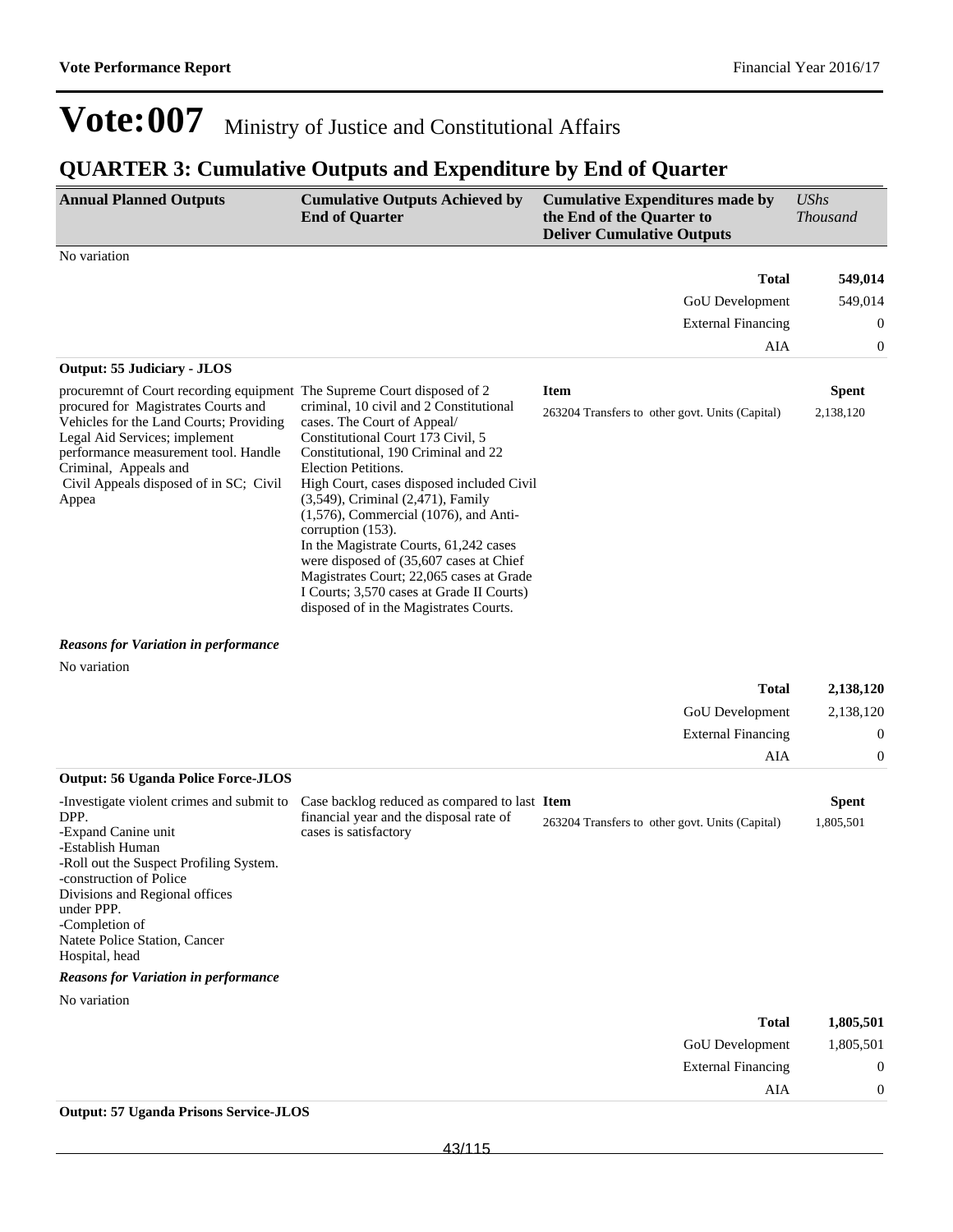AIA 0

## **Vote:007** Ministry of Justice and Constitutional Affairs

### **QUARTER 3: Cumulative Outputs and Expenditure by End of Quarter**

| <b>Annual Planned Outputs</b>                                                                                                                                                                                                                                                                                        | <b>Cumulative Outputs Achieved by</b><br><b>End of Quarter</b>                                                                                                                                                            | <b>Cumulative Expenditures made by</b><br>the End of the Quarter to<br><b>Deliver Cumulative Outputs</b> | <b>UShs</b><br><b>Thousand</b> |
|----------------------------------------------------------------------------------------------------------------------------------------------------------------------------------------------------------------------------------------------------------------------------------------------------------------------|---------------------------------------------------------------------------------------------------------------------------------------------------------------------------------------------------------------------------|----------------------------------------------------------------------------------------------------------|--------------------------------|
| -Establishment of an irrigation system at<br>Ruimi, Ibuga and<br>Mubuku farm prisons.<br>-Procure uniports for establishment of<br>emergency<br>prisons.<br>-Construct staff housing units<br>-Procure iron sheets to support<br>construction of various staff housing units                                         | registered achievements the rehabilitation Item<br>programmes in the Prisons as well as low<br>recidivism rates.<br>number of prisoners engaged in<br>rehabilitation programmes increased.                                | 263204 Transfers to other govt. Units (Capital)                                                          | <b>Spent</b><br>2,046,800      |
| in selec<br><b>Reasons for Variation in performance</b>                                                                                                                                                                                                                                                              |                                                                                                                                                                                                                           |                                                                                                          |                                |
| No variation                                                                                                                                                                                                                                                                                                         |                                                                                                                                                                                                                           |                                                                                                          |                                |
|                                                                                                                                                                                                                                                                                                                      |                                                                                                                                                                                                                           | <b>Total</b>                                                                                             | 2,046,800                      |
|                                                                                                                                                                                                                                                                                                                      |                                                                                                                                                                                                                           | GoU Development                                                                                          | 2,046,800                      |
|                                                                                                                                                                                                                                                                                                                      |                                                                                                                                                                                                                           | <b>External Financing</b>                                                                                | 0                              |
|                                                                                                                                                                                                                                                                                                                      |                                                                                                                                                                                                                           | AIA                                                                                                      | $\boldsymbol{0}$               |
| <b>Output: 58 Judicial Service Commission-JLOS</b>                                                                                                                                                                                                                                                                   |                                                                                                                                                                                                                           |                                                                                                          |                                |
| Conduct sensitization and Civic education JSC registered 129% improvement in<br>workshops in 10 sub counties and radio<br>talk shows on law and administration of<br>justice. Conduct 5 recruitment sessions<br>for Judicial Officers Court inspections;<br>conduct investigations and inspections; 6<br>Disciplinar | complaints handling at investigations<br>level.<br>This performance increased the number<br>of cases identified for the Disciplinary<br>Committee to 370 from 307.                                                        | <b>Item</b><br>263204 Transfers to other govt. Units (Capital)                                           | <b>Spent</b><br>531,560        |
| <b>Reasons for Variation in performance</b>                                                                                                                                                                                                                                                                          |                                                                                                                                                                                                                           |                                                                                                          |                                |
| No variation                                                                                                                                                                                                                                                                                                         |                                                                                                                                                                                                                           |                                                                                                          |                                |
|                                                                                                                                                                                                                                                                                                                      |                                                                                                                                                                                                                           | <b>Total</b>                                                                                             | 531,560                        |
|                                                                                                                                                                                                                                                                                                                      |                                                                                                                                                                                                                           | GoU Development                                                                                          | 531,560                        |
|                                                                                                                                                                                                                                                                                                                      |                                                                                                                                                                                                                           | <b>External Financing</b>                                                                                | $\boldsymbol{0}$               |
|                                                                                                                                                                                                                                                                                                                      |                                                                                                                                                                                                                           | AIA                                                                                                      | $\boldsymbol{0}$               |
| <b>Output: 59 Directorate Of Public Prosecutions</b><br>Establish and operationalize 10<br>new offices. addressing at least                                                                                                                                                                                          | The ODPP kick-started preparation for<br>the National Prosecution Policy and re-<br>branded the Office of the DPP.                                                                                                        | <b>Item</b><br>263204 Transfers to other govt. Units (Capital)                                           | <b>Spent</b><br>1,272,920      |
|                                                                                                                                                                                                                                                                                                                      | ODPP addressed 85% of complaints<br>registered against staff performance and<br>conduct and in addition 85% of<br>Directorates offices met the minimum<br>performance standards in terms of quality<br>of legal opinions. |                                                                                                          |                                |
| <b>Reasons for Variation in performance</b>                                                                                                                                                                                                                                                                          |                                                                                                                                                                                                                           |                                                                                                          |                                |
| No variation                                                                                                                                                                                                                                                                                                         |                                                                                                                                                                                                                           |                                                                                                          |                                |
|                                                                                                                                                                                                                                                                                                                      |                                                                                                                                                                                                                           | <b>Total</b>                                                                                             | 1,272,920                      |
|                                                                                                                                                                                                                                                                                                                      |                                                                                                                                                                                                                           | <b>GoU</b> Development                                                                                   | 1,272,920                      |
|                                                                                                                                                                                                                                                                                                                      |                                                                                                                                                                                                                           | <b>External Financing</b>                                                                                | $\overline{0}$                 |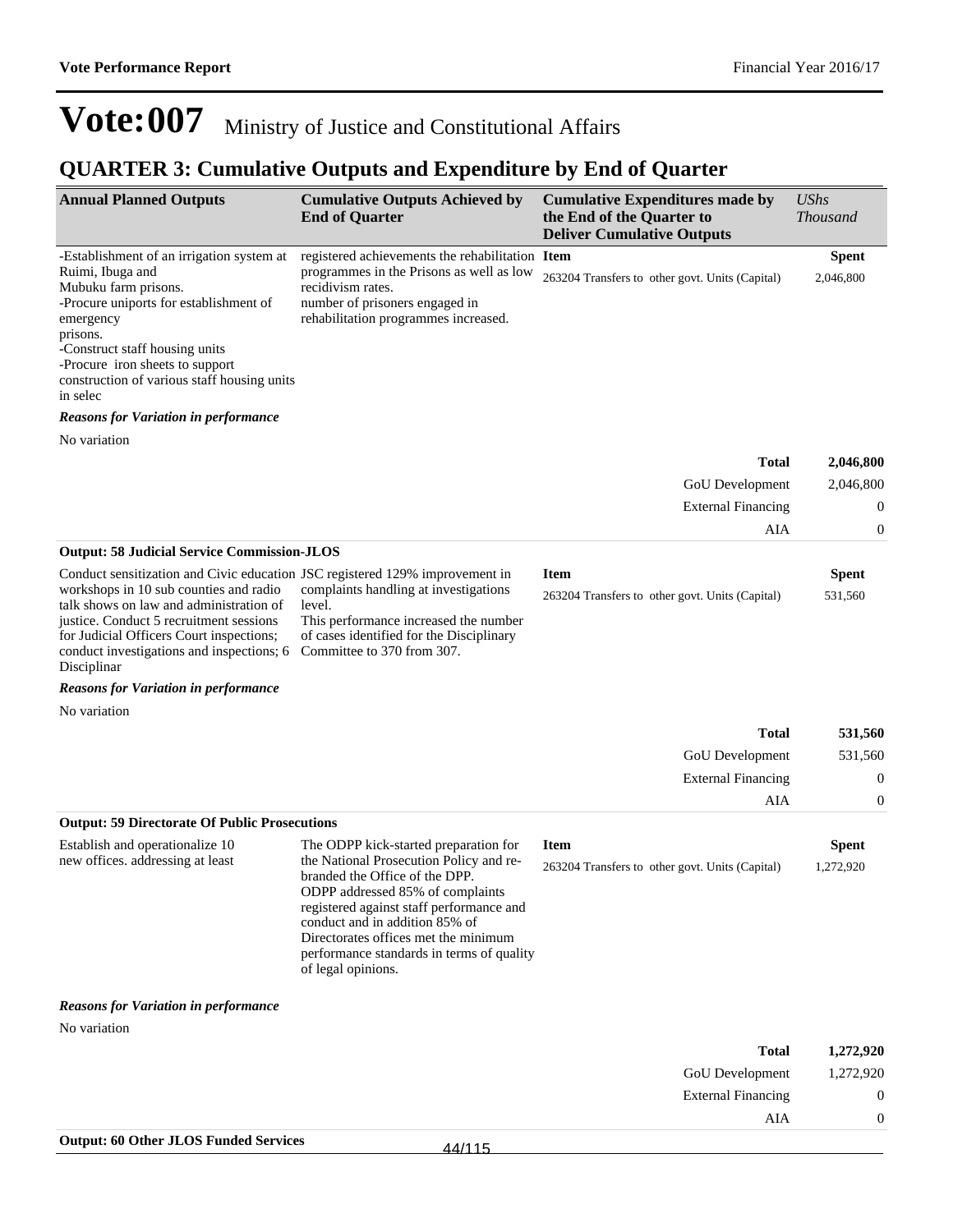## **QUARTER 3: Cumulative Outputs and Expenditure by End of Quarter**

| <b>Annual Planned Outputs</b>                                                                                                                                                                       | <b>Cumulative Outputs Achieved by</b><br><b>End of Quarter</b>                                                                                                                                                                                                | <b>Cumulative Expenditures made by</b><br>the End of the Quarter to<br><b>Deliver Cumulative Outputs</b> | <b>UShs</b><br><b>Thousand</b> |
|-----------------------------------------------------------------------------------------------------------------------------------------------------------------------------------------------------|---------------------------------------------------------------------------------------------------------------------------------------------------------------------------------------------------------------------------------------------------------------|----------------------------------------------------------------------------------------------------------|--------------------------------|
| Issue passports; revision of Subsidiary<br>Laws; translation of<br>the Constitution into one local language;<br>reprinting of the Constitution; printing the<br>updated Index of the Laws of Uganda | Analyzed and disposed of 34.2% (104 of<br>304) new forensic cases received; 66<br>samples for commercial and consumer<br>products were verified for export<br>promotion; Received 30 Court summons<br>and responded to 25.                                    | <b>Item</b><br>263204 Transfers to other govt. Units (Capital)                                           | <b>Spent</b><br>6,319,717      |
| <b>Reasons for Variation in performance</b><br>No variation                                                                                                                                         |                                                                                                                                                                                                                                                               |                                                                                                          |                                |
|                                                                                                                                                                                                     |                                                                                                                                                                                                                                                               | <b>Total</b>                                                                                             | 6,319,717                      |
|                                                                                                                                                                                                     |                                                                                                                                                                                                                                                               | GoU Development                                                                                          | 6,319,717                      |
|                                                                                                                                                                                                     |                                                                                                                                                                                                                                                               | <b>External Financing</b>                                                                                | $\boldsymbol{0}$               |
|                                                                                                                                                                                                     |                                                                                                                                                                                                                                                               | AIA                                                                                                      | $\boldsymbol{0}$               |
| <b>Capital Purchases</b>                                                                                                                                                                            |                                                                                                                                                                                                                                                               |                                                                                                          |                                |
| <b>Output: 72 Government Buildings and Administrative Infrastructure</b>                                                                                                                            |                                                                                                                                                                                                                                                               |                                                                                                          |                                |
| Support to construction of JLOS House                                                                                                                                                               | The designs prepared by the consortium<br>of the private investor were approved by<br>the Sector Leadership Committee in the<br>reporting period. The consortium has<br>submitted the costed re-designs and<br>negotiations are at commercial close<br>stage. | <b>Item</b><br>312101 Non-Residential Buildings                                                          | <b>Spent</b><br>649,779        |
| <b>Reasons for Variation in performance</b>                                                                                                                                                         |                                                                                                                                                                                                                                                               |                                                                                                          |                                |
| No variation                                                                                                                                                                                        |                                                                                                                                                                                                                                                               |                                                                                                          |                                |
|                                                                                                                                                                                                     |                                                                                                                                                                                                                                                               | <b>Total</b>                                                                                             | 649,779                        |
|                                                                                                                                                                                                     |                                                                                                                                                                                                                                                               | GoU Development                                                                                          | 649,779                        |
|                                                                                                                                                                                                     |                                                                                                                                                                                                                                                               | <b>External Financing</b>                                                                                | $\boldsymbol{0}$               |
|                                                                                                                                                                                                     |                                                                                                                                                                                                                                                               | AIA                                                                                                      | $\boldsymbol{0}$               |
|                                                                                                                                                                                                     |                                                                                                                                                                                                                                                               | <b>Total For SubProgramme</b>                                                                            | 22,658,273                     |
|                                                                                                                                                                                                     |                                                                                                                                                                                                                                                               | GoU Development                                                                                          | 22,658,273<br>$\boldsymbol{0}$ |
|                                                                                                                                                                                                     |                                                                                                                                                                                                                                                               | <b>External Financing</b><br>AIA                                                                         | $\boldsymbol{0}$               |
| Program: 06 Court Awards (Statutory)                                                                                                                                                                |                                                                                                                                                                                                                                                               |                                                                                                          |                                |
| <b>Recurrent Programmes</b>                                                                                                                                                                         |                                                                                                                                                                                                                                                               |                                                                                                          |                                |
| <b>Subprogram: 18 Statutory Court Awards</b>                                                                                                                                                        |                                                                                                                                                                                                                                                               |                                                                                                          |                                |
| <b>Outputs Provided</b>                                                                                                                                                                             |                                                                                                                                                                                                                                                               |                                                                                                          |                                |
| Output: 01 Court Awards & Compesations Paid                                                                                                                                                         |                                                                                                                                                                                                                                                               |                                                                                                          |                                |
| Effective payement of cour awards                                                                                                                                                                   | Various Court award Claimants paid.                                                                                                                                                                                                                           | <b>Item</b>                                                                                              | <b>Spent</b>                   |
| <b>Reasons for Variation in performance</b>                                                                                                                                                         |                                                                                                                                                                                                                                                               | 282104 Compensation to 3rd Parties                                                                       | 7,029,481                      |
| no variation                                                                                                                                                                                        |                                                                                                                                                                                                                                                               |                                                                                                          |                                |
|                                                                                                                                                                                                     |                                                                                                                                                                                                                                                               | <b>Total</b>                                                                                             | 7,029,481                      |
|                                                                                                                                                                                                     |                                                                                                                                                                                                                                                               | Wage Recurrent                                                                                           | $\boldsymbol{0}$               |
|                                                                                                                                                                                                     |                                                                                                                                                                                                                                                               | Non Wage Recurrent                                                                                       | 7,029,481                      |
|                                                                                                                                                                                                     | 45/115                                                                                                                                                                                                                                                        | AIA                                                                                                      | $\boldsymbol{0}$               |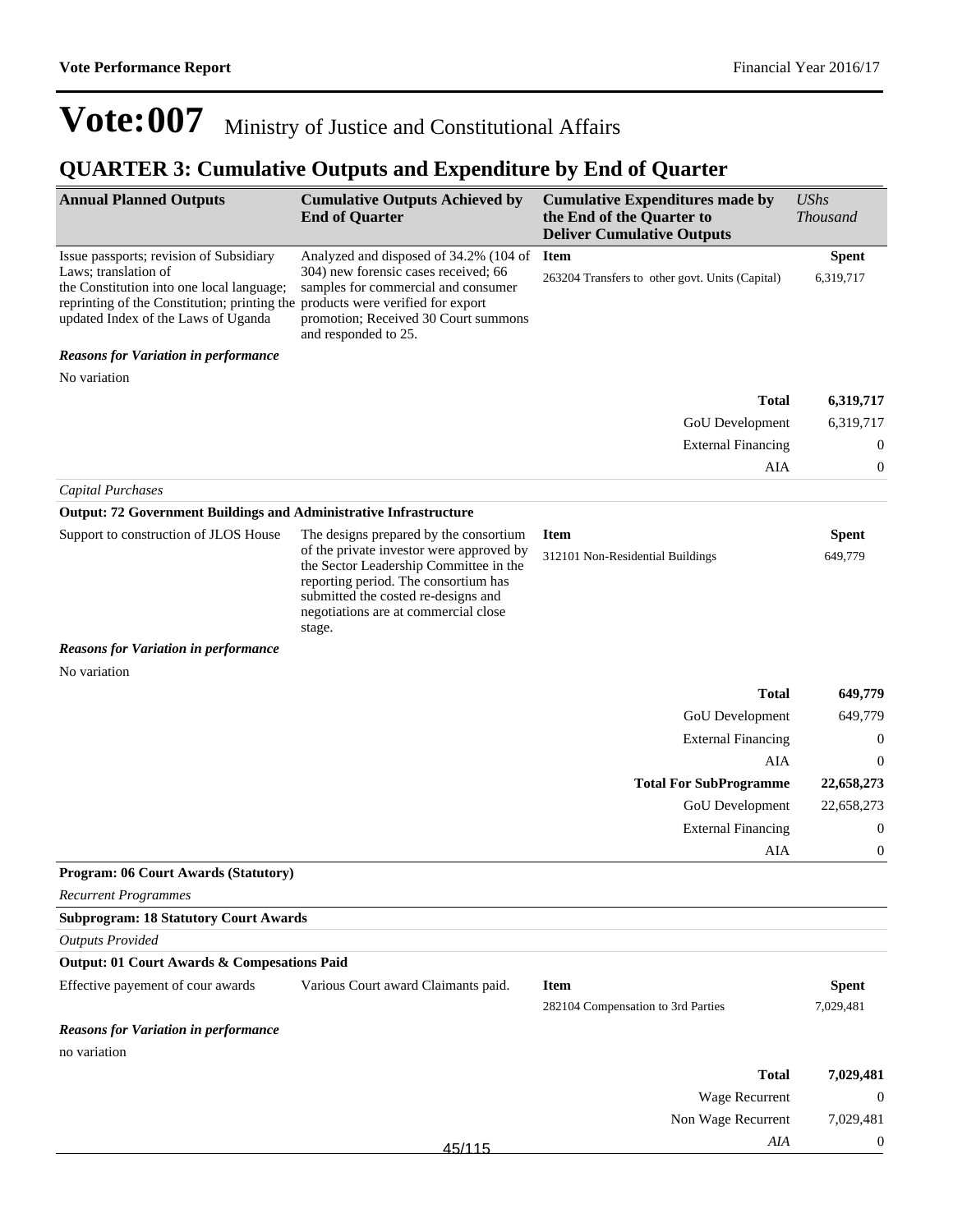### **QUARTER 3: Cumulative Outputs and Expenditure by End of Quarter**

| <b>Annual Planned Outputs</b>           | <b>Cumulative Outputs Achieved by</b><br><b>End of Quarter</b> | <b>Cumulative Expenditures made by</b><br>the End of the Quarter to<br><b>Deliver Cumulative Outputs</b> | <b>UShs</b><br><b>Thousand</b> |
|-----------------------------------------|----------------------------------------------------------------|----------------------------------------------------------------------------------------------------------|--------------------------------|
|                                         |                                                                | <b>Total For SubProgramme</b>                                                                            | 7,029,481                      |
|                                         |                                                                | Wage Recurrent                                                                                           | $\Omega$                       |
|                                         |                                                                | Non Wage Recurrent                                                                                       | 7,029,481                      |
|                                         |                                                                | AIA                                                                                                      | $\Omega$                       |
| <b>Program: 07 Legislative Drafting</b> |                                                                |                                                                                                          |                                |
| <b>Recurrent Programmes</b>             |                                                                |                                                                                                          |                                |

#### **Subprogram: 06 First Parliamentary Counsel**

*Outputs Provided*

#### **Output: 01 Bills, Acts, Statutory Instruments, Ordinances, By Laws**

| <b>Item</b>                                              | Spent  |
|----------------------------------------------------------|--------|
| 211101 General Staff Salaries                            | 10,683 |
| 211103 Allowances                                        | 5,100  |
| 221003 Staff Training                                    | 7,174  |
| 221009 Welfare and Entertainment                         | 2,450  |
| 222001 Telecommunications                                | 1,318  |
| 227001 Travel inland                                     | 10,508 |
| 227002 Travel abroad                                     | 13,182 |
| 227004 Fuel, Lubricants and Oils                         | 5,273  |
| 228003 Maintenance – Machinery, Equipment<br>& Furniture | 2.275  |

#### *Reasons for Variation in performance*

| <b>Total</b>                  | 57,963         |
|-------------------------------|----------------|
| <b>Wage Recurrent</b>         | 10,683         |
| Non Wage Recurrent            | 47,280         |
| AIA                           | $\overline{0}$ |
| <b>Total For SubProgramme</b> | 57,963         |
| <b>Wage Recurrent</b>         | 10,683         |
| Non Wage Recurrent            | 47,280         |
| AIA                           | $\overline{0}$ |
|                               |                |

*Recurrent Programmes*

**Subprogram: 07 Principal Legislation**

*Outputs Provided*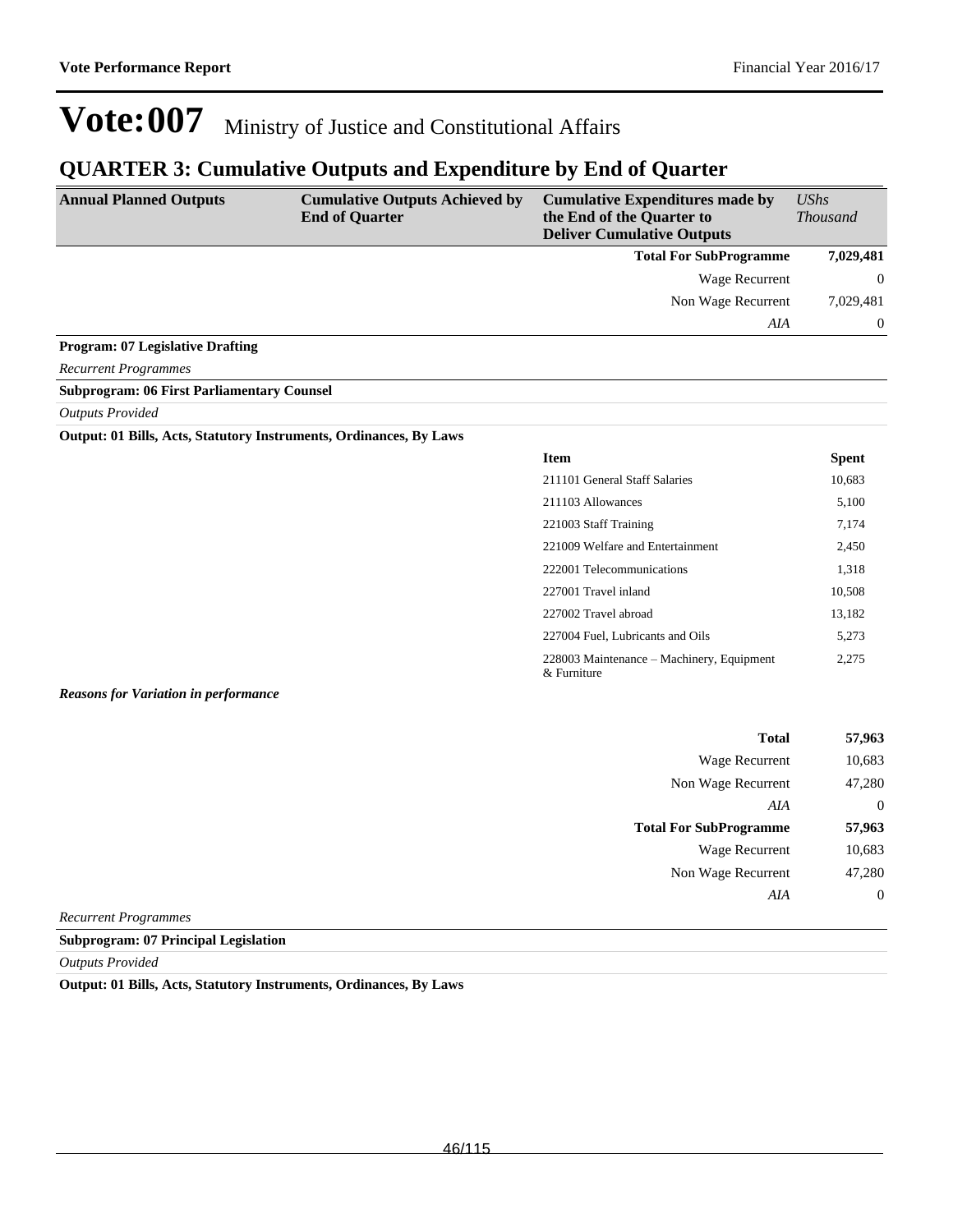### **QUARTER 3: Cumulative Outputs and Expenditure by End of Quarter**

| <b>Annual Planned Outputs</b> | <b>Cumulative Outputs Achieved by</b><br><b>End of Quarter</b> | <b>Cumulative Expenditures made by</b><br>the End of the Quarter to<br><b>Deliver Cumulative Outputs</b> | $\mathit{UShs}$<br><b>Thousand</b> |
|-------------------------------|----------------------------------------------------------------|----------------------------------------------------------------------------------------------------------|------------------------------------|
|                               |                                                                | <b>Item</b>                                                                                              | <b>Spent</b>                       |
|                               |                                                                | 211101 General Staff Salaries                                                                            | 28,654                             |
|                               |                                                                | 211103 Allowances                                                                                        | 10,320                             |
|                               |                                                                | 221003 Staff Training                                                                                    | 13,182                             |
|                               |                                                                | 221009 Welfare and Entertainment                                                                         | 1,500                              |
|                               |                                                                | 222001 Telecommunications                                                                                | 1,318                              |
|                               |                                                                | 227001 Travel inland                                                                                     | 11,007                             |
|                               |                                                                | 227002 Travel abroad                                                                                     | 14,461                             |
|                               |                                                                | 228003 Maintenance – Machinery, Equipment<br>& Furniture                                                 | 1,000                              |

*Reasons for Variation in performance*

| 81,442       | <b>Total</b>                  |
|--------------|-------------------------------|
| 28,654       | Wage Recurrent                |
| 52,788       | Non Wage Recurrent            |
| $\mathbf{0}$ | AIA                           |
| 81,442       | <b>Total For SubProgramme</b> |
|              |                               |
| 28,654       | Wage Recurrent                |
| 52,788       | Non Wage Recurrent            |
| $\mathbf{0}$ | AIA                           |

*Recurrent Programmes*

#### **Subprogram: 08 Subsidiary Legislation**

*Outputs Provided*

#### **Output: 01 Bills, Acts, Statutory Instruments, Ordinances, By Laws**

| <b>Item</b>                                              | <b>Spent</b> |
|----------------------------------------------------------|--------------|
| 211101 General Staff Salaries                            | 34,552       |
| 211103 Allowances                                        | 7,909        |
| 221003 Staff Training                                    | 15,818       |
| 221009 Welfare and Entertainment                         | 1,635        |
| 222001 Telecommunications                                | 1.055        |
| 227001 Travel inland                                     | 13.180       |
| 227002 Travel abroad                                     | 3.061        |
| 227004 Fuel, Lubricants and Oils                         | 5.273        |
| 228003 Maintenance – Machinery, Equipment<br>& Furniture | 1,600        |

*Reasons for Variation in performance*

| 84,083         | <b>Total</b>       |        |
|----------------|--------------------|--------|
| 34,552         | Wage Recurrent     |        |
| 49,531         | Non Wage Recurrent |        |
| $\overline{0}$ | AIA                |        |
|                |                    | 47/115 |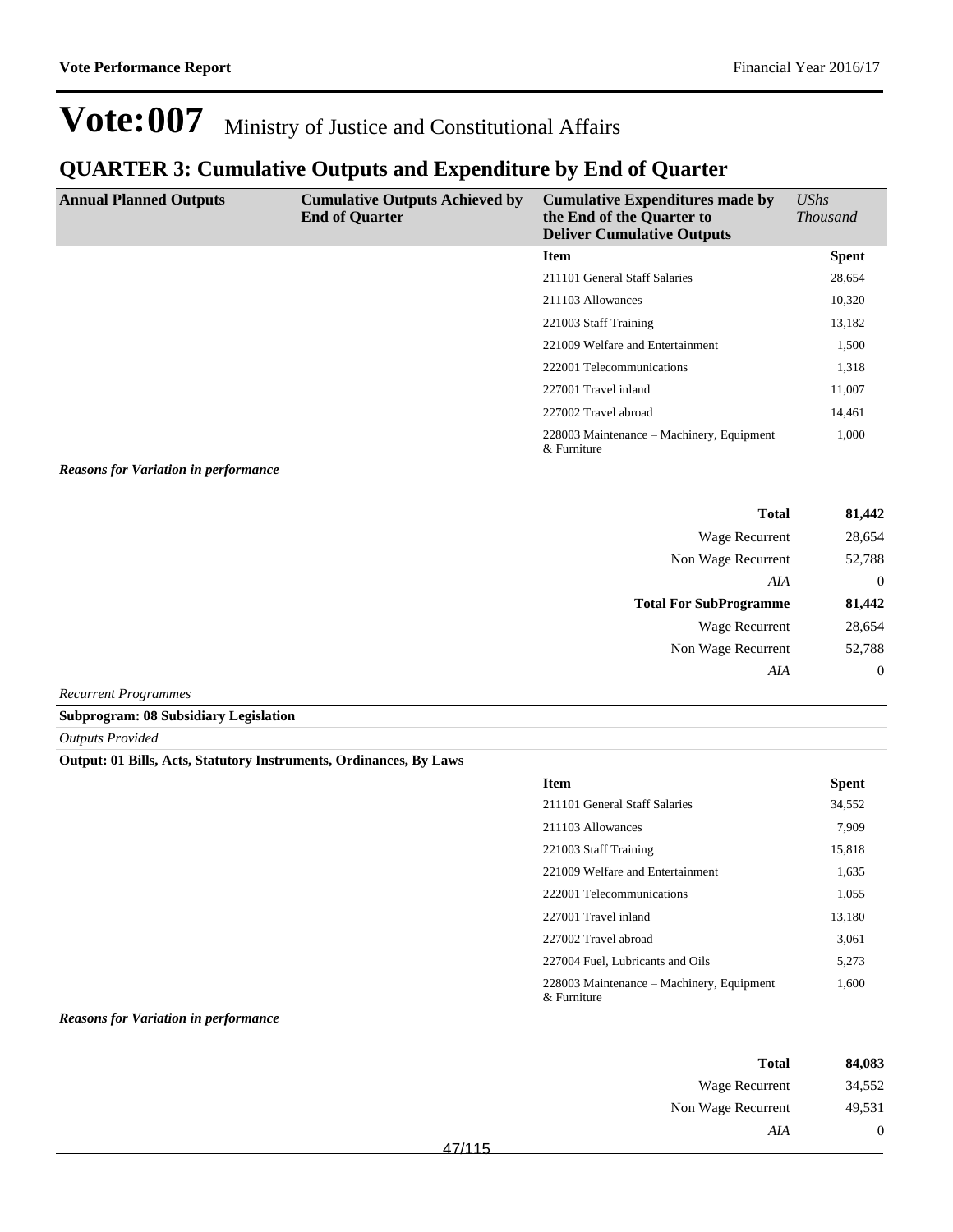### **QUARTER 3: Cumulative Outputs and Expenditure by End of Quarter**

| <b>Annual Planned Outputs</b>                                             | <b>Cumulative Outputs Achieved by</b><br><b>End of Quarter</b> | <b>Cumulative Expenditures made by</b><br>the End of the Quarter to<br><b>Deliver Cumulative Outputs</b> | UShs<br><b>Thousand</b> |
|---------------------------------------------------------------------------|----------------------------------------------------------------|----------------------------------------------------------------------------------------------------------|-------------------------|
|                                                                           |                                                                | <b>Total For SubProgramme</b>                                                                            | 84,083                  |
|                                                                           |                                                                | Wage Recurrent                                                                                           | 34,552                  |
|                                                                           |                                                                | Non Wage Recurrent                                                                                       | 49,531                  |
|                                                                           |                                                                | AIA                                                                                                      | $\theta$                |
| <b>Recurrent Programmes</b>                                               |                                                                |                                                                                                          |                         |
| <b>Subprogram: 09 Local Government (First Parliamentary Counsel)</b>      |                                                                |                                                                                                          |                         |
| <b>Outputs Provided</b>                                                   |                                                                |                                                                                                          |                         |
| <b>Output: 01 Bills, Acts, Statutory Instruments, Ordinances, By Laws</b> |                                                                |                                                                                                          |                         |
|                                                                           |                                                                | <b>Item</b>                                                                                              | <b>Spent</b>            |
|                                                                           |                                                                | 211101 General Staff Salaries                                                                            | 20,290                  |
|                                                                           |                                                                | 211103 Allowances                                                                                        | 7,909                   |
|                                                                           |                                                                | 221003 Staff Training                                                                                    | 15,818                  |
|                                                                           |                                                                | 221009 Welfare and Entertainment                                                                         | 1,500                   |
|                                                                           |                                                                | 221011 Printing, Stationery, Photocopying and                                                            | 10,545                  |

Binding

222001 Telecommunications 1,055 227001 Travel inland 7,909 227002 Travel abroad 13,182 227004 Fuel, Lubricants and Oils 4,350

*Reasons for Variation in performance*

| <b>Total</b>                  | 82,558         |
|-------------------------------|----------------|
| <b>Wage Recurrent</b>         | 20,290         |
| Non Wage Recurrent            | 62,268         |
| AIA                           | $\overline{0}$ |
| <b>Total For SubProgramme</b> | 82,558         |
| <b>Wage Recurrent</b>         | 20,290         |
| Non Wage Recurrent            | 62,268         |
| AIA                           | $\theta$       |
| .                             |                |

**Program: 08 Civil Litigation**

*Recurrent Programmes*

**Subprogram: 02 Civil Litigation**

*Outputs Provided*

**Output: 03 Civil Suits defended in Court**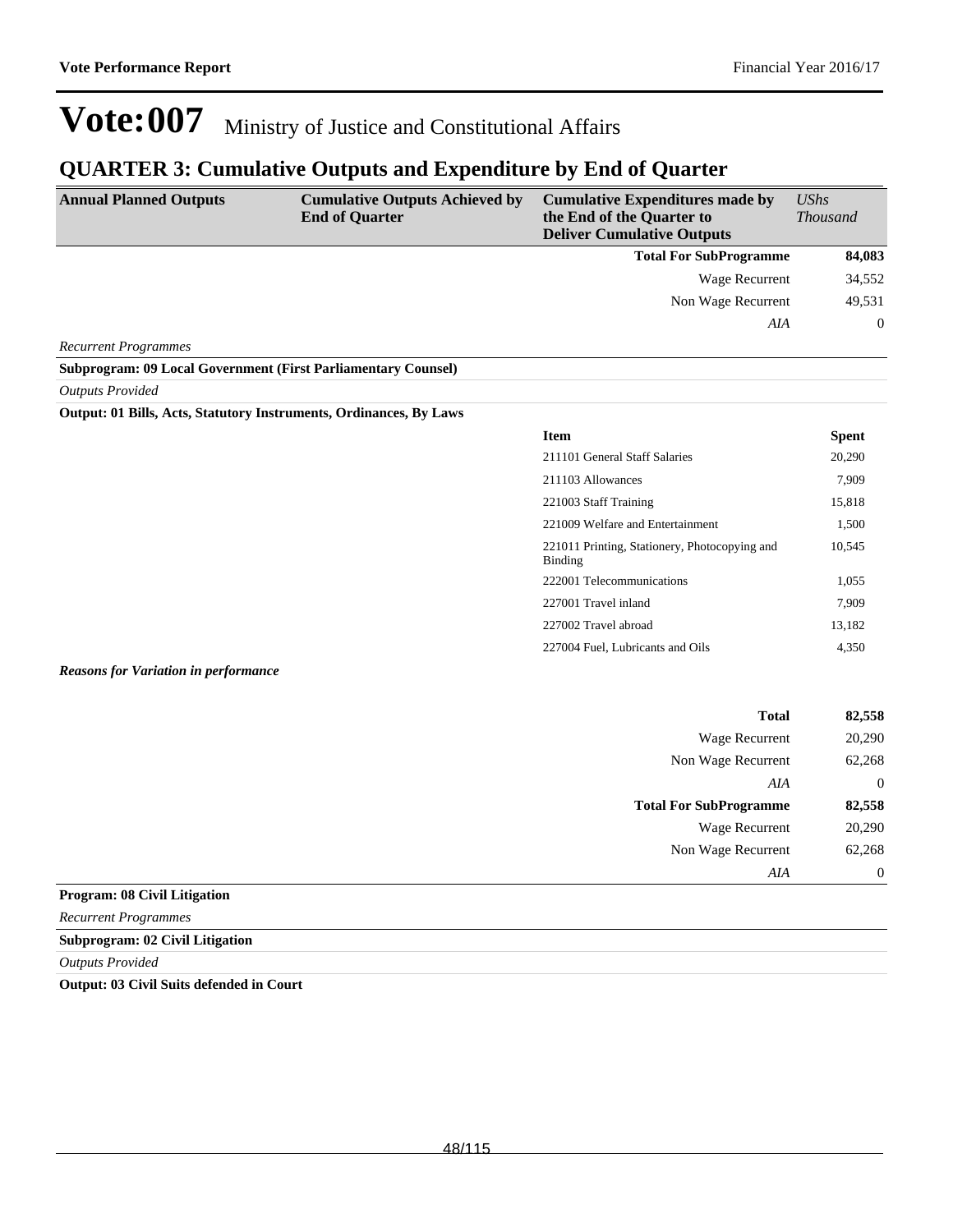## **QUARTER 3: Cumulative Outputs and Expenditure by End of Quarter**

| <b>Annual Planned Outputs</b> | <b>Cumulative Outputs Achieved by</b><br><b>End of Quarter</b> | <b>Cumulative Expenditures made by</b><br>the End of the Quarter to<br><b>Deliver Cumulative Outputs</b> | UShs<br><b>Thousand</b> |
|-------------------------------|----------------------------------------------------------------|----------------------------------------------------------------------------------------------------------|-------------------------|
|                               |                                                                | <b>Item</b>                                                                                              | <b>Spent</b>            |
|                               |                                                                | 211101 General Staff Salaries                                                                            | 6,191                   |
|                               |                                                                | 211103 Allowances                                                                                        | 15,818                  |
|                               |                                                                | 221003 Staff Training                                                                                    | 7,909                   |
|                               |                                                                | 221006 Commissions and related charges                                                                   | 14,215                  |
|                               |                                                                | 221009 Welfare and Entertainment                                                                         | 4,100                   |
|                               |                                                                | 222001 Telecommunications                                                                                | 2,109                   |
|                               |                                                                | 227001 Travel inland                                                                                     | 18,824                  |
|                               |                                                                | 227002 Travel abroad                                                                                     | 21,962                  |
|                               |                                                                | 227004 Fuel, Lubricants and Oils                                                                         | 12,241                  |

#### *Reasons for Variation in performance*

| <b>Total</b>                  | 103,369        |
|-------------------------------|----------------|
| Wage Recurrent                | 6,191          |
| Non Wage Recurrent            | 97,178         |
| AIA                           | $\overline{0}$ |
| <b>Total For SubProgramme</b> | 103,369        |
| <b>Wage Recurrent</b>         | 6,191          |
| Non Wage Recurrent            | 97,178         |
| AIA                           | $\overline{0}$ |
| <b>Recurrent Programmes</b>   |                |

#### **Subprogram: 03 Line Ministries**

*Outputs Provided*

#### **Output: 03 Civil Suits defended in Court**

| <b>Item</b>                                              | <b>Spent</b> |
|----------------------------------------------------------|--------------|
| 211101 General Staff Salaries                            | 44,370       |
| 211103 Allowances                                        | 52,728       |
| 221003 Staff Training                                    | 27.682       |
| 221009 Welfare and Entertainment                         | 6,000        |
| 222001 Telecommunications                                | 2,900        |
| 227001 Travel inland                                     | 73,255       |
| 227002 Travel abroad                                     | 42,182       |
| 227004 Fuel, Lubricants and Oils                         | 36,802       |
| 228002 Maintenance - Vehicles                            | 1,564        |
| 228003 Maintenance – Machinery, Equipment<br>& Furniture | 2.478        |

#### *Reasons for Variation in performance*

| 289,961 | <b>Total</b>       |        |
|---------|--------------------|--------|
| 44,370  | Wage Recurrent     |        |
| 245,591 | Non Wage Recurrent | 49/115 |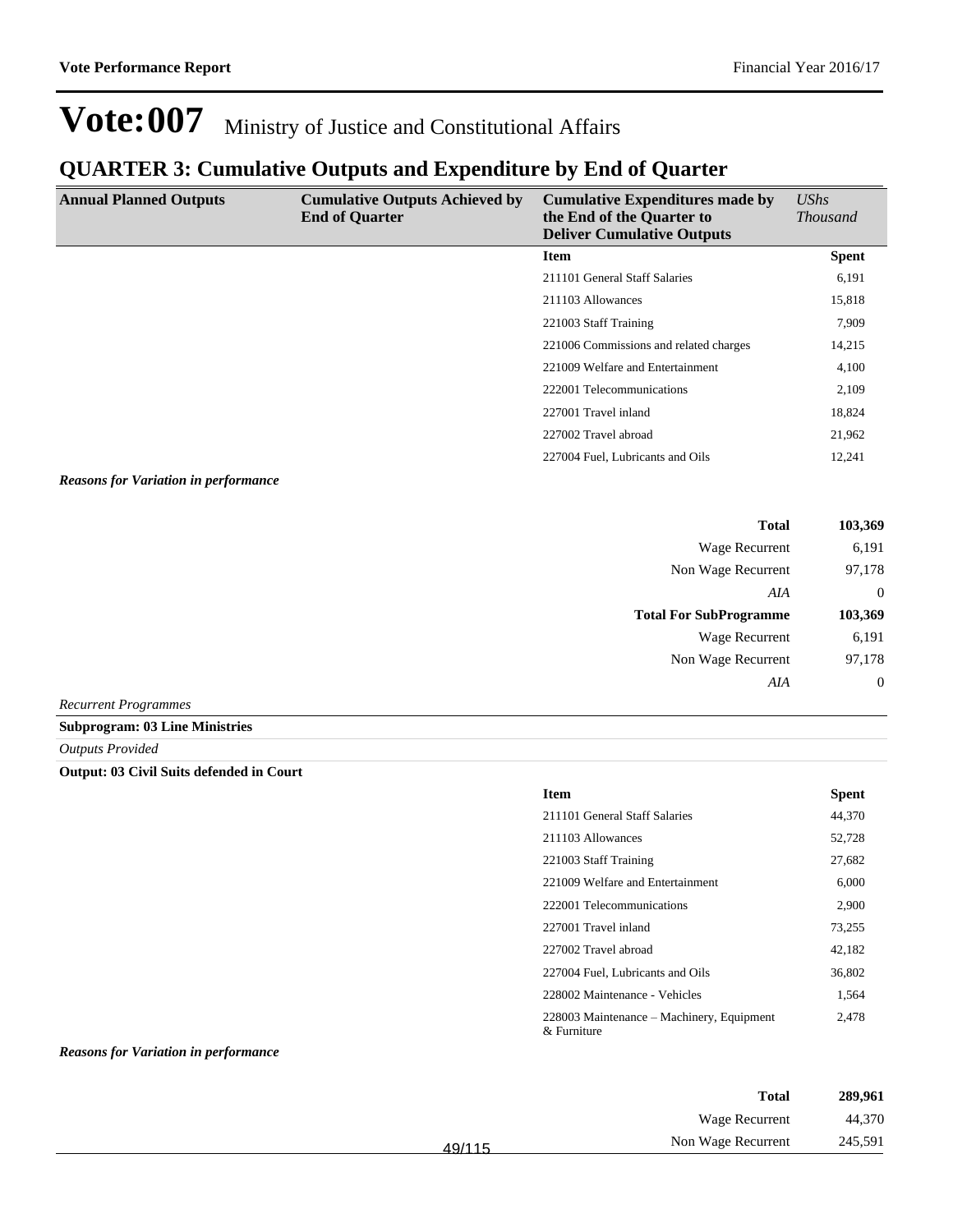### **QUARTER 3: Cumulative Outputs and Expenditure by End of Quarter**

| <b>Annual Planned Outputs</b> | <b>Cumulative Outputs Achieved by</b><br><b>End of Quarter</b> | <b>Cumulative Expenditures made by</b><br>the End of the Quarter to<br><b>Deliver Cumulative Outputs</b> | $\mathit{UShs}$<br><b>Thousand</b> |
|-------------------------------|----------------------------------------------------------------|----------------------------------------------------------------------------------------------------------|------------------------------------|
|                               |                                                                | AIA                                                                                                      | $\Omega$                           |
|                               |                                                                | <b>Total For SubProgramme</b>                                                                            | 289,961                            |
|                               |                                                                | Wage Recurrent                                                                                           | 44,370                             |
|                               |                                                                | Non Wage Recurrent                                                                                       | 245,591                            |
|                               |                                                                | AIA                                                                                                      | $\overline{0}$                     |
| <b>Recurrent Programmes</b>   |                                                                |                                                                                                          |                                    |

**Subprogram: 04 Institutions**

*Outputs Provided*

#### **Output: 03 Civil Suits defended in Court**

| <b>Item</b>                                              | <b>Spent</b> |
|----------------------------------------------------------|--------------|
| 211101 General Staff Salaries                            | 35,517       |
| 211103 Allowances                                        | 52,526       |
| 221003 Staff Training                                    | 29,000       |
| 221009 Welfare and Entertainment                         | 4,000        |
| 221011 Printing, Stationery, Photocopying and<br>Binding | 3,135        |
| 222001 Telecommunications                                | 1,845        |
| 227001 Travel inland                                     | 67,991       |
| 227002 Travel abroad                                     | 42,182       |
| 227004 Fuel, Lubricants and Oils                         | 30,793       |
| 228002 Maintenance - Vehicles                            | 2,729        |
| 228003 Maintenance – Machinery, Equipment<br>& Furniture | 2,373        |

*Reasons for Variation in performance*

| 272,091        | <b>Total</b>                  |
|----------------|-------------------------------|
| 35,517         | Wage Recurrent                |
| 236,574        | Non Wage Recurrent            |
| $\theta$       | AIA                           |
| 272,091        | <b>Total For SubProgramme</b> |
| 35,517         | <b>Wage Recurrent</b>         |
|                |                               |
| 236,574        | Non Wage Recurrent            |
| $\overline{0}$ | AIA                           |

*Recurrent Programmes*

#### **Subprogram: 05 Local Gov't Institutions (Litigation)**

*Outputs Provided*

#### **Output: 03 Civil Suits defended in Court**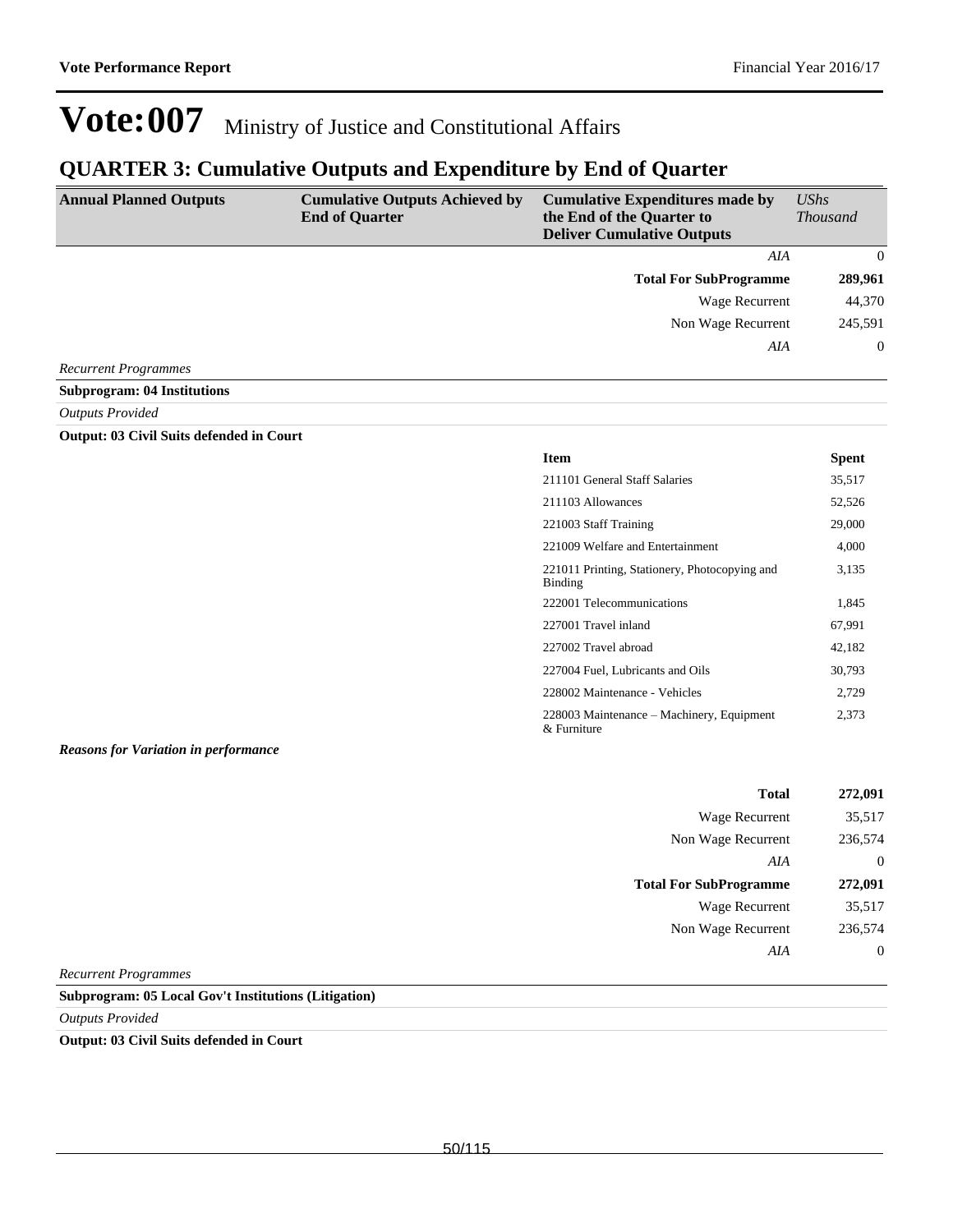## **QUARTER 3: Cumulative Outputs and Expenditure by End of Quarter**

| <b>Annual Planned Outputs</b>               | <b>Cumulative Outputs Achieved by</b><br><b>End of Quarter</b> | <b>Cumulative Expenditures made by</b><br>the End of the Quarter to<br><b>Deliver Cumulative Outputs</b> | UShs<br><i>Thousand</i> |
|---------------------------------------------|----------------------------------------------------------------|----------------------------------------------------------------------------------------------------------|-------------------------|
|                                             |                                                                | <b>Item</b>                                                                                              | <b>Spent</b>            |
|                                             |                                                                | 211101 General Staff Salaries                                                                            | 54,679                  |
|                                             |                                                                | 211103 Allowances                                                                                        | 52,401                  |
|                                             |                                                                | 221003 Staff Training                                                                                    | 29,000                  |
|                                             |                                                                | 221009 Welfare and Entertainment                                                                         | 3,900                   |
|                                             |                                                                | 222001 Telecommunications                                                                                | 2,109                   |
|                                             |                                                                | 227001 Travel inland                                                                                     | 58,000                  |
|                                             |                                                                | 227002 Travel abroad                                                                                     | 47,455                  |
|                                             |                                                                | 227004 Fuel, Lubricants and Oils                                                                         | 35,591                  |
|                                             |                                                                | 228002 Maintenance - Vehicles                                                                            | 1,720                   |
|                                             |                                                                | 228003 Maintenance – Machinery, Equipment<br>& Furniture                                                 | 1,907                   |
| <b>Reasons for Variation in performance</b> |                                                                |                                                                                                          |                         |

| <b>Total</b>                  | 286,762  |
|-------------------------------|----------|
| <b>Wage Recurrent</b>         | 54,679   |
| Non Wage Recurrent            | 232,083  |
| AIA                           | $\theta$ |
| <b>Total For SubProgramme</b> | 286,762  |
| <b>Wage Recurrent</b>         | 54,679   |
| Non Wage Recurrent            | 232,083  |
| AIA                           | $\theta$ |
|                               |          |

#### **Program: 09 Legal Advisory Services**

*Recurrent Programmes*

#### **Subprogram: 10 Legal Advisory Services**

*Outputs Provided*

**Output: 02 Contracts, Legal Advice/opinion**

| <b>Item</b>                                                     | <b>Spent</b> |
|-----------------------------------------------------------------|--------------|
| 211101 General Staff Salaries                                   | 13,497       |
| 211103 Allowances                                               | 7,909        |
| 221003 Staff Training                                           | 15,818       |
| 221009 Welfare and Entertainment                                | 3,900        |
| 221011 Printing, Stationery, Photocopying and<br><b>Binding</b> | 6,930        |
| 222001 Telecommunications                                       | 6.855        |
| 227001 Travel inland                                            | 3,955        |
| 227002 Travel abroad                                            | 35,555       |
| 227004 Fuel, Lubricants and Oils                                | 7,805        |
| 228003 Maintenance – Machinery, Equipment<br>$\&$ Furniture     | 2,000        |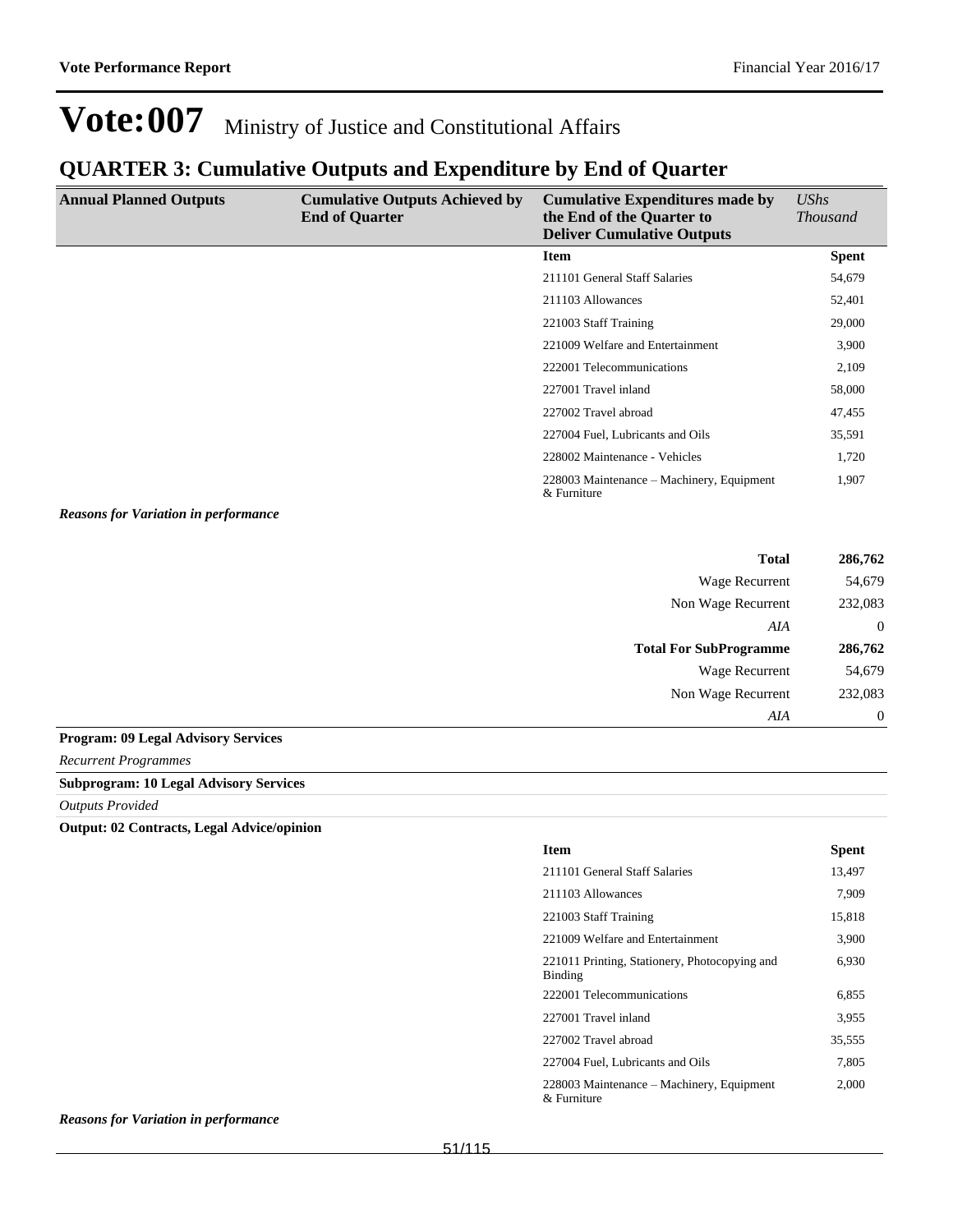### **QUARTER 3: Cumulative Outputs and Expenditure by End of Quarter**

| <b>Annual Planned Outputs</b> | <b>Cumulative Outputs Achieved by</b><br><b>End of Quarter</b> | <b>Cumulative Expenditures made by</b><br>the End of the Quarter to<br><b>Deliver Cumulative Outputs</b> | $\mathit{UShs}$<br><i>Thousand</i> |
|-------------------------------|----------------------------------------------------------------|----------------------------------------------------------------------------------------------------------|------------------------------------|
|                               |                                                                | <b>Total</b>                                                                                             | 104,224                            |
|                               |                                                                | Wage Recurrent                                                                                           | 13,497                             |
|                               |                                                                | Non Wage Recurrent                                                                                       | 90,727                             |
|                               |                                                                | AIA                                                                                                      | $\overline{0}$                     |
|                               |                                                                | <b>Total For SubProgramme</b>                                                                            | 104,224                            |
|                               |                                                                | Wage Recurrent                                                                                           | 13,497                             |
|                               |                                                                | Non Wage Recurrent                                                                                       | 90,727                             |
|                               |                                                                | AIA                                                                                                      | $\overline{0}$                     |

*Recurrent Programmes*

**Subprogram: 11 Central Government**

*Outputs Provided*

**Output: 02 Contracts, Legal Advice/opinion**

| Item                                                        | <b>Spent</b> |
|-------------------------------------------------------------|--------------|
| 211101 General Staff Salaries                               | 25,344       |
| 211103 Allowances                                           | 7,909        |
| 221003 Staff Training                                       | 15,818       |
| 221009 Welfare and Entertainment                            | 2,200        |
| 222001 Telecommunications                                   | 791          |
| 227001 Travel inland                                        | 10.215       |
| 227002 Travel abroad                                        | 21,091       |
| 227004 Fuel, Lubricants and Oils                            | 4,350        |
| 228003 Maintenance – Machinery, Equipment<br>$\&$ Furniture | 1,600        |

*Reasons for Variation in performance*

| <b>Total</b>                  | 89,318         |
|-------------------------------|----------------|
| Wage Recurrent                | 25,344         |
| Non Wage Recurrent            | 63,974         |
| AIA                           | $\overline{0}$ |
|                               |                |
| <b>Total For SubProgramme</b> | 89,318         |
| <b>Wage Recurrent</b>         | 25,344         |
| Non Wage Recurrent            | 63,974         |
| AIA                           | $\overline{0}$ |

*Recurrent Programmes*

**Subprogram: 12 Local Government (Legal Advisory Services)**

*Outputs Provided*

**Output: 02 Contracts, Legal Advice/opinion**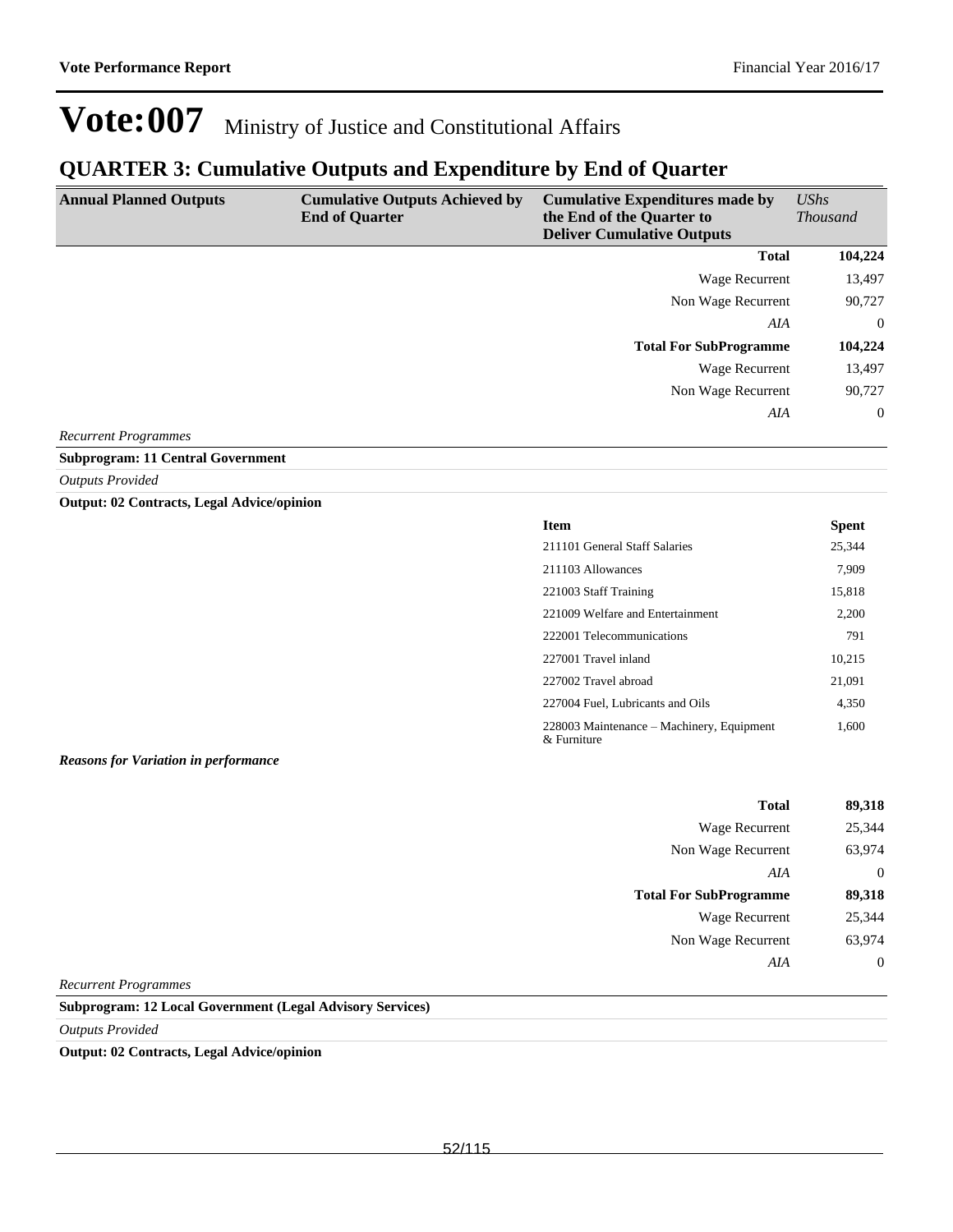### **QUARTER 3: Cumulative Outputs and Expenditure by End of Quarter**

| <b>Annual Planned Outputs</b> | <b>Cumulative Outputs Achieved by</b><br><b>End of Quarter</b> | <b>Cumulative Expenditures made by</b><br>the End of the Quarter to<br><b>Deliver Cumulative Outputs</b> | UShs<br><b>Thousand</b> |
|-------------------------------|----------------------------------------------------------------|----------------------------------------------------------------------------------------------------------|-------------------------|
|                               |                                                                | <b>Item</b>                                                                                              | <b>Spent</b>            |
|                               |                                                                | 211101 General Staff Salaries                                                                            | 31,568                  |
|                               |                                                                | 211103 Allowances                                                                                        | 7,309                   |
|                               |                                                                | 221003 Staff Training                                                                                    | 15,818                  |
|                               |                                                                | 221009 Welfare and Entertainment                                                                         | 1,500                   |
|                               |                                                                | 222001 Telecommunications                                                                                | 791                     |
|                               |                                                                | 227001 Travel inland                                                                                     | 11,864                  |
|                               |                                                                | 227002 Travel abroad                                                                                     | 18,170                  |
|                               |                                                                | 227004 Fuel, Lubricants and Oils                                                                         | 7,909                   |
|                               |                                                                | 228003 Maintenance – Machinery, Equipment<br>& Furniture                                                 | 1,019                   |

*Reasons for Variation in performance*

| 95,948 |
|--------|
| 31,568 |
| 64,380 |
| 0      |
| 95,948 |
| 31,568 |
| 64,380 |
|        |
|        |

*Recurrent Programmes*

**Subprogram: 13 Contracts and Negotiations**

*Outputs Provided*

#### **Output: 02 Contracts, Legal Advice/opinion**

| <b>Item</b>                                              | <b>Spent</b> |
|----------------------------------------------------------|--------------|
| 211101 General Staff Salaries                            | 59,333       |
| 211103 Allowances                                        | 7,909        |
| 221003 Staff Training                                    | 15,818       |
| 221009 Welfare and Entertainment                         | 4.700        |
| 221011 Printing, Stationery, Photocopying and<br>Binding | 7,000        |
| 222001 Telecommunications                                | 1,582        |
| 227001 Travel inland                                     | 12,020       |
| 227002 Travel abroad                                     | 15.434       |
| 228002 Maintenance - Vehicles                            | 4,538        |
| 228003 Maintenance – Machinery, Equipment<br>& Furniture | 780          |

#### *Reasons for Variation in performance*

| <b>Total</b>                    | 129,114 |
|---------------------------------|---------|
| <b>Wage Recurrent</b><br>53/115 | 59,333  |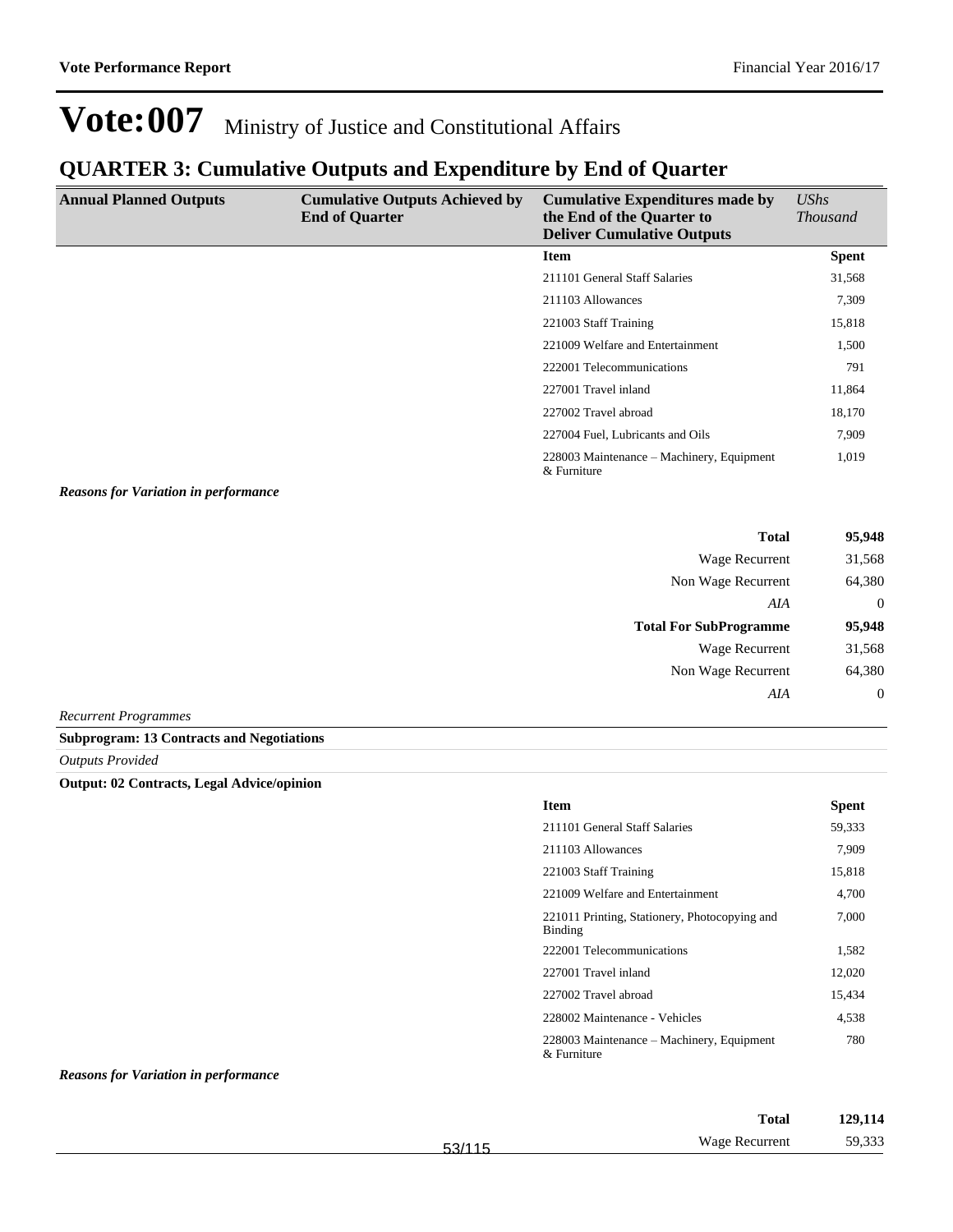### **QUARTER 3: Cumulative Outputs and Expenditure by End of Quarter**

| <b>Annual Planned Outputs</b>                                     | <b>Cumulative Outputs Achieved by</b><br><b>End of Quarter</b> | <b>Cumulative Expenditures made by</b><br>the End of the Quarter to<br><b>Deliver Cumulative Outputs</b> | <b>UShs</b><br><b>Thousand</b> |
|-------------------------------------------------------------------|----------------------------------------------------------------|----------------------------------------------------------------------------------------------------------|--------------------------------|
|                                                                   |                                                                | Non Wage Recurrent                                                                                       | 69,781                         |
|                                                                   |                                                                | AIA                                                                                                      | $\theta$                       |
|                                                                   |                                                                | <b>Total For SubProgramme</b>                                                                            | 129,114                        |
|                                                                   |                                                                | Wage Recurrent                                                                                           | 59,333                         |
|                                                                   |                                                                | Non Wage Recurrent                                                                                       | 69,781                         |
|                                                                   |                                                                | AIA                                                                                                      | $\overline{0}$                 |
| Program: 49 General Administration, Policy and Planning           |                                                                |                                                                                                          |                                |
| <b>Recurrent Programmes</b>                                       |                                                                |                                                                                                          |                                |
| <b>Subprogram: 01 Headquarters</b>                                |                                                                |                                                                                                          |                                |
| <b>Outputs Provided</b>                                           |                                                                |                                                                                                          |                                |
| Output: 01 Policy, consultation, planning and monitoring services |                                                                |                                                                                                          |                                |
|                                                                   |                                                                | <b>Item</b>                                                                                              | <b>Spent</b>                   |
| <b>Reasons for Variation in performance</b>                       |                                                                |                                                                                                          |                                |
|                                                                   |                                                                | <b>Total</b>                                                                                             | $\bf{0}$                       |
|                                                                   |                                                                | Wage Recurrent                                                                                           | $\theta$                       |
|                                                                   |                                                                | Non Wage Recurrent                                                                                       | $\overline{0}$                 |
|                                                                   |                                                                | AIA                                                                                                      | $\boldsymbol{0}$               |

**Output: 03 Ministerial and Top Management Services**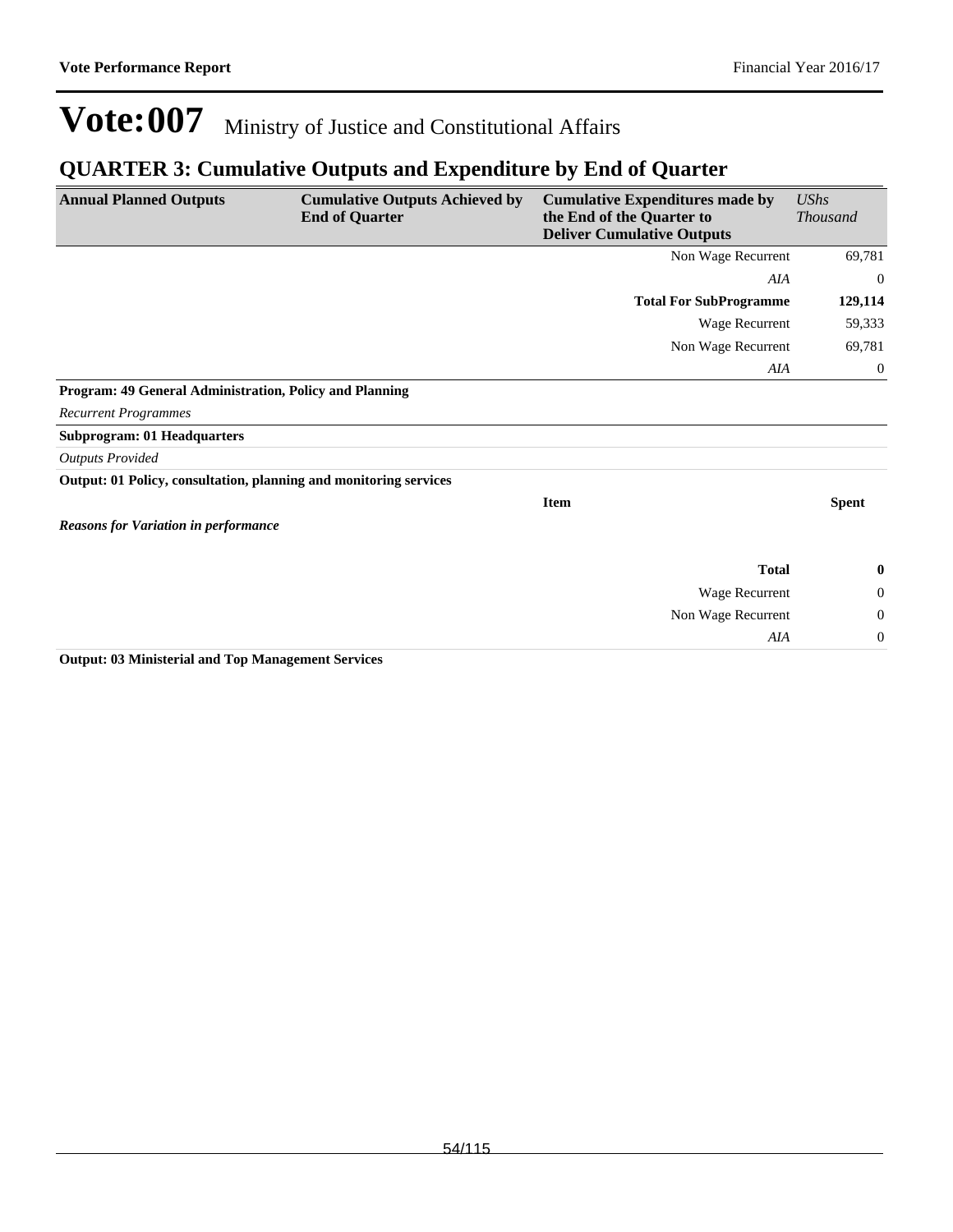## **QUARTER 3: Cumulative Outputs and Expenditure by End of Quarter**

| <b>Annual Planned Outputs</b>                                                   | <b>Cumulative Outputs Achieved by</b><br><b>End of Quarter</b>                                                                                                 | <b>Cumulative Expenditures made by</b><br>the End of the Quarter to<br><b>Deliver Cumulative Outputs</b> | <b>UShs</b><br><b>Thousand</b> |
|---------------------------------------------------------------------------------|----------------------------------------------------------------------------------------------------------------------------------------------------------------|----------------------------------------------------------------------------------------------------------|--------------------------------|
| Fill vacant positions;                                                          | 2 State Attorneys recruited, 1 PPS                                                                                                                             | <b>Item</b>                                                                                              | <b>Spent</b>                   |
| -Conduct staff training and promotion;<br>-Procure all the necessary equipment/ | appointed on one year local contract, 4<br>Senior Accounts Assistants posted to the                                                                            | 211101 General Staff Salaries                                                                            | 629,526                        |
| tools;                                                                          | Ministry, 10 staff trained abroad and<br>within by HRDC, 1 staff promoted<br>(Administrator General), 1 PPS retired<br>and 2 local contracts of Drivers ended. | 211103 Allowances                                                                                        | 296,407                        |
| -Facilitate State Attorneys;                                                    |                                                                                                                                                                | 212102 Pension for General Civil Service                                                                 | 450,610                        |
| -Pay all service providers.                                                     |                                                                                                                                                                | 213001 Medical expenses (To employees)                                                                   | 51,600                         |
|                                                                                 |                                                                                                                                                                | 221001 Advertising and Public Relations                                                                  | 23,361                         |
|                                                                                 |                                                                                                                                                                | 221003 Staff Training                                                                                    | 145,370                        |
|                                                                                 |                                                                                                                                                                | 221006 Commissions and related charges                                                                   | 8,883                          |
|                                                                                 |                                                                                                                                                                | 221007 Books, Periodicals & Newspapers                                                                   | 78,770                         |
|                                                                                 |                                                                                                                                                                | 221008 Computer supplies and Information<br>Technology (IT)                                              | 14,648                         |
|                                                                                 |                                                                                                                                                                | 221009 Welfare and Entertainment                                                                         | 14,938                         |
|                                                                                 |                                                                                                                                                                | 221010 Special Meals and Drinks                                                                          | 25,650                         |
|                                                                                 |                                                                                                                                                                | 221011 Printing, Stationery, Photocopying and<br>Binding                                                 | 62,491                         |
|                                                                                 |                                                                                                                                                                | 221012 Small Office Equipment                                                                            | 9,917                          |
|                                                                                 |                                                                                                                                                                | 221017 Subscriptions                                                                                     | 306                            |
|                                                                                 |                                                                                                                                                                | 221020 IPPS Recurrent Costs                                                                              | 18,712                         |
|                                                                                 |                                                                                                                                                                | 222001 Telecommunications                                                                                | 36,979                         |
|                                                                                 |                                                                                                                                                                | 222003 Information and communications<br>technology (ICT)                                                | 4,975                          |
|                                                                                 |                                                                                                                                                                | $223003$ Rent – (Produced Assets) to private<br>entities                                                 | 3,383,199                      |
|                                                                                 |                                                                                                                                                                | 223004 Guard and Security services                                                                       | 306                            |
|                                                                                 |                                                                                                                                                                | 223005 Electricity                                                                                       | 157,176                        |
|                                                                                 |                                                                                                                                                                | 223006 Water                                                                                             | 37,930                         |
|                                                                                 |                                                                                                                                                                | 224005 Uniforms, Beddings and Protective<br>Gear                                                         | 9,735                          |
|                                                                                 |                                                                                                                                                                | 225001 Consultancy Services- Short term                                                                  | 20,869                         |
|                                                                                 |                                                                                                                                                                | 225002 Consultancy Services-Long-term                                                                    | 12,276                         |
|                                                                                 |                                                                                                                                                                | 227001 Travel inland                                                                                     | 133,916                        |
|                                                                                 |                                                                                                                                                                | 227002 Travel abroad                                                                                     | 407,366                        |
|                                                                                 |                                                                                                                                                                | 227004 Fuel, Lubricants and Oils                                                                         | 224,538                        |
|                                                                                 |                                                                                                                                                                | 228001 Maintenance - Civil                                                                               | 22,074                         |
|                                                                                 |                                                                                                                                                                | 228002 Maintenance - Vehicles                                                                            | 50,674                         |
|                                                                                 |                                                                                                                                                                | 228003 Maintenance – Machinery, Equipment<br>& Furniture                                                 | 22,321                         |
|                                                                                 |                                                                                                                                                                | $228004$ Maintenance – Other                                                                             | 8,315                          |
|                                                                                 |                                                                                                                                                                | 282104 Compensation to 3rd Parties                                                                       | 6,192,360                      |

*Reasons for Variation in performance*

Inadequate wage Bill provision and limited funds.

| Total          | 12,556,196 |
|----------------|------------|
| Wage Recurrent | 629,526    |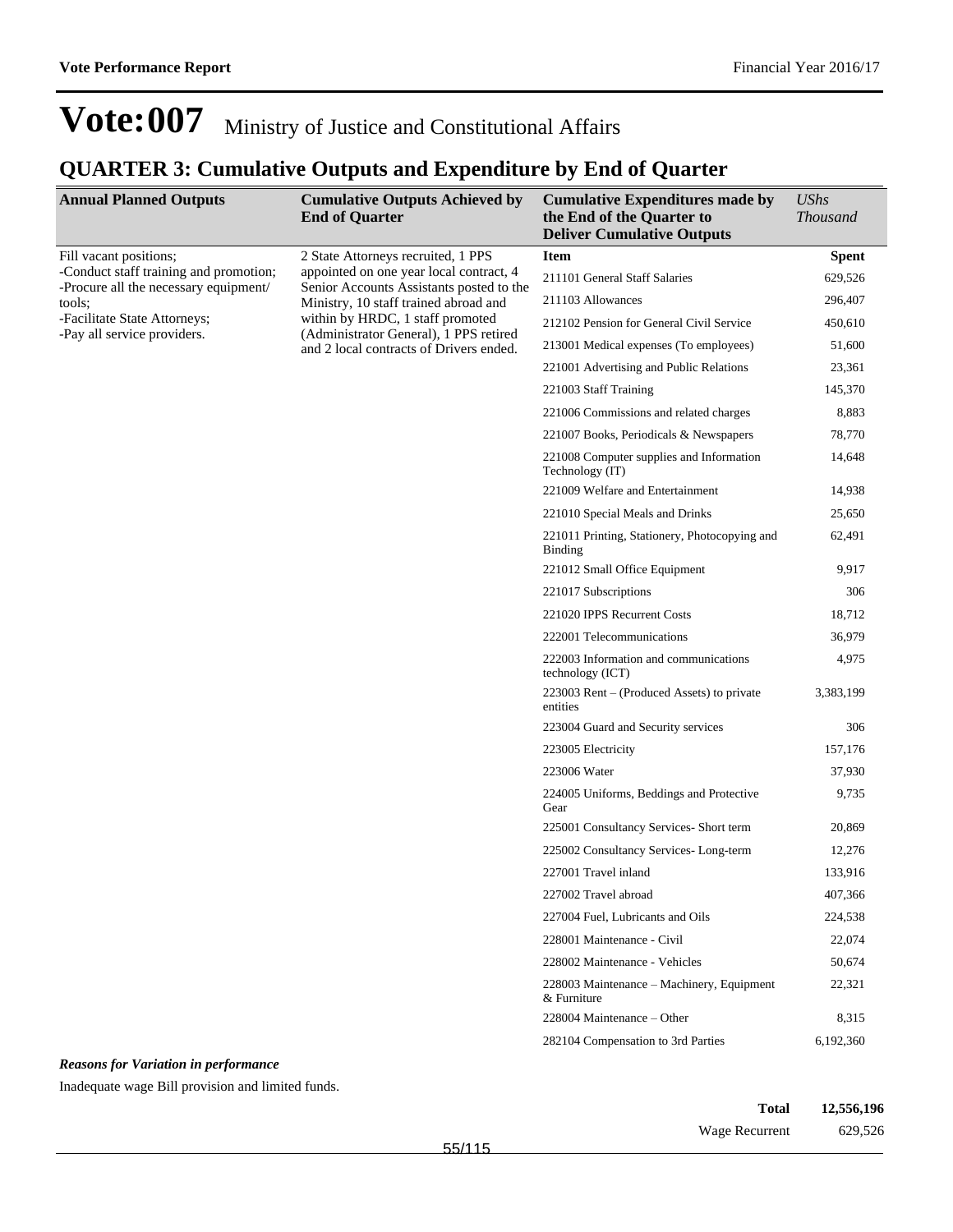## **QUARTER 3: Cumulative Outputs and Expenditure by End of Quarter**

| <b>Annual Planned Outputs</b>                                                                 | <b>Cumulative Outputs Achieved by</b><br><b>End of Quarter</b>    | <b>Cumulative Expenditures made by</b><br>the End of the Quarter to<br><b>Deliver Cumulative Outputs</b> | <b>UShs</b><br><b>Thousand</b> |
|-----------------------------------------------------------------------------------------------|-------------------------------------------------------------------|----------------------------------------------------------------------------------------------------------|--------------------------------|
|                                                                                               |                                                                   | Non Wage Recurrent                                                                                       | 11,926,670                     |
|                                                                                               |                                                                   | AIA                                                                                                      | $\boldsymbol{0}$               |
| <b>Outputs Funded</b>                                                                         |                                                                   |                                                                                                          |                                |
| <b>Output: 51 Contributions to International Organisations</b>                                |                                                                   |                                                                                                          |                                |
| Pay commitments to International<br>Organizations like WIPO,<br>AALCO, ARIPO, IT for LOS, ICC | Contributions to various International<br>Organisations were made | <b>Item</b><br>262101 Contributions to International<br>Organisations (Current)                          | <b>Spent</b><br>7,780          |
| <b>Reasons for Variation in performance</b>                                                   |                                                                   |                                                                                                          |                                |
| no variation                                                                                  |                                                                   |                                                                                                          |                                |
|                                                                                               |                                                                   | <b>Total</b>                                                                                             | 7,780                          |
|                                                                                               |                                                                   | Wage Recurrent                                                                                           | $\boldsymbol{0}$               |
|                                                                                               |                                                                   | Non Wage Recurrent                                                                                       | 7,780                          |
|                                                                                               |                                                                   | AIA                                                                                                      | $\boldsymbol{0}$               |
| <b>Output: 52 Other Grants</b>                                                                |                                                                   |                                                                                                          |                                |
| Support to Regional Offices                                                                   | Allocated land and an office for                                  | <b>Item</b>                                                                                              | <b>Spent</b>                   |
|                                                                                               | Fortportal Regional Office                                        | 263106 Other Current grants (Current)                                                                    | 803,620                        |
| <b>Reasons for Variation in performance</b>                                                   |                                                                   |                                                                                                          |                                |
| In adquate funds                                                                              |                                                                   |                                                                                                          |                                |
|                                                                                               |                                                                   | <b>Total</b>                                                                                             | 803,620                        |
|                                                                                               |                                                                   | Wage Recurrent                                                                                           | $\boldsymbol{0}$               |
|                                                                                               |                                                                   | Non Wage Recurrent                                                                                       | 803,620                        |
|                                                                                               |                                                                   | AIA                                                                                                      | $\boldsymbol{0}$               |
| <b>Output: 53 Contributions to Autonomous Institutions (CADER)</b>                            |                                                                   |                                                                                                          |                                |
| Resolve cases through ADR                                                                     | Contribution to CADER was effected                                | <b>Item</b>                                                                                              | <b>Spent</b>                   |
|                                                                                               |                                                                   | 264101 Contributions to Autonomous<br>Institutions                                                       | 6,343                          |
| <b>Reasons for Variation in performance</b>                                                   |                                                                   |                                                                                                          |                                |
| no variation                                                                                  |                                                                   |                                                                                                          |                                |
|                                                                                               |                                                                   | <b>Total</b>                                                                                             | 6,343                          |
|                                                                                               |                                                                   | Wage Recurrent                                                                                           | $\mathbf{0}$                   |
|                                                                                               |                                                                   | Non Wage Recurrent                                                                                       | 6,343                          |
|                                                                                               |                                                                   | AIA                                                                                                      | $\mathbf{0}$                   |
| <b>Output: 54 Contributions to Autonomous Institutions (Wage Subvention)</b>                  |                                                                   |                                                                                                          |                                |
| Supported the wage bill of the Centre for Wage bill for CADER was supported                   |                                                                   | <b>Item</b>                                                                                              | <b>Spent</b>                   |
| Arbitration and Dispute Resolution<br>(CADER)                                                 |                                                                   | 263104 Transfers to other govt. Units<br>(Current)                                                       | 6,422                          |
| <b>Reasons for Variation in performance</b>                                                   |                                                                   |                                                                                                          |                                |
| no variation                                                                                  |                                                                   |                                                                                                          |                                |
|                                                                                               |                                                                   | <b>Total</b>                                                                                             | 6,422                          |
|                                                                                               |                                                                   | Wage Recurrent                                                                                           | $\mathbf{0}$                   |
|                                                                                               |                                                                   | Non Wage Recurrent                                                                                       | 6,422                          |
|                                                                                               | 56/115                                                            | AIA                                                                                                      | $\boldsymbol{0}$               |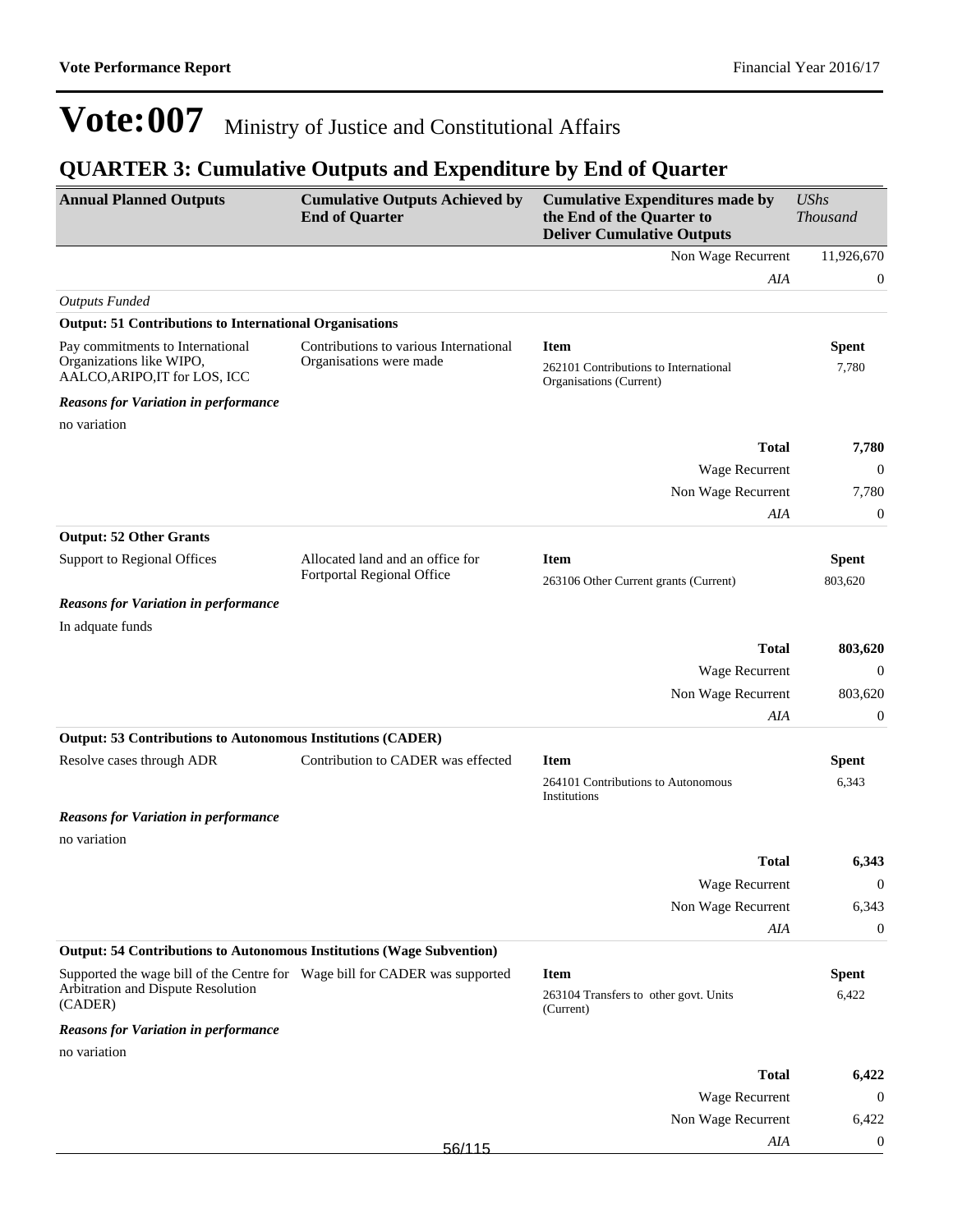### **QUARTER 3: Cumulative Outputs and Expenditure by End of Quarter**

| <b>Annual Planned Outputs</b>                                      | <b>Cumulative Outputs Achieved by</b><br><b>End of Quarter</b>                                                                                                                                                   | <b>Cumulative Expenditures made by</b><br>the End of the Quarter to<br><b>Deliver Cumulative Outputs</b> | <b>UShs</b><br><b>Thousand</b> |
|--------------------------------------------------------------------|------------------------------------------------------------------------------------------------------------------------------------------------------------------------------------------------------------------|----------------------------------------------------------------------------------------------------------|--------------------------------|
| Arrears                                                            |                                                                                                                                                                                                                  |                                                                                                          |                                |
| <b>Output: 99 Arrears</b>                                          |                                                                                                                                                                                                                  |                                                                                                          |                                |
|                                                                    |                                                                                                                                                                                                                  | <b>Item</b>                                                                                              | <b>Spent</b>                   |
| <b>Reasons for Variation in performance</b>                        |                                                                                                                                                                                                                  |                                                                                                          |                                |
|                                                                    |                                                                                                                                                                                                                  | <b>Total</b>                                                                                             |                                |
|                                                                    |                                                                                                                                                                                                                  | Wage Recurrent                                                                                           | 0<br>0                         |
|                                                                    |                                                                                                                                                                                                                  | Non Wage Recurrent                                                                                       | 0                              |
|                                                                    |                                                                                                                                                                                                                  | AIA                                                                                                      | 0                              |
|                                                                    |                                                                                                                                                                                                                  | <b>Total For SubProgramme</b>                                                                            | 13,380,361                     |
|                                                                    |                                                                                                                                                                                                                  | Wage Recurrent                                                                                           | 629,526                        |
|                                                                    |                                                                                                                                                                                                                  | Non Wage Recurrent                                                                                       | 12,750,835                     |
|                                                                    |                                                                                                                                                                                                                  | AIA                                                                                                      | $\theta$                       |
| <b>Recurrent Programmes</b>                                        |                                                                                                                                                                                                                  |                                                                                                          |                                |
| <b>Subprogram: 17 Policy Planning Unit</b>                         |                                                                                                                                                                                                                  |                                                                                                          |                                |
| <b>Outputs Provided</b>                                            |                                                                                                                                                                                                                  |                                                                                                          |                                |
| Output: 01 Policy, consultation, planning and monitoring services  |                                                                                                                                                                                                                  |                                                                                                          |                                |
| Provide guidance on budgeting and                                  | Provided guidance on budgeting and                                                                                                                                                                               | <b>Item</b>                                                                                              | <b>Spent</b>                   |
| planning of the Ministry activities;                               | planning of the Ministry activities; -<br>Updated work plans; -Monitored progress<br>on performance; -Preparation and<br>submission of progress reports, MPS and<br>Budget to MOFPED, OPM and other<br>Agencies. | 211103 Allowances                                                                                        | 16,215                         |
| -Update work plans;<br>-Monitor progress on performance;           |                                                                                                                                                                                                                  | 221002 Workshops and Seminars                                                                            | 6,038                          |
| -Preparation and submission of progress                            |                                                                                                                                                                                                                  | 221003 Staff Training                                                                                    | 52,350                         |
| reports, BFP, MPS and Budget to<br>MOFPED, OPM and other Agencies. |                                                                                                                                                                                                                  | 221006 Commissions and related charges                                                                   | 11,296                         |
|                                                                    |                                                                                                                                                                                                                  | 221008 Computer supplies and Information<br>Technology (IT)                                              | 2,600                          |
|                                                                    |                                                                                                                                                                                                                  | 221009 Welfare and Entertainment                                                                         | 15,718                         |
|                                                                    |                                                                                                                                                                                                                  | 221011 Printing, Stationery, Photocopying and<br><b>Binding</b>                                          | 21,250                         |
|                                                                    |                                                                                                                                                                                                                  | 222001 Telecommunications                                                                                | 2,484                          |
|                                                                    |                                                                                                                                                                                                                  | 227001 Travel inland                                                                                     | 12,201                         |
|                                                                    |                                                                                                                                                                                                                  | 227002 Travel abroad                                                                                     | 35,000                         |
|                                                                    |                                                                                                                                                                                                                  | 227004 Fuel, Lubricants and Oils                                                                         | 33,177                         |
|                                                                    |                                                                                                                                                                                                                  | 228002 Maintenance - Vehicles                                                                            | 9,184                          |
|                                                                    |                                                                                                                                                                                                                  | 228003 Maintenance – Machinery, Equipment<br>& Furniture                                                 | 5,712                          |
| <b>Reasons for Variation in performance</b>                        |                                                                                                                                                                                                                  |                                                                                                          |                                |
| no variation                                                       |                                                                                                                                                                                                                  |                                                                                                          |                                |
|                                                                    |                                                                                                                                                                                                                  | <b>Total</b>                                                                                             | 223,224                        |

| 443,444  | 1 otal                        |
|----------|-------------------------------|
| $\theta$ | Wage Recurrent                |
| 223,224  | Non Wage Recurrent            |
|          | AIA                           |
| 223,224  | <b>Total For SubProgramme</b> |
|          | Wage Recurrent                |
|          |                               |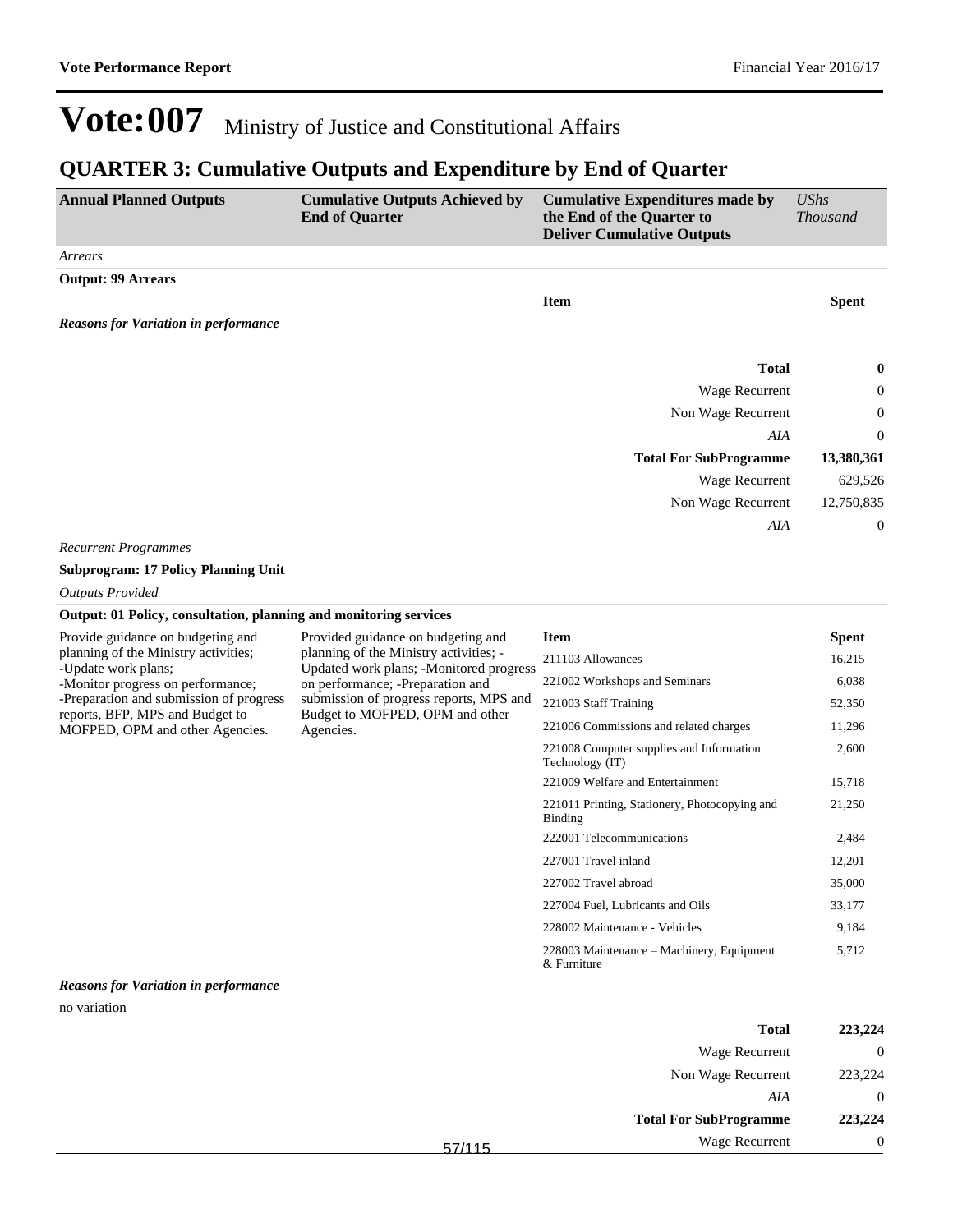### **QUARTER 3: Cumulative Outputs and Expenditure by End of Quarter**

| <b>Annual Planned Outputs</b>                                            | <b>Cumulative Outputs Achieved by</b><br><b>End of Quarter</b> | <b>Cumulative Expenditures made by</b><br>the End of the Quarter to<br><b>Deliver Cumulative Outputs</b> | <b>UShs</b><br>Thousand |
|--------------------------------------------------------------------------|----------------------------------------------------------------|----------------------------------------------------------------------------------------------------------|-------------------------|
|                                                                          |                                                                | Non Wage Recurrent                                                                                       | 223,224                 |
|                                                                          |                                                                | AIA                                                                                                      | $\theta$                |
| <b>Recurrent Programmes</b>                                              |                                                                |                                                                                                          |                         |
| <b>Subprogram: 19 Internal Audit Department</b>                          |                                                                |                                                                                                          |                         |
| <b>Outputs Provided</b>                                                  |                                                                |                                                                                                          |                         |
| <b>Output: 02 Ministry Support Services (Finance and Administration)</b> |                                                                |                                                                                                          |                         |
| -Strengthening internal controls;                                        | Strengthened internal controls; -Timely                        | <b>Item</b>                                                                                              | <b>Spent</b>            |
| -Timely production of Audit report.                                      | production of Audit report                                     | 211101 General Staff Salaries                                                                            | 9,047                   |
|                                                                          |                                                                | 211103 Allowances                                                                                        | 12,015                  |
|                                                                          |                                                                | 221001 Advertising and Public Relations                                                                  | 818                     |
|                                                                          |                                                                | 221003 Staff Training                                                                                    | 7,909                   |
|                                                                          |                                                                | 221006 Commissions and related charges                                                                   | 9,814                   |
|                                                                          |                                                                | 221009 Welfare and Entertainment                                                                         | 2,975                   |
|                                                                          |                                                                | 221011 Printing, Stationery, Photocopying and<br>Binding                                                 | 9,197                   |
|                                                                          |                                                                | 222001 Telecommunications                                                                                | 4,969                   |
|                                                                          |                                                                | 227001 Travel inland                                                                                     | 28,527                  |
|                                                                          |                                                                | 227002 Travel abroad                                                                                     | 17,137                  |
|                                                                          |                                                                | 227004 Fuel, Lubricants and Oils                                                                         | 13,173                  |
|                                                                          |                                                                | 228002 Maintenance - Vehicles                                                                            | 1,236                   |
|                                                                          |                                                                | 228003 Maintenance – Machinery, Equipment<br>& Furniture                                                 | 2,246                   |
| <b>Reasons for Variation in performance</b>                              |                                                                |                                                                                                          |                         |
| no variation                                                             |                                                                |                                                                                                          |                         |
|                                                                          |                                                                | <b>Total</b>                                                                                             | 119,062                 |
|                                                                          |                                                                | Wage Recurrent                                                                                           | 9,047                   |
|                                                                          |                                                                | Non Wage Recurrent                                                                                       | 110,015                 |
|                                                                          |                                                                | AIA                                                                                                      | $\boldsymbol{0}$        |
|                                                                          |                                                                | <b>Total For SubProgramme</b>                                                                            | 119,062                 |
|                                                                          |                                                                | Wage Recurrent                                                                                           | 9,047                   |
|                                                                          |                                                                | Non Wage Recurrent                                                                                       | 110,015                 |
|                                                                          |                                                                | AIA                                                                                                      | $\boldsymbol{0}$        |

*Recurrent Programmes*

**Subprogram: 20 Office of the Attorney General**

*Outputs Provided*

**Output: 03 Ministerial and Top Management Services**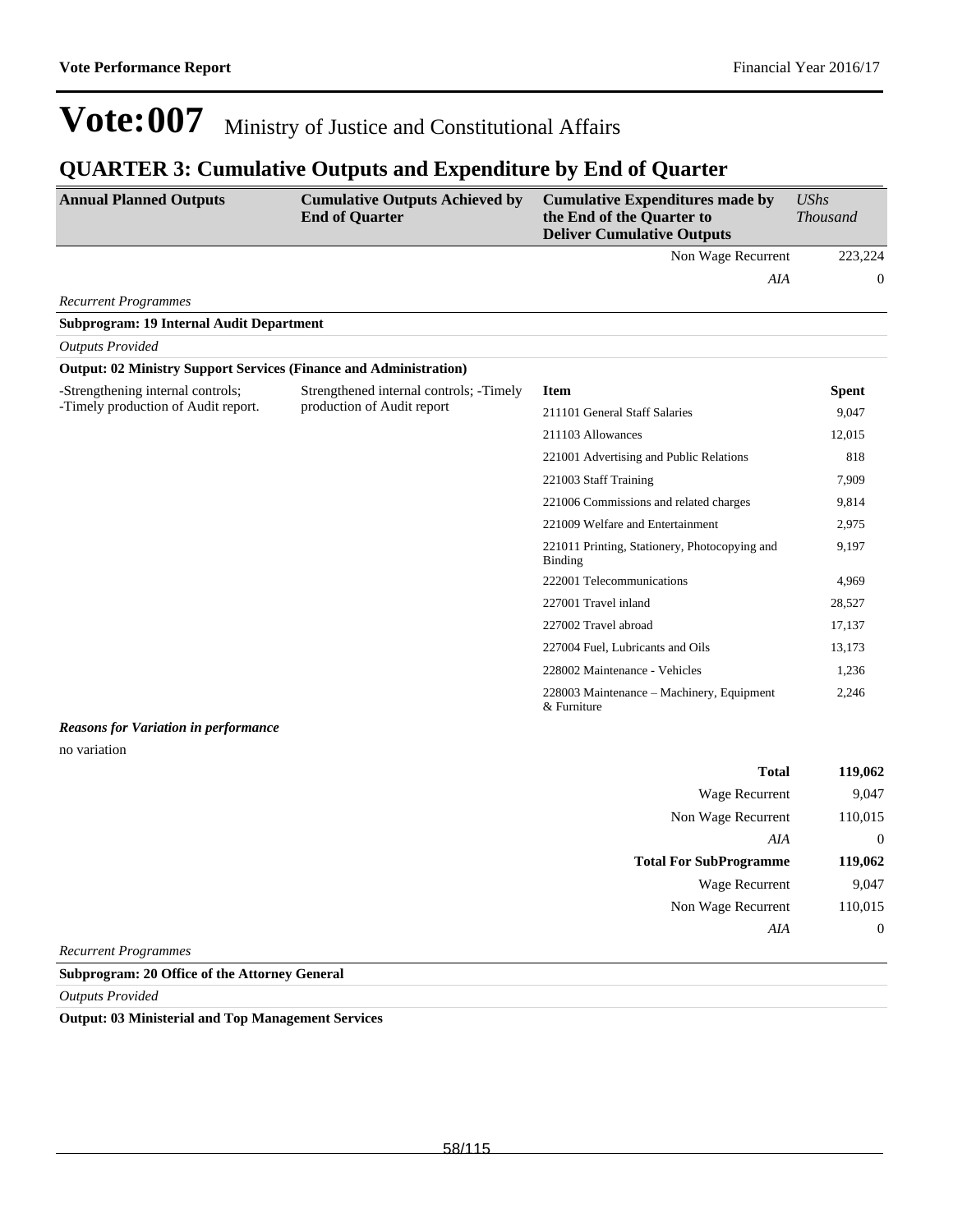## **QUARTER 3: Cumulative Outputs and Expenditure by End of Quarter**

| <b>Annual Planned Outputs</b>                 | <b>Cumulative Outputs Achieved by</b><br><b>End of Quarter</b>                                      | <b>Cumulative Expenditures made by</b><br>the End of the Quarter to<br><b>Deliver Cumulative Outputs</b> | $\mathit{UShs}$<br><i>Thousand</i> |
|-----------------------------------------------|-----------------------------------------------------------------------------------------------------|----------------------------------------------------------------------------------------------------------|------------------------------------|
| -Defend Government:                           | Defended Government; - Attend ed to<br>Litigation; -Drafted Legislation; -<br>Provided Legal Advice | <b>Item</b>                                                                                              | <b>Spent</b>                       |
| -Attend to Litigation;<br>-Draft Legislation; |                                                                                                     | 211103 Allowances                                                                                        | 22,055                             |
| -Provide Legal Advice.                        |                                                                                                     | 213001 Medical expenses (To employees)                                                                   | 950                                |
|                                               |                                                                                                     | 221009 Welfare and Entertainment                                                                         | 7,454                              |
|                                               |                                                                                                     | 222001 Telecommunications                                                                                | 4,969                              |
|                                               |                                                                                                     | 227001 Travel inland                                                                                     | 63,096                             |
|                                               |                                                                                                     | 227002 Travel abroad                                                                                     | 96,686                             |
|                                               |                                                                                                     | 227004 Fuel, Lubricants and Oils                                                                         | 44,908                             |
|                                               |                                                                                                     | 228002 Maintenance - Vehicles                                                                            | 6,320                              |

#### *Reasons for Variation in performance*

no variation

| 246,439        | <b>Total</b>                  |
|----------------|-------------------------------|
| $\overline{0}$ | <b>Wage Recurrent</b>         |
| 246,439        | Non Wage Recurrent            |
| $\overline{0}$ | AIA                           |
| 246,439        | <b>Total For SubProgramme</b> |
| $\overline{0}$ | <b>Wage Recurrent</b>         |
| 246,439        | Non Wage Recurrent            |
|                |                               |
| $\overline{0}$ | AIA                           |

*Development Projects*

**Project: 1228 Support to Ministry of Justice and Constitutional Affairs**

*Capital Purchases*

| Output: 75 Purchase of Motor Vehicles and Other Transport Equipment |                           |                               |                  |
|---------------------------------------------------------------------|---------------------------|-------------------------------|------------------|
|                                                                     | 1 motor vehicle purchased | <b>Item</b>                   | <b>Spent</b>     |
|                                                                     |                           |                               | 296,400          |
|                                                                     |                           | 312201 Transport Equipment    |                  |
| <b>Reasons for Variation in performance</b>                         |                           |                               |                  |
| no variation                                                        |                           |                               |                  |
|                                                                     |                           | <b>Total</b>                  | 296,400          |
|                                                                     |                           | GoU Development               | 296,400          |
|                                                                     |                           | <b>External Financing</b>     | $\boldsymbol{0}$ |
|                                                                     |                           | AIA                           | $\boldsymbol{0}$ |
|                                                                     |                           | <b>Total For SubProgramme</b> | 296,400          |
|                                                                     |                           | GoU Development               | 296,400          |
|                                                                     |                           | <b>External Financing</b>     | $\boldsymbol{0}$ |
|                                                                     |                           | AIA                           | $\boldsymbol{0}$ |
|                                                                     |                           | <b>GRAND TOTAL</b>            | 50,670,605       |
|                                                                     |                           | Wage Recurrent                | 2,434,939        |
|                                                                     |                           | Non Wage Recurrent            | 25,280,993       |
|                                                                     |                           | GoU Development               | 22,954,673       |
|                                                                     |                           | <b>External Financing</b>     | $\boldsymbol{0}$ |
|                                                                     | 59/115                    |                               |                  |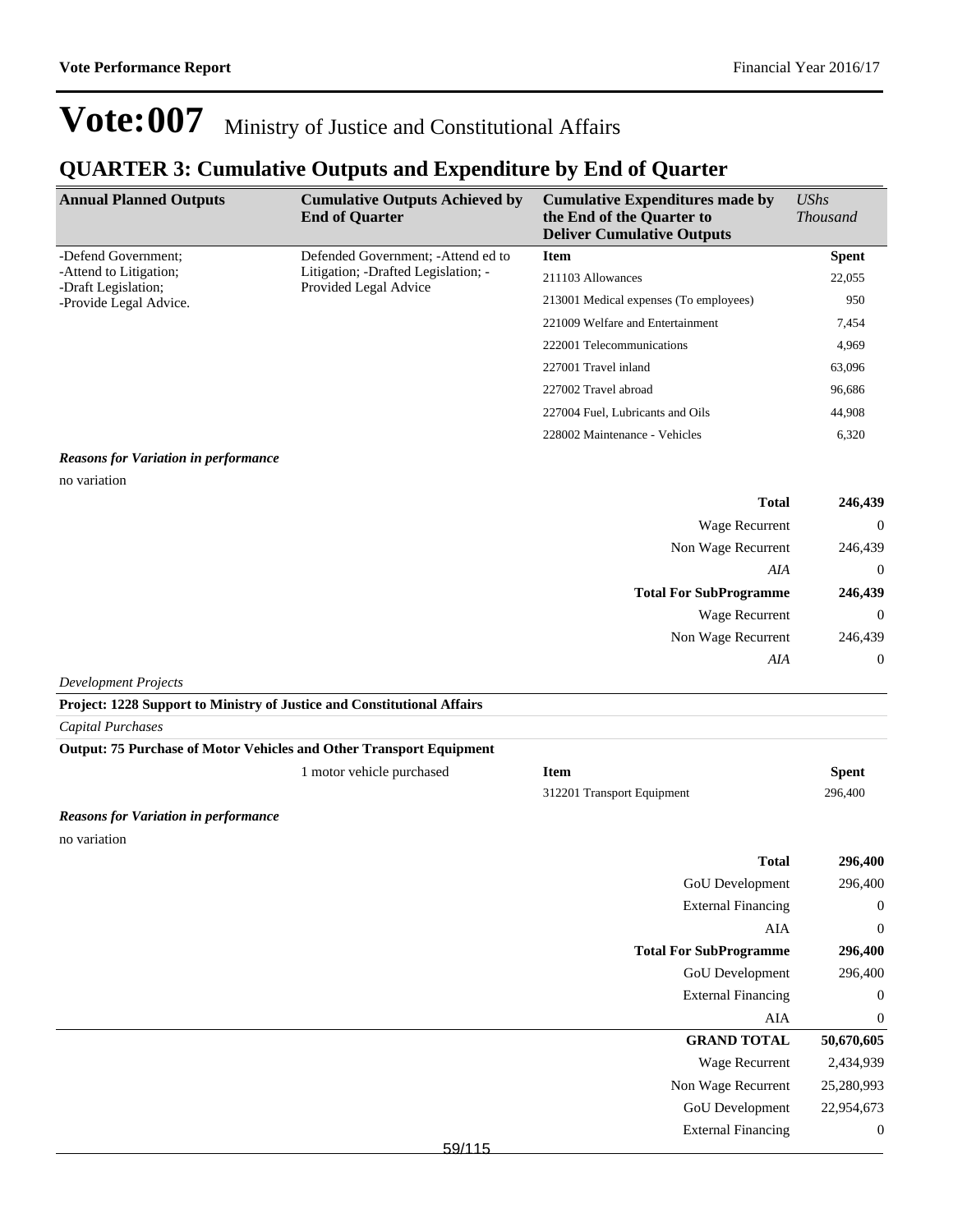## **QUARTER 3: Cumulative Outputs and Expenditure by End of Quarter**

AIA 0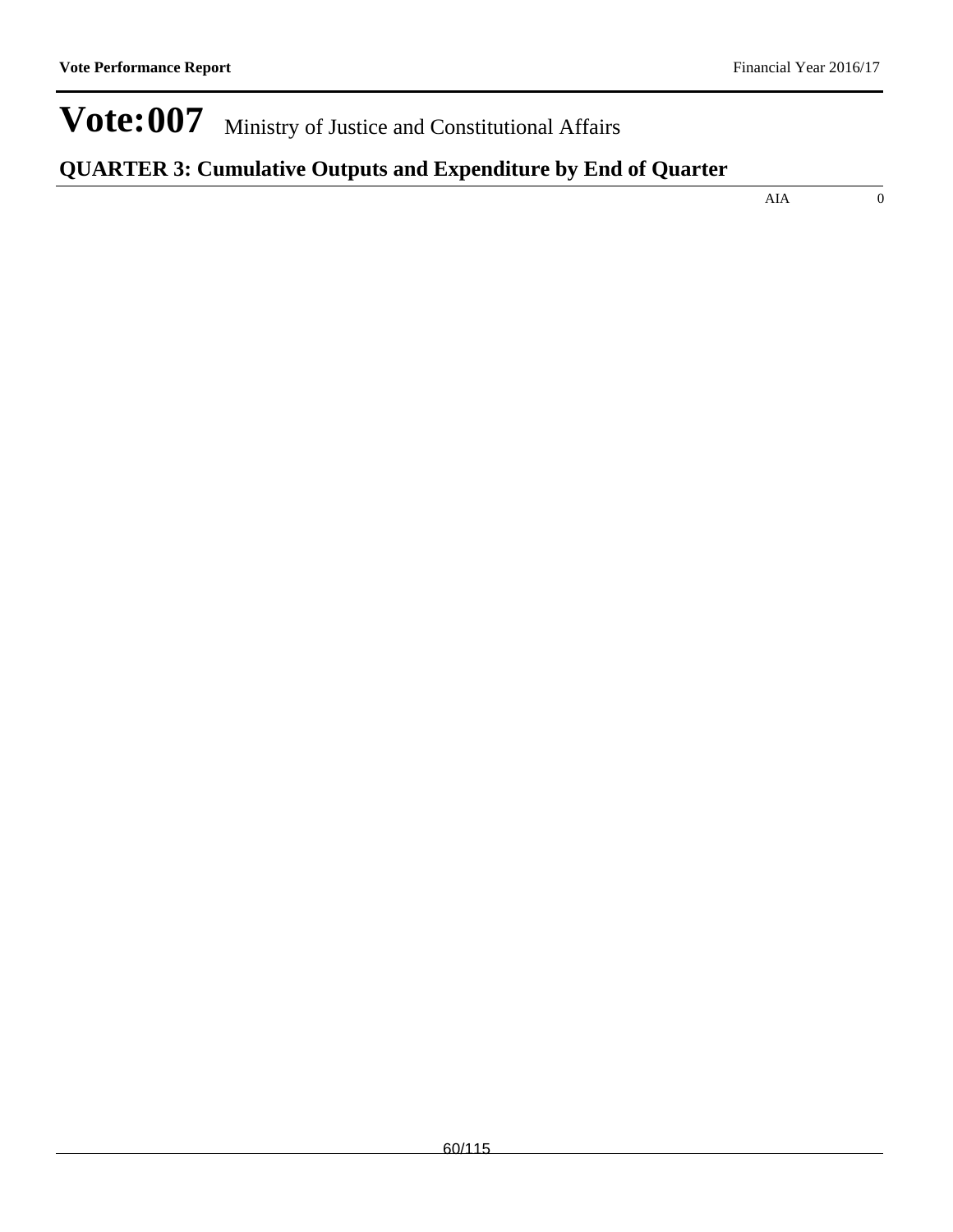Wage Recurrent 31,689 Non Wage Recurrent 160,352

*AIA* 0

# **Vote:007** Ministry of Justice and Constitutional Affairs

### **QUARTER 3: Outputs and Expenditure in Quarter**

| <b>Outputs Planned in Quarter</b>           | <b>Actual Outputs Achieved in</b><br><b>Quarter</b> | <b>Expenditures incurred in the</b><br><b>Quarter to deliver outputs</b> | <b>UShs</b><br><b>Thousand</b> |
|---------------------------------------------|-----------------------------------------------------|--------------------------------------------------------------------------|--------------------------------|
| Program: 01 Legislation and Legal services  |                                                     |                                                                          |                                |
| <b>Recurrent Programmes</b>                 |                                                     |                                                                          |                                |
| <b>Subprogram: 02 Civil Litigation</b>      |                                                     |                                                                          |                                |
| <b>Outputs Provided</b>                     |                                                     |                                                                          |                                |
| Output: 03 Civil Suits defended in Court    |                                                     |                                                                          |                                |
|                                             |                                                     | <b>Item</b>                                                              | <b>Spent</b>                   |
|                                             |                                                     | 211101 General Staff Salaries                                            | 31,689                         |
|                                             |                                                     | 211103 Allowances                                                        | 21,446                         |
|                                             |                                                     | 221003 Staff Training                                                    | 4,229                          |
|                                             |                                                     | 221006 Commissions and related charges                                   | 25,808                         |
|                                             |                                                     | 221009 Welfare and Entertainment                                         | 7,809                          |
|                                             |                                                     | 221011 Printing, Stationery, Photocopying and<br>Binding                 | 15,717                         |
|                                             |                                                     | 222001 Telecommunications                                                | 1,866                          |
|                                             |                                                     | 227001 Travel inland                                                     | 19,180                         |
|                                             |                                                     | 227002 Travel abroad                                                     | 36,897                         |
|                                             |                                                     | 227004 Fuel, Lubricants and Oils                                         | 21,831                         |
|                                             |                                                     | 228002 Maintenance - Vehicles                                            | 5,569                          |
| <b>Reasons for Variation in performance</b> |                                                     |                                                                          |                                |
|                                             |                                                     | <b>Total</b>                                                             | 192,041                        |
|                                             |                                                     | Wage Recurrent                                                           | 31,689                         |
|                                             |                                                     | Non Wage Recurrent                                                       | 160,352                        |
|                                             |                                                     | AIA                                                                      | $\mathbf{0}$                   |
|                                             |                                                     | <b>Total For SubProgramme</b>                                            | 192,041                        |

*Recurrent Programmes*

**Subprogram: 03 Line Ministries**

*Outputs Provided*

**Output: 03 Civil Suits defended in Court**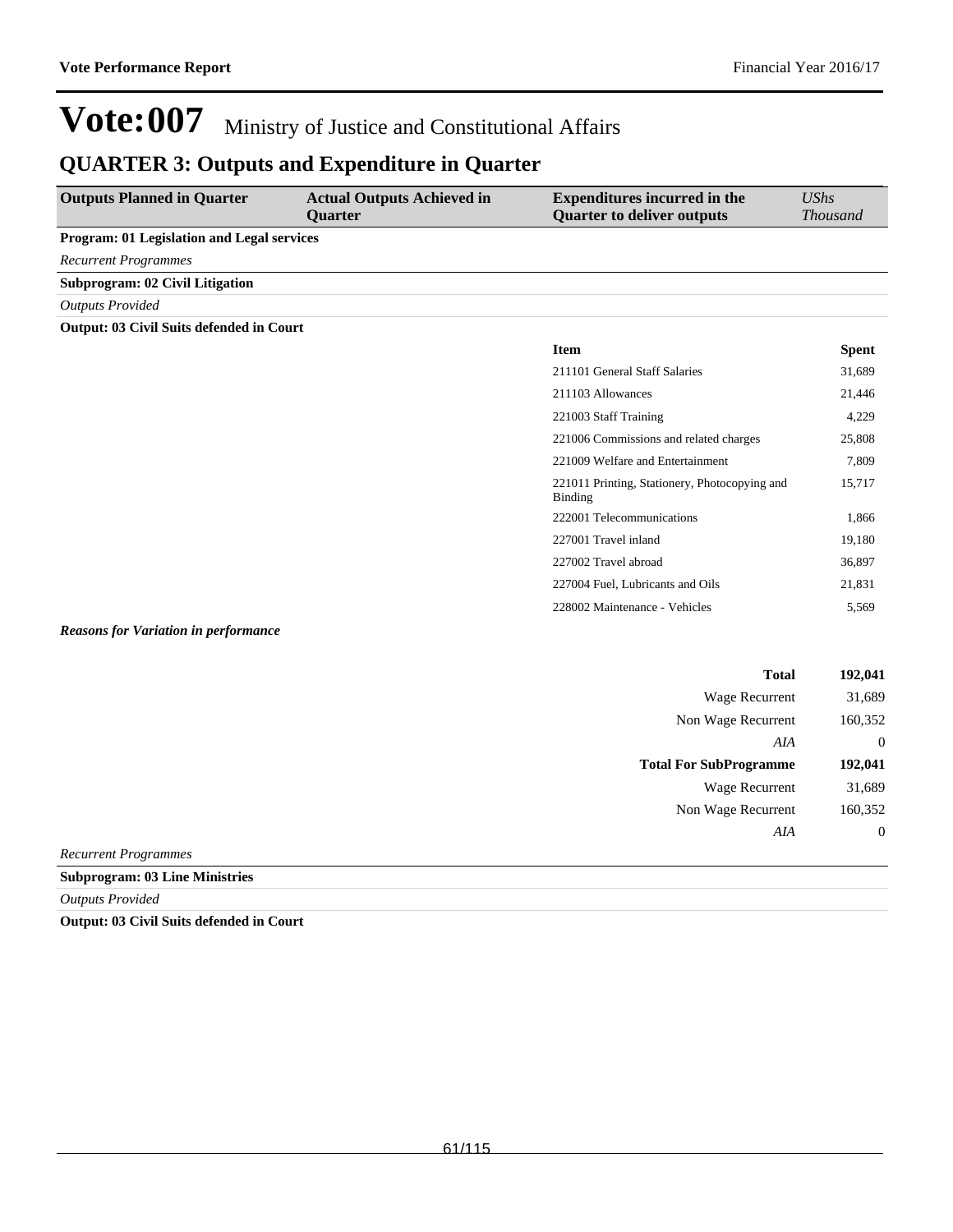### **QUARTER 3: Outputs and Expenditure in Quarter**

| <b>Outputs Planned in Quarter</b>                                                        | <b>Actual Outputs Achieved in</b><br>Quarter | <b>Expenditures incurred in the</b><br><b>Quarter to deliver outputs</b> | UShs<br><b>Thousand</b> |
|------------------------------------------------------------------------------------------|----------------------------------------------|--------------------------------------------------------------------------|-------------------------|
|                                                                                          |                                              | <b>Item</b>                                                              | <b>Spent</b>            |
|                                                                                          |                                              | 211101 General Staff Salaries                                            | 89,118                  |
|                                                                                          |                                              | 211103 Allowances                                                        | 96,699                  |
|                                                                                          |                                              | 221003 Staff Training                                                    | 49,906                  |
|                                                                                          |                                              | 221009 Welfare and Entertainment                                         | 11,264                  |
|                                                                                          |                                              | 221011 Printing, Stationery, Photocopying and<br><b>Binding</b>          | 26,655                  |
|                                                                                          |                                              | 222001 Telecommunications                                                | 2,566                   |
|                                                                                          |                                              | 227001 Travel inland                                                     | 74,733                  |
|                                                                                          |                                              | 227002 Travel abroad                                                     | 88,009                  |
|                                                                                          |                                              | 227004 Fuel, Lubricants and Oils                                         | 72,677                  |
|                                                                                          |                                              | 228002 Maintenance - Vehicles                                            | 3,096                   |
|                                                                                          |                                              | 228003 Maintenance – Machinery, Equipment<br>& Furniture                 | 4,331                   |
| $\mathbf{r}$ , $\mathbf{r}$ , $\mathbf{r}$ , $\mathbf{r}$ , $\mathbf{r}$<br>$\mathbf{r}$ |                                              |                                                                          |                         |

*Reasons for Variation in performance*

| <b>Total</b>                  | 519,054 |
|-------------------------------|---------|
| Wage Recurrent                | 89,118  |
| Non Wage Recurrent            | 429,936 |
| AIA                           | 0       |
|                               |         |
| <b>Total For SubProgramme</b> | 519,054 |
| Wage Recurrent                | 89,118  |
| Non Wage Recurrent            | 429,936 |
| A I A                         | 0       |

*Recurrent Programmes*

#### **Subprogram: 04 Institutions**

*Outputs Provided*

#### **Output: 03 Civil Suits defended in Court**

| <b>Item</b>                                              | <b>Spent</b> |
|----------------------------------------------------------|--------------|
| 211101 General Staff Salaries                            | 83,912       |
| 211103 Allowances                                        | 56,784       |
| 221003 Staff Training                                    | 52,164       |
| 221009 Welfare and Entertainment                         | 6,750        |
| 221011 Printing, Stationery, Photocopying and<br>Binding | 24,552       |
| 222001 Telecommunications                                | 1,633        |
| 227001 Travel inland                                     | 96,783       |
| 227002 Travel abroad                                     | 84.003       |
| 227004 Fuel, Lubricants and Oils                         | 47,627       |
| 228002 Maintenance - Vehicles                            | 2,814        |
| 228003 Maintenance – Machinery, Equipment<br>& Furniture | 2,975        |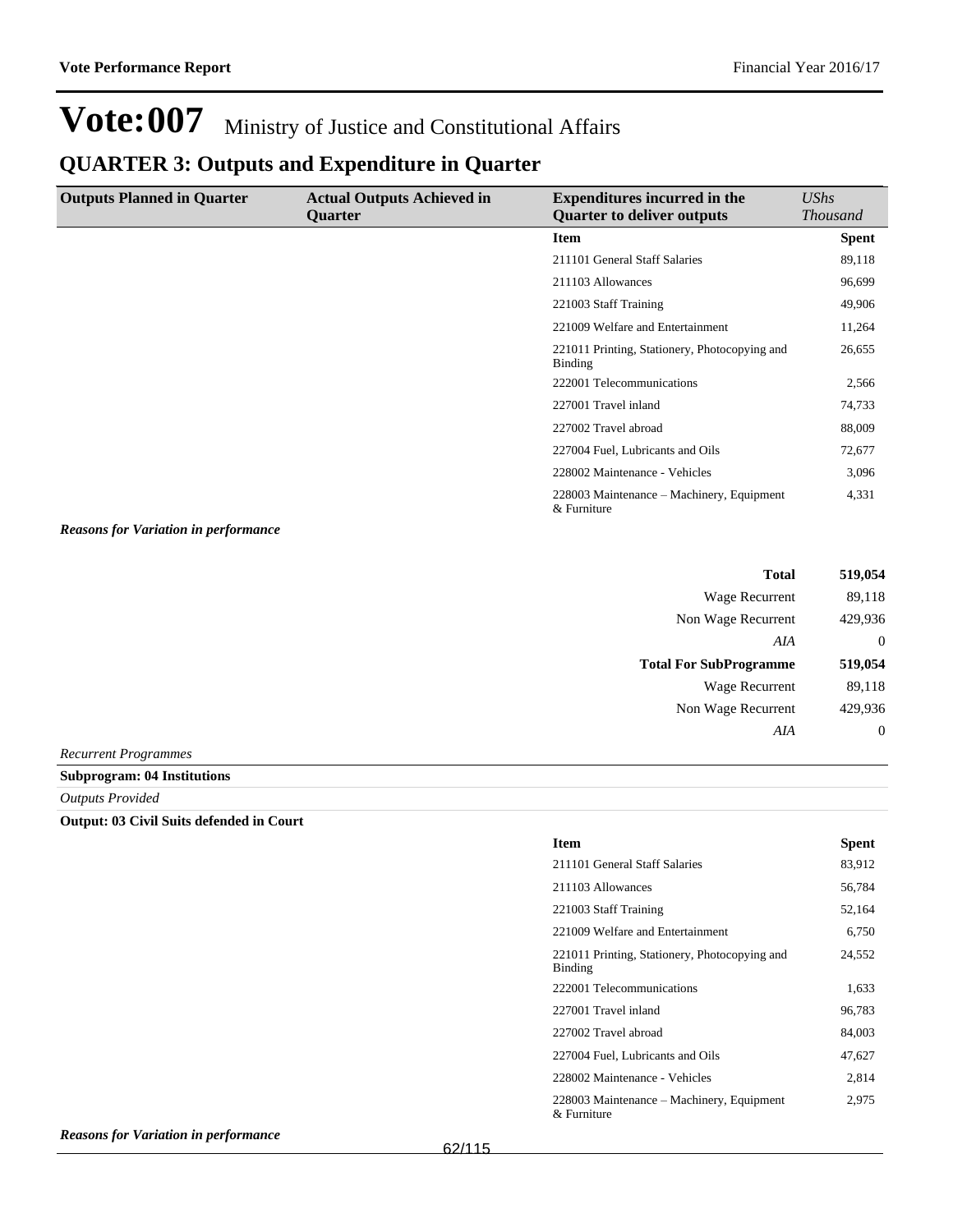### **QUARTER 3: Outputs and Expenditure in Quarter**

| <b>Outputs Planned in Quarter</b> | <b>Actual Outputs Achieved in</b> | <b>Expenditures incurred in the</b> | UShs            |
|-----------------------------------|-----------------------------------|-------------------------------------|-----------------|
|                                   | <b>Ouarter</b>                    | <b>Quarter to deliver outputs</b>   | <b>Thousand</b> |
|                                   |                                   |                                     |                 |
|                                   |                                   | <b>Total</b>                        | 459,997         |
|                                   |                                   | Wage Recurrent                      | 83,912          |
|                                   |                                   | Non Wage Recurrent                  | 376,085         |
|                                   |                                   | AIA                                 | $\overline{0}$  |
|                                   |                                   | <b>Total For SubProgramme</b>       | 459,997         |
|                                   |                                   | Wage Recurrent                      | 83,912          |
|                                   |                                   | Non Wage Recurrent                  | 376,085         |
|                                   |                                   | AIA                                 | $\overline{0}$  |
| <b>Recurrent Programmes</b>       |                                   |                                     |                 |

**Subprogram: 05 Local Gov't Institutions (Litigation)**

*Outputs Provided*

**Output: 03 Civil Suits defended in Court**

| <b>Item</b>                                              | Spent   |
|----------------------------------------------------------|---------|
| 211101 General Staff Salaries                            | 203,983 |
| 211103 Allowances                                        | 70,249  |
| 221003 Staff Training                                    | 53,331  |
| 221009 Welfare and Entertainment                         | 3,554   |
| 221011 Printing, Stationery, Photocopying and<br>Binding | 1,000   |
| 222001 Telecommunications                                | 1,866   |
| 227001 Travel inland                                     | 84,857  |
| 227002 Travel abroad                                     | 106,367 |
| 227004 Fuel, Lubricants and Oils                         | 57,451  |
| 228002 Maintenance - Vehicles                            | 489     |
| 228003 Maintenance – Machinery, Equipment<br>& Furniture | 842     |

*Reasons for Variation in performance*

| 583,990       |
|---------------|
| 203,983       |
| 380,007       |
| $\mathcal{O}$ |
| 583,990       |
| 203,983       |
| 380,007       |
|               |
|               |

*Recurrent Programmes*

**Subprogram: 06 First Parliamentary Counsel**

*Outputs Provided*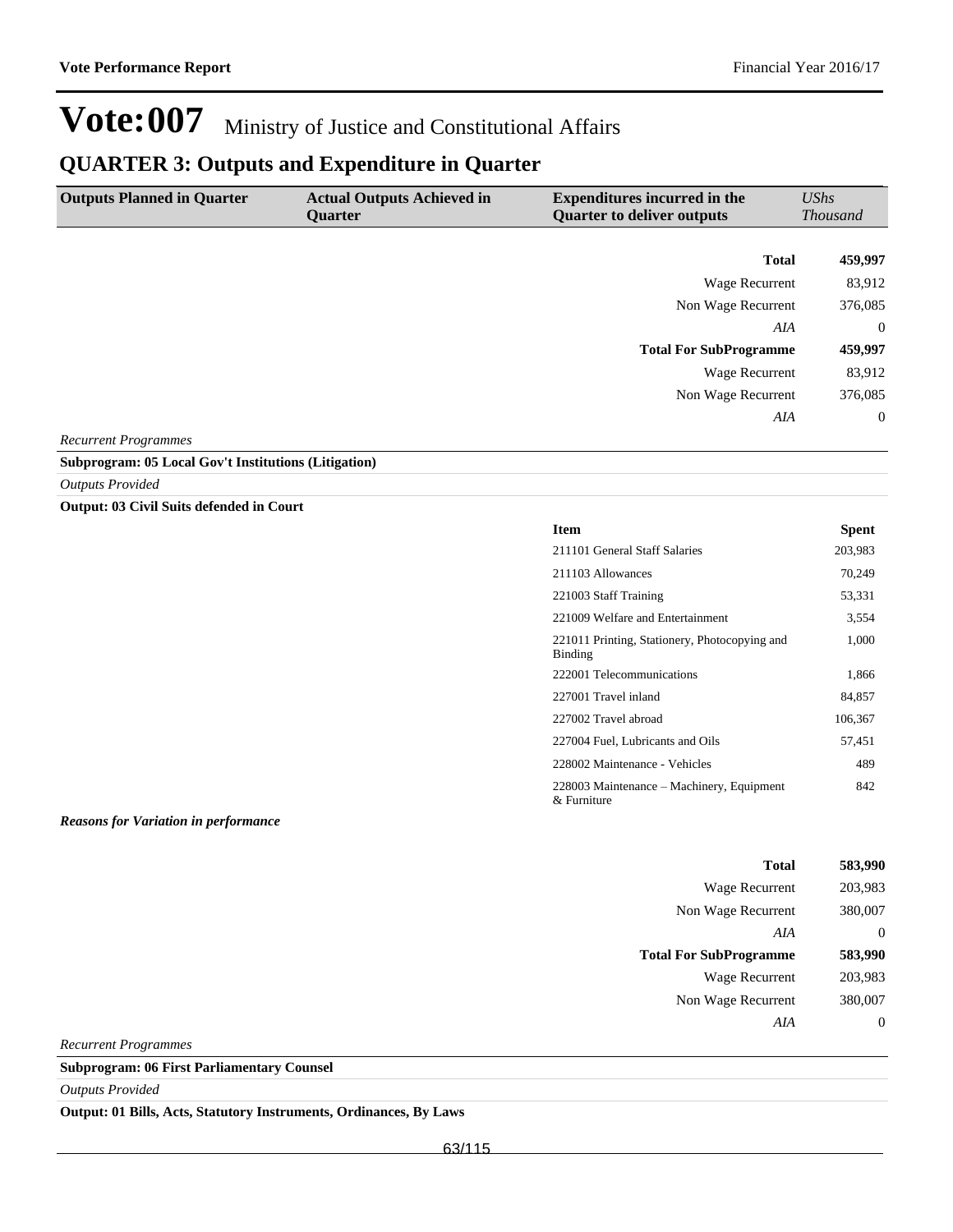### **QUARTER 3: Outputs and Expenditure in Quarter**

| <b>Outputs Planned in Quarter</b> | <b>Actual Outputs Achieved in</b><br>Quarter | <b>Expenditures incurred in the</b><br><b>Quarter to deliver outputs</b> | UShs<br><i>Thousand</i> |
|-----------------------------------|----------------------------------------------|--------------------------------------------------------------------------|-------------------------|
|                                   |                                              | <b>Item</b>                                                              | <b>Spent</b>            |
|                                   |                                              | 211101 General Staff Salaries                                            | 19,895                  |
|                                   |                                              | 211103 Allowances                                                        | 6,390                   |
|                                   |                                              | 221003 Staff Training                                                    | 22,765                  |
|                                   |                                              | 221009 Welfare and Entertainment                                         | 1,820                   |
|                                   |                                              | 221011 Printing, Stationery, Photocopying and<br>Binding                 | 10,000                  |
|                                   |                                              | 222001 Telecommunications                                                | 1,166                   |
|                                   |                                              | 227001 Travel inland                                                     | 15,046                  |
|                                   |                                              | 227002 Travel abroad                                                     | 29,241                  |
|                                   |                                              | 227004 Fuel, Lubricants and Oils                                         | 7,434                   |
|                                   |                                              | 228002 Maintenance - Vehicles                                            | 7,255                   |
|                                   |                                              | 228003 Maintenance – Machinery, Equipment<br>& Furniture                 | 4,196                   |

*Reasons for Variation in performance*

| Total                         | 125,208  |
|-------------------------------|----------|
| Wage Recurrent                | 19,895   |
| Non Wage Recurrent            | 105,312  |
| AIA                           | 0        |
|                               |          |
| <b>Total For SubProgramme</b> | 125,208  |
| Wage Recurrent                | 19,895   |
| Non Wage Recurrent            | 105,312  |
| AIA                           | $\theta$ |

*Recurrent Programmes*

**Subprogram: 07 Principal Legislation**

*Outputs Provided*

| <b>Item</b>                                              | Spent  |
|----------------------------------------------------------|--------|
| 211101 General Staff Salaries                            | 59,246 |
| 211103 Allowances                                        | 19,297 |
| 221003 Staff Training                                    | 11,644 |
| 221009 Welfare and Entertainment                         | 1,132  |
| 221011 Printing, Stationery, Photocopying and<br>Binding | 10,000 |
| 222001 Telecommunications                                | 1,166  |
| 227001 Travel inland                                     | 10.042 |
| 227002 Travel abroad                                     | 36,447 |
| 227004 Fuel, Lubricants and Oils                         | 12,423 |
| 228002 Maintenance - Vehicles                            | 6,250  |
| 228003 Maintenance – Machinery, Equipment<br>& Furniture | 5,090  |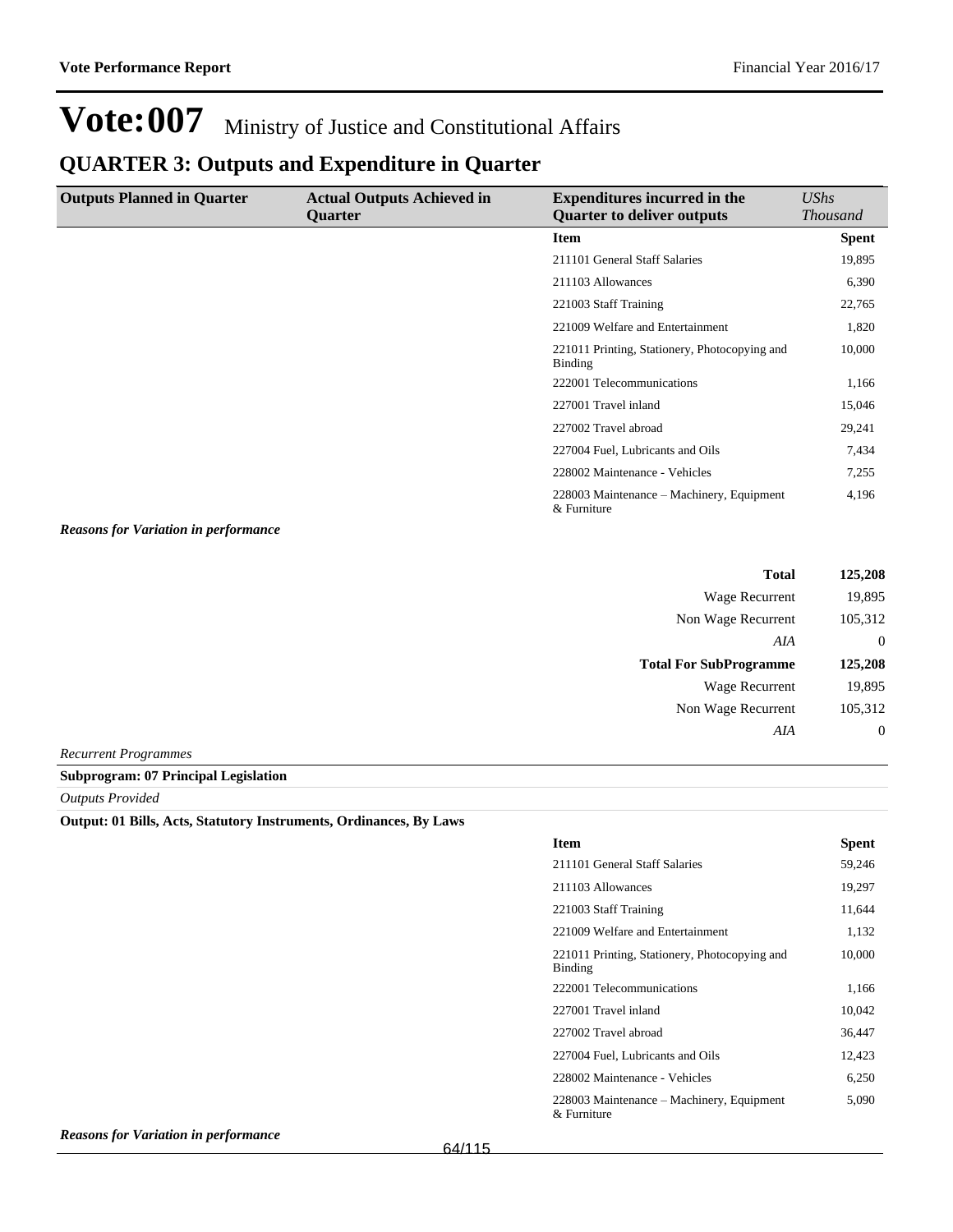### **QUARTER 3: Outputs and Expenditure in Quarter**

| <b>Outputs Planned in Quarter</b> | <b>Actual Outputs Achieved in</b><br>Quarter | <b>Expenditures incurred in the</b><br><b>Quarter to deliver outputs</b> | UShs<br><b>Thousand</b> |
|-----------------------------------|----------------------------------------------|--------------------------------------------------------------------------|-------------------------|
|                                   |                                              |                                                                          |                         |
|                                   |                                              | <b>Total</b>                                                             | 172,738                 |
|                                   |                                              | Wage Recurrent                                                           | 59,246                  |
|                                   |                                              | Non Wage Recurrent                                                       | 113,492                 |
|                                   |                                              | AIA                                                                      | $\overline{0}$          |
|                                   |                                              | <b>Total For SubProgramme</b>                                            | 172,738                 |
|                                   |                                              | Wage Recurrent                                                           | 59,246                  |
|                                   |                                              | Non Wage Recurrent                                                       | 113,492                 |
|                                   |                                              | AIA                                                                      | $\overline{0}$          |

*Recurrent Programmes*

**Subprogram: 08 Subsidiary Legislation**

*Outputs Provided*

**Output: 01 Bills, Acts, Statutory Instruments, Ordinances, By Laws**

| <b>Item</b>                                              | <b>Spent</b> |
|----------------------------------------------------------|--------------|
| 211101 General Staff Salaries                            | 72,188       |
| 211103 Allowances                                        | 13,488       |
| 221003 Staff Training                                    | 29,090       |
| 221011 Printing, Stationery, Photocopying and<br>Binding | 13,050       |
| 222001 Telecommunications                                | 933          |
| 227001 Travel inland                                     | 11,911       |
| 227002 Travel abroad                                     | 29,241       |
| 227004 Fuel, Lubricants and Oils                         | 7,732        |
| 228002 Maintenance - Vehicles                            | 2,057        |
| 228003 Maintenance – Machinery, Equipment<br>& Furniture | 1,000        |

*Reasons for Variation in performance*

| <b>Total</b>                  | 180,690  |
|-------------------------------|----------|
| Wage Recurrent                | 72,188   |
| Non Wage Recurrent            | 108,502  |
| AIA                           | 0        |
| <b>Total For SubProgramme</b> | 180,690  |
| Wage Recurrent                | 72,188   |
| Non Wage Recurrent            | 108,502  |
| AIA                           | $\theta$ |

*Recurrent Programmes*

**Subprogram: 09 Local Government (First Parliamentary Counsel)**

*Outputs Provided*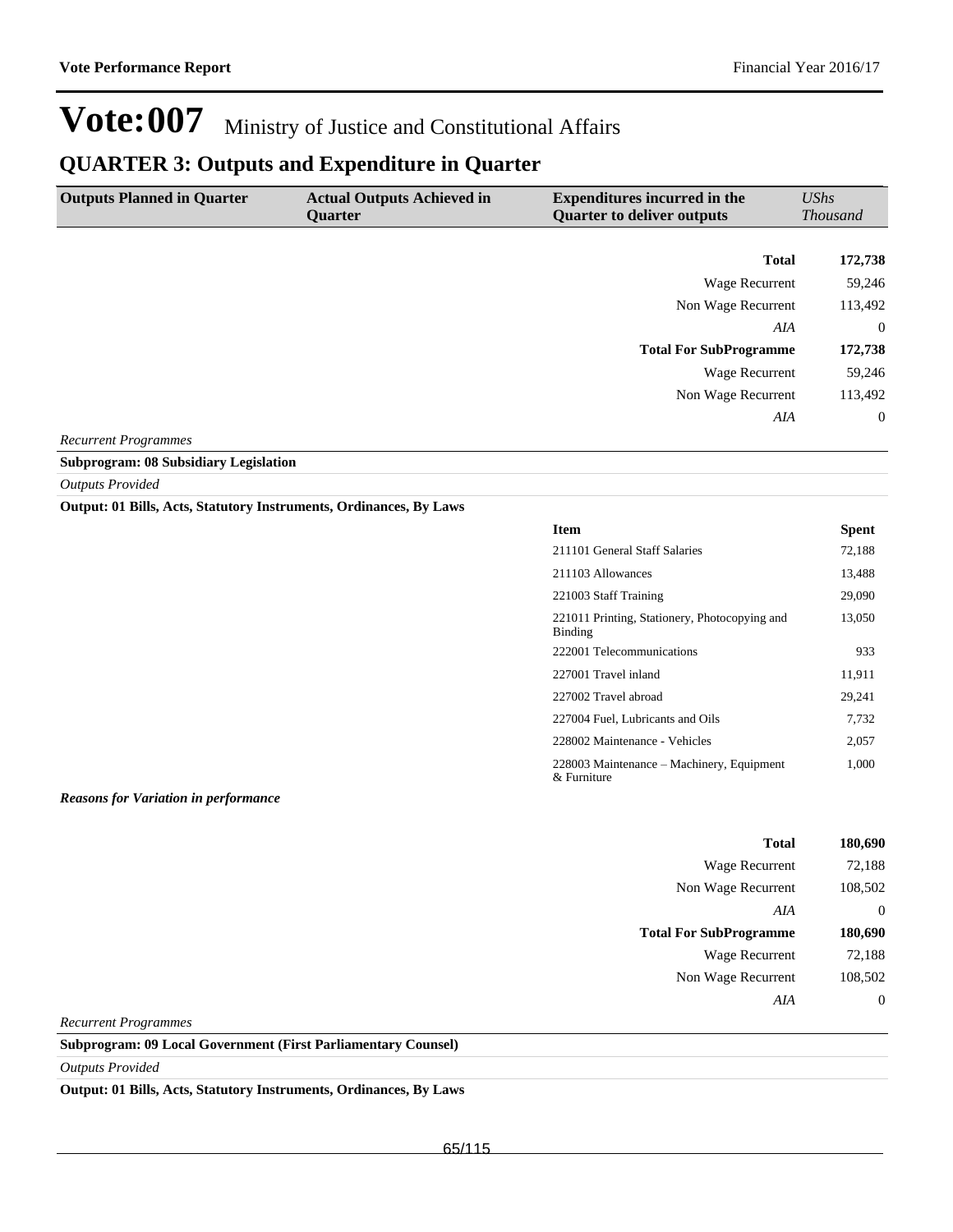### **QUARTER 3: Outputs and Expenditure in Quarter**

| <b>Outputs Planned in Quarter</b> | <b>Actual Outputs Achieved in</b><br><b>Ouarter</b> | <b>Expenditures incurred in the</b><br><b>Quarter to deliver outputs</b> | <b>UShs</b><br><i>Thousand</i> |
|-----------------------------------|-----------------------------------------------------|--------------------------------------------------------------------------|--------------------------------|
|                                   |                                                     | <b>Item</b>                                                              | <b>Spent</b>                   |
|                                   |                                                     | 211101 General Staff Salaries                                            | 109,234                        |
|                                   |                                                     | 211103 Allowances                                                        | 14,539                         |
|                                   |                                                     | 221003 Staff Training                                                    | 29,090                         |
|                                   |                                                     | 221009 Welfare and Entertainment                                         | 1,482                          |
|                                   |                                                     | 221011 Printing, Stationery, Photocopying and<br>Binding                 | 9,980                          |
|                                   |                                                     | 222001 Telecommunications                                                | 933                            |
|                                   |                                                     | 227001 Travel inland                                                     | 6,315                          |
|                                   |                                                     | 227002 Travel abroad                                                     | 29,241                         |
|                                   |                                                     | 227004 Fuel, Lubricants and Oils                                         | 7,200                          |
|                                   |                                                     | 228002 Maintenance - Vehicles                                            | 2,729                          |
|                                   |                                                     | 228003 Maintenance – Machinery, Equipment<br>& Furniture                 | 3,256                          |

*Reasons for Variation in performance*

| <b>Total</b>                  | 213,998 |
|-------------------------------|---------|
| Wage Recurrent                | 109,234 |
| Non Wage Recurrent            | 104,765 |
| AIA                           | 0       |
| <b>Total For SubProgramme</b> | 213,998 |
| Wage Recurrent                | 109,234 |
| Non Wage Recurrent            | 104,765 |
| AIA                           | 0       |

*Recurrent Programmes*

**Subprogram: 10 Legal Advisory Services**

*Outputs Provided*

**Output: 02 Contracts, Legal Advice/opinion**

| <b>Item</b>                                              | <b>Spent</b> |
|----------------------------------------------------------|--------------|
| 211101 General Staff Salaries                            | 26,956       |
| 211103 Allowances                                        | 13,434       |
| 221003 Staff Training                                    | 29,090       |
| 221006 Commissions and related charges                   | 7,454        |
| 221009 Welfare and Entertainment                         | 1,890        |
| 222001 Telecommunications                                | 2,000        |
| 227001 Travel inland                                     | 7.180        |
| 227002 Travel abroad                                     | 94,945       |
| 227004 Fuel, Lubricants and Oils                         | 14,353       |
| 228002 Maintenance - Vehicles                            | 4,862        |
| 228003 Maintenance – Machinery, Equipment<br>& Furniture | 4,471        |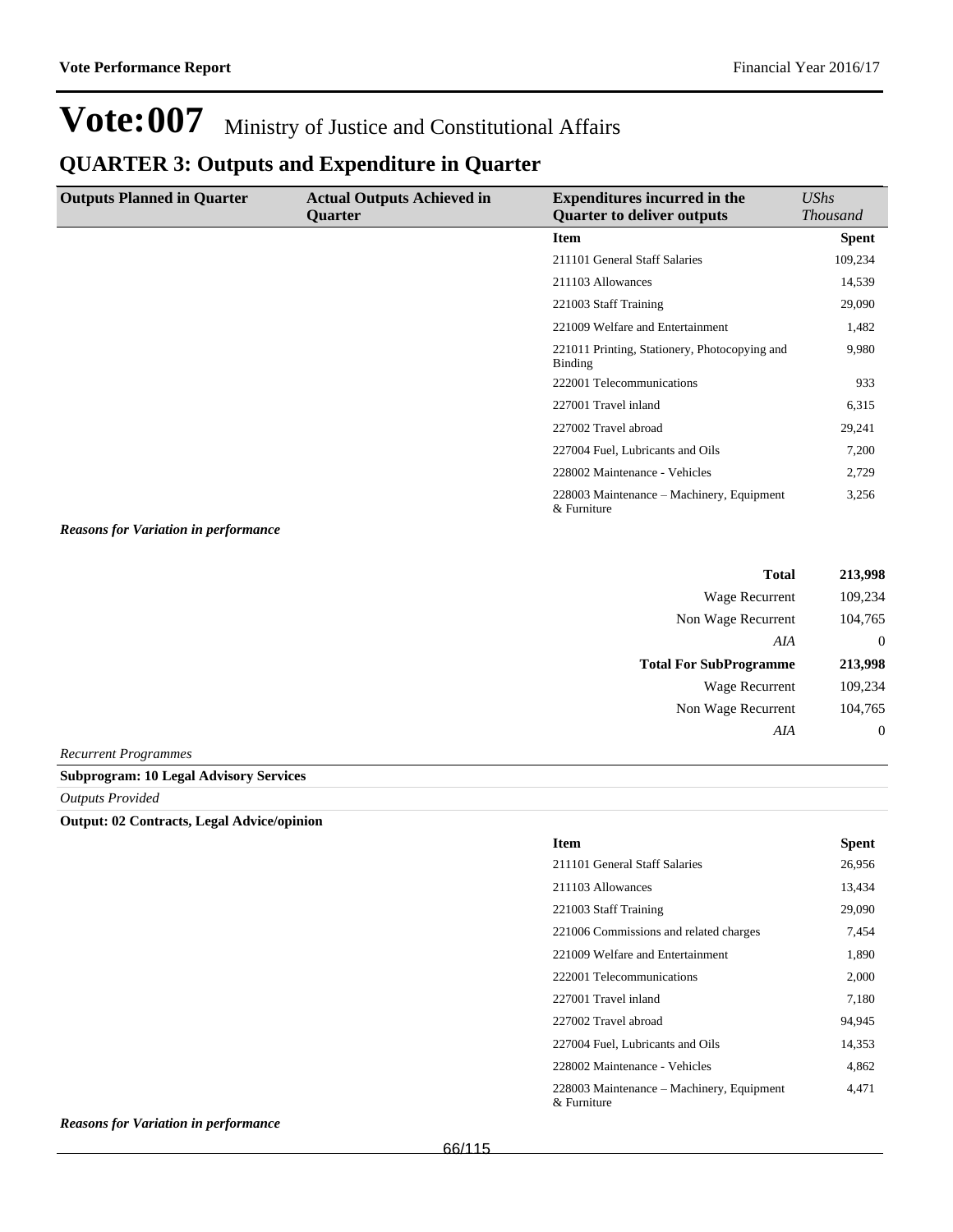### **QUARTER 3: Outputs and Expenditure in Quarter**

| <b>Outputs Planned in Quarter</b>                                                                                                                                                                                                                                                                                             | <b>Actual Outputs Achieved in</b><br><b>Ouarter</b> | <b>Expenditures incurred in the</b><br><b>Quarter to deliver outputs</b> | UShs<br><b>Thousand</b> |
|-------------------------------------------------------------------------------------------------------------------------------------------------------------------------------------------------------------------------------------------------------------------------------------------------------------------------------|-----------------------------------------------------|--------------------------------------------------------------------------|-------------------------|
|                                                                                                                                                                                                                                                                                                                               |                                                     |                                                                          |                         |
|                                                                                                                                                                                                                                                                                                                               |                                                     | <b>Total</b>                                                             | 206,636                 |
|                                                                                                                                                                                                                                                                                                                               |                                                     | Wage Recurrent                                                           | 26,956                  |
|                                                                                                                                                                                                                                                                                                                               |                                                     | Non Wage Recurrent                                                       | 179,680                 |
|                                                                                                                                                                                                                                                                                                                               |                                                     | AIA                                                                      | $\overline{0}$          |
|                                                                                                                                                                                                                                                                                                                               |                                                     | <b>Total For SubProgramme</b>                                            | 206,636                 |
|                                                                                                                                                                                                                                                                                                                               |                                                     | Wage Recurrent                                                           | 26,956                  |
|                                                                                                                                                                                                                                                                                                                               |                                                     | Non Wage Recurrent                                                       | 179,680                 |
|                                                                                                                                                                                                                                                                                                                               |                                                     | AIA                                                                      | $\overline{0}$          |
| $\mathbf{n}$ and $\mathbf{n}$ and $\mathbf{n}$ and $\mathbf{n}$ and $\mathbf{n}$ and $\mathbf{n}$ and $\mathbf{n}$ and $\mathbf{n}$ and $\mathbf{n}$ and $\mathbf{n}$ and $\mathbf{n}$ and $\mathbf{n}$ and $\mathbf{n}$ and $\mathbf{n}$ and $\mathbf{n}$ and $\mathbf{n}$ and $\mathbf{n}$ and $\mathbf{n}$ and $\mathbf{n$ |                                                     |                                                                          |                         |

*Recurrent Programmes*

#### **Subprogram: 11 Central Government**

*Outputs Provided*

**Output: 02 Contracts, Legal Advice/opinion**

| <b>Item</b>                                              | Spent  |
|----------------------------------------------------------|--------|
| 211101 General Staff Salaries                            | 50,116 |
| 211103 Allowances                                        | 13,658 |
| 221003 Staff Training                                    | 24,567 |
| 221009 Welfare and Entertainment                         | 1,750  |
| 221011 Printing, Stationery, Photocopying and<br>Binding | 1,912  |
| 222001 Telecommunications                                | 700    |
| 227001 Travel inland                                     | 18,590 |
| 227002 Travel abroad                                     | 30,089 |
| 227004 Fuel, Lubricants and Oils                         | 3,849  |
| 228002 Maintenance - Vehicles                            | 5,000  |
| 228003 Maintenance – Machinery, Equipment<br>& Furniture | 2,078  |

*Reasons for Variation in performance*

| Total                         | 152,308  |
|-------------------------------|----------|
| Wage Recurrent                | 50,116   |
| Non Wage Recurrent            | 102,192  |
| AIA                           | $\theta$ |
|                               |          |
| <b>Total For SubProgramme</b> | 152,308  |
| Wage Recurrent                | 50,116   |
| Non Wage Recurrent            | 102,192  |
| AIA                           | $\theta$ |

*Recurrent Programmes*

**Subprogram: 12 Local Government (Legal Advisory Services)**

*Outputs Provided*

**Output: 02 Contracts, Legal Advice/opinion**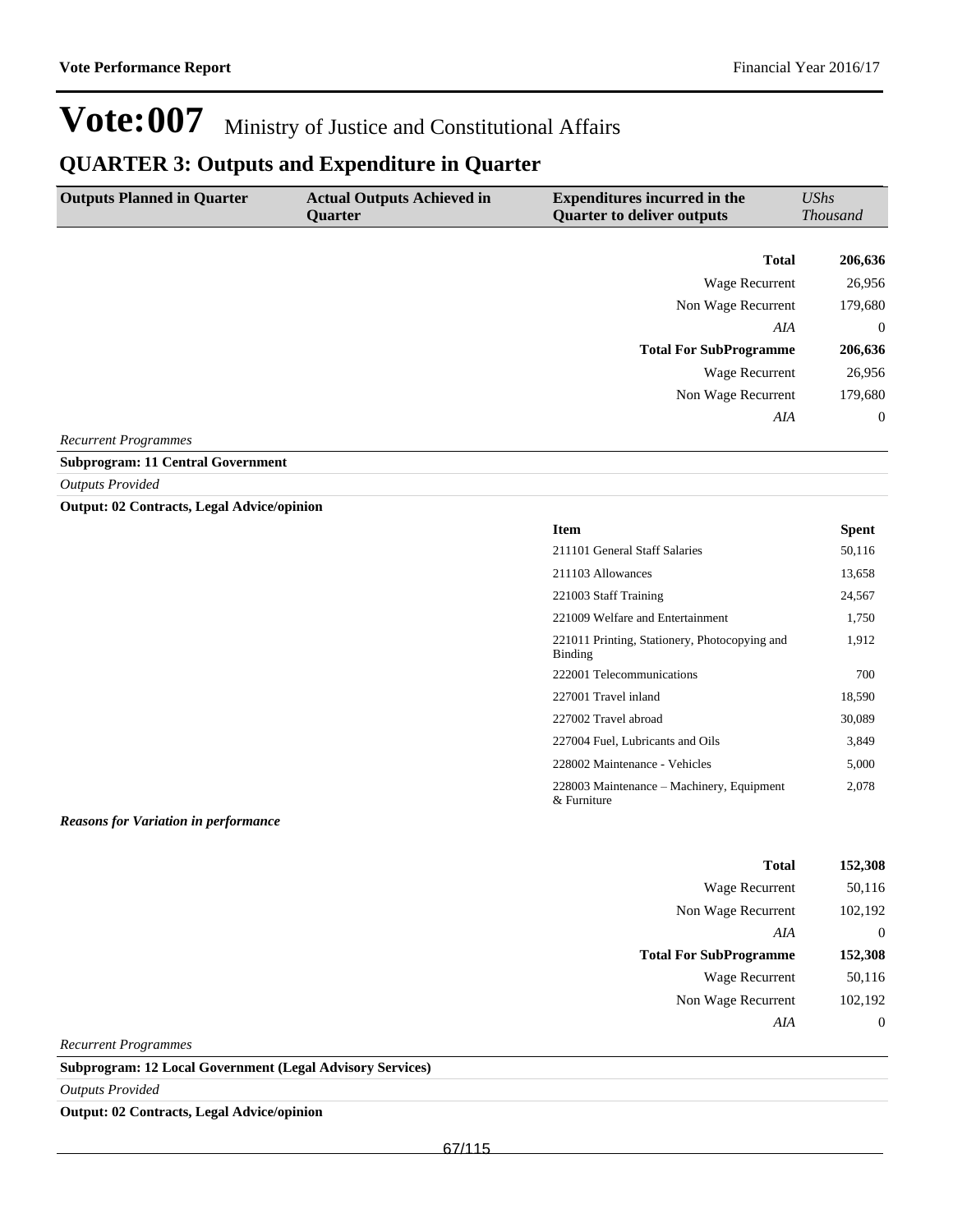### **QUARTER 3: Outputs and Expenditure in Quarter**

| <b>Outputs Planned in Quarter</b> | <b>Actual Outputs Achieved in</b><br><b>Ouarter</b> | <b>Expenditures incurred in the</b><br><b>Quarter to deliver outputs</b> | UShs<br><b>Thousand</b> |
|-----------------------------------|-----------------------------------------------------|--------------------------------------------------------------------------|-------------------------|
|                                   |                                                     | Item                                                                     | <b>Spent</b>            |
|                                   |                                                     | 211101 General Staff Salaries                                            | 63,108                  |
|                                   |                                                     | 211103 Allowances                                                        | 12,062                  |
|                                   |                                                     | 221003 Staff Training                                                    | 26,947                  |
|                                   |                                                     | 221009 Welfare and Entertainment                                         | 1,146                   |
|                                   |                                                     | 222001 Telecommunications                                                | 369                     |
|                                   |                                                     | 227001 Travel inland                                                     | 21,475                  |
|                                   |                                                     | 227002 Travel abroad                                                     | 50,830                  |
|                                   |                                                     | 227004 Fuel, Lubricants and Oils                                         | 14,545                  |
|                                   |                                                     | 228002 Maintenance - Vehicles                                            | 4,254                   |
|                                   |                                                     | 228003 Maintenance – Machinery, Equipment<br>& Furniture                 | 1,019                   |

*Reasons for Variation in performance*

|                               | <b>Total</b> | 195,755          |
|-------------------------------|--------------|------------------|
| <b>Wage Recurrent</b>         |              | 63,108           |
| Non Wage Recurrent            |              | 132,647          |
|                               | AIA          | $\theta$         |
| <b>Total For SubProgramme</b> |              | 195,755          |
| <b>Wage Recurrent</b>         |              | 63,108           |
| Non Wage Recurrent            |              | 132,647          |
|                               | AIA          | $\boldsymbol{0}$ |
| $\sim$ Due an amount and      |              |                  |

*Recurrent Programmes*

**Subprogram: 13 Contracts and Negotiations**

*Outputs Provided*

**Output: 02 Contracts, Legal Advice/opinion**

| <b>Item</b>                                              | Spent   |
|----------------------------------------------------------|---------|
| 211101 General Staff Salaries                            | 182,404 |
| 211103 Allowances                                        | 14,461  |
| 221003 Staff Training                                    | 26,594  |
| 221009 Welfare and Entertainment                         | 4,244   |
| 221011 Printing, Stationery, Photocopying and<br>Binding | 500     |
| 222001 Telecommunications                                | 1,400   |
| 227001 Travel inland                                     | 17,043  |
| 227002 Travel abroad                                     | 36,042  |
| 227004 Fuel, Lubricants and Oils                         | 16.954  |
| 228002 Maintenance - Vehicles                            | 3,983   |
| 228003 Maintenance – Machinery, Equipment<br>& Furniture | 540     |

*Reasons for Variation in performance*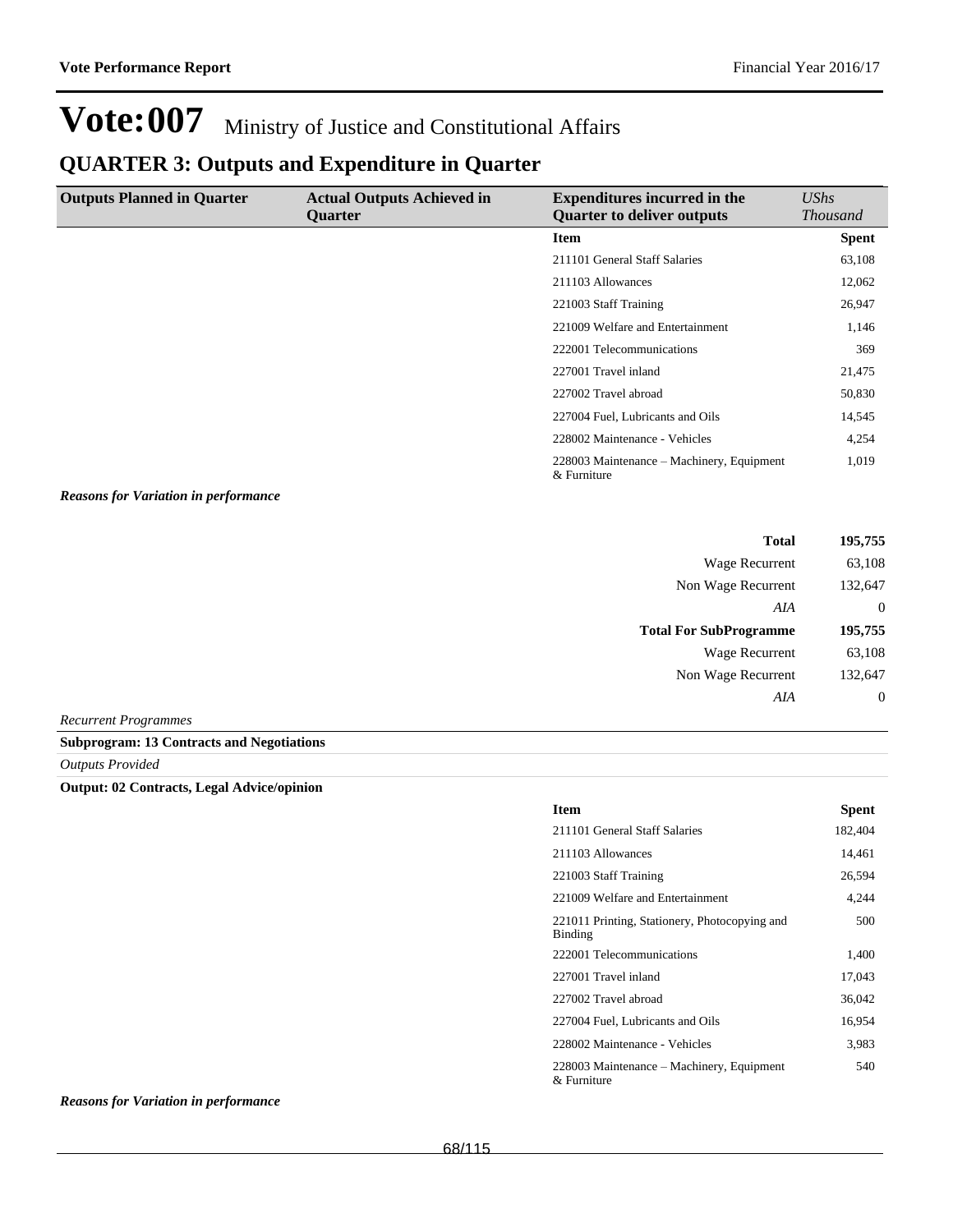### **QUARTER 3: Outputs and Expenditure in Quarter**

| <b>Outputs Planned in Quarter</b>                                            | <b>Actual Outputs Achieved in</b>     | <b>Expenditures incurred in the</b>                      | <b>UShs</b>      |
|------------------------------------------------------------------------------|---------------------------------------|----------------------------------------------------------|------------------|
|                                                                              | <b>Quarter</b>                        | <b>Quarter to deliver outputs</b>                        | <b>Thousand</b>  |
|                                                                              |                                       | <b>Total</b>                                             | 304,165          |
|                                                                              |                                       | <b>Wage Recurrent</b>                                    | 182,404          |
|                                                                              |                                       | Non Wage Recurrent                                       | 121,761          |
|                                                                              |                                       | AIA                                                      | $\overline{0}$   |
|                                                                              |                                       | <b>Total For SubProgramme</b>                            | 304,165          |
|                                                                              |                                       | <b>Wage Recurrent</b>                                    | 182,404          |
|                                                                              |                                       | Non Wage Recurrent                                       | 121,761          |
|                                                                              |                                       | AIA                                                      | $\boldsymbol{0}$ |
| Program: 03 Administration of Estates/Property of the Deceased               |                                       |                                                          |                  |
| <b>Recurrent Programmes</b>                                                  |                                       |                                                          |                  |
| Subprogram: 16 Administrator General                                         |                                       |                                                          |                  |
| <b>Outputs Provided</b>                                                      |                                       |                                                          |                  |
| <b>Output: 01 Estates Registration and Inspection</b>                        |                                       |                                                          |                  |
| -Inspecting and supervising estates                                          | 1086 new files for clients opened and | <b>Item</b>                                              | <b>Spent</b>     |
| -Supervision of State Attorneys<br>-Registering 1000 new estates and inspect | inspected 26 estates                  | 211101 General Staff Salaries                            | 95,111           |
| 25 estates.                                                                  |                                       | 211103 Allowances                                        | 12,111           |
|                                                                              |                                       | 221001 Advertising and Public Relations                  | 12,428           |
|                                                                              |                                       | 221003 Staff Training                                    | 32,103           |
|                                                                              |                                       | 221006 Commissions and related charges                   | 9,344            |
|                                                                              |                                       | 221009 Welfare and Entertainment                         | 7,454            |
|                                                                              |                                       | 221011 Printing, Stationery, Photocopying and<br>Binding | 9,900            |
|                                                                              |                                       | 222001 Telecommunications                                | 791              |
|                                                                              |                                       | 227001 Travel inland                                     | 78,588           |
|                                                                              |                                       | 227002 Travel abroad                                     | 29,888           |
|                                                                              |                                       | 227004 Fuel, Lubricants and Oils                         | 9,750            |
|                                                                              |                                       | 228002 Maintenance - Vehicles                            | 4,635            |
| $\bf{D}$ and an $\bf{C}$ and $\bf{D}$ and $\bf{C}$ and $\bf{C}$ and $\bf{C}$ |                                       |                                                          |                  |

#### *Reasons for Variation in performance*

Performance is within the target

| 302,103        | <b>Total</b>       |
|----------------|--------------------|
| 95,111         | Wage Recurrent     |
| 206,991        | Non Wage Recurrent |
| $\overline{0}$ | AIA                |

**Output: 02 Letters of Administration and Land Tranfers**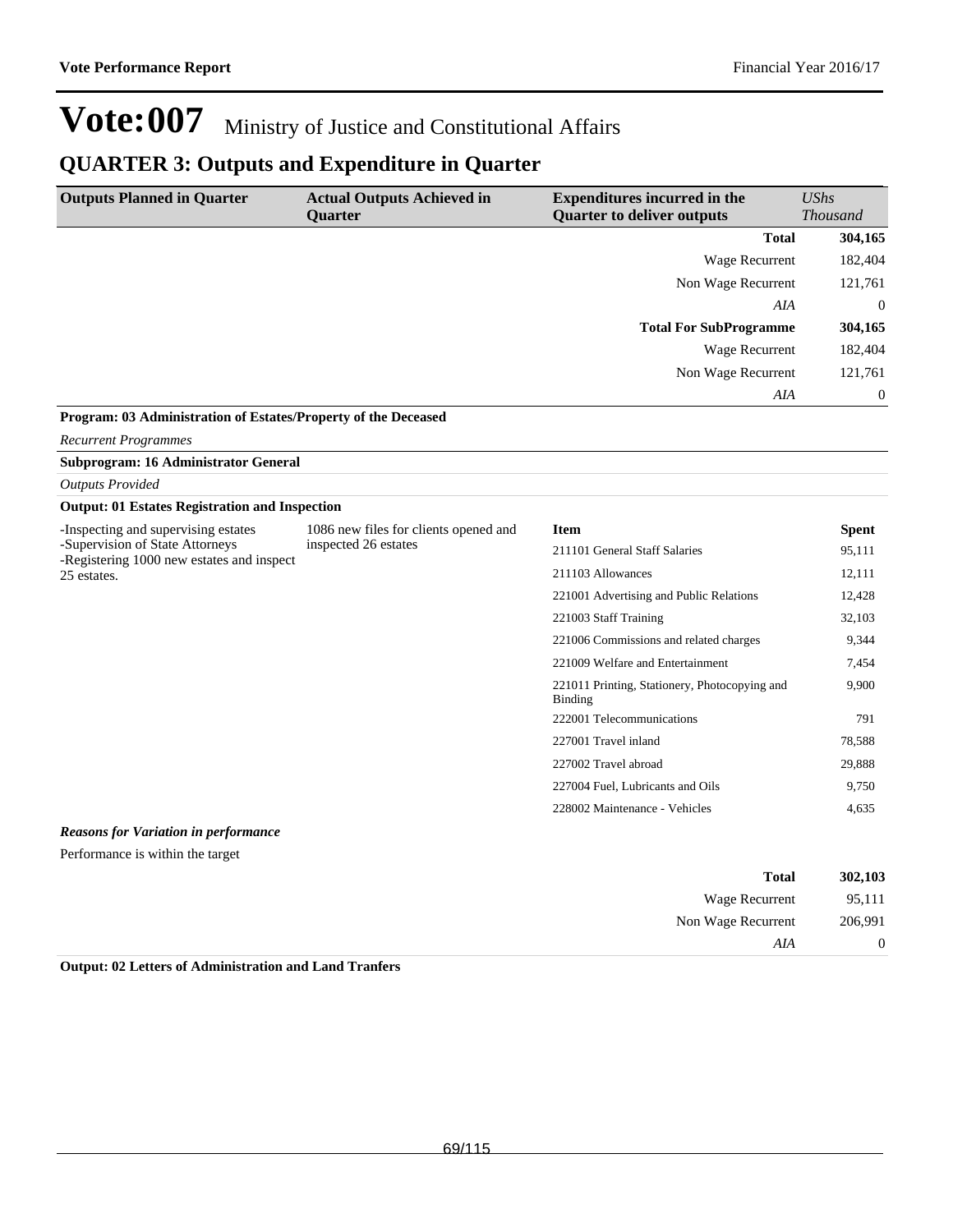### **QUARTER 3: Outputs and Expenditure in Quarter**

| <b>Outputs Planned in Quarter</b>                        | <b>Actual Outputs Achieved in</b><br><b>Ouarter</b>    | <b>Expenditures incurred in the</b><br><b>Quarter to deliver outputs</b> | $\mathit{UShs}$<br><i>Thousand</i> |
|----------------------------------------------------------|--------------------------------------------------------|--------------------------------------------------------------------------|------------------------------------|
| -Court attendance                                        | 3 applications for letters of                          | Item                                                                     | <b>Spent</b>                       |
| -Filing to court to grant 6 letters of<br>administration | Administration, 9 applications for winding<br>up filed | 211101 General Staff Salaries                                            | 94,922                             |
| -Wind up 50 Estates                                      |                                                        | 211103 Allowances                                                        | 12,261                             |
| -Undertake land transfers                                | 221001 Advertising and Public Relations                | 4,950                                                                    |                                    |
|                                                          | 221003 Staff Training                                  | 11,798                                                                   |                                    |
|                                                          |                                                        | 221006 Commissions and related charges                                   | 4,900                              |
|                                                          |                                                        | 221009 Welfare and Entertainment                                         | 7,617                              |
|                                                          |                                                        | 222001 Telecommunications                                                | 1,055                              |
|                                                          |                                                        | 227001 Travel inland                                                     | 87,315                             |
|                                                          |                                                        | 227002 Travel abroad                                                     | 34,939                             |
|                                                          |                                                        | 227004 Fuel, Lubricants and Oils                                         | 10,808                             |
|                                                          |                                                        | 228002 Maintenance - Vehicles                                            | 1,068                              |

#### *Reasons for Variation in performance*

The Administrator General is encouraging beneficiaries to administer their estates.

Since beneficiaries are encouraged to administer estates, applications for winding up are reducing. More clients requested to administer their estates.

| 271,633        | <b>Total</b>       |
|----------------|--------------------|
| 94,922         | Wage Recurrent     |
| 176,711        | Non Wage Recurrent |
| $\overline{0}$ | AIA                |

#### **Output: 03 Estates administration**

| no objection<br>-Conducting research<br>-Hold meetings with stake holders<br>-Issue 85 certificates of land transfers | -Filing in Court to issue 550 certificates of 786 certificates of no objection issued and Item<br>28 land transfers issued |                                                          | <b>Spent</b> |
|-----------------------------------------------------------------------------------------------------------------------|----------------------------------------------------------------------------------------------------------------------------|----------------------------------------------------------|--------------|
|                                                                                                                       |                                                                                                                            | 211101 General Staff Salaries                            | 95,397       |
|                                                                                                                       |                                                                                                                            | 211103 Allowances                                        | 15,647       |
|                                                                                                                       |                                                                                                                            | 221001 Advertising and Public Relations                  | 4,950        |
|                                                                                                                       |                                                                                                                            | 221003 Staff Training                                    | 17,618       |
|                                                                                                                       |                                                                                                                            | 221006 Commissions and related charges                   | 5,170        |
|                                                                                                                       |                                                                                                                            | 221009 Welfare and Entertainment                         | 5,590        |
|                                                                                                                       |                                                                                                                            | 221011 Printing, Stationery, Photocopying and<br>Binding | 2,000        |
|                                                                                                                       |                                                                                                                            | 222001 Telecommunications                                | 1,055        |
|                                                                                                                       |                                                                                                                            | 227001 Travel inland                                     | 58,687       |
|                                                                                                                       |                                                                                                                            | 227002 Travel abroad                                     | 18,709       |
|                                                                                                                       |                                                                                                                            | 227004 Fuel, Lubricants and Oils                         | 14,039       |
|                                                                                                                       |                                                                                                                            | 228002 Maintenance - Vehicles                            | 6,900        |

#### *Reasons for Variation in performance*

Performance is within the target

| 245,762  | <b>Total</b>       |
|----------|--------------------|
| 95,397   | Wage Recurrent     |
| 150,365  | Non Wage Recurrent |
| $\theta$ | AIA                |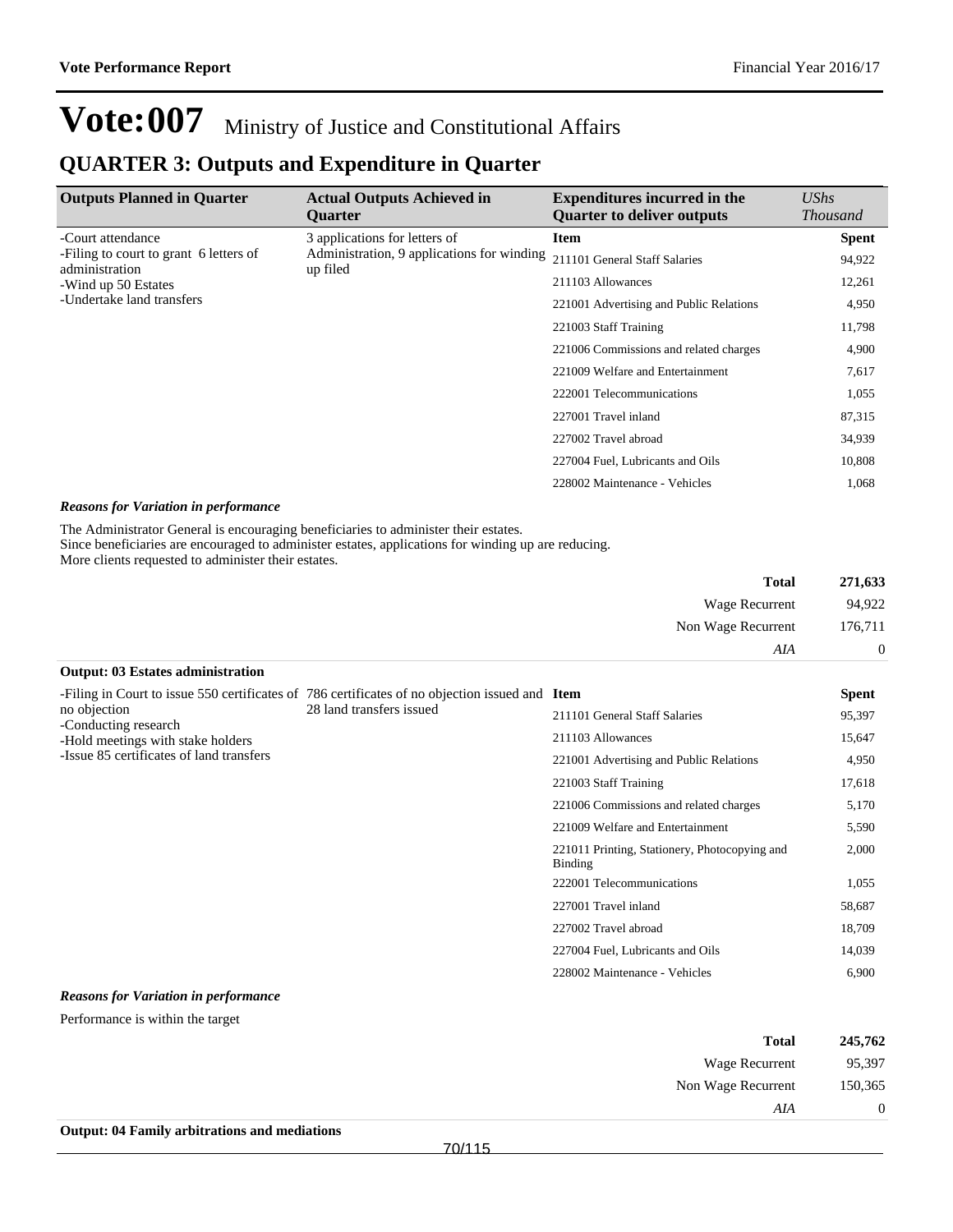Non Wage Recurrent 739,736

*AIA* 0

## **Vote:007** Ministry of Justice and Constitutional Affairs

### **QUARTER 3: Outputs and Expenditure in Quarter**

| <b>Outputs Planned in Quarter</b>                                                                        | <b>Actual Outputs Achieved in</b><br><b>Ouarter</b>                  | <b>Expenditures incurred in the</b><br><b>Quarter to deliver outputs</b> | <b>UShs</b><br><b>Thousand</b> |
|----------------------------------------------------------------------------------------------------------|----------------------------------------------------------------------|--------------------------------------------------------------------------|--------------------------------|
| -Counseling 250 groups of family<br>members<br>-Conducting research<br>-Hold meetings with stake holders | 249 family arbitrations conducted and 245 Item<br>mediations handled |                                                                          | <b>Spent</b>                   |
|                                                                                                          |                                                                      | 211101 General Staff Salaries                                            | 51,497                         |
|                                                                                                          |                                                                      | 211103 Allowances                                                        | 39,508                         |
|                                                                                                          |                                                                      | 221001 Advertising and Public Relations                                  | 7,400                          |
|                                                                                                          |                                                                      | 221003 Staff Training                                                    | 63,432                         |
|                                                                                                          |                                                                      | 221006 Commissions and related charges                                   | 4,480                          |
|                                                                                                          |                                                                      | 221009 Welfare and Entertainment                                         | 7,407                          |
|                                                                                                          |                                                                      | 221011 Printing, Stationery, Photocopying and<br><b>Binding</b>          | 4,071                          |
|                                                                                                          |                                                                      | 222001 Telecommunications                                                | 1,055                          |
|                                                                                                          |                                                                      | 227001 Travel inland                                                     | 40,651                         |
|                                                                                                          |                                                                      | 227002 Travel abroad                                                     | 18,597                         |
|                                                                                                          |                                                                      | 227004 Fuel, Lubricants and Oils                                         | 16,467                         |
|                                                                                                          |                                                                      | 228002 Maintenance - Vehicles                                            | 2,600                          |
| <b>Reasons for Variation in performance</b>                                                              |                                                                      |                                                                          |                                |
| Performance is within the target                                                                         |                                                                      |                                                                          |                                |
|                                                                                                          |                                                                      | <b>Total</b>                                                             | 257,165                        |
|                                                                                                          |                                                                      | Wage Recurrent                                                           | 51,497                         |
|                                                                                                          |                                                                      | Non Wage Recurrent                                                       | 205,669                        |
|                                                                                                          |                                                                      | AIA                                                                      | $\theta$                       |
|                                                                                                          |                                                                      | <b>Total For SubProgramme</b>                                            | 1,076,663                      |
|                                                                                                          |                                                                      | <b>Wage Recurrent</b>                                                    | 336,927                        |

**Program: 04 Regulation of the Legal Profession**

*Recurrent Programmes*

**Subprogram: 15 Law Council**

*Outputs Provided*

**Output: 01 Conclusion of disciplinary cases**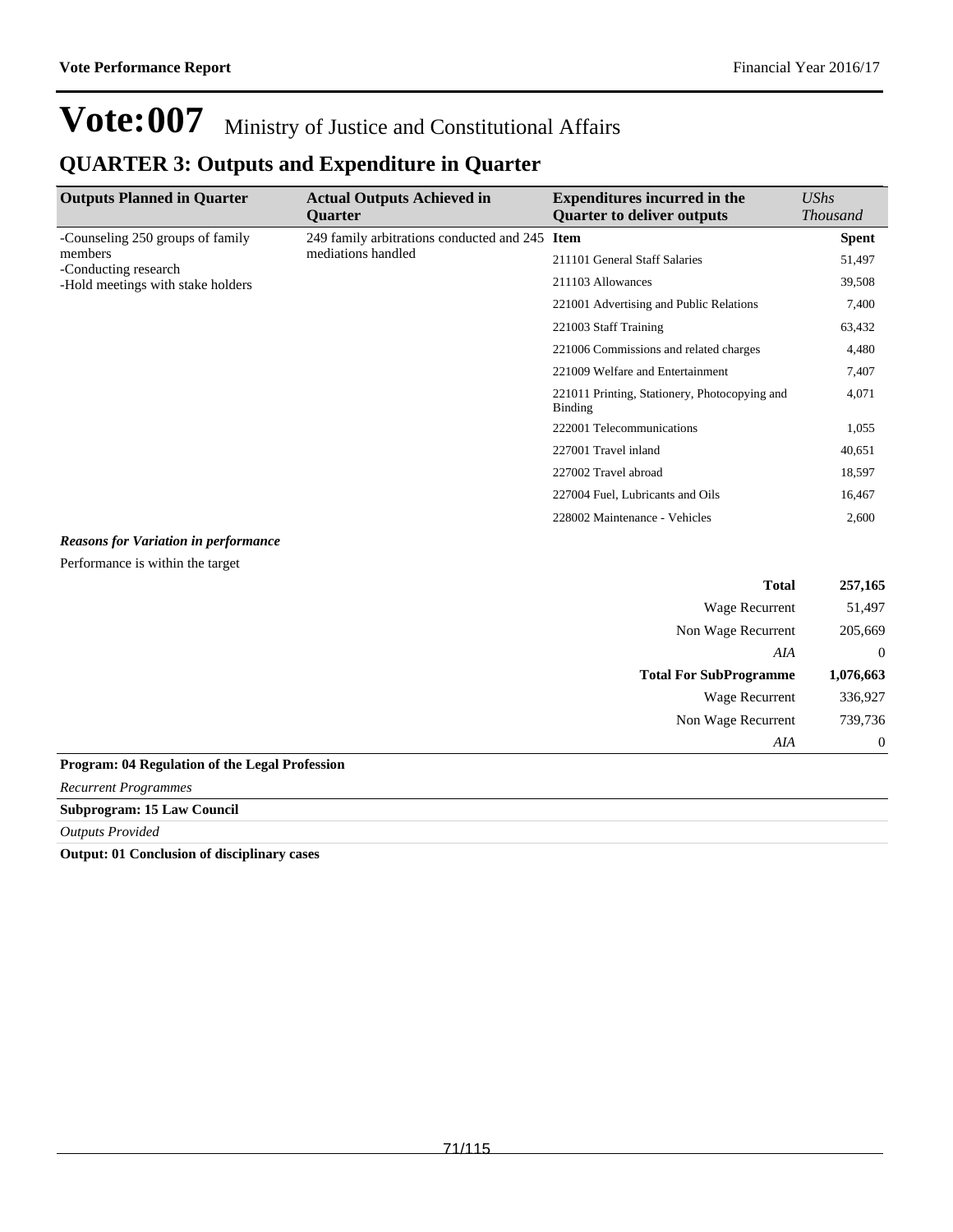### **QUARTER 3: Outputs and Expenditure in Quarter**

| <b>Outputs Planned in Quarter</b>                                                                                                                                                                                                                     | <b>Actual Outputs Achieved in</b><br><b>Ouarter</b>                                                      | <b>Expenditures incurred in the</b><br><b>Quarter to deliver outputs</b> | $\mathit{UShs}$<br><b>Thousand</b> |
|-------------------------------------------------------------------------------------------------------------------------------------------------------------------------------------------------------------------------------------------------------|----------------------------------------------------------------------------------------------------------|--------------------------------------------------------------------------|------------------------------------|
| -Hold disciplinary committee meetings<br>and conclude at east 37 cases in 15 sittings<br>-Supervision of State Attorneys<br>-Carrying out research and consultations<br>-Conducting hearings<br>-Preparing evidence and witnesses<br>-Writing rulings | The Disciplinary Committee concluded 10 Item<br>cases against errant lawyers in 7<br>committee sittings. |                                                                          | <b>Spent</b>                       |
|                                                                                                                                                                                                                                                       |                                                                                                          | 211101 General Staff Salaries                                            | 77,177                             |
|                                                                                                                                                                                                                                                       |                                                                                                          | 211103 Allowances                                                        | 97,804                             |
|                                                                                                                                                                                                                                                       |                                                                                                          | 221001 Advertising and Public Relations                                  | 28,361                             |
|                                                                                                                                                                                                                                                       |                                                                                                          | 221003 Staff Training                                                    | 44,908                             |
|                                                                                                                                                                                                                                                       |                                                                                                          | 221006 Commissions and related charges                                   | 17,889                             |
|                                                                                                                                                                                                                                                       |                                                                                                          | 221009 Welfare and Entertainment                                         | 6,275                              |
|                                                                                                                                                                                                                                                       |                                                                                                          | 221011 Printing, Stationery, Photocopying and<br><b>Binding</b>          | 5,000                              |
|                                                                                                                                                                                                                                                       |                                                                                                          | 222001 Telecommunications                                                | 1,055                              |
|                                                                                                                                                                                                                                                       |                                                                                                          | 227001 Travel inland                                                     | 56,339                             |
|                                                                                                                                                                                                                                                       |                                                                                                          | 227002 Travel abroad                                                     | 27,693                             |
|                                                                                                                                                                                                                                                       |                                                                                                          | 227004 Fuel, Lubricants and Oils                                         | 35,926                             |
|                                                                                                                                                                                                                                                       |                                                                                                          | 228002 Maintenance - Vehicles                                            | 1,350                              |
|                                                                                                                                                                                                                                                       |                                                                                                          |                                                                          |                                    |

#### *Reasons for Variation in performance*

Several matters are pending final judgement.

Limited number of sittings due to lack of quorum and part of the Committee due to the busy schedule of members.

Other activities of other institutions such as Uganda Law Society like the AGM, the Annual Lawyer day, the Pro bono day which require the participation of the Law Council members.

| <b>Total</b>                                 | 399,777        |
|----------------------------------------------|----------------|
| Wage Recurrent                               | 77,177         |
| Non Wage Recurrent                           | 322,600        |
| AIA                                          | $\overline{0}$ |
| <b>Output: 02 Inspection and Supervision</b> |                |

| -Supervision of State Attorneys<br>-Carry out research and consultations<br>-Inspect 3 Universities teaching Law<br>-Inspect all 175 Law Chambers in the<br>country<br>-Publish list of authorized Law firms<br>-Inspect 15 legal aid service providers | Law Council inspected 772, approved 678 Item<br>law firms and rejected 91.<br>14 supervisory vists to Legal aid service<br>providers were conducted out of which 12<br>were approved and 2 rejected. |                                         | <b>Spent</b> |
|---------------------------------------------------------------------------------------------------------------------------------------------------------------------------------------------------------------------------------------------------------|------------------------------------------------------------------------------------------------------------------------------------------------------------------------------------------------------|-----------------------------------------|--------------|
|                                                                                                                                                                                                                                                         |                                                                                                                                                                                                      | 211101 General Staff Salaries           | 25,735       |
|                                                                                                                                                                                                                                                         |                                                                                                                                                                                                      | 211103 Allowances                       | 65,834       |
|                                                                                                                                                                                                                                                         |                                                                                                                                                                                                      | 221001 Advertising and Public Relations | 16,344       |
|                                                                                                                                                                                                                                                         |                                                                                                                                                                                                      | 221003 Staff Training                   | 44,908       |
| -Conduct meetings with st                                                                                                                                                                                                                               |                                                                                                                                                                                                      | 221006 Commissions and related charges  | 14,923       |
|                                                                                                                                                                                                                                                         |                                                                                                                                                                                                      | 221009 Welfare and Entertainment        | 7,439        |
|                                                                                                                                                                                                                                                         |                                                                                                                                                                                                      | 222001 Telecommunications               | 1,055        |
|                                                                                                                                                                                                                                                         |                                                                                                                                                                                                      | 227001 Travel inland                    | 29,104       |
|                                                                                                                                                                                                                                                         |                                                                                                                                                                                                      | 227002 Travel abroad                    | 16.469       |
|                                                                                                                                                                                                                                                         |                                                                                                                                                                                                      | 227004 Fuel, Lubricants and Oils        | 29.815       |
|                                                                                                                                                                                                                                                         |                                                                                                                                                                                                      | 228002 Maintenance - Vehicles           | 5,888        |

#### *Reasons for Variation in performance*

Inspection of universities begins in fourth Quarter

Law firms not approved do not meet the required standards.

The few supervisory visits were carried out within Kampala. the est are pending release of funds from Development Partners(Democratic Governance Facility)

|                          | 257,513<br><b>Total</b> |
|--------------------------|-------------------------|
| Wage Recurrent<br>72/115 | 25,735                  |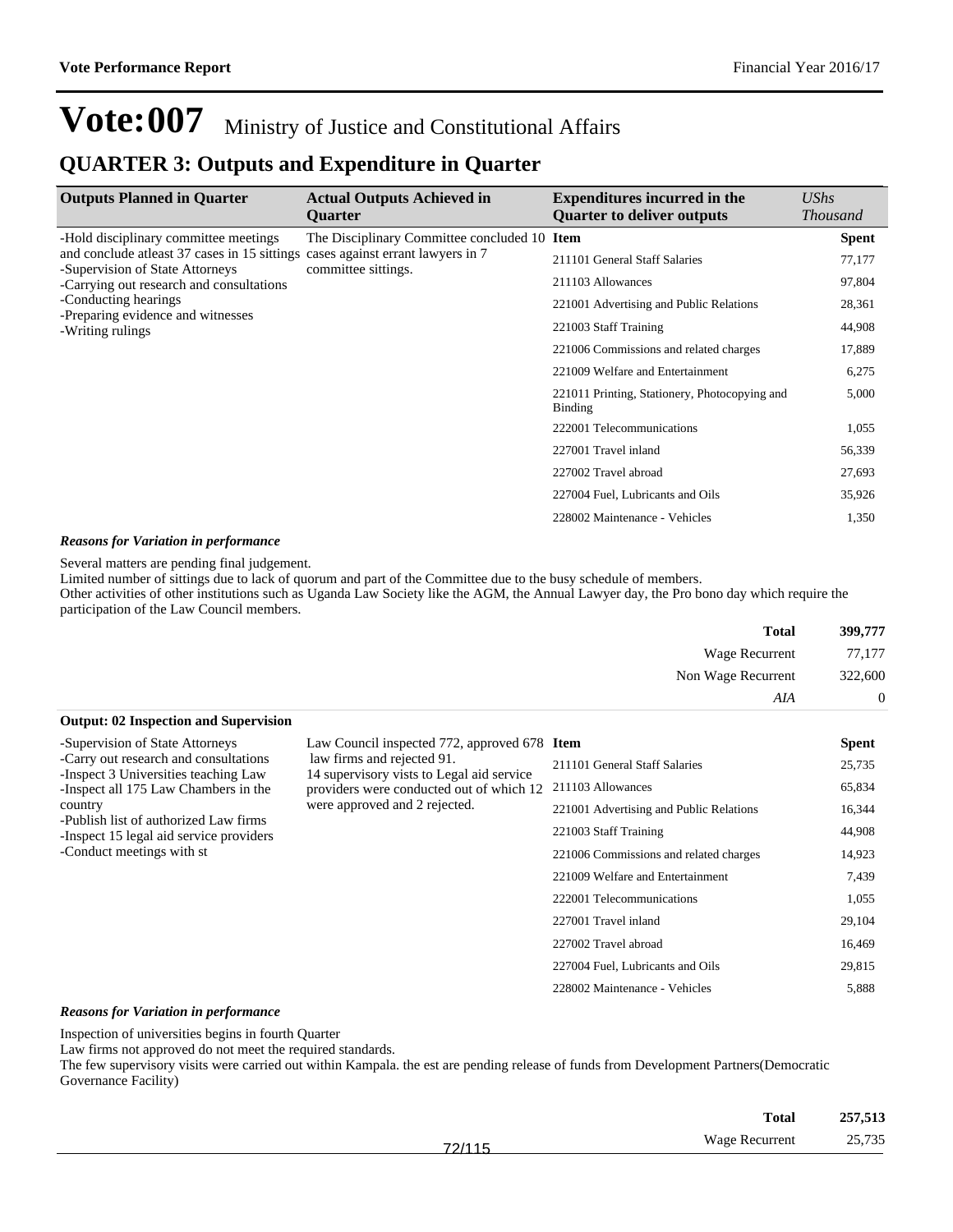225001 Consultancy Services- Short term 57,211 225002 Consultancy Services- Long-term 20,327 227001 Travel inland 103,457 227002 Travel abroad 113,647 227004 Fuel, Lubricants and Oils 61,500 228002 Maintenance - Vehicles 12,259

# **Vote:007** Ministry of Justice and Constitutional Affairs

### **QUARTER 3: Outputs and Expenditure in Quarter**

| <b>Outputs Planned in Quarter</b>                                                  | <b>Actual Outputs Achieved in</b><br>Quarter                                   | <b>Expenditures incurred in the</b><br><b>Quarter to deliver outputs</b> | UShs<br><b>Thousand</b> |
|------------------------------------------------------------------------------------|--------------------------------------------------------------------------------|--------------------------------------------------------------------------|-------------------------|
|                                                                                    |                                                                                | Non Wage Recurrent                                                       | 231,778                 |
|                                                                                    |                                                                                | AIA                                                                      | $\theta$                |
|                                                                                    |                                                                                | <b>Total For SubProgramme</b>                                            | 657,290                 |
|                                                                                    |                                                                                | Wage Recurrent                                                           | 102,912                 |
|                                                                                    |                                                                                | Non Wage Recurrent                                                       | 554,378                 |
|                                                                                    |                                                                                | AIA                                                                      | $\theta$                |
| Program: 05 Access to Justice and Accountability                                   |                                                                                |                                                                          |                         |
| <b>Development Projects</b>                                                        |                                                                                |                                                                          |                         |
| Project: 0890 Support to Justice Law and Order Sector                              |                                                                                |                                                                          |                         |
| <b>Outputs Provided</b>                                                            |                                                                                |                                                                          |                         |
| <b>Output: 01 Ministry of Justice and Constitutional Affairs-JLOS</b>              |                                                                                |                                                                          |                         |
| Handle 100 civil cases in SC, CoA, HC                                              | MOJCA Drafted and published 12 Bills, 6                                        | <b>Item</b>                                                              | <b>Spent</b>            |
| and CM Courts; Automation of Civil Case<br>Management System; Handle Law refoms    | Acts, 65 Statutory Instruments; Handled                                        | 211103 Allowances                                                        | 282,043                 |
| and priority bills.                                                                | 40 cases against errant lawyers in 18<br>committee sittings; responded to 3141 | 221001 Advertising and Public Relations                                  | 42,050                  |
| Conclude 85 disciplinary cases; Inspect                                            | contracts and MoUs received, opened                                            | 221002 Workshops and Seminars                                            | 136,926                 |
| 175 Law firms, 3 Universities; Train in<br>Legislative drafting; handle cases in E | 2142 new files, inspected 55 estates                                           | 221003 Staff Training                                                    | 212,206                 |
|                                                                                    |                                                                                | 221011 Printing, Stationery, Photocopying and<br>Binding                 | 85,473                  |

#### *Reasons for Variation in performance*

No variation

| 1,127,099      | <b>Total</b>              |
|----------------|---------------------------|
| 1,127,099      | <b>GoU</b> Development    |
| $\overline{0}$ | <b>External Financing</b> |
| $\overline{0}$ | AIA                       |

#### **Output: 06 Program Management**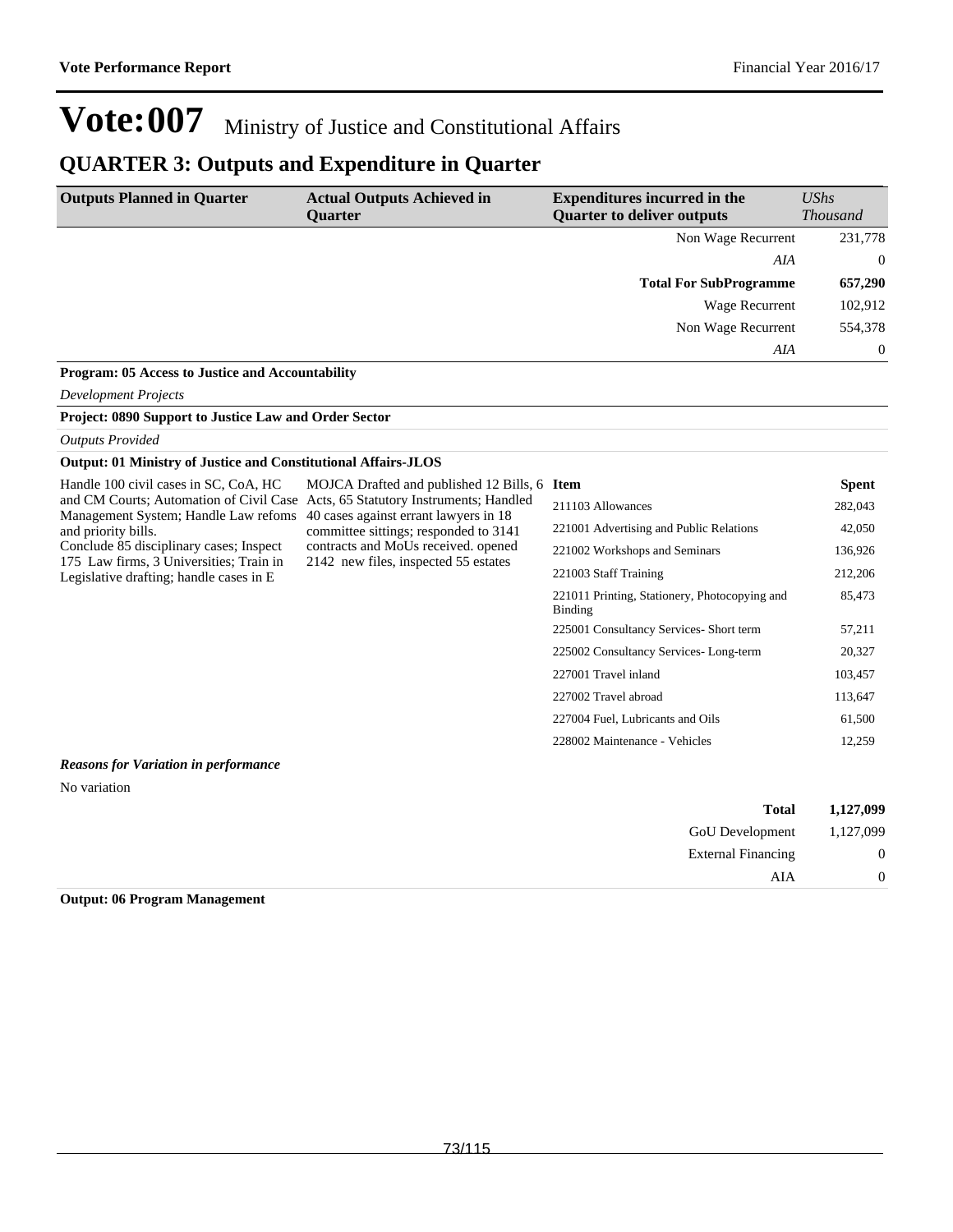External Financing 0

AIA 0

# **Vote:007** Ministry of Justice and Constitutional Affairs

### **QUARTER 3: Outputs and Expenditure in Quarter**

| <b>Outputs Planned in Quarter</b>                                                  | <b>Actual Outputs Achieved in</b><br><b>Ouarter</b>                                                                                                                                                         | <b>Expenditures incurred in the</b><br><b>Quarter to deliver outputs</b> | <b>UShs</b><br><b>Thousand</b> |
|------------------------------------------------------------------------------------|-------------------------------------------------------------------------------------------------------------------------------------------------------------------------------------------------------------|--------------------------------------------------------------------------|--------------------------------|
| Construction of 1 Justice center.                                                  | Over 98% of constructions started under                                                                                                                                                                     | <b>Item</b>                                                              | <b>Spent</b>                   |
| Strengthening of systems in the JLOS<br>institutions. Fasttraking of enabling laws | SIP III are complete. Most of the<br>outstanding projects are those commenced<br>this financial year. The Sector has a<br>programme to commission all completed<br>construction projects including those at | 211102 Contract Staff Salaries (Incl. Casuals,<br>Temporary)             | 1,459,363                      |
| and other priority bills                                                           |                                                                                                                                                                                                             | 211103 Allowances                                                        | 193,905                        |
|                                                                                    |                                                                                                                                                                                                             | 212201 Social Security Contributions                                     | 80,746                         |
|                                                                                    | Kiruhura, Ibanda, Wakiso, Mityana,<br>Kiboga, Kyenjojo, Kibuku, Kayunga and                                                                                                                                 | 213004 Gratuity Expenses                                                 | 440,350                        |
|                                                                                    | Lamwo within the calendar year 2017.                                                                                                                                                                        | 221001 Advertising and Public Relations                                  | 140,751                        |
|                                                                                    |                                                                                                                                                                                                             | 221002 Workshops and Seminars                                            | 299,499                        |
|                                                                                    |                                                                                                                                                                                                             | 221003 Staff Training                                                    | 268,959                        |
|                                                                                    |                                                                                                                                                                                                             | 221007 Books, Periodicals & Newspapers                                   | 15,187                         |
|                                                                                    |                                                                                                                                                                                                             | 221009 Welfare and Entertainment                                         | 73,661                         |
|                                                                                    |                                                                                                                                                                                                             | 221011 Printing, Stationery, Photocopying and<br><b>Binding</b>          | 199,618                        |
|                                                                                    |                                                                                                                                                                                                             | 222001 Telecommunications                                                | 25,476                         |
|                                                                                    |                                                                                                                                                                                                             | 225001 Consultancy Services- Short term                                  | 433,505                        |
|                                                                                    |                                                                                                                                                                                                             | 225002 Consultancy Services-Long-term                                    | 145,005                        |
|                                                                                    |                                                                                                                                                                                                             | 227001 Travel inland                                                     | 162,033                        |
|                                                                                    |                                                                                                                                                                                                             | 227002 Travel abroad                                                     | 68,184                         |
|                                                                                    |                                                                                                                                                                                                             | 227004 Fuel, Lubricants and Oils                                         | 40,215                         |
|                                                                                    |                                                                                                                                                                                                             | 228002 Maintenance - Vehicles                                            | 42,270                         |
|                                                                                    |                                                                                                                                                                                                             | 228003 Maintenance – Machinery, Equipment<br>& Furniture                 | 3,406                          |
| <b>Reasons for Variation in performance</b>                                        |                                                                                                                                                                                                             |                                                                          |                                |
| No variation                                                                       |                                                                                                                                                                                                             |                                                                          |                                |

| 4,092,134      | <b>Total</b>              |                               |
|----------------|---------------------------|-------------------------------|
| 4,092,134      | <b>GoU</b> Development    |                               |
| $\mathbf{0}$   | <b>External Financing</b> |                               |
| $\overline{0}$ | AIA                       |                               |
|                |                           | $\alpha$ , $\beta$ , $\gamma$ |

| <b>Outputs Funded</b> |  |
|-----------------------|--|
|-----------------------|--|

| <b>Output: 52 Ministry Of Internal Affairs-JLOS</b>                               |                                                                                |                                                 |              |
|-----------------------------------------------------------------------------------|--------------------------------------------------------------------------------|-------------------------------------------------|--------------|
| Forensic monitoring and investigation to<br>support safeguards for public health, | Juvenile cases were fast tracked and the<br>average time spent in detention by | <b>Item</b>                                     | <b>Spent</b> |
| food and environmental safety.<br>Handle and supervise CS orders                  | children before sentencing reduced to 2<br>months from 3 months.               | 263204 Transfers to other govt. Units (Capital) | 1,577,114    |
| <b>Reasons for Variation in performance</b>                                       |                                                                                |                                                 |              |
| No variation                                                                      |                                                                                |                                                 |              |
|                                                                                   |                                                                                | <b>Total</b>                                    | 1,577,114    |
|                                                                                   |                                                                                | <b>GoU</b> Development                          | 1.577.114    |

**Output: 53 Uganda Law Reform Commission - JLOS**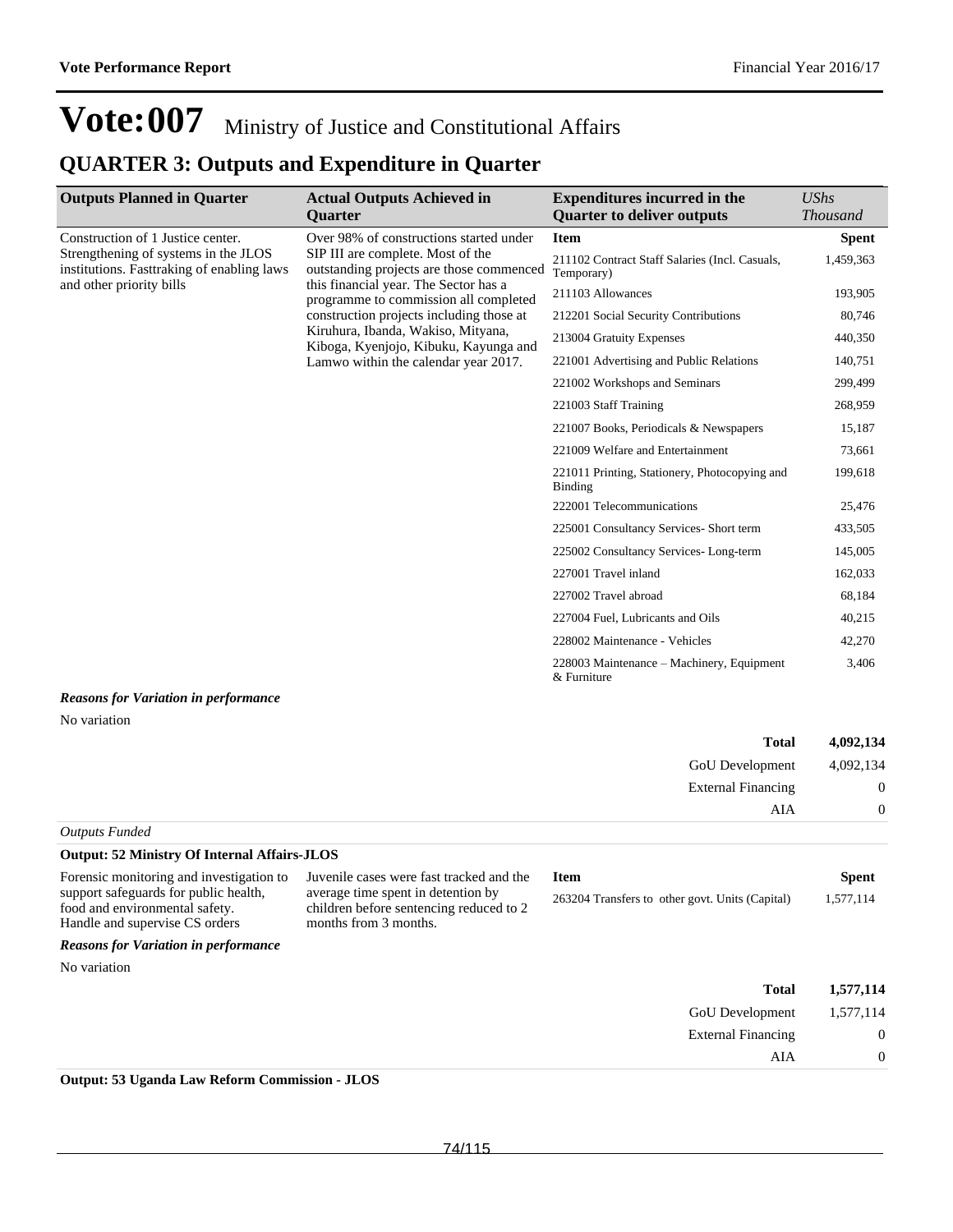### **QUARTER 3: Outputs and Expenditure in Quarter**

| <b>Outputs Planned in Quarter</b>                                                                                                                                                                                                   | <b>Actual Outputs Achieved in</b><br><b>Quarter</b>                                                                                                                                                                                                                                                                                                                                                                                                                                                                                             | <b>Expenditures incurred in the</b><br><b>Quarter to deliver outputs</b> | <b>UShs</b><br><b>Thousand</b> |
|-------------------------------------------------------------------------------------------------------------------------------------------------------------------------------------------------------------------------------------|-------------------------------------------------------------------------------------------------------------------------------------------------------------------------------------------------------------------------------------------------------------------------------------------------------------------------------------------------------------------------------------------------------------------------------------------------------------------------------------------------------------------------------------------------|--------------------------------------------------------------------------|--------------------------------|
| Publication of the Laws of Uganda revised drafted user guides and carried out an                                                                                                                                                    |                                                                                                                                                                                                                                                                                                                                                                                                                                                                                                                                                 | <b>Item</b>                                                              | <b>Spent</b>                   |
| edtion.                                                                                                                                                                                                                             | implementation audit for the post<br>enactment advocacy of business related<br>laws.<br>Prepared concept papers for the<br>simplification of the East African<br>Community Customs Management Act.<br>Prepared issues papers for the review of<br>the Arbitration and Conciliation Act,<br>selected Land Laws, and Protection of<br>Children Against Grooming for Sexual<br>Exploitation legislation.                                                                                                                                           | 263204 Transfers to other govt. Units (Capital)                          | 548,515                        |
| <b>Reasons for Variation in performance</b>                                                                                                                                                                                         |                                                                                                                                                                                                                                                                                                                                                                                                                                                                                                                                                 |                                                                          |                                |
| No variation                                                                                                                                                                                                                        |                                                                                                                                                                                                                                                                                                                                                                                                                                                                                                                                                 |                                                                          |                                |
|                                                                                                                                                                                                                                     |                                                                                                                                                                                                                                                                                                                                                                                                                                                                                                                                                 | Total                                                                    | 548,515                        |
|                                                                                                                                                                                                                                     |                                                                                                                                                                                                                                                                                                                                                                                                                                                                                                                                                 | GoU Development                                                          | 548,515                        |
|                                                                                                                                                                                                                                     |                                                                                                                                                                                                                                                                                                                                                                                                                                                                                                                                                 | <b>External Financing</b>                                                | $\boldsymbol{0}$               |
| <b>Output: 54 Law Development Center-JLOS</b>                                                                                                                                                                                       |                                                                                                                                                                                                                                                                                                                                                                                                                                                                                                                                                 | AIA                                                                      | $\boldsymbol{0}$               |
| -Train student on Bar Course; Diploma-                                                                                                                                                                                              | conducted Legal training of 600 students                                                                                                                                                                                                                                                                                                                                                                                                                                                                                                        | <b>Item</b>                                                              | <b>Spent</b>                   |
| in-Law; HR Courses; and other Short<br>Courses.<br>-Acquire ICT teaching aids;<br>-Restock library                                                                                                                                  | on the Bar Course; 640 on Diploma-in-<br>Law Course; and 240 Administrative<br>officers. procured computers and<br>Subscribed to Lexis Nexis On-line law<br>library and equipped library with<br>networked computers.                                                                                                                                                                                                                                                                                                                           | 263204 Transfers to other govt. Units (Capital)                          | 549,014                        |
| <b>Reasons for Variation in performance</b>                                                                                                                                                                                         |                                                                                                                                                                                                                                                                                                                                                                                                                                                                                                                                                 |                                                                          |                                |
| No variation                                                                                                                                                                                                                        |                                                                                                                                                                                                                                                                                                                                                                                                                                                                                                                                                 |                                                                          |                                |
|                                                                                                                                                                                                                                     |                                                                                                                                                                                                                                                                                                                                                                                                                                                                                                                                                 | <b>Total</b>                                                             | 549,014                        |
|                                                                                                                                                                                                                                     |                                                                                                                                                                                                                                                                                                                                                                                                                                                                                                                                                 | GoU Development                                                          | 549,014                        |
|                                                                                                                                                                                                                                     |                                                                                                                                                                                                                                                                                                                                                                                                                                                                                                                                                 | <b>External Financing</b>                                                | $\boldsymbol{0}$               |
| <b>Output: 55 Judiciary - JLOS</b>                                                                                                                                                                                                  |                                                                                                                                                                                                                                                                                                                                                                                                                                                                                                                                                 | AIA                                                                      | $\boldsymbol{0}$               |
| procuremnt of Court recording equipment The Supreme Court disposed of 2                                                                                                                                                             |                                                                                                                                                                                                                                                                                                                                                                                                                                                                                                                                                 | <b>Item</b>                                                              | Spent                          |
| procured for Magistrates Courts and<br>Vehicles for the Land Courts; Providing<br>Legal Aid Services; implement<br>performance measurement tool. Handle<br>Criminal, Appeals and<br>Civil Appeals disposed of in SC; Civil<br>Appea | criminal, 10 civil and 2 Constitutional<br>cases. The Court of Appeal/Constitutional<br>Court 173 Civil, 5 Constitutional, 190<br>Criminal and 22 Election Petitions.<br>High Court, cases disposed included Civil<br>(3,549), Criminal (2,471), Family (1,576),<br>Commercial (1076), and Anti-corruption<br>$(153)$ .<br>In the Magistrate Courts, 61,242 cases<br>were disposed of (35,607 cases at Chief<br>Magistrates Court; 22,065 cases at Grade I<br>Courts; 3,570 cases at Grade II Courts)<br>disposed of in the Magistrates Courts. | 263204 Transfers to other govt. Units (Capital)                          | 2,138,120                      |
| <b>Reasons for Variation in performance</b>                                                                                                                                                                                         |                                                                                                                                                                                                                                                                                                                                                                                                                                                                                                                                                 |                                                                          |                                |

No variation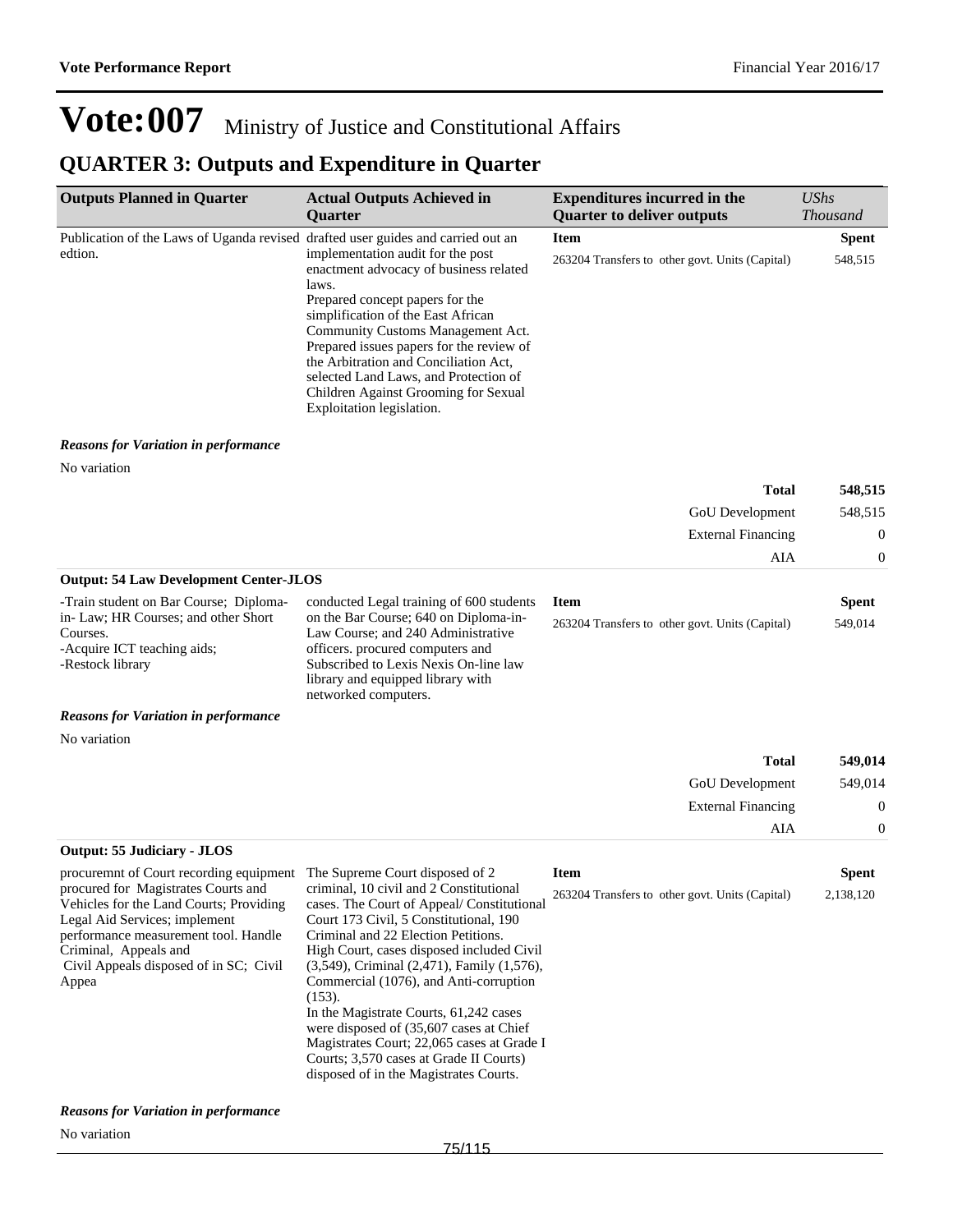## **QUARTER 3: Outputs and Expenditure in Quarter**

| <b>Outputs Planned in Quarter</b>                                                                                                                                                                                                                                                        | <b>Actual Outputs Achieved in</b><br><b>Quarter</b>                                                                                                                                                                                                  | <b>Expenditures incurred in the</b><br><b>Quarter to deliver outputs</b> | <b>UShs</b><br><b>Thousand</b>                         |
|------------------------------------------------------------------------------------------------------------------------------------------------------------------------------------------------------------------------------------------------------------------------------------------|------------------------------------------------------------------------------------------------------------------------------------------------------------------------------------------------------------------------------------------------------|--------------------------------------------------------------------------|--------------------------------------------------------|
|                                                                                                                                                                                                                                                                                          |                                                                                                                                                                                                                                                      | <b>Total</b>                                                             | 2,138,120                                              |
|                                                                                                                                                                                                                                                                                          |                                                                                                                                                                                                                                                      | GoU Development                                                          | 2,138,120                                              |
|                                                                                                                                                                                                                                                                                          |                                                                                                                                                                                                                                                      | <b>External Financing</b>                                                | $\mathbf 0$                                            |
|                                                                                                                                                                                                                                                                                          |                                                                                                                                                                                                                                                      | AIA                                                                      | $\boldsymbol{0}$                                       |
| <b>Output: 56 Uganda Police Force-JLOS</b>                                                                                                                                                                                                                                               |                                                                                                                                                                                                                                                      |                                                                          |                                                        |
| -Investigate violent crimes and submit to<br>DPP.<br>-Expand Canine unit<br>-Establish Human<br>-Roll out the Suspect Profiling System.<br>-construction of Police<br>Divisions and Regional offices<br>under PPP.                                                                       | Case backlog reduced as compared to last Item<br>financial year and the disposal rate of<br>cases is satisfactory                                                                                                                                    | 263204 Transfers to other govt. Units (Capital)                          | <b>Spent</b><br>1,805,501                              |
| -Completion of<br>Natete Police Station, Cancer<br>Hospital, head                                                                                                                                                                                                                        |                                                                                                                                                                                                                                                      |                                                                          |                                                        |
| <b>Reasons for Variation in performance</b>                                                                                                                                                                                                                                              |                                                                                                                                                                                                                                                      |                                                                          |                                                        |
| No variation                                                                                                                                                                                                                                                                             |                                                                                                                                                                                                                                                      |                                                                          |                                                        |
|                                                                                                                                                                                                                                                                                          |                                                                                                                                                                                                                                                      | <b>Total</b>                                                             | 1,805,501                                              |
|                                                                                                                                                                                                                                                                                          |                                                                                                                                                                                                                                                      | GoU Development                                                          | 1,805,501                                              |
|                                                                                                                                                                                                                                                                                          |                                                                                                                                                                                                                                                      | <b>External Financing</b>                                                | $\mathbf{0}$                                           |
|                                                                                                                                                                                                                                                                                          |                                                                                                                                                                                                                                                      | AIA                                                                      | $\mathbf{0}$                                           |
| <b>Output: 57 Uganda Prisons Service-JLOS</b>                                                                                                                                                                                                                                            |                                                                                                                                                                                                                                                      |                                                                          |                                                        |
| -Establishment of an irrigation system at<br>Ruimi, Ibuga and<br>Mubuku farm prisons.<br>-Procure uniports for establishment of<br>emergency<br>prisons.<br>-Construct staff housing units<br>-Procure iron sheets to support<br>construction of various staff housing units<br>in selec | registered achievements the rehabilitation<br>programmes in the Prisons as well as low<br>recidivism rates.<br>number of prisoners engaged in<br>rehabilitation programmes increased.                                                                | <b>Item</b><br>263204 Transfers to other govt. Units (Capital)           | <b>Spent</b><br>2,046,800                              |
| <b>Reasons for Variation in performance</b>                                                                                                                                                                                                                                              |                                                                                                                                                                                                                                                      |                                                                          |                                                        |
| No variation                                                                                                                                                                                                                                                                             |                                                                                                                                                                                                                                                      |                                                                          |                                                        |
|                                                                                                                                                                                                                                                                                          |                                                                                                                                                                                                                                                      | <b>Total</b><br>GoU Development<br><b>External Financing</b><br>AIA      | 2,046,800<br>2,046,800<br>$\theta$<br>$\boldsymbol{0}$ |
| <b>Output: 58 Judicial Service Commission-JLOS</b>                                                                                                                                                                                                                                       |                                                                                                                                                                                                                                                      |                                                                          |                                                        |
| Conduct sensitization and Civic education<br>workshops in 10 sub counties and radio<br>talk shows on law and administration of<br>Judicial Officers Court inspections;<br>conduct investigations and inspections; 6<br>Disciplinar                                                       | JSC registered 129% improvement in<br>complaints handling at investigations<br>level.<br>justice. Conduct 5 recruitment sessions for This performance increased the number of<br>cases identified for the Disciplinary<br>Committee to 370 from 307. | <b>Item</b><br>263204 Transfers to other govt. Units (Capital)           | <b>Spent</b><br>531,560                                |
| <b>Reasons for Variation in performance</b>                                                                                                                                                                                                                                              |                                                                                                                                                                                                                                                      |                                                                          |                                                        |
| No variation                                                                                                                                                                                                                                                                             |                                                                                                                                                                                                                                                      |                                                                          |                                                        |
|                                                                                                                                                                                                                                                                                          | 76/115                                                                                                                                                                                                                                               |                                                                          |                                                        |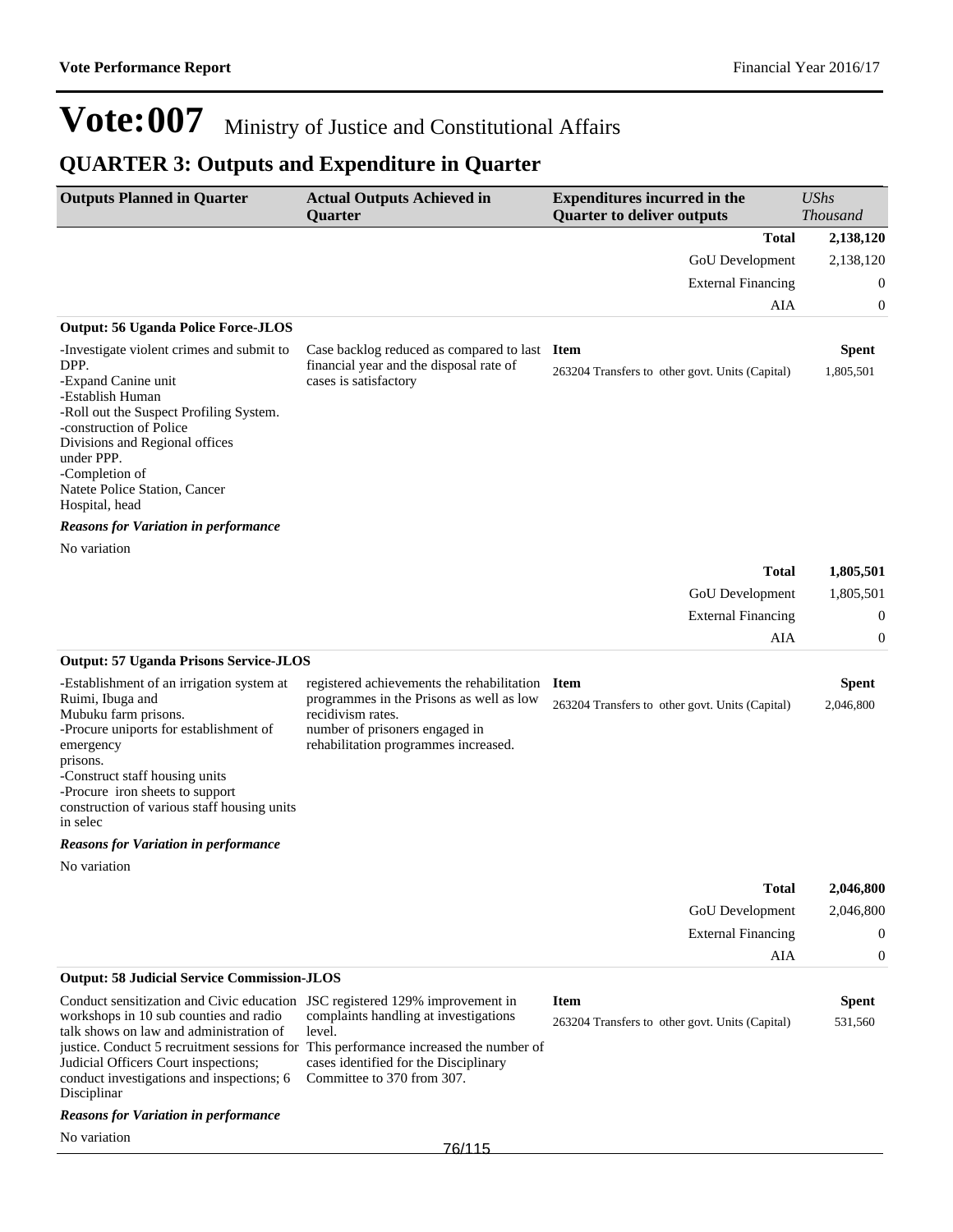## **QUARTER 3: Outputs and Expenditure in Quarter**

| <b>Outputs Planned in Quarter</b>                                                                                                                                                                   | <b>Actual Outputs Achieved in</b><br>Quarter                                                                                                                                                                                                                                                                                                         | <b>Expenditures incurred in the</b><br><b>Quarter to deliver outputs</b> | <b>UShs</b><br><b>Thousand</b> |
|-----------------------------------------------------------------------------------------------------------------------------------------------------------------------------------------------------|------------------------------------------------------------------------------------------------------------------------------------------------------------------------------------------------------------------------------------------------------------------------------------------------------------------------------------------------------|--------------------------------------------------------------------------|--------------------------------|
|                                                                                                                                                                                                     |                                                                                                                                                                                                                                                                                                                                                      | <b>Total</b>                                                             | 531,560                        |
|                                                                                                                                                                                                     |                                                                                                                                                                                                                                                                                                                                                      | GoU Development                                                          | 531,560                        |
|                                                                                                                                                                                                     |                                                                                                                                                                                                                                                                                                                                                      | <b>External Financing</b>                                                | 0                              |
|                                                                                                                                                                                                     |                                                                                                                                                                                                                                                                                                                                                      | AIA                                                                      | 0                              |
| <b>Output: 59 Directorate Of Public Prosecutions</b>                                                                                                                                                |                                                                                                                                                                                                                                                                                                                                                      |                                                                          |                                |
| Establish and operationalize 10<br>new offices. addressing at least                                                                                                                                 | The ODPP kick-started preparation for the Item<br>National Prosecution Policy and re-<br>branded the Office of the DPP.<br>ODPP addressed 85% of complaints<br>registered against staff performance and<br>conduct and in addition 85% of<br>Directorates offices met the minimum<br>performance standards in terms of quality<br>of legal opinions. | 263204 Transfers to other govt. Units (Capital)                          | <b>Spent</b><br>1,272,920      |
| <b>Reasons for Variation in performance</b>                                                                                                                                                         |                                                                                                                                                                                                                                                                                                                                                      |                                                                          |                                |
| No variation                                                                                                                                                                                        |                                                                                                                                                                                                                                                                                                                                                      |                                                                          |                                |
|                                                                                                                                                                                                     |                                                                                                                                                                                                                                                                                                                                                      | <b>Total</b>                                                             | 1,272,920                      |
|                                                                                                                                                                                                     |                                                                                                                                                                                                                                                                                                                                                      | GoU Development                                                          | 1,272,920                      |
|                                                                                                                                                                                                     |                                                                                                                                                                                                                                                                                                                                                      | <b>External Financing</b>                                                | 0                              |
|                                                                                                                                                                                                     |                                                                                                                                                                                                                                                                                                                                                      | AIA                                                                      | 0                              |
| <b>Output: 60 Other JLOS Funded Services</b>                                                                                                                                                        |                                                                                                                                                                                                                                                                                                                                                      |                                                                          |                                |
| Issue passports; revision of Subsidiary<br>Laws; translation of<br>the Constitution into one local language;<br>reprinting of the Constitution; printing the<br>updated Index of the Laws of Uganda | Analyzed and disposed of 34.2% (104 of<br>304) new forensic cases received; 66<br>samples for commercial and consumer<br>products were verified for export<br>promotion; Received 30 Court summons<br>and responded to 25.                                                                                                                           | <b>Item</b><br>263204 Transfers to other govt. Units (Capital)           | <b>Spent</b><br>6,319,717      |
| <b>Reasons for Variation in performance</b>                                                                                                                                                         |                                                                                                                                                                                                                                                                                                                                                      |                                                                          |                                |
| No variation                                                                                                                                                                                        |                                                                                                                                                                                                                                                                                                                                                      |                                                                          |                                |
|                                                                                                                                                                                                     |                                                                                                                                                                                                                                                                                                                                                      | <b>Total</b>                                                             | 6,319,717                      |
|                                                                                                                                                                                                     |                                                                                                                                                                                                                                                                                                                                                      | GoU Development                                                          | 6,319,717                      |
|                                                                                                                                                                                                     |                                                                                                                                                                                                                                                                                                                                                      | <b>External Financing</b><br>AIA                                         | 0<br>$\theta$                  |
| <b>Capital Purchases</b>                                                                                                                                                                            |                                                                                                                                                                                                                                                                                                                                                      |                                                                          |                                |
| <b>Output: 72 Government Buildings and Administrative Infrastructure</b>                                                                                                                            |                                                                                                                                                                                                                                                                                                                                                      |                                                                          |                                |
| Support to construction of JLOS House                                                                                                                                                               | The designs prepared by the consortium of Item                                                                                                                                                                                                                                                                                                       |                                                                          | <b>Spent</b>                   |
|                                                                                                                                                                                                     | the private investor were approved by the<br>Sector Leadership Committee in the<br>reporting period. The consortium has<br>submitted the costed re-designs and<br>negotiations are at commercial close stage.                                                                                                                                        | 312101 Non-Residential Buildings                                         | 649,779                        |
| <b>Reasons for Variation in performance</b>                                                                                                                                                         |                                                                                                                                                                                                                                                                                                                                                      |                                                                          |                                |
| No variation                                                                                                                                                                                        |                                                                                                                                                                                                                                                                                                                                                      |                                                                          |                                |
|                                                                                                                                                                                                     |                                                                                                                                                                                                                                                                                                                                                      | <b>Total</b>                                                             | 649,779                        |
|                                                                                                                                                                                                     |                                                                                                                                                                                                                                                                                                                                                      | GoU Development                                                          | 649,779                        |
|                                                                                                                                                                                                     |                                                                                                                                                                                                                                                                                                                                                      | <b>External Financing</b>                                                | $\mathbf{0}$                   |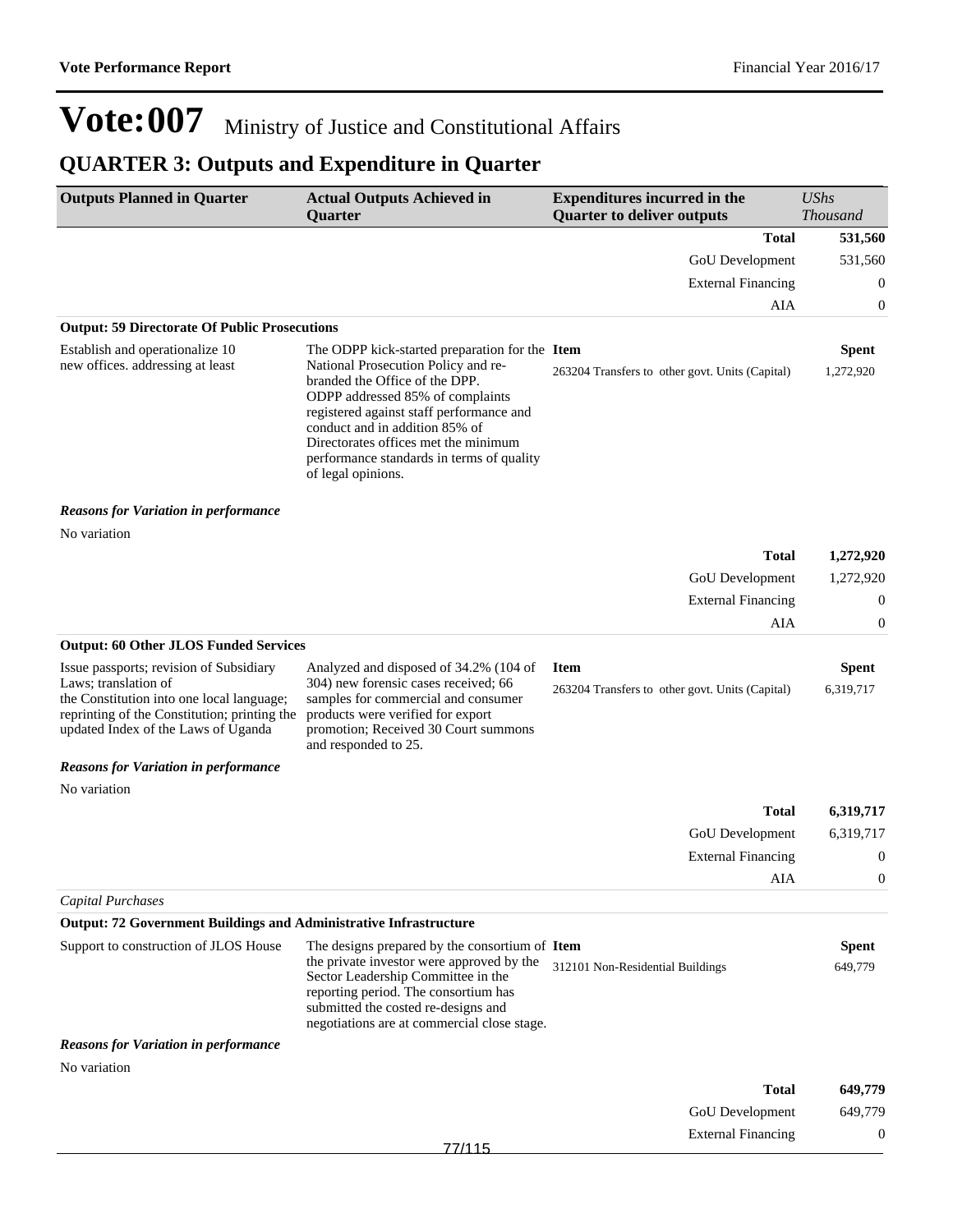### **QUARTER 3: Outputs and Expenditure in Quarter**

| <b>Outputs Planned in Quarter</b>            | <b>Actual Outputs Achieved in</b><br>Quarter | <b>Expenditures incurred in the</b><br><b>Quarter to deliver outputs</b> | <b>UShs</b><br><b>Thousand</b> |
|----------------------------------------------|----------------------------------------------|--------------------------------------------------------------------------|--------------------------------|
|                                              |                                              | <b>AIA</b>                                                               | $\theta$                       |
|                                              |                                              | <b>Total For SubProgramme</b>                                            | 22,658,273                     |
|                                              |                                              | GoU Development                                                          | 22,658,273                     |
|                                              |                                              | <b>External Financing</b>                                                | $\theta$                       |
|                                              |                                              | AIA                                                                      | 0                              |
| Program: 06 Court Awards (Statutory)         |                                              |                                                                          |                                |
| <b>Recurrent Programmes</b>                  |                                              |                                                                          |                                |
| <b>Subprogram: 18 Statutory Court Awards</b> |                                              |                                                                          |                                |
| <b>Outputs Provided</b>                      |                                              |                                                                          |                                |
| Output: 01 Court Awards & Compesations Paid  |                                              |                                                                          |                                |
| Pay of court awards                          | Various Court award Claimants paid.          | <b>Item</b>                                                              | <b>Spent</b>                   |
|                                              |                                              | 282104 Compensation to 3rd Parties                                       | 7,029,481                      |
| <b>Reasons for Variation in performance</b>  |                                              |                                                                          |                                |
| no variation                                 |                                              |                                                                          |                                |
|                                              |                                              | <b>Total</b>                                                             | 7,029,481                      |
|                                              |                                              | Wage Recurrent                                                           | $\theta$                       |
|                                              |                                              | Non Wage Recurrent                                                       | 7,029,481                      |
|                                              |                                              | AIA                                                                      | $\theta$                       |
|                                              |                                              | <b>Total For SubProgramme</b>                                            | 7,029,481                      |
|                                              |                                              | <b>Wage Recurrent</b>                                                    | $\Omega$                       |
|                                              |                                              | Non Wage Recurrent                                                       | 7,029,481                      |
|                                              |                                              | AIA                                                                      | $\boldsymbol{0}$               |
| <b>Program: 07 Legislative Drafting</b>      |                                              |                                                                          |                                |
| <b>Recurrent Programmes</b>                  |                                              |                                                                          |                                |

**Subprogram: 06 First Parliamentary Counsel**

*Outputs Provided*

**Output: 01 Bills, Acts, Statutory Instruments, Ordinances, By Laws**

| <b>Item</b>                                                 | Spent  |
|-------------------------------------------------------------|--------|
| 211101 General Staff Salaries                               | 10,683 |
| 211103 Allowances                                           | 5,100  |
| 221003 Staff Training                                       | 7.174  |
| 221009 Welfare and Entertainment                            | 2,450  |
| 222001 Telecommunications                                   | 1,318  |
| 227001 Travel inland                                        | 10,508 |
| 227002 Travel abroad                                        | 13,182 |
| 227004 Fuel, Lubricants and Oils                            | 5.273  |
| 228003 Maintenance – Machinery, Equipment<br>$\&$ Furniture | 2.275  |

*Reasons for Variation in performance*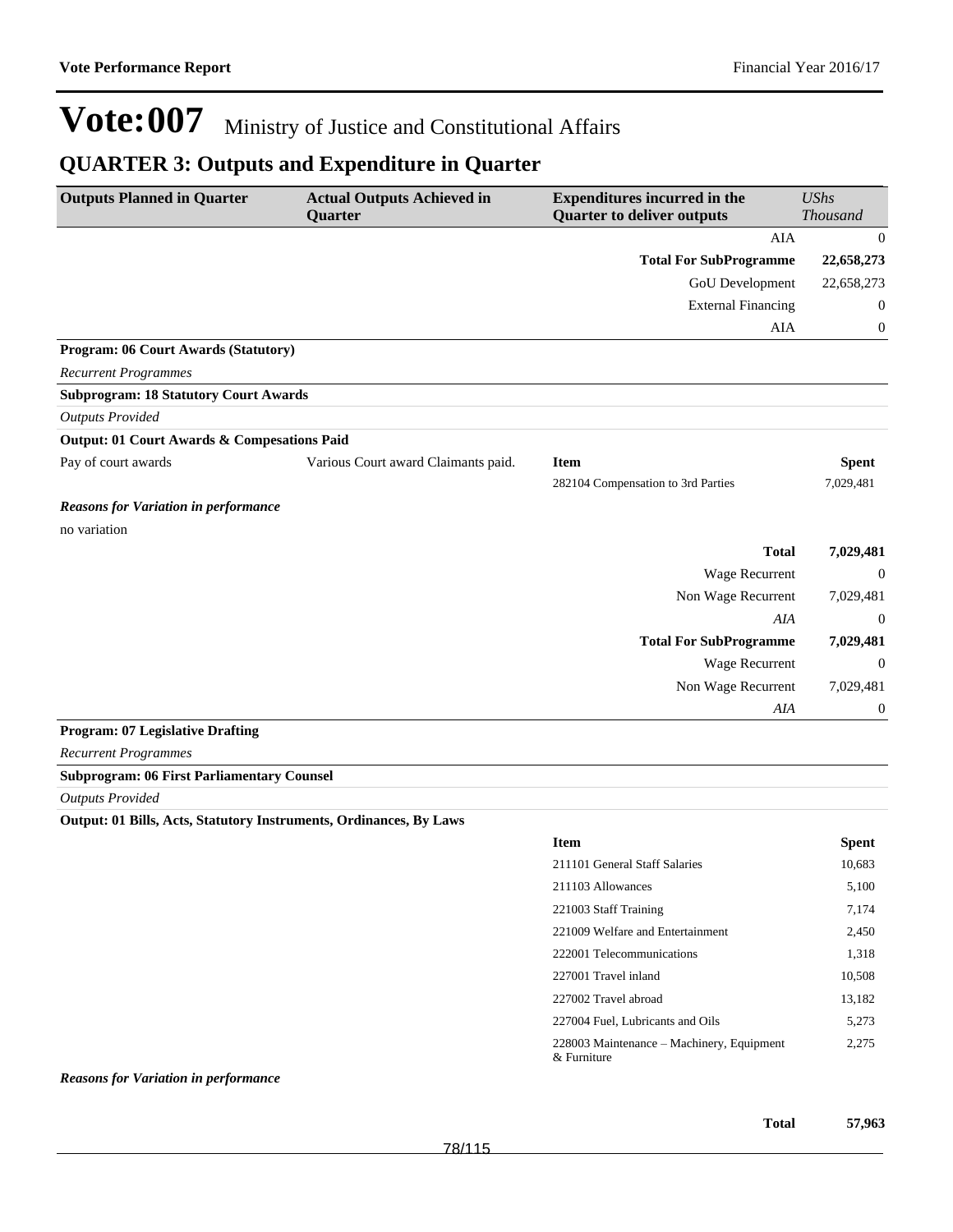### **QUARTER 3: Outputs and Expenditure in Quarter**

| <b>Outputs Planned in Quarter</b> | <b>Actual Outputs Achieved in</b><br><b>Ouarter</b> | <b>Expenditures incurred in the</b><br><b>Quarter to deliver outputs</b> | UShs<br><b>Thousand</b> |
|-----------------------------------|-----------------------------------------------------|--------------------------------------------------------------------------|-------------------------|
|                                   |                                                     | Wage Recurrent                                                           | 10,683                  |
|                                   |                                                     | Non Wage Recurrent                                                       | 47,280                  |
|                                   |                                                     | AIA                                                                      | $\overline{0}$          |
|                                   |                                                     | <b>Total For SubProgramme</b>                                            | 57,963                  |
|                                   |                                                     | Wage Recurrent                                                           | 10,683                  |
|                                   |                                                     | Non Wage Recurrent                                                       | 47,280                  |
|                                   |                                                     | AIA                                                                      | $\overline{0}$          |
| <b>Recurrent Programmes</b>       |                                                     |                                                                          |                         |

#### **Subprogram: 07 Principal Legislation**

#### *Outputs Provided*

#### **Output: 01 Bills, Acts, Statutory Instruments, Ordinances, By Laws**

| <b>Item</b>                                              | <b>Spent</b> |
|----------------------------------------------------------|--------------|
| 211101 General Staff Salaries                            | 28,654       |
| 211103 Allowances                                        | 10,320       |
| 221003 Staff Training                                    | 13,182       |
| 221009 Welfare and Entertainment                         | 1,500        |
| 222001 Telecommunications                                | 1,318        |
| 227001 Travel inland                                     | 11,007       |
| 227002 Travel abroad                                     | 14,461       |
| 228003 Maintenance – Machinery, Equipment<br>& Furniture | 1,000        |

#### *Reasons for Variation in performance*

| <b>Total</b>                  | 81,441         |
|-------------------------------|----------------|
| Wage Recurrent                | 28,654         |
| Non Wage Recurrent            | 52,788         |
| AIA                           | $\theta$       |
| <b>Total For SubProgramme</b> | 81,441         |
| <b>Wage Recurrent</b>         | 28,654         |
| Non Wage Recurrent            | 52,788         |
| AIA                           | $\overline{0}$ |
| 1.011111000                   |                |

*Recurrent Programmes*

**Subprogram: 08 Subsidiary Legislation**

*Outputs Provided*

**Output: 01 Bills, Acts, Statutory Instruments, Ordinances, By Laws**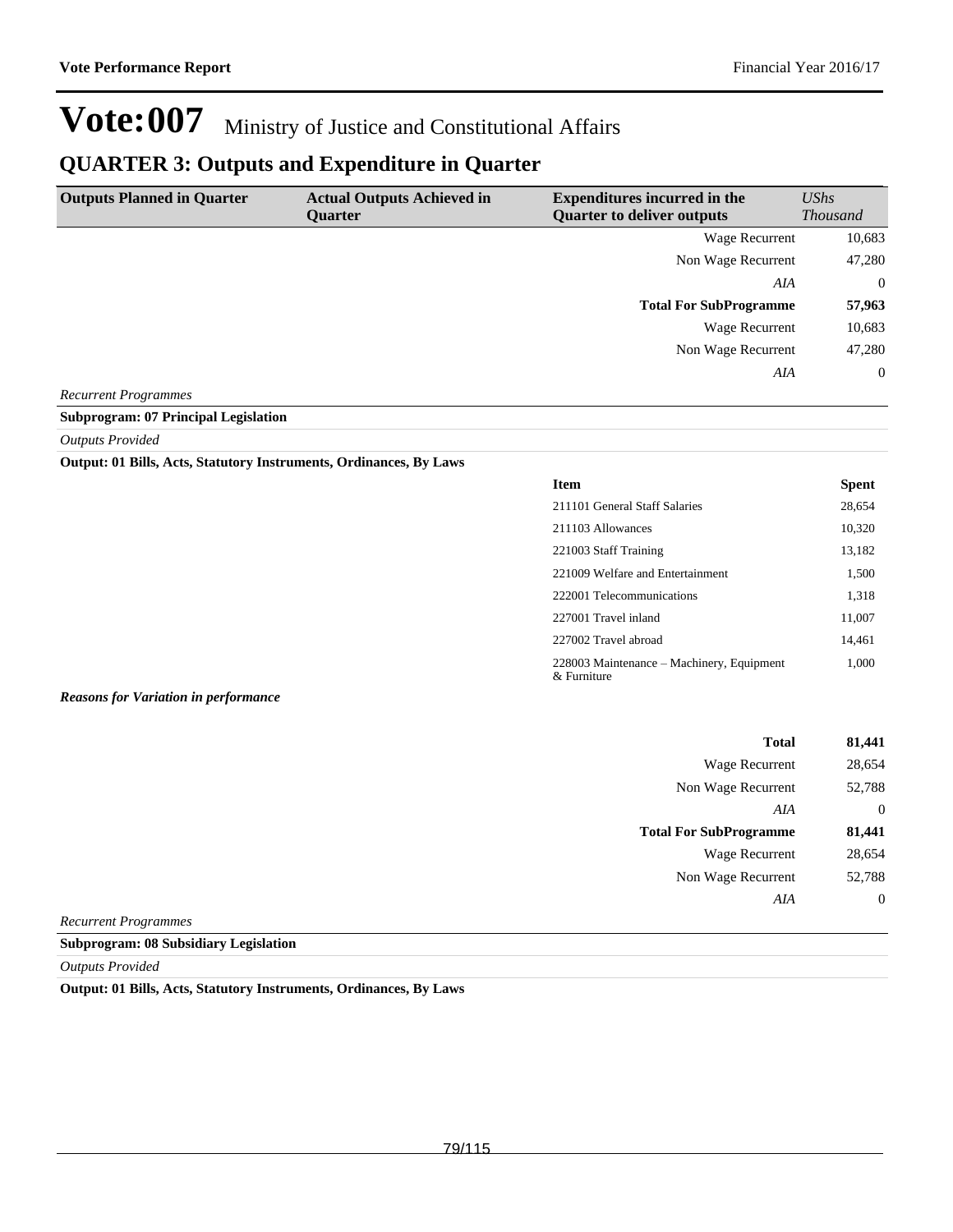### **QUARTER 3: Outputs and Expenditure in Quarter**

| <b>Outputs Planned in Quarter</b> | <b>Actual Outputs Achieved in</b><br><b>Ouarter</b> | <b>Expenditures incurred in the</b><br><b>Quarter to deliver outputs</b> | UShs<br><i>Thousand</i> |
|-----------------------------------|-----------------------------------------------------|--------------------------------------------------------------------------|-------------------------|
|                                   |                                                     | <b>Item</b>                                                              | <b>Spent</b>            |
|                                   |                                                     | 211101 General Staff Salaries                                            | 34,552                  |
|                                   |                                                     | 211103 Allowances                                                        | 7,909                   |
|                                   |                                                     | 221003 Staff Training                                                    | 15,818                  |
|                                   |                                                     | 221009 Welfare and Entertainment                                         | 1,635                   |
|                                   |                                                     | 222001 Telecommunications                                                | 1,055                   |
|                                   |                                                     | 227001 Travel inland                                                     | 13,180                  |
|                                   |                                                     | 227002 Travel abroad                                                     | 3,061                   |
|                                   |                                                     | 227004 Fuel, Lubricants and Oils                                         | 5,273                   |
|                                   |                                                     | 228003 Maintenance – Machinery, Equipment<br>& Furniture                 | 1,600                   |

#### *Reasons for Variation in performance*

| Wage Recurrent<br>Non Wage Recurrent<br>AIA<br><b>Total For SubProgramme</b><br><b>Wage Recurrent</b><br>Non Wage Recurrent<br>AIA | 84,084   | <b>Total</b> |
|------------------------------------------------------------------------------------------------------------------------------------|----------|--------------|
|                                                                                                                                    | 34,552   |              |
|                                                                                                                                    | 49,531   |              |
|                                                                                                                                    | $\theta$ |              |
|                                                                                                                                    | 84,084   |              |
|                                                                                                                                    | 34,552   |              |
|                                                                                                                                    | 49,531   |              |
|                                                                                                                                    | $\theta$ |              |

*Recurrent Programmes*

**Subprogram: 09 Local Government (First Parliamentary Counsel)**

*Outputs Provided*

#### **Output: 01 Bills, Acts, Statutory Instruments, Ordinances, By Laws**

| <b>Item</b>                                              | Spent  |
|----------------------------------------------------------|--------|
| 211101 General Staff Salaries                            | 20,290 |
| 211103 Allowances                                        | 7,909  |
| 221003 Staff Training                                    | 15,818 |
| 221009 Welfare and Entertainment                         | 1,500  |
| 221011 Printing, Stationery, Photocopying and<br>Binding | 10.545 |
| 222001 Telecommunications                                | 1,055  |
| 227001 Travel inland                                     | 7,909  |
| 227002 Travel abroad                                     | 13.182 |
| 227004 Fuel, Lubricants and Oils                         | 4.350  |

#### *Reasons for Variation in performance*

| 82,558         | <b>Total</b>          |        |
|----------------|-----------------------|--------|
| 20,290         | <b>Wage Recurrent</b> |        |
| 62,268         | Non Wage Recurrent    |        |
| $\overline{0}$ | AIA                   | 80/115 |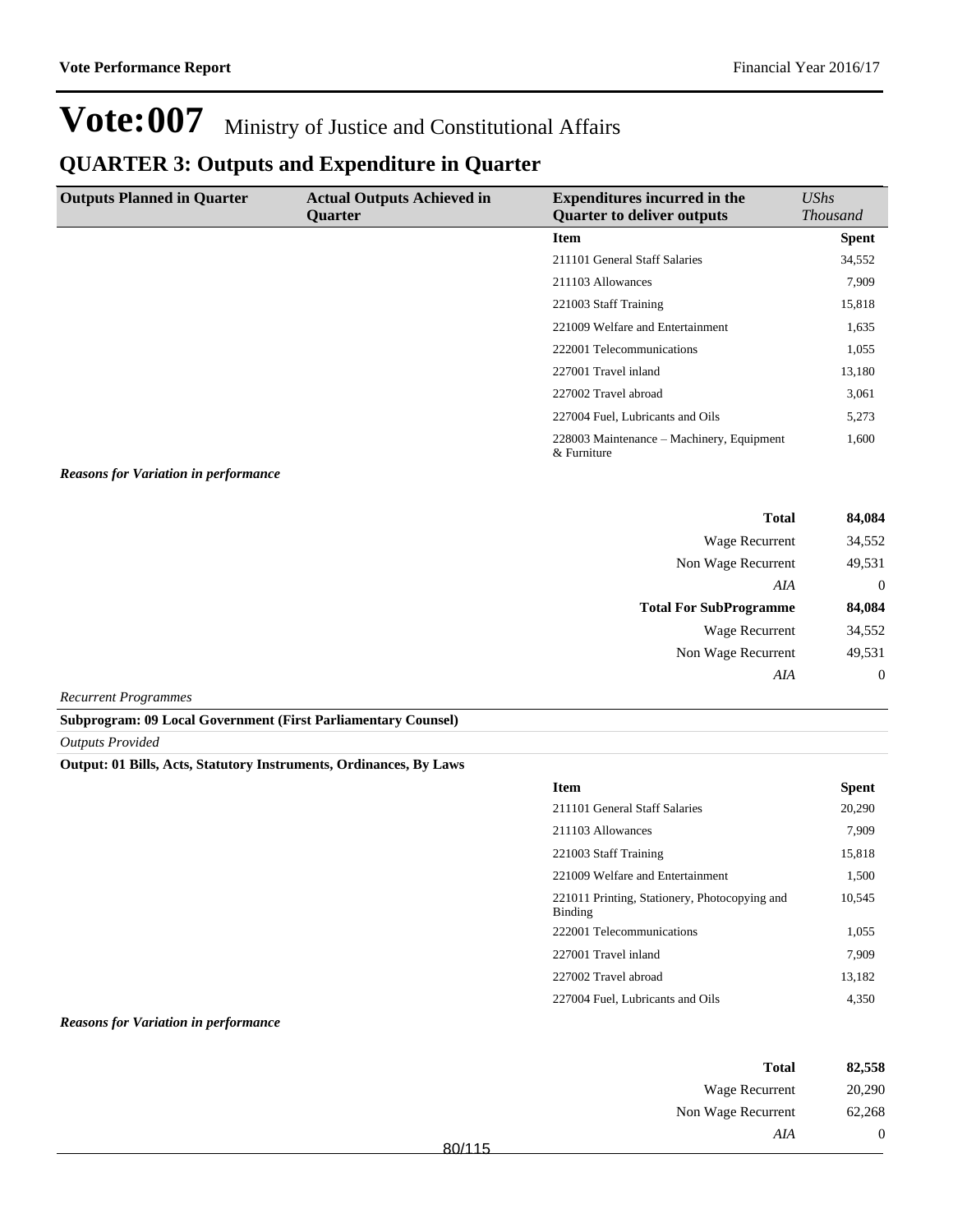**Total For SubProgramme 103,370**

Wage Recurrent 6,191 Non Wage Recurrent 97,178

*AIA* 0

# **Vote:007** Ministry of Justice and Constitutional Affairs

### **QUARTER 3: Outputs and Expenditure in Quarter**

| <b>Outputs Planned in Quarter</b>           | <b>Actual Outputs Achieved in</b><br>Quarter | <b>Expenditures incurred in the</b><br><b>Quarter to deliver outputs</b> | <b>UShs</b><br><b>Thousand</b> |
|---------------------------------------------|----------------------------------------------|--------------------------------------------------------------------------|--------------------------------|
|                                             |                                              | <b>Total For SubProgramme</b>                                            | 82,558                         |
|                                             |                                              | <b>Wage Recurrent</b>                                                    | 20,290                         |
|                                             |                                              | Non Wage Recurrent                                                       | 62,268                         |
|                                             |                                              | AIA                                                                      | $\mathbf{0}$                   |
| Program: 08 Civil Litigation                |                                              |                                                                          |                                |
| <b>Recurrent Programmes</b>                 |                                              |                                                                          |                                |
| <b>Subprogram: 02 Civil Litigation</b>      |                                              |                                                                          |                                |
| <b>Outputs Provided</b>                     |                                              |                                                                          |                                |
| Output: 03 Civil Suits defended in Court    |                                              |                                                                          |                                |
|                                             |                                              | <b>Item</b>                                                              | <b>Spent</b>                   |
|                                             |                                              | 211101 General Staff Salaries                                            | 6,191                          |
|                                             |                                              | 211103 Allowances                                                        | 15,818                         |
|                                             |                                              | 221003 Staff Training                                                    | 7,909                          |
|                                             |                                              | 221006 Commissions and related charges                                   | 14,215                         |
|                                             |                                              | 221009 Welfare and Entertainment                                         | 4,100                          |
|                                             |                                              | 222001 Telecommunications                                                | 2,109                          |
|                                             |                                              | 227001 Travel inland                                                     | 18,824                         |
|                                             |                                              | 227002 Travel abroad                                                     | 21,962                         |
|                                             |                                              | 227004 Fuel, Lubricants and Oils                                         | 12,241                         |
| <b>Reasons for Variation in performance</b> |                                              |                                                                          |                                |
|                                             |                                              | <b>Total</b>                                                             | 103,370                        |
|                                             |                                              | Wage Recurrent                                                           | 6,191                          |
|                                             |                                              | Non Wage Recurrent                                                       | 97,178                         |
|                                             |                                              | AIA                                                                      | $\boldsymbol{0}$               |

*Recurrent Programmes*

**Subprogram: 03 Line Ministries**

*Outputs Provided*

**Output: 03 Civil Suits defended in Court**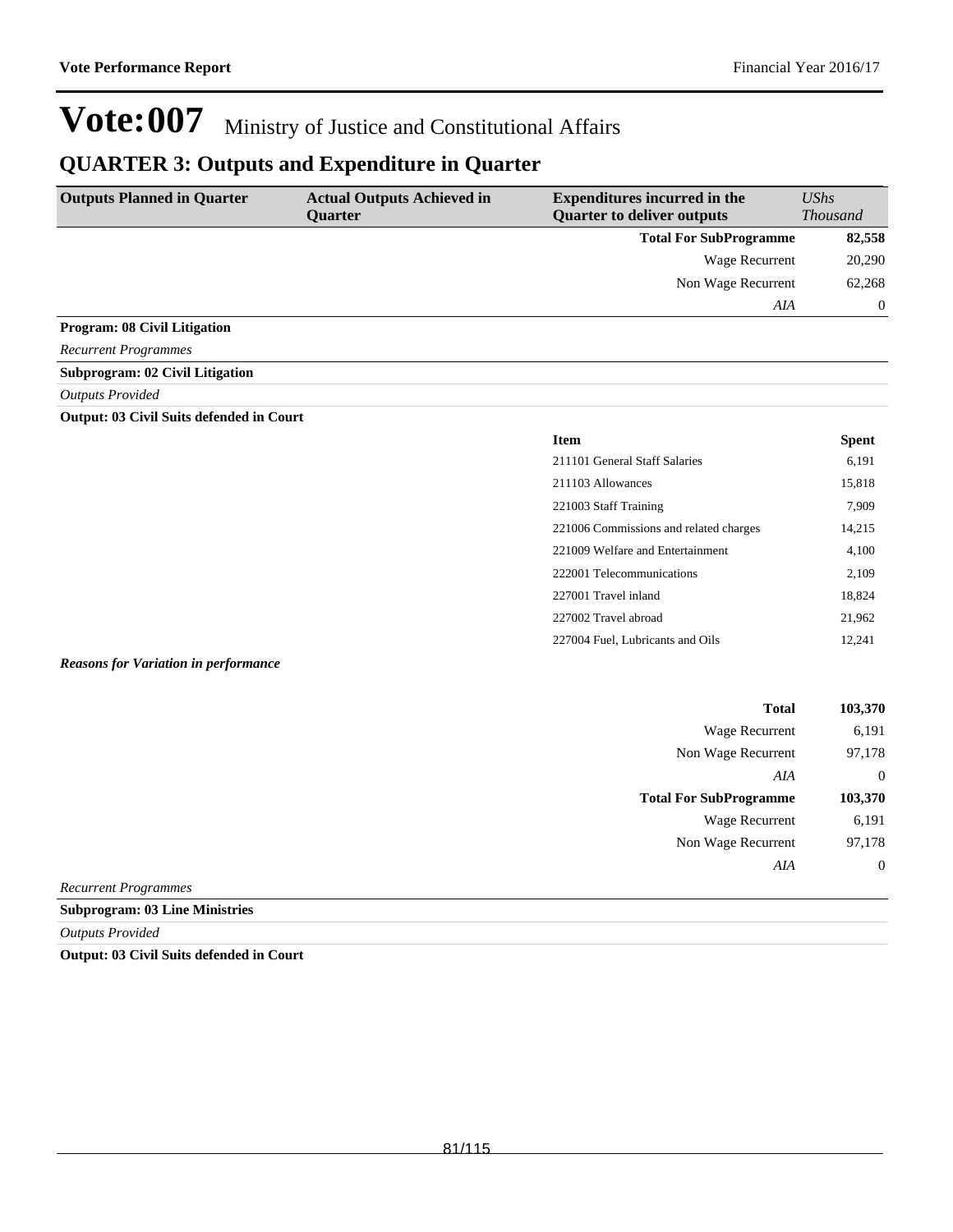### **QUARTER 3: Outputs and Expenditure in Quarter**

| <b>Outputs Planned in Quarter</b> | <b>Actual Outputs Achieved in</b><br><b>Ouarter</b> | <b>Expenditures incurred in the</b><br><b>Quarter to deliver outputs</b> | UShs<br><b>Thousand</b> |
|-----------------------------------|-----------------------------------------------------|--------------------------------------------------------------------------|-------------------------|
|                                   |                                                     | Item                                                                     | <b>Spent</b>            |
|                                   |                                                     | 211101 General Staff Salaries                                            | 44,370                  |
|                                   |                                                     | 211103 Allowances                                                        | 52,728                  |
|                                   |                                                     | 221003 Staff Training                                                    | 27,682                  |
|                                   |                                                     | 221009 Welfare and Entertainment                                         | 6,000                   |
|                                   |                                                     | 222001 Telecommunications                                                | 2,900                   |
|                                   |                                                     | 227001 Travel inland                                                     | 73,255                  |
|                                   |                                                     | 227002 Travel abroad                                                     | 42,182                  |
|                                   |                                                     | 227004 Fuel, Lubricants and Oils                                         | 36,802                  |
|                                   |                                                     | 228002 Maintenance - Vehicles                                            | 1,564                   |
|                                   |                                                     | 228003 Maintenance – Machinery, Equipment<br>& Furniture                 | 2,478                   |

*Reasons for Variation in performance*

| <b>Total</b>                  | 289,961        |
|-------------------------------|----------------|
| Wage Recurrent                | 44,370         |
| Non Wage Recurrent            | 245,591        |
| AIA                           | $\overline{0}$ |
| <b>Total For SubProgramme</b> | 289,961        |
| Wage Recurrent                | 44,370         |
| Non Wage Recurrent            | 245,591        |
| AIA                           | $\mathbf{0}$   |
|                               |                |

*Recurrent Programmes*

**Subprogram: 04 Institutions**

*Outputs Provided*

#### **Output: 03 Civil Suits defended in Court**

| <b>Item</b>                                              | Spent  |
|----------------------------------------------------------|--------|
| 211101 General Staff Salaries                            | 35,517 |
| 211103 Allowances                                        | 52,526 |
| 221003 Staff Training                                    | 29,000 |
| 221009 Welfare and Entertainment                         | 4.000  |
| 221011 Printing, Stationery, Photocopying and<br>Binding | 3,135  |
| 222001 Telecommunications                                | 1,845  |
| 227001 Travel inland                                     | 67.991 |
| 227002 Travel abroad                                     | 42,182 |
| 227004 Fuel, Lubricants and Oils                         | 30,793 |
| 228002 Maintenance - Vehicles                            | 2,729  |
| 228003 Maintenance – Machinery, Equipment<br>& Furniture | 2,373  |

#### *Reasons for Variation in performance*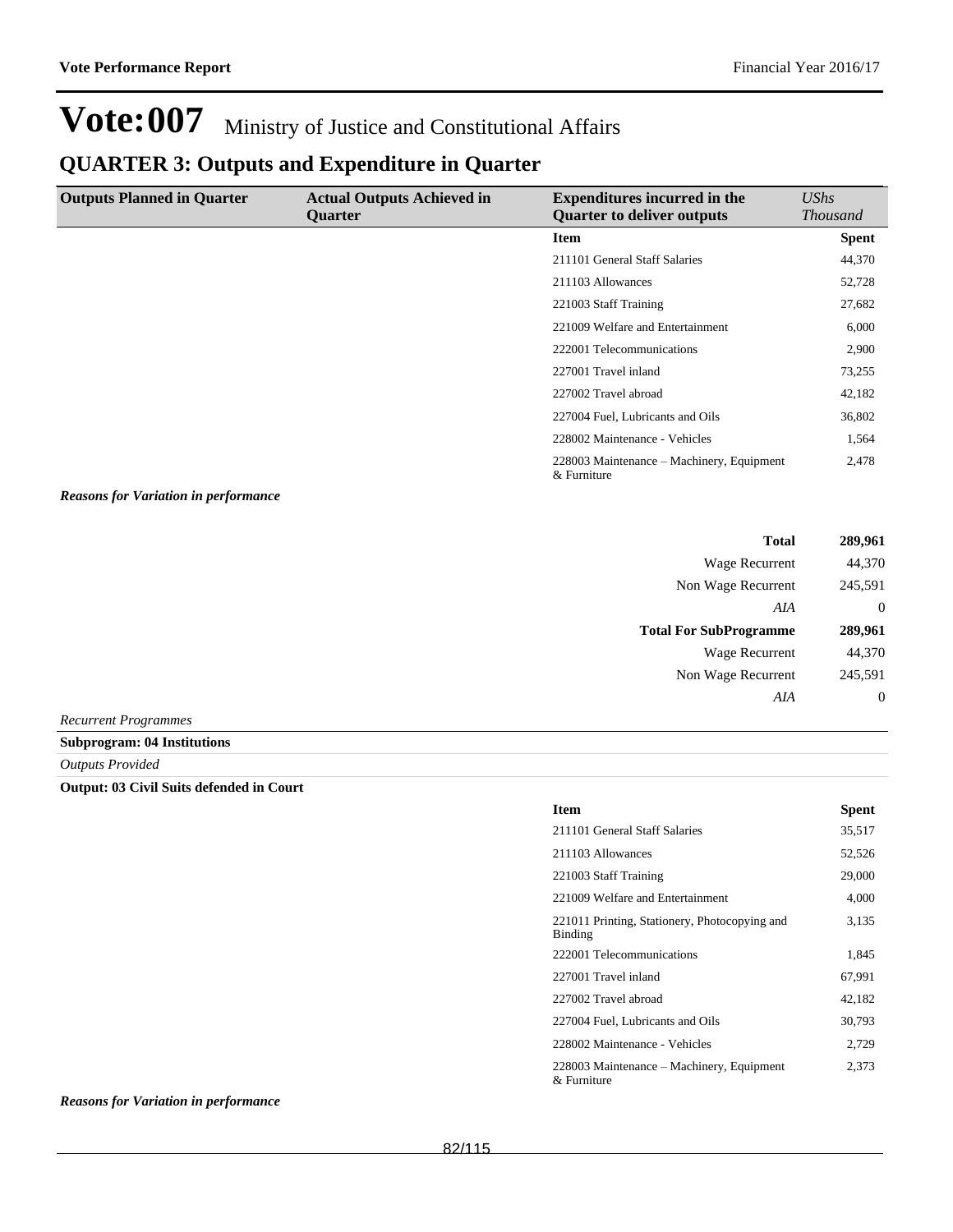### **QUARTER 3: Outputs and Expenditure in Quarter**

| <b>Outputs Planned in Quarter</b> | <b>Actual Outputs Achieved in</b><br><b>Ouarter</b> | <b>Expenditures incurred in the</b><br><b>Quarter to deliver outputs</b> | UShs<br><i>Thousand</i> |
|-----------------------------------|-----------------------------------------------------|--------------------------------------------------------------------------|-------------------------|
|                                   |                                                     | <b>Total</b>                                                             | 272,091                 |
|                                   |                                                     | Wage Recurrent                                                           | 35,517                  |
|                                   |                                                     | Non Wage Recurrent                                                       | 236,574                 |
|                                   |                                                     | AIA                                                                      | $\overline{0}$          |
|                                   |                                                     | <b>Total For SubProgramme</b>                                            | 272,091                 |
|                                   |                                                     | Wage Recurrent                                                           | 35,517                  |
|                                   |                                                     | Non Wage Recurrent                                                       | 236,574                 |
|                                   |                                                     | AIA                                                                      | $\overline{0}$          |
| $\sim$<br>$\sqrt{2}$              |                                                     |                                                                          |                         |

*Recurrent Programmes*

#### **Subprogram: 05 Local Gov't Institutions (Litigation)**

*Outputs Provided*

#### **Output: 03 Civil Suits defended in Court**

| Item |                                    | <b>Spent</b> |
|------|------------------------------------|--------------|
|      | $\sim$ $\sim$ $\sim$ $\sim$ $\sim$ | $-1$ $-2$    |

| 211101 General Staff Salaries                            | 54,679 |
|----------------------------------------------------------|--------|
| 211103 Allowances                                        | 52,401 |
| 221003 Staff Training                                    | 29,000 |
| 221009 Welfare and Entertainment                         | 3,900  |
| 222001 Telecommunications                                | 2,109  |
| 227001 Travel inland                                     | 58,000 |
| 227002 Travel abroad                                     | 47,455 |
| 227004 Fuel, Lubricants and Oils                         | 35,591 |
| 228002 Maintenance - Vehicles                            | 1,720  |
| 228003 Maintenance – Machinery, Equipment<br>& Furniture | 1,907  |

*Reasons for Variation in performance*

| 286,762  | <b>Total</b>                  |
|----------|-------------------------------|
| 54,679   | <b>Wage Recurrent</b>         |
| 232,083  | Non Wage Recurrent            |
| $\theta$ | AIA                           |
| 286,762  | <b>Total For SubProgramme</b> |
| 54,679   | <b>Wage Recurrent</b>         |
| 232,083  | Non Wage Recurrent            |
| $\theta$ | AIA                           |
|          |                               |

#### **Program: 09 Legal Advisory Services**

*Recurrent Programmes*

#### **Subprogram: 10 Legal Advisory Services**

*Outputs Provided*

**Output: 02 Contracts, Legal Advice/opinion**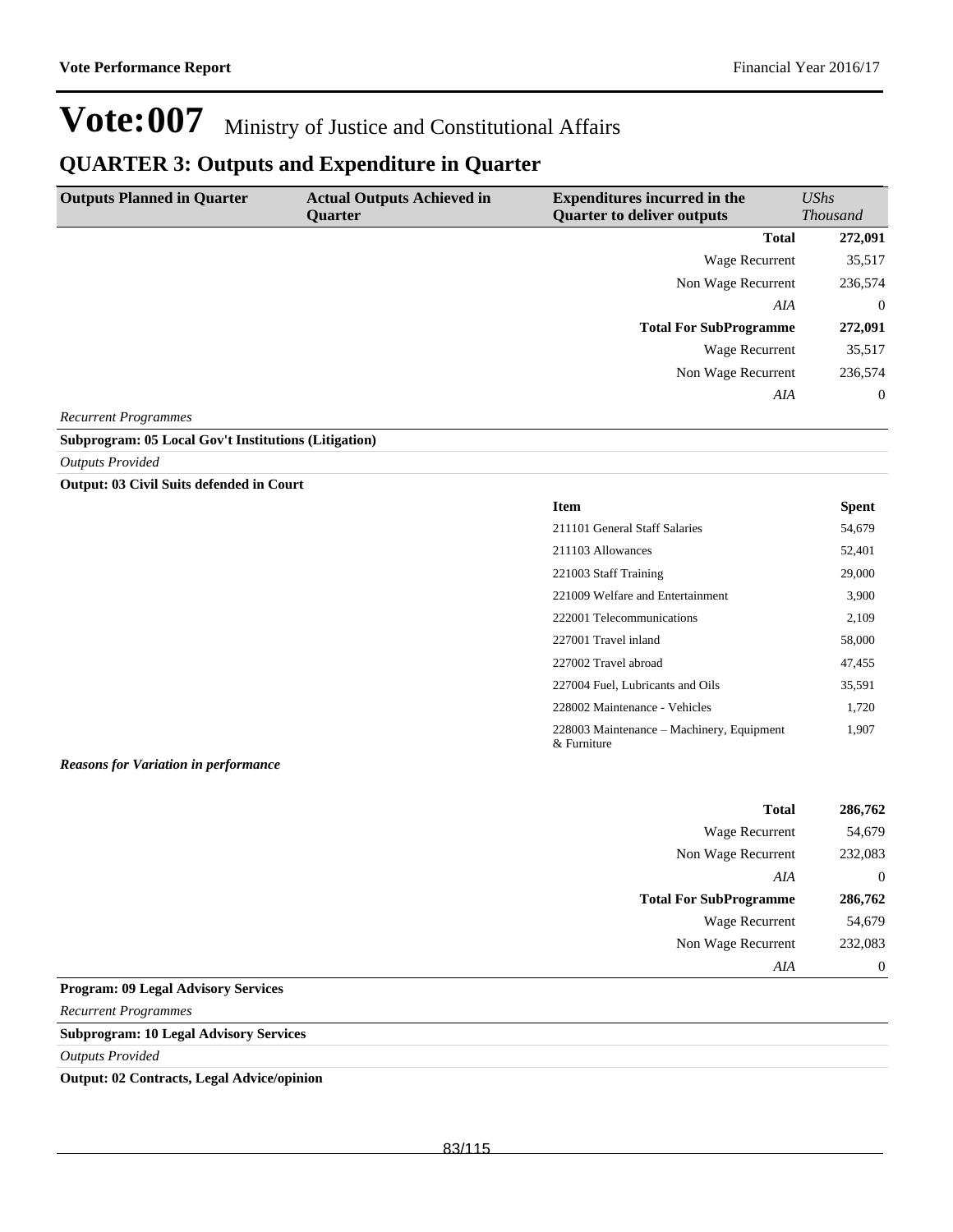### **QUARTER 3: Outputs and Expenditure in Quarter**

| <b>Outputs Planned in Quarter</b>           | <b>Actual Outputs Achieved in</b><br>Quarter | <b>Expenditures incurred in the</b><br><b>Quarter to deliver outputs</b> | <b>UShs</b><br><b>Thousand</b> |
|---------------------------------------------|----------------------------------------------|--------------------------------------------------------------------------|--------------------------------|
|                                             |                                              | <b>Item</b>                                                              | <b>Spent</b>                   |
|                                             |                                              | 211101 General Staff Salaries                                            | 13,497                         |
|                                             |                                              | 211103 Allowances                                                        | 7,909                          |
|                                             |                                              | 221003 Staff Training                                                    | 15,818                         |
|                                             |                                              | 221009 Welfare and Entertainment                                         | 3,900                          |
|                                             |                                              | 221011 Printing, Stationery, Photocopying and<br><b>Binding</b>          | 6,930                          |
|                                             |                                              | 222001 Telecommunications                                                | 6,855                          |
|                                             |                                              | 227001 Travel inland                                                     | 3,955                          |
|                                             |                                              | 227002 Travel abroad                                                     | 35,555                         |
|                                             |                                              | 227004 Fuel, Lubricants and Oils                                         | 7,805                          |
|                                             |                                              | 228003 Maintenance – Machinery, Equipment<br>& Furniture                 | 2,000                          |
| <b>Reasons for Variation in performance</b> |                                              |                                                                          |                                |
|                                             |                                              | <b>Total</b>                                                             | 104,224                        |
|                                             |                                              | Wage Recurrent                                                           | 13,497                         |
|                                             |                                              | Non Wage Recurrent                                                       | 90,727                         |
|                                             |                                              | AIA                                                                      | $\overline{0}$                 |
|                                             |                                              | <b>Total For SubProgramme</b>                                            | 104,224                        |
|                                             |                                              | Wage Recurrent                                                           | 13,497                         |

*Recurrent Programmes*

**Subprogram: 11 Central Government**

*Outputs Provided*

#### **Output: 02 Contracts, Legal Advice/opinion**

| <b>Item</b>                                              | Spent  |
|----------------------------------------------------------|--------|
| 211101 General Staff Salaries                            | 25,344 |
| 211103 Allowances                                        | 7,909  |
| 221003 Staff Training                                    | 15.818 |
| 221009 Welfare and Entertainment                         | 2,200  |
| 222001 Telecommunications                                | 791    |
| 227001 Travel inland                                     | 10,215 |
| 227002 Travel abroad                                     | 21,091 |
| 227004 Fuel, Lubricants and Oils                         | 4,350  |
| 228003 Maintenance – Machinery, Equipment<br>& Furniture | 1,600  |

#### *Reasons for Variation in performance*

| Total          | 89,318 |
|----------------|--------|
| Wage Recurrent | 25,344 |

Non Wage Recurrent 90,727

*AIA* 0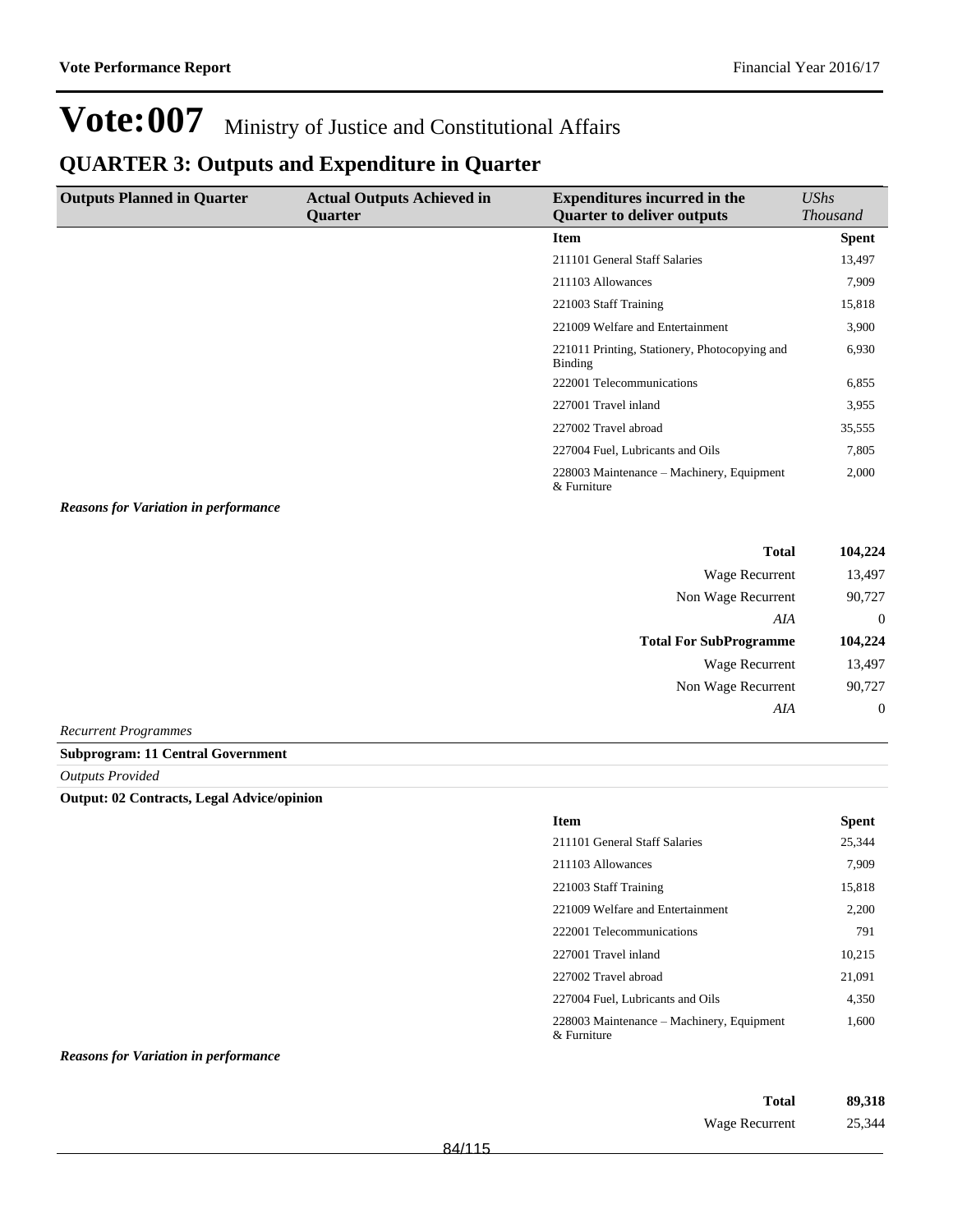### **QUARTER 3: Outputs and Expenditure in Quarter**

| <b>Outputs Planned in Quarter</b>                                | <b>Actual Outputs Achieved in</b><br><b>Ouarter</b> | <b>Expenditures incurred in the</b><br><b>Quarter to deliver outputs</b> | <b>UShs</b><br><b>Thousand</b> |
|------------------------------------------------------------------|-----------------------------------------------------|--------------------------------------------------------------------------|--------------------------------|
|                                                                  |                                                     | Non Wage Recurrent                                                       | 63,974                         |
|                                                                  |                                                     | AIA                                                                      | $\Omega$                       |
|                                                                  |                                                     | <b>Total For SubProgramme</b>                                            | 89,318                         |
|                                                                  |                                                     | Wage Recurrent                                                           | 25,344                         |
|                                                                  |                                                     | Non Wage Recurrent                                                       | 63,974                         |
|                                                                  |                                                     | AIA                                                                      | $\overline{0}$                 |
| <b>Recurrent Programmes</b>                                      |                                                     |                                                                          |                                |
| <b>Subprogram: 12 Local Government (Legal Advisory Services)</b> |                                                     |                                                                          |                                |

*Outputs Provided*

#### **Output: 02 Contracts, Legal Advice/opinion**

| <b>Item</b>                                              | Spent  |
|----------------------------------------------------------|--------|
| 211101 General Staff Salaries                            | 31,568 |
| 211103 Allowances                                        | 7,309  |
| 221003 Staff Training                                    | 15,818 |
| 221009 Welfare and Entertainment                         | 1,500  |
| 222001 Telecommunications                                | 791    |
| 227001 Travel inland                                     | 11,864 |
| 227002 Travel abroad                                     | 18,170 |
| 227004 Fuel, Lubricants and Oils                         | 7.909  |
| 228003 Maintenance – Machinery, Equipment<br>& Furniture | 1.019  |

#### *Reasons for Variation in performance*

| <b>Total</b>                  | 95,948         |
|-------------------------------|----------------|
| <b>Wage Recurrent</b>         | 31,568         |
| Non Wage Recurrent            | 64,380         |
| AIA                           | $\overline{0}$ |
| <b>Total For SubProgramme</b> | 95,948         |
| <b>Wage Recurrent</b>         | 31,568         |
| Non Wage Recurrent            | 64,380         |
| AIA                           | $\overline{0}$ |
| mos                           |                |

*Recurrent Programmes*

**Subprogram: 13 Contracts and Negotiations**

*Outputs Provided*

**Output: 02 Contracts, Legal Advice/opinion**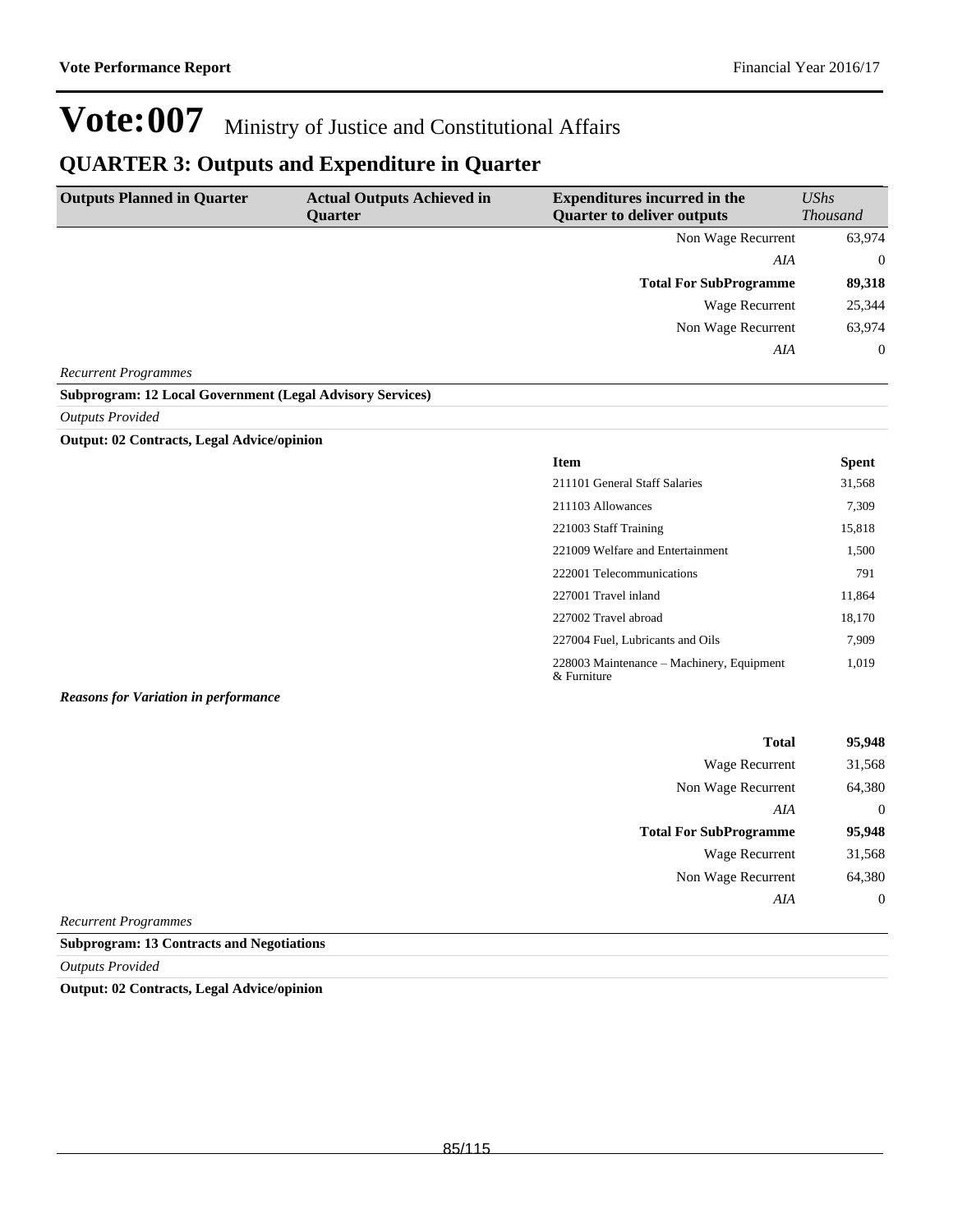## **QUARTER 3: Outputs and Expenditure in Quarter**

| <b>Outputs Planned in Quarter</b>                                 | <b>Actual Outputs Achieved in</b><br>Quarter | <b>Expenditures incurred in the</b><br><b>Quarter to deliver outputs</b> | <b>UShs</b><br><b>Thousand</b> |
|-------------------------------------------------------------------|----------------------------------------------|--------------------------------------------------------------------------|--------------------------------|
|                                                                   |                                              | <b>Item</b>                                                              | <b>Spent</b>                   |
|                                                                   |                                              | 211101 General Staff Salaries                                            | 59,333                         |
|                                                                   |                                              | 211103 Allowances                                                        | 7,909                          |
|                                                                   |                                              | 221003 Staff Training                                                    | 15,818                         |
|                                                                   |                                              | 221009 Welfare and Entertainment                                         | 4,700                          |
|                                                                   |                                              | 221011 Printing, Stationery, Photocopying and<br><b>Binding</b>          | 7,000                          |
|                                                                   |                                              | 222001 Telecommunications                                                | 1,582                          |
|                                                                   |                                              | 227001 Travel inland                                                     | 12,020                         |
|                                                                   |                                              | 227002 Travel abroad                                                     | 15,434                         |
|                                                                   |                                              | 228002 Maintenance - Vehicles                                            | 4,538                          |
|                                                                   |                                              | 228003 Maintenance - Machinery, Equipment<br>& Furniture                 | 780                            |
| <b>Reasons for Variation in performance</b>                       |                                              |                                                                          |                                |
|                                                                   |                                              | <b>Total</b>                                                             | 129,114                        |
|                                                                   |                                              | Wage Recurrent                                                           | 59,333                         |
|                                                                   |                                              | Non Wage Recurrent                                                       | 69,781                         |
|                                                                   |                                              | AIA                                                                      | $\mathbf{0}$                   |
|                                                                   |                                              | <b>Total For SubProgramme</b>                                            | 129,114                        |
|                                                                   |                                              | Wage Recurrent                                                           | 59,333                         |
|                                                                   |                                              | Non Wage Recurrent                                                       | 69,781                         |
|                                                                   |                                              | AIA                                                                      | $\boldsymbol{0}$               |
| Program: 49 General Administration, Policy and Planning           |                                              |                                                                          |                                |
| <b>Recurrent Programmes</b>                                       |                                              |                                                                          |                                |
| <b>Subprogram: 01 Headquarters</b>                                |                                              |                                                                          |                                |
| <b>Outputs Provided</b>                                           |                                              |                                                                          |                                |
| Output: 01 Policy, consultation, planning and monitoring services |                                              |                                                                          |                                |
|                                                                   |                                              | <b>Item</b>                                                              | <b>Spent</b>                   |
| <b>Reasons for Variation in performance</b>                       |                                              |                                                                          |                                |
|                                                                   |                                              | <b>Total</b>                                                             | $\boldsymbol{0}$               |
|                                                                   |                                              | Wage Recurrent                                                           | $\boldsymbol{0}$               |
|                                                                   |                                              | Non Wage Recurrent                                                       | $\boldsymbol{0}$               |
|                                                                   |                                              | AIA                                                                      | $\boldsymbol{0}$               |

**Output: 03 Ministerial and Top Management Services**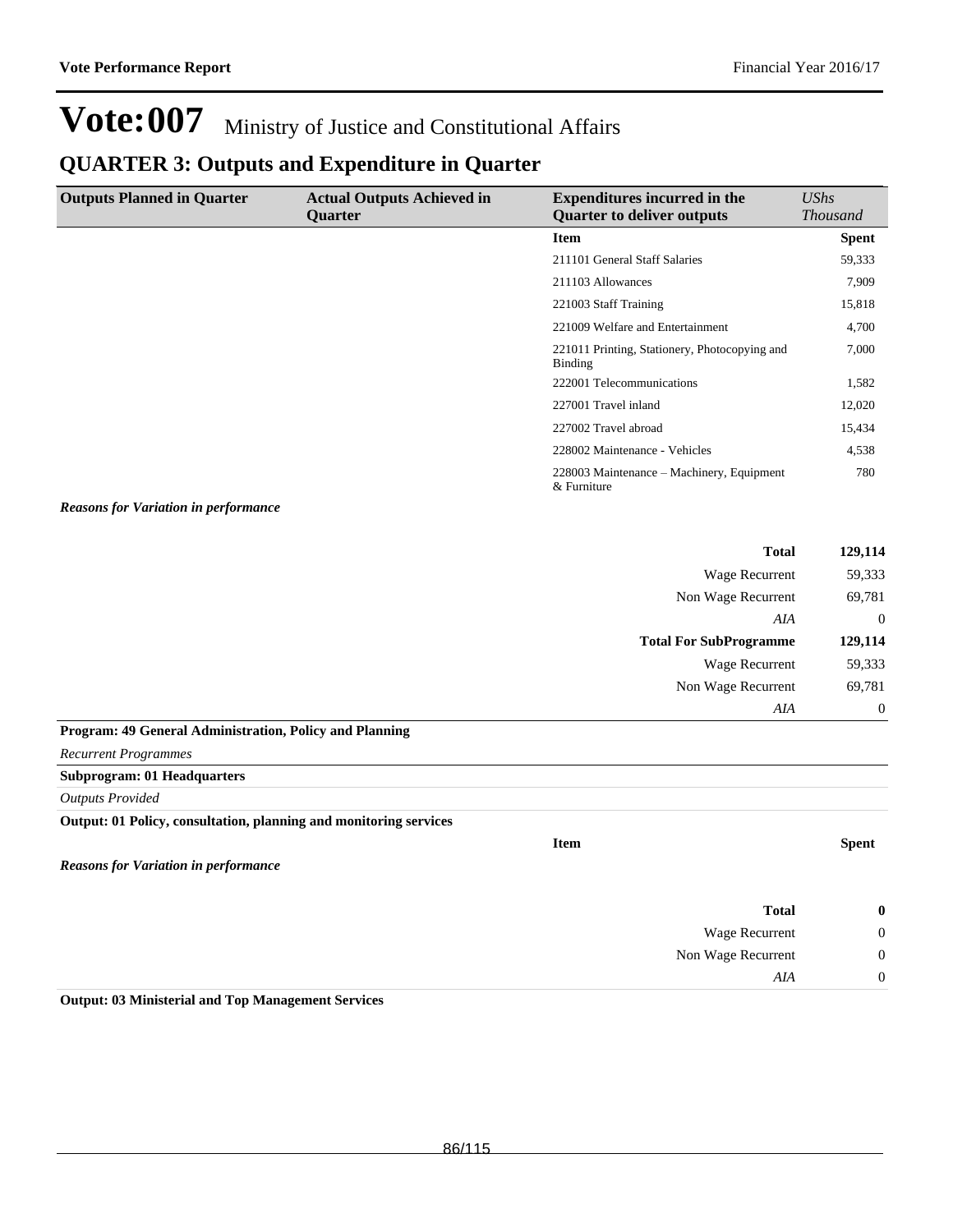### **QUARTER 3: Outputs and Expenditure in Quarter**

| <b>Outputs Planned in Quarter</b>                                                                         | <b>Actual Outputs Achieved in</b>                                                                                         | <b>Expenditures incurred in the</b>                         | <b>UShs</b>     |
|-----------------------------------------------------------------------------------------------------------|---------------------------------------------------------------------------------------------------------------------------|-------------------------------------------------------------|-----------------|
|                                                                                                           | Quarter                                                                                                                   | <b>Quarter to deliver outputs</b>                           | <b>Thousand</b> |
| Fill vacant positions;<br>-Conduct staff training and promotion;<br>-Procure all the necessary equipment/ | 2 State Attorneys recruited, 1 PPS<br>appointed on one year local contract, 4<br>Senior Accounts Assistants posted to the | <b>Item</b>                                                 | <b>Spent</b>    |
|                                                                                                           |                                                                                                                           | 211101 General Staff Salaries                               | 629,526         |
| tools;                                                                                                    | Ministry, 10 staff trained abroad and                                                                                     | 211103 Allowances                                           | 296,407         |
| -Facilitate State Attorneys;                                                                              | within by HRDC, 1 staff promoted                                                                                          | 212102 Pension for General Civil Service                    | 450,610         |
| -Pay all service providers.                                                                               | (Administrator General), 1 PPS retired and<br>2 local contracts of Drivers ended.                                         | 213001 Medical expenses (To employees)                      | 51,600          |
|                                                                                                           |                                                                                                                           | 221001 Advertising and Public Relations                     | 23,361          |
|                                                                                                           |                                                                                                                           | 221003 Staff Training                                       | 145,370         |
|                                                                                                           |                                                                                                                           | 221006 Commissions and related charges                      | 8,883           |
|                                                                                                           |                                                                                                                           | 221007 Books, Periodicals & Newspapers                      | 78,770          |
|                                                                                                           |                                                                                                                           | 221008 Computer supplies and Information<br>Technology (IT) | 14,648          |
|                                                                                                           |                                                                                                                           | 221009 Welfare and Entertainment                            | 14,938          |
|                                                                                                           |                                                                                                                           | 221010 Special Meals and Drinks                             | 25,650          |
|                                                                                                           |                                                                                                                           | 221011 Printing, Stationery, Photocopying and<br>Binding    | 62,491          |
|                                                                                                           |                                                                                                                           | 221012 Small Office Equipment                               | 9,917           |
|                                                                                                           |                                                                                                                           | 221017 Subscriptions                                        | 306             |
|                                                                                                           |                                                                                                                           | 221020 IPPS Recurrent Costs                                 | 18,712          |
|                                                                                                           |                                                                                                                           | 222001 Telecommunications                                   | 36,979          |
|                                                                                                           |                                                                                                                           | 222003 Information and communications<br>technology (ICT)   | 4,975           |
|                                                                                                           |                                                                                                                           | 223003 Rent – (Produced Assets) to private<br>entities      | 3,383,199       |
|                                                                                                           |                                                                                                                           | 223004 Guard and Security services                          | 306             |
|                                                                                                           |                                                                                                                           | 223005 Electricity                                          | 157,176         |
|                                                                                                           |                                                                                                                           | 223006 Water                                                | 37,930          |
|                                                                                                           |                                                                                                                           | 224005 Uniforms, Beddings and Protective<br>Gear            | 9,735           |
|                                                                                                           |                                                                                                                           | 225001 Consultancy Services- Short term                     | 20,869          |
|                                                                                                           |                                                                                                                           | 225002 Consultancy Services-Long-term                       | 12,276          |
|                                                                                                           |                                                                                                                           | 227001 Travel inland                                        | 133,916         |
|                                                                                                           |                                                                                                                           | 227002 Travel abroad                                        | 407,366         |
|                                                                                                           |                                                                                                                           | 227004 Fuel, Lubricants and Oils                            | 224,538         |
|                                                                                                           |                                                                                                                           | 228001 Maintenance - Civil                                  | 22,074          |
|                                                                                                           |                                                                                                                           | 228002 Maintenance - Vehicles                               | 50,674          |
|                                                                                                           |                                                                                                                           | 228003 Maintenance – Machinery, Equipment<br>& Furniture    | 22,321          |
|                                                                                                           |                                                                                                                           | 228004 Maintenance - Other                                  | 8,315           |
|                                                                                                           |                                                                                                                           | 282104 Compensation to 3rd Parties                          | 6,192,360       |
| <b>Reasons for Variation in performance</b>                                                               |                                                                                                                           |                                                             |                 |
| Inadequate wage Bill provision and limited funds.                                                         |                                                                                                                           |                                                             |                 |

| 12,556,197 | <b>Total</b>                  |        |
|------------|-------------------------------|--------|
| 629,526    | Wage Recurrent                |        |
|            | Non Wage Recurrent 11,926,670 | R7/115 |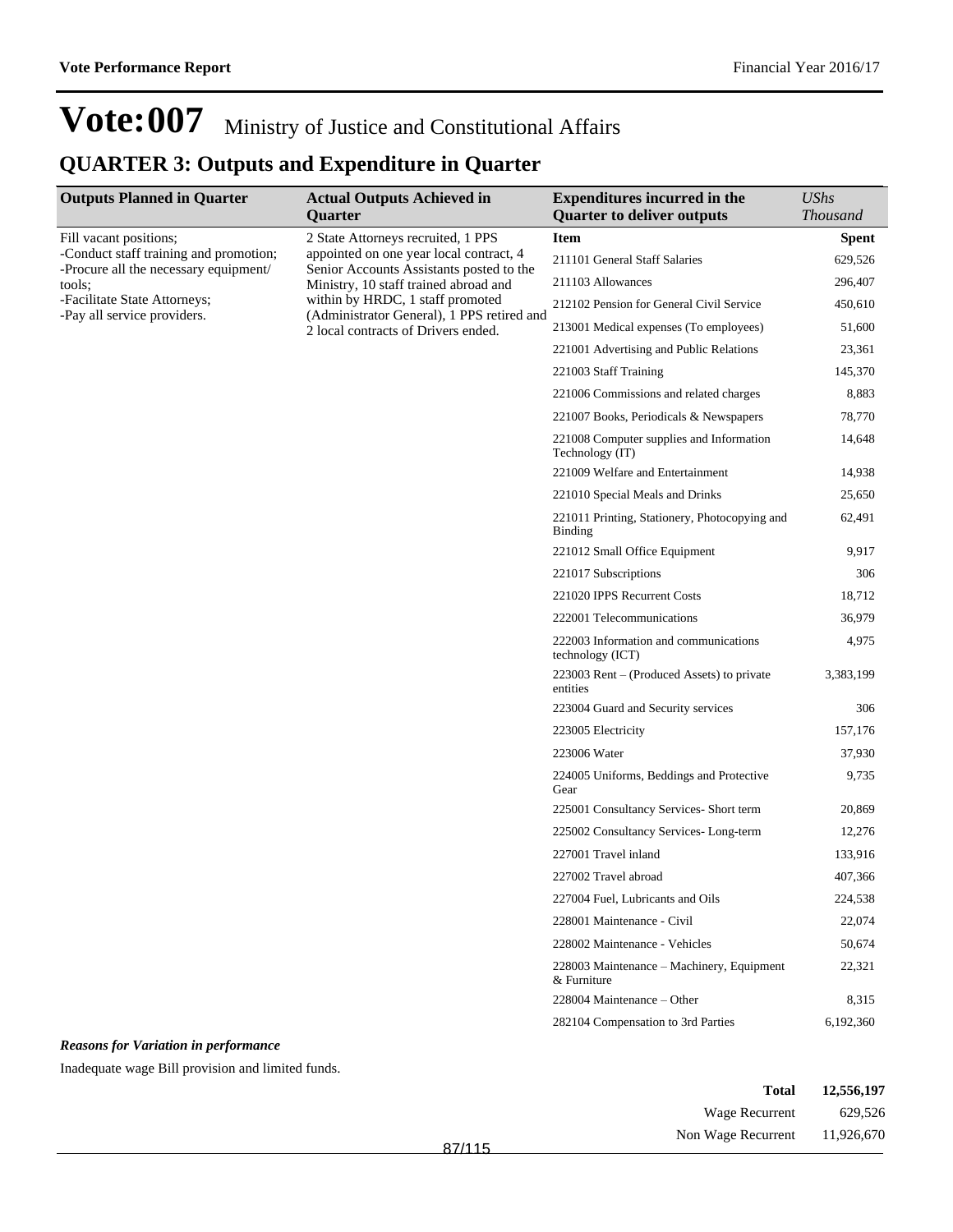### **QUARTER 3: Outputs and Expenditure in Quarter**

| <b>Outputs Planned in Quarter</b>                                                             | <b>Actual Outputs Achieved in</b><br>Quarter                        | <b>Expenditures incurred in the</b><br><b>Quarter to deliver outputs</b>        | <b>UShs</b><br>Thousand |
|-----------------------------------------------------------------------------------------------|---------------------------------------------------------------------|---------------------------------------------------------------------------------|-------------------------|
|                                                                                               |                                                                     | AIA                                                                             | $\mathbf{0}$            |
| <b>Outputs Funded</b>                                                                         |                                                                     |                                                                                 |                         |
| <b>Output: 51 Contributions to International Organisations</b>                                |                                                                     |                                                                                 |                         |
| Pay commitments to International<br>Organizations like WIPO,<br>AALCO, ARIPO, IT for LOS, ICC | Contributions to various International<br>Organisations were made   | <b>Item</b><br>262101 Contributions to International<br>Organisations (Current) | <b>Spent</b><br>7,780   |
| <b>Reasons for Variation in performance</b>                                                   |                                                                     |                                                                                 |                         |
| no variation                                                                                  |                                                                     |                                                                                 |                         |
|                                                                                               |                                                                     | <b>Total</b>                                                                    | 7,780                   |
|                                                                                               |                                                                     | Wage Recurrent                                                                  | $\mathbf{0}$            |
|                                                                                               |                                                                     | Non Wage Recurrent                                                              | 7,780                   |
|                                                                                               |                                                                     | AIA                                                                             | $\boldsymbol{0}$        |
| <b>Output: 52 Other Grants</b>                                                                |                                                                     |                                                                                 |                         |
| Support to Regional Offices                                                                   | Allocated land and an office for Fortportal Item<br>Regional Office | 263106 Other Current grants (Current)                                           | <b>Spent</b><br>803,620 |
| <b>Reasons for Variation in performance</b>                                                   |                                                                     |                                                                                 |                         |
| In adquate funds                                                                              |                                                                     |                                                                                 |                         |
|                                                                                               |                                                                     | <b>Total</b>                                                                    | 803,620                 |
|                                                                                               |                                                                     | Wage Recurrent                                                                  | $\mathbf{0}$            |
|                                                                                               |                                                                     | Non Wage Recurrent                                                              | 803,620                 |
|                                                                                               |                                                                     | AIA                                                                             | $\boldsymbol{0}$        |
| <b>Output: 53 Contributions to Autonomous Institutions (CADER)</b>                            |                                                                     |                                                                                 |                         |
| Resolve cases through ADR                                                                     | Contribution to CADER was effected                                  | <b>Item</b>                                                                     | <b>Spent</b>            |
|                                                                                               |                                                                     | 264101 Contributions to Autonomous<br>Institutions                              | 6,343                   |
| <b>Reasons for Variation in performance</b>                                                   |                                                                     |                                                                                 |                         |
| no variation                                                                                  |                                                                     |                                                                                 |                         |
|                                                                                               |                                                                     | <b>Total</b>                                                                    | 6,343                   |
|                                                                                               |                                                                     | Wage Recurrent                                                                  | $\mathbf{0}$            |
|                                                                                               |                                                                     | Non Wage Recurrent                                                              | 6,343<br>$\overline{0}$ |
| Output: 54 Contributions to Autonomous Institutions (Wage Subvention)                         |                                                                     | AIA                                                                             |                         |
| Supported the wage bill of the Centre for                                                     | Wage bill for CADER was supported                                   | <b>Item</b>                                                                     | <b>Spent</b>            |
| Arbitration and Dispute Resolution<br>(CADER)                                                 |                                                                     | 263104 Transfers to other govt. Units<br>(Current)                              | 6,422                   |
| <b>Reasons for Variation in performance</b>                                                   |                                                                     |                                                                                 |                         |
| no variation                                                                                  |                                                                     |                                                                                 |                         |
|                                                                                               |                                                                     | <b>Total</b>                                                                    | 6,422                   |
|                                                                                               |                                                                     | Wage Recurrent                                                                  | $\overline{0}$          |
|                                                                                               |                                                                     | Non Wage Recurrent                                                              | 6,422                   |
|                                                                                               |                                                                     | AIA                                                                             | $\mathbf{0}$            |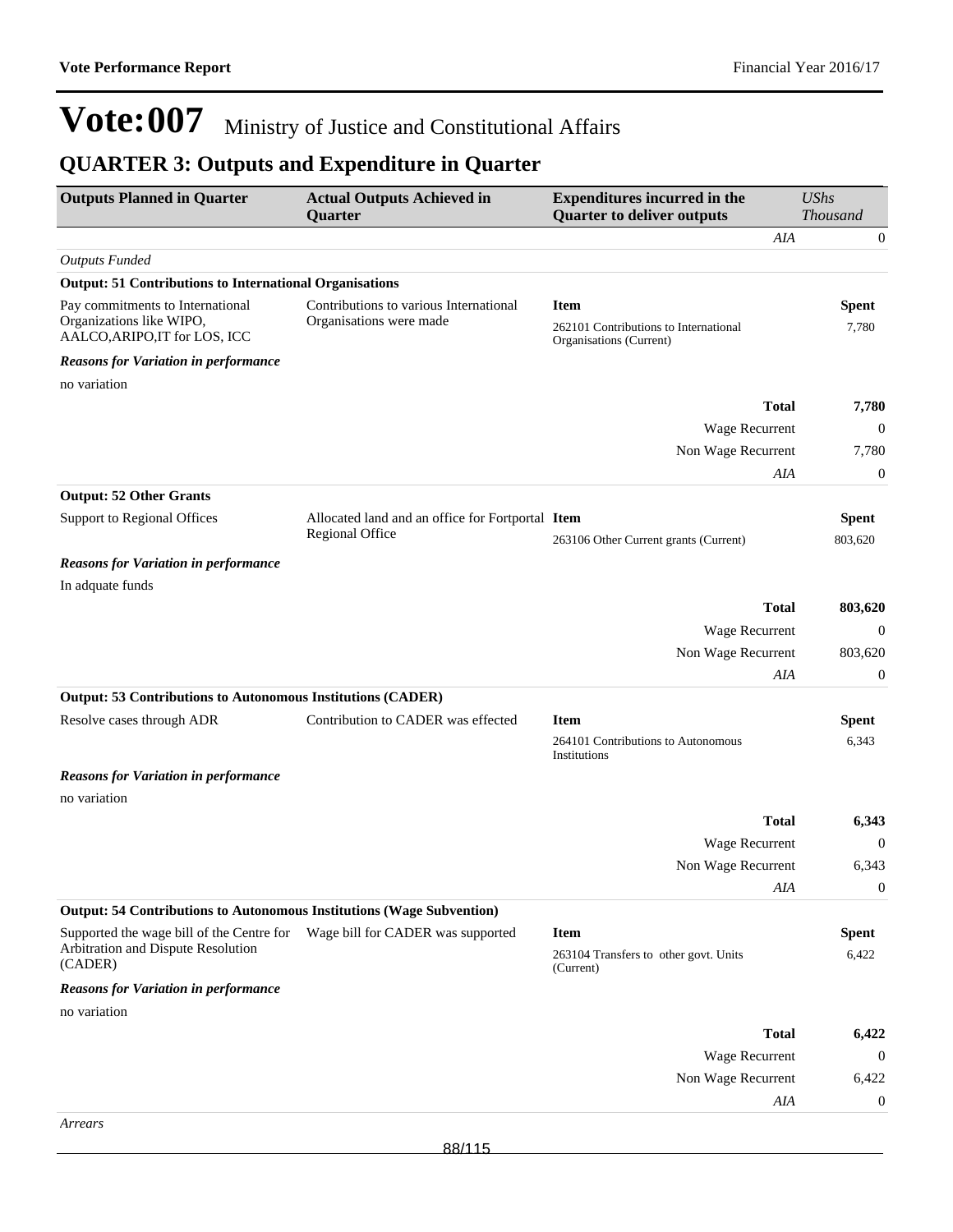### **QUARTER 3: Outputs and Expenditure in Quarter**

| <b>Outputs Planned in Quarter</b>           | <b>Actual Outputs Achieved in</b><br>Quarter | <b>Expenditures incurred in the</b><br><b>Quarter to deliver outputs</b> | UShs<br><b>Thousand</b> |
|---------------------------------------------|----------------------------------------------|--------------------------------------------------------------------------|-------------------------|
| <b>Output: 99 Arrears</b>                   |                                              |                                                                          |                         |
|                                             |                                              | <b>Item</b>                                                              | <b>Spent</b>            |
| <b>Reasons for Variation in performance</b> |                                              |                                                                          |                         |
|                                             |                                              |                                                                          |                         |
|                                             |                                              | <b>Total</b>                                                             | $\bf{0}$                |
|                                             |                                              | <b>Wage Recurrent</b>                                                    | $\boldsymbol{0}$        |
|                                             |                                              | Non Wage Recurrent                                                       | $\mathbf{0}$            |
|                                             |                                              | AIA                                                                      | $\overline{0}$          |
|                                             |                                              | <b>Total For SubProgramme</b>                                            | 13,380,362              |
|                                             |                                              | <b>Wage Recurrent</b>                                                    | 629,526                 |
|                                             |                                              | Non Wage Recurrent                                                       | 12,750,835              |
|                                             |                                              | AIA                                                                      | $\mathbf{0}$            |
| <b>Recurrent Programmes</b>                 |                                              |                                                                          |                         |

**Subprogram: 17 Policy Planning Unit**

#### *Outputs Provided*

#### **Output: 01 Policy, consultation, planning and monitoring services**

| Provide guidance on budgeting and       |
|-----------------------------------------|
| planning of the Ministry activities;    |
| -Update work plans;                     |
| -Monitor progress on performance;       |
| -Preparation and submission of progress |
| reports, BFP, MPS and Budget to         |
| MOFPED, OPM and other Agencies.         |

Provided guidance on budgeting and planning of the Ministry activities; - Updated work plans; -Monitored progress on performance; -Preparation and submission of progress reports, MPS and Budget to MOFPED, OPM and other Agencies.

#### **Item Spent** 211103 Allowances 16,215 221002 Workshops and Seminars 6,038 221003 Staff Training 52,350 221006 Commissions and related charges 11,296 221008 Computer supplies and Information Technology (IT) 2,600 221009 Welfare and Entertainment 15,718 221011 Printing, Stationery, Photocopying and Binding 21,250 222001 Telecommunications 2,484 227001 Travel inland 12,201 227002 Travel abroad 35,000 227004 Fuel, Lubricants and Oils 33,177 228002 Maintenance - Vehicles 9,184 228003 Maintenance - Machinery, Equipment & Furniture 5,712

#### *Reasons for Variation in performance*

no variation

| 223,224           | <b>Total</b>                  |
|-------------------|-------------------------------|
| 0                 | Wage Recurrent                |
| 223,224           | Non Wage Recurrent            |
| $\mathbf{0}$      | AIA                           |
| 223,224           | <b>Total For SubProgramme</b> |
| $\mathbf{\Omega}$ | Wage Recurrent                |
| 223,224           | Non Wage Recurrent            |
|                   |                               |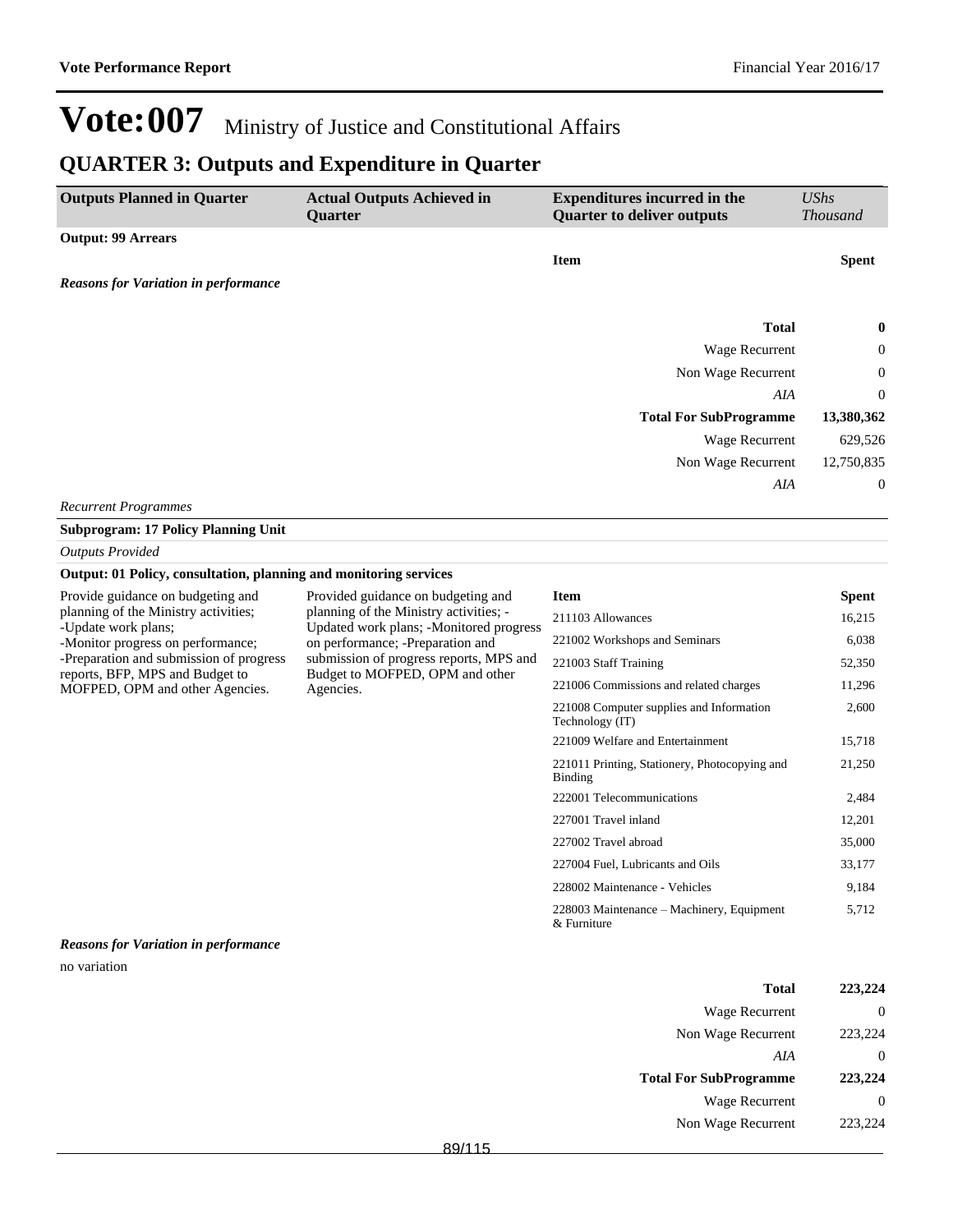### **QUARTER 3: Outputs and Expenditure in Quarter**

| <b>Outputs Planned in Quarter</b>                                        | <b>Actual Outputs Achieved in</b><br><b>Quarter</b> | <b>Expenditures incurred in the</b><br><b>Quarter to deliver outputs</b> | <b>UShs</b><br><b>Thousand</b> |
|--------------------------------------------------------------------------|-----------------------------------------------------|--------------------------------------------------------------------------|--------------------------------|
|                                                                          |                                                     | AIA                                                                      | $\theta$                       |
| <b>Recurrent Programmes</b>                                              |                                                     |                                                                          |                                |
| <b>Subprogram: 19 Internal Audit Department</b>                          |                                                     |                                                                          |                                |
| <b>Outputs Provided</b>                                                  |                                                     |                                                                          |                                |
| <b>Output: 02 Ministry Support Services (Finance and Administration)</b> |                                                     |                                                                          |                                |
| -Strengthening internal controls;                                        | Strengthened internal controls; -Timely             | <b>Item</b>                                                              | <b>Spent</b>                   |
| -Timely production of Audit report.                                      | production of Audit report                          | 211101 General Staff Salaries                                            | 9,047                          |
|                                                                          |                                                     | 211103 Allowances                                                        | 12,015                         |
|                                                                          |                                                     | 221001 Advertising and Public Relations                                  | 818                            |
|                                                                          |                                                     | 221003 Staff Training                                                    | 7,909                          |
|                                                                          |                                                     | 221006 Commissions and related charges                                   | 9,814                          |
|                                                                          |                                                     | 221009 Welfare and Entertainment                                         | 2,975                          |
|                                                                          |                                                     | 221011 Printing, Stationery, Photocopying and<br>Binding                 | 9,197                          |
|                                                                          |                                                     | 222001 Telecommunications                                                | 4,969                          |
|                                                                          |                                                     | 227001 Travel inland                                                     | 28,527                         |
|                                                                          |                                                     | 227002 Travel abroad                                                     | 17.137                         |
|                                                                          |                                                     | 227004 Fuel, Lubricants and Oils                                         | 13,173                         |
|                                                                          |                                                     | 228002 Maintenance - Vehicles                                            | 1,236                          |
|                                                                          |                                                     | 228003 Maintenance – Machinery, Equipment<br>& Furniture                 | 2,246                          |
| <b>Reasons for Variation in performance</b>                              |                                                     |                                                                          |                                |
| no variation                                                             |                                                     |                                                                          |                                |
|                                                                          |                                                     | <b>Total</b>                                                             | 119,062                        |
|                                                                          |                                                     | Wage Recurrent                                                           | 9,047                          |

| <b>Wage Recurrent</b>         | 9,047    |
|-------------------------------|----------|
| Non Wage Recurrent            | 110,015  |
| AIA                           | $\theta$ |
| <b>Total For SubProgramme</b> | 119,062  |
|                               |          |
| Wage Recurrent                | 9.047    |
| Non Wage Recurrent            | 110,015  |
| AIA                           |          |

*Recurrent Programmes*

#### **Subprogram: 20 Office of the Attorney General**

*Outputs Provided*

**Output: 03 Ministerial and Top Management Services**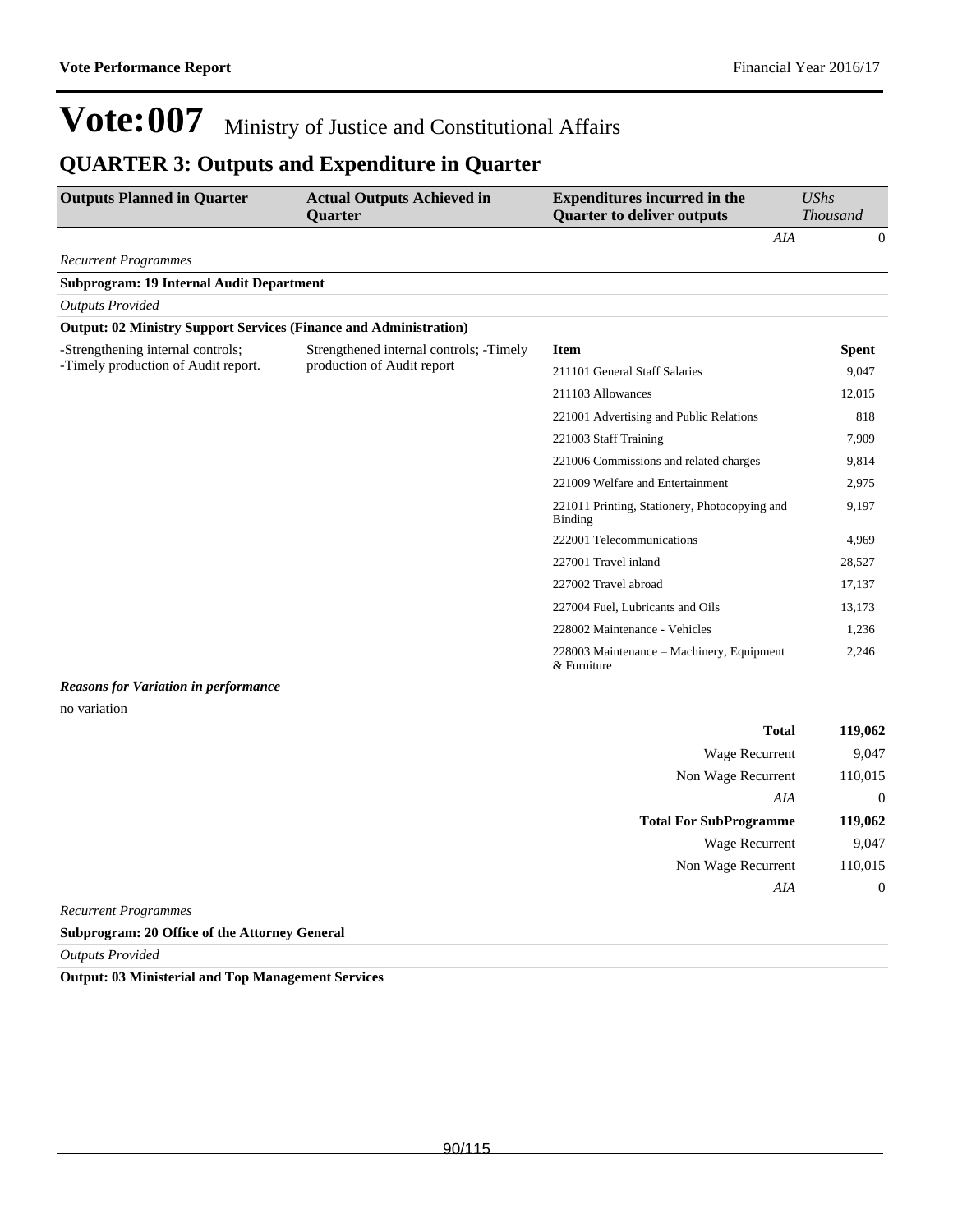### **QUARTER 3: Outputs and Expenditure in Quarter**

| <b>Outputs Planned in Quarter</b>             | <b>Actual Outputs Achieved in</b><br><b>Ouarter</b>         | <b>Expenditures incurred in the</b><br><b>Quarter to deliver outputs</b> | $\mathit{UShs}$<br><b>Thousand</b> |
|-----------------------------------------------|-------------------------------------------------------------|--------------------------------------------------------------------------|------------------------------------|
| -Defend Government:                           | Defended Government; - Attend ed to                         | <b>Item</b>                                                              | <b>Spent</b>                       |
| -Attend to Litigation:<br>-Draft Legislation; | Litigation; -Drafted Legislation; -Provided<br>Legal Advice | 211103 Allowances                                                        | 22,055                             |
| -Provide Legal Advice.                        |                                                             | 213001 Medical expenses (To employees)                                   | 950                                |
|                                               |                                                             | 221009 Welfare and Entertainment                                         | 7,454                              |
|                                               |                                                             | 222001 Telecommunications                                                | 4,969                              |
|                                               |                                                             | 227001 Travel inland                                                     | 63,096                             |
|                                               |                                                             | 227002 Travel abroad                                                     | 96,686                             |
|                                               |                                                             | 227004 Fuel, Lubricants and Oils                                         | 44,908                             |
|                                               |                                                             | 228002 Maintenance - Vehicles                                            | 6,320                              |
|                                               |                                                             |                                                                          |                                    |

#### *Reasons for Variation in performance*

no variation

| 246,439        | <b>Total</b>                  |
|----------------|-------------------------------|
| $\theta$       | <b>Wage Recurrent</b>         |
| 246,439        | Non Wage Recurrent            |
| $\overline{0}$ | AIA                           |
| 246,439        | <b>Total For SubProgramme</b> |
| $\overline{0}$ | <b>Wage Recurrent</b>         |
| 246,439        | Non Wage Recurrent            |
| $\overline{0}$ | AIA                           |
|                | $\sim$ $\sim$                 |

*Development Projects*

**Project: 1228 Support to Ministry of Justice and Constitutional Affairs**

*Capital Purchases*

| <b>Output: 75 Purchase of Motor Vehicles and Other Transport Equipment</b> |                           |                            |              |
|----------------------------------------------------------------------------|---------------------------|----------------------------|--------------|
|                                                                            | 1 motor vehicle purchased | Item                       | <b>Spent</b> |
|                                                                            |                           | 312201 Transport Equipment | 296,400      |
| <b>Reasons for Variation in performance</b>                                |                           |                            |              |
| no variation                                                               |                           |                            |              |

| 296,400          | <b>Total</b>                  |  |
|------------------|-------------------------------|--|
| 296,400          | GoU Development               |  |
| $\boldsymbol{0}$ | <b>External Financing</b>     |  |
| $\mathbf 0$      | AIA                           |  |
| 296,400          | <b>Total For SubProgramme</b> |  |
| 296,400          | GoU Development               |  |
| $\boldsymbol{0}$ | <b>External Financing</b>     |  |
| $\mathbf 0$      | AIA                           |  |
| 50,670,606       | <b>GRAND TOTAL</b>            |  |
| 2,434,939        | <b>Wage Recurrent</b>         |  |
| 25,280,993       | Non Wage Recurrent            |  |
| 22,954,673       | GoU Development               |  |
| $\boldsymbol{0}$ | <b>External Financing</b>     |  |
| $\mathbf 0$      | AIA                           |  |
|                  | 91/115                        |  |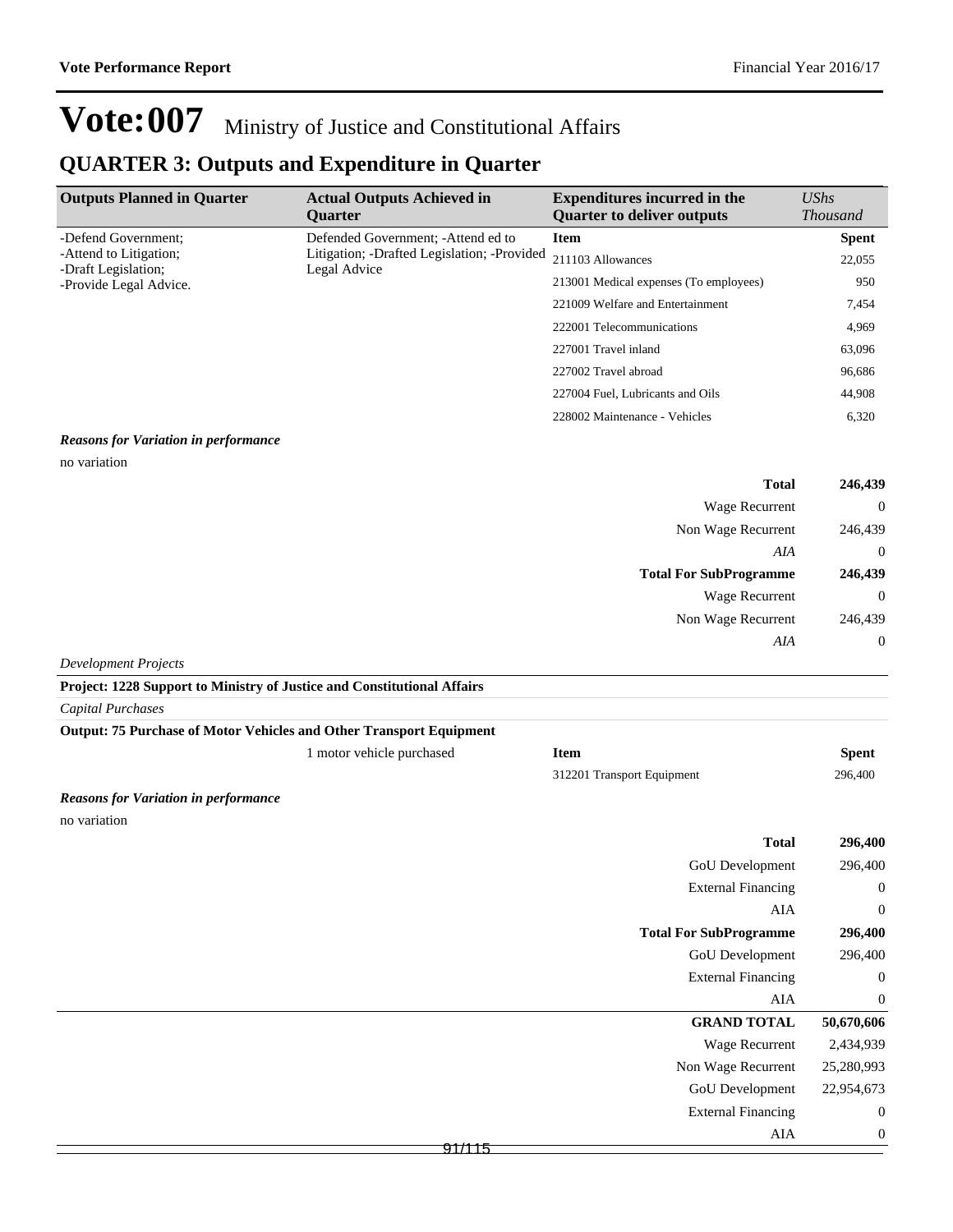| <b>UShs Thousand</b> | <b>Planned Outputs for the</b> | <b>Estimated Funds Available in Quarter</b>                |
|----------------------|--------------------------------|------------------------------------------------------------|
|                      | <b>Ouarter</b>                 | (from balance brought forward and actual/expected releaes) |

#### **Program: 01 Legislation and Legal services**

*Recurrent Programmes*

**Subprogram: 02 Civil Litigation**

#### *Outputs Provided*

#### **Output: 03 Civil Suits defended in Court**

| Item                                                  | <b>Balance b/f</b> | <b>New Funds</b> | <b>Total</b> |
|-------------------------------------------------------|--------------------|------------------|--------------|
| 211101 General Staff Salaries                         | (1,709)            | $\mathbf{0}$     | (1,709)      |
| 211103 Allowances                                     | 7,644              | $\mathbf{0}$     | 7,644        |
| 221003 Staff Training                                 | 10,316             | $\Omega$         | 10,316       |
| 221006 Commissions and related charges                | 373                | $\Omega$         | 373          |
| 221009 Welfare and Entertainment                      | 45                 | $\mathbf{0}$     | 45           |
| 221011 Printing, Stationery, Photocopying and Binding | 7,554              | $\Omega$         | 7,554        |
| 222001 Telecommunications                             | 2,013              | $\Omega$         | 2,013        |
| 227001 Travel inland                                  | 15,436             | $\Omega$         | 15,436       |
| 227002 Travel abroad                                  | 11,237             | $\Omega$         | 11,237       |
| 227004 Fuel, Lubricants and Oils                      | 680                | $\mathbf{0}$     | 680          |
| 228002 Maintenance - Vehicles                         | 84                 | $\Omega$         | 84           |
| <b>Total</b>                                          | 53,673             | $\mathbf{0}$     | 53,673       |
| <b>Wage Recurrent</b>                                 | (1,709)            | 0                | (1,709)      |
| <b>Non Wage Recurrent</b>                             | 215,734            | 0                | 215,734      |
| <b>AIA</b>                                            | 0                  | 0                | 0            |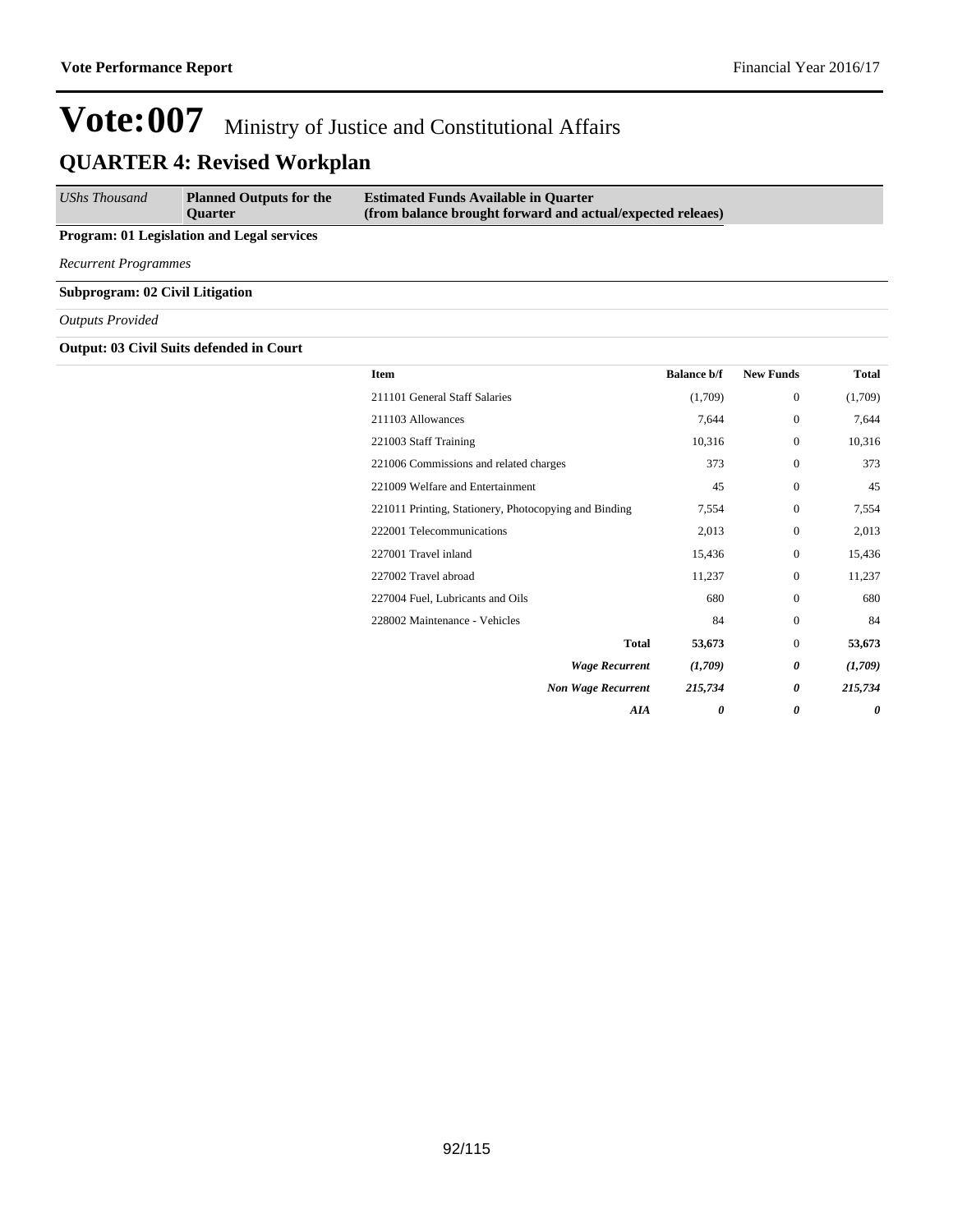| UShs Thousand                         | <b>Planned Outputs for the</b><br><b>Ouarter</b> | <b>Estimated Funds Available in Quarter</b><br>(from balance brought forward and actual/expected releaes) |
|---------------------------------------|--------------------------------------------------|-----------------------------------------------------------------------------------------------------------|
| <b>Subprogram: 03 Line Ministries</b> |                                                  |                                                                                                           |
| <b>Outputs Provided</b>               |                                                  |                                                                                                           |

#### **Output: 03 Civil Suits defended in Court**

| <b>Total</b>          | <b>New Funds</b> | <b>Balance b/f</b> | Item                                                  |
|-----------------------|------------------|--------------------|-------------------------------------------------------|
| (118)                 | $\mathbf{0}$     | (118)              | 211101 General Staff Salaries                         |
| 265                   | $\mathbf{0}$     | 265                | 211103 Allowances                                     |
| 1,000                 | $\mathbf{0}$     | 1,000              | 221003 Staff Training                                 |
| 372                   | $\mathbf{0}$     | 372                | 221009 Welfare and Entertainment                      |
| 3,404                 | $\mathbf{0}$     | 3,404              | 221011 Printing, Stationery, Photocopying and Binding |
| 2,767                 | $\mathbf{0}$     | 2,767              | 222001 Telecommunications                             |
| 25,040                | $\mathbf{0}$     | 25,040             | 227001 Travel inland                                  |
| 9,562                 | $\mathbf{0}$     | 9,562              | 227002 Travel abroad                                  |
| 5,050                 | $\mathbf{0}$     | 5,050              | 228002 Maintenance - Vehicles                         |
| 231                   | $\mathbf{0}$     | 231                | 228003 Maintenance - Machinery, Equipment & Furniture |
| 47,572                | $\mathbf{0}$     | 47,572             | <b>Total</b>                                          |
| (118)                 | 0                | (118)              | <b>Wage Recurrent</b>                                 |
| 477,626               | 0                | 477,626            | <b>Non Wage Recurrent</b>                             |
| $\boldsymbol{\theta}$ | 0                | 0                  | AIA                                                   |

#### **Subprogram: 04 Institutions**

*Outputs Provided*

#### **Output: 03 Civil Suits defended in Court**

| <b>Item</b>                                           | <b>Balance b/f</b> | <b>New Funds</b> | Total   |
|-------------------------------------------------------|--------------------|------------------|---------|
| 211101 General Staff Salaries                         | (2,199)            | $\mathbf{0}$     | (2,199) |
| 211103 Allowances                                     | 40,180             | $\mathbf{0}$     | 40,180  |
| 221003 Staff Training                                 | 1,167              | $\mathbf{0}$     | 1,167   |
| 221009 Welfare and Entertainment                      | 1,977              | $\mathbf{0}$     | 1,977   |
| 221011 Printing, Stationery, Photocopying and Binding | 13,340             | $\mathbf{0}$     | 13,340  |
| 222001 Telecommunications                             | 1,761              | $\mathbf{0}$     | 1,761   |
| 227001 Travel inland                                  | 3,295              | $\mathbf{0}$     | 3,295   |
| 227002 Travel abroad                                  | 13,568             | $\mathbf{0}$     | 13,568  |
| 227004 Fuel, Lubricants and Oils                      | 9,000              | $\mathbf{0}$     | 9,000   |
| 228002 Maintenance - Vehicles                         | 4,458              | $\mathbf{0}$     | 4,458   |
| 228003 Maintenance – Machinery, Equipment & Furniture | 1,388              | $\mathbf{0}$     | 1,388   |
| <b>Total</b>                                          | 87,934             | $\mathbf{0}$     | 87,934  |
| <b>Wage Recurrent</b>                                 | (2,199)            | 0                | (2,199) |
| <b>Non Wage Recurrent</b>                             | 466,218            | 0                | 466,218 |
| AIA                                                   | 0                  | 0                | 0       |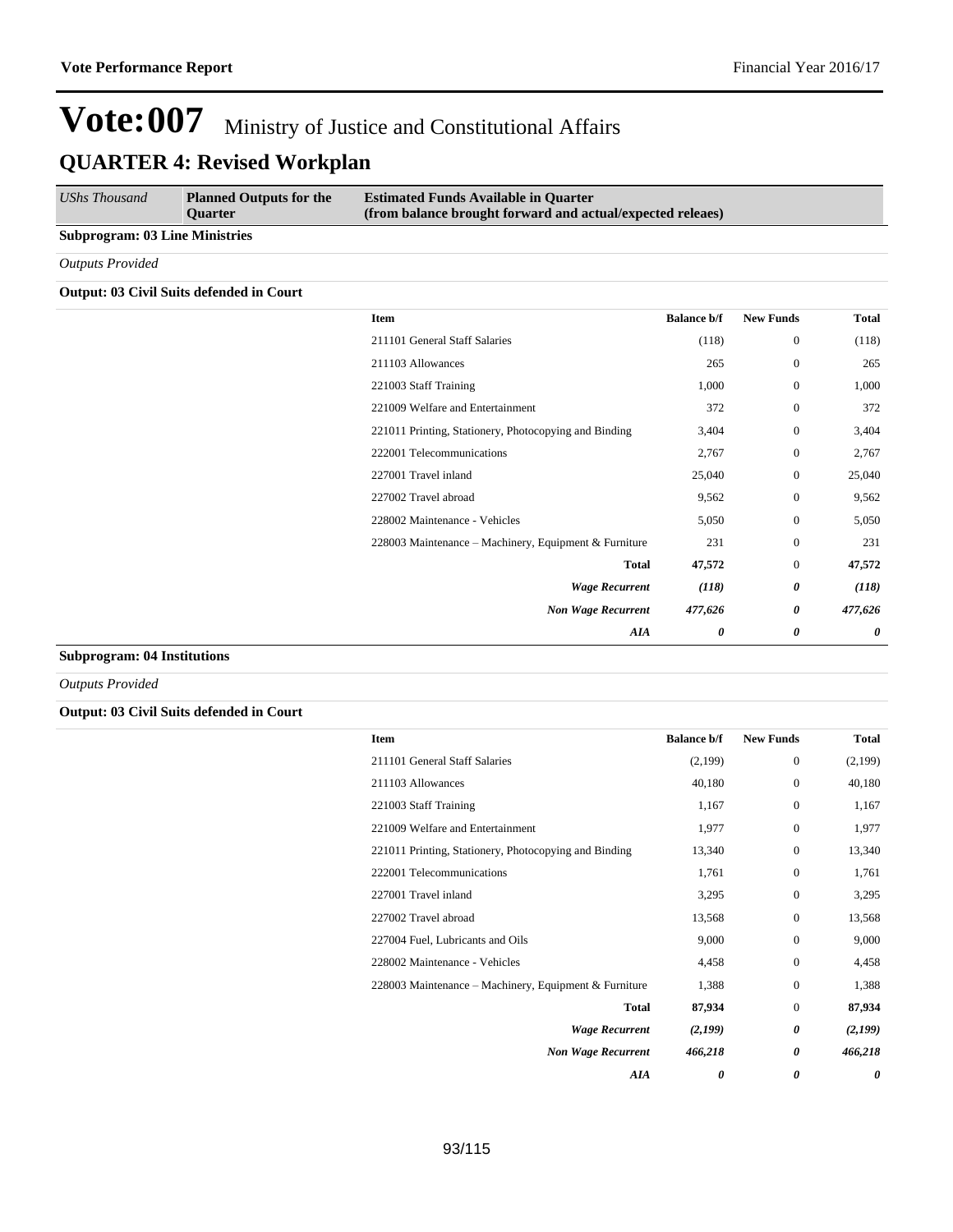| <b>UShs Thousand</b><br><b>Estimated Funds Available in Quarter</b><br><b>Planned Outputs for the</b><br>(from balance brought forward and actual/expected releaes)<br><b>Ouarter</b> |  |
|---------------------------------------------------------------------------------------------------------------------------------------------------------------------------------------|--|
|---------------------------------------------------------------------------------------------------------------------------------------------------------------------------------------|--|

#### **Subprogram: 05 Local Gov't Institutions (Litigation)**

*Outputs Provided*

#### **Output: 03 Civil Suits defended in Court**

| Total     | <b>New Funds</b>      | <b>Balance b/f</b> | Item                                                  |
|-----------|-----------------------|--------------------|-------------------------------------------------------|
| (33, 861) | $\mathbf{0}$          | (33, 861)          | 211101 General Staff Salaries                         |
| 26,715    | $\mathbf{0}$          | 26,715             | 211103 Allowances                                     |
| 3,718     | $\mathbf{0}$          | 3,718              | 221009 Welfare and Entertainment                      |
| 24,696    | $\mathbf{0}$          | 24,696             | 221011 Printing, Stationery, Photocopying and Binding |
| 2,013     | $\boldsymbol{0}$      | 2,013              | 222001 Telecommunications                             |
| 21,804    | $\mathbf{0}$          | 21,804             | 227001 Travel inland                                  |
| 2,678     | $\mathbf{0}$          | 2,678              | 227002 Travel abroad                                  |
| 8,000     | $\mathbf{0}$          | 8,000              | 227004 Fuel, Lubricants and Oils                      |
| 4,360     | $\mathbf{0}$          | 4,360              | 228002 Maintenance - Vehicles                         |
| 3,521     | $\mathbf{0}$          | 3,521              | 228003 Maintenance - Machinery, Equipment & Furniture |
| 63,643    | $\mathbf{0}$          | 63,643             | <b>Total</b>                                          |
| (33, 861) | $\boldsymbol{\theta}$ | (33, 861)          | <b>Wage Recurrent</b>                                 |
| 477,511   | $\boldsymbol{\theta}$ | 477,511            | <b>Non Wage Recurrent</b>                             |
| 0         | $\boldsymbol{\theta}$ | 0                  | <b>AIA</b>                                            |

#### **Subprogram: 06 First Parliamentary Counsel**

*Outputs Provided*

#### **Output: 01 Bills, Acts, Statutory Instruments, Ordinances, By Laws**

| <b>Item</b>                                           | <b>Balance b/f</b> | <b>New Funds</b> | <b>Total</b> |
|-------------------------------------------------------|--------------------|------------------|--------------|
| 211101 General Staff Salaries                         | 10,784             | $\mathbf{0}$     | 10,784       |
| 211103 Allowances                                     | 3,306              | $\mathbf{0}$     | 3,306        |
| 221003 Staff Training                                 | (3,372)            | $\mathbf{0}$     | (3,372)      |
| 221009 Welfare and Entertainment                      | 2,689              | $\mathbf{0}$     | 2,689        |
| 221011 Printing, Stationery, Photocopying and Binding | 9,393              | $\Omega$         | 9,393        |
| 222001 Telecommunications                             | 1,258              | $\mathbf{0}$     | 1,258        |
| 227001 Travel inland                                  | 4,347              | $\Omega$         | 4,347        |
| 227004 Fuel, Lubricants and Oils                      | 2,262              | $\mathbf{0}$     | 2,262        |
| 228002 Maintenance - Vehicles                         | 17                 | $\mathbf{0}$     | 17           |
| 228003 Maintenance – Machinery, Equipment & Furniture | (4)                | $\mathbf{0}$     | (4)          |
| <b>Total</b>                                          | 30,680             | $\mathbf{0}$     | 30,680       |
| <b>Wage Recurrent</b>                                 | 10,784             | 0                | 10,784       |
| <b>Non Wage Recurrent</b>                             | 125,209            | 0                | 125,209      |
| AIA                                                   | 0                  | 0                | 0            |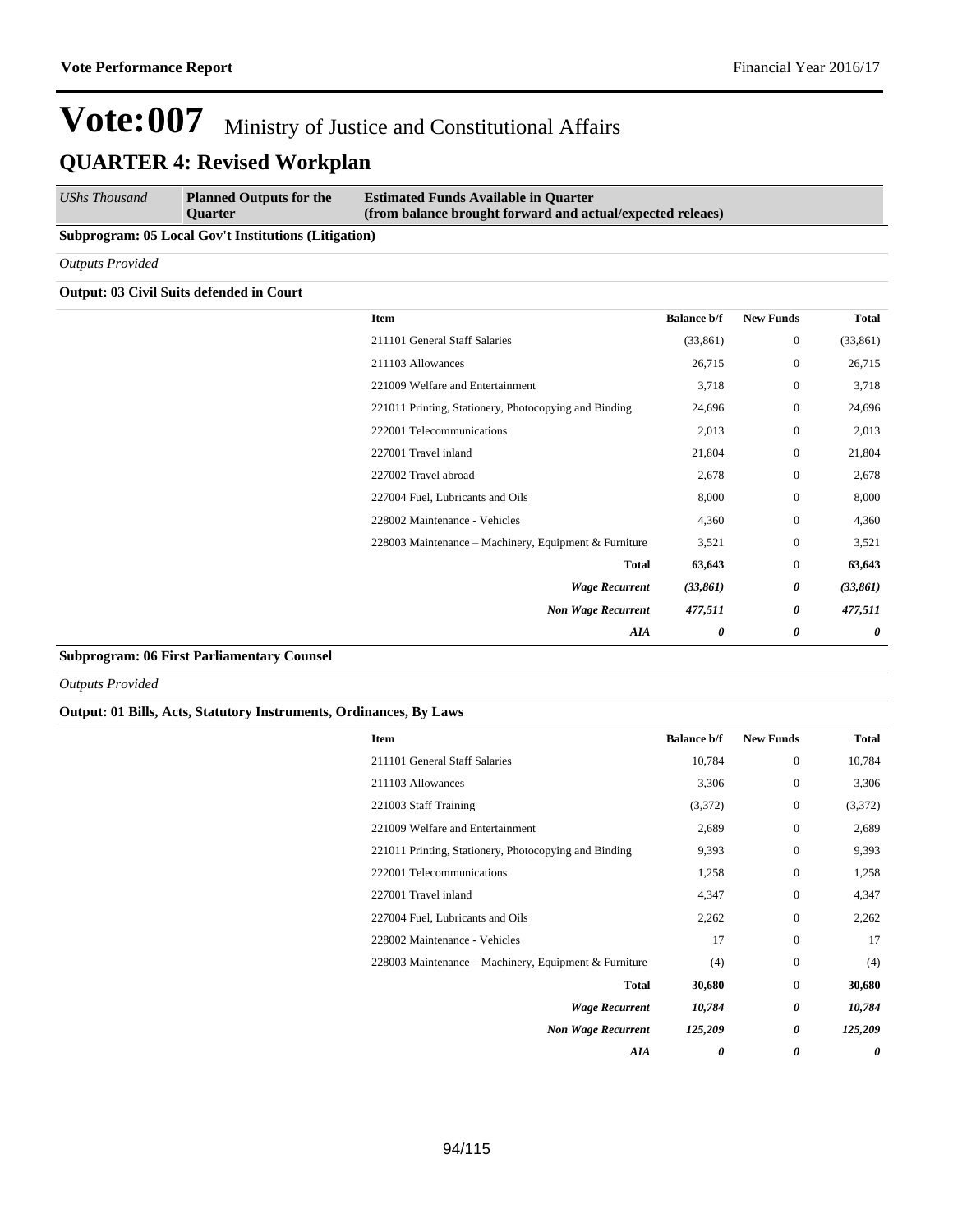| UShs Thousand                               | <b>Planned Outputs for the</b><br><b>Ouarter</b> | <b>Estimated Funds Available in Quarter</b><br>(from balance brought forward and actual/expected releaes) |
|---------------------------------------------|--------------------------------------------------|-----------------------------------------------------------------------------------------------------------|
| <b>Subprogram: 07 Principal Legislation</b> |                                                  |                                                                                                           |

#### *Outputs Provided*

#### **Output: 01 Bills, Acts, Statutory Instruments, Ordinances, By Laws**

| <b>Item</b>                                           | <b>Balance b/f</b>    | <b>New Funds</b> | Total   |
|-------------------------------------------------------|-----------------------|------------------|---------|
| 211101 General Staff Salaries                         | (394)                 | $\boldsymbol{0}$ | (394)   |
| 211103 Allowances                                     | 96                    | $\boldsymbol{0}$ | 96      |
| 221003 Staff Training                                 | 12,597                | $\boldsymbol{0}$ | 12,597  |
| 221009 Welfare and Entertainment                      | 1,777                 | $\boldsymbol{0}$ | 1,777   |
| 221011 Printing, Stationery, Photocopying and Binding | 28,862                | $\boldsymbol{0}$ | 28,862  |
| 222001 Telecommunications                             | 1,258                 | $\boldsymbol{0}$ | 1,258   |
| 227001 Travel inland                                  | 10,369                | $\boldsymbol{0}$ | 10,369  |
| 227002 Travel abroad                                  | (1,357)               | $\boldsymbol{0}$ | (1,357) |
| 227004 Fuel, Lubricants and Oils                      | (302)                 | $\boldsymbol{0}$ | (302)   |
| 228002 Maintenance - Vehicles                         | 1,022                 | $\boldsymbol{0}$ | 1,022   |
| 228003 Maintenance - Machinery, Equipment & Furniture | (898)                 | $\boldsymbol{0}$ | (898)   |
| <b>Total</b>                                          | 53,029                | $\boldsymbol{0}$ | 53,029  |
| <b>Wage Recurrent</b>                                 | (394)                 | 0                | (394)   |
| <b>Non Wage Recurrent</b>                             | 166,915               | 0                | 166,915 |
| AIA                                                   | $\boldsymbol{\theta}$ | 0                | 0       |
|                                                       |                       |                  |         |

#### **Subprogram: 08 Subsidiary Legislation**

*Outputs Provided*

#### **Output: 01 Bills, Acts, Statutory Instruments, Ordinances, By Laws**

| Item                                                  | <b>Balance b/f</b> | <b>New Funds</b> | Total   |
|-------------------------------------------------------|--------------------|------------------|---------|
| 211101 General Staff Salaries                         | 511                | $\mathbf{0}$     | 511     |
| 211103 Allowances                                     | 1,057              | $\mathbf{0}$     | 1,057   |
| 221009 Welfare and Entertainment                      | 3,006              | $\mathbf{0}$     | 3,006   |
| 221011 Printing, Stationery, Photocopying and Binding | 14,691             | $\mathbf{0}$     | 14,691  |
| 222001 Telecommunications                             | 1,006              | $\mathbf{0}$     | 1,006   |
| 227001 Travel inland                                  | 12,330             | $\mathbf{0}$     | 12,330  |
| 227004 Fuel, Lubricants and Oils                      | 1,964              | $\theta$         | 1,964   |
| 228002 Maintenance - Vehicles                         | 2,306              | $\mathbf{0}$     | 2,306   |
| 228003 Maintenance – Machinery, Equipment & Furniture | 2,055              | $\mathbf{0}$     | 2,055   |
| <b>Total</b>                                          | 38,926             | $\mathbf{0}$     | 38,926  |
| <b>Wage Recurrent</b>                                 | 511                | 0                | 511     |
| <b>Non Wage Recurrent</b>                             | 146,917            | 0                | 146,917 |
| AIA                                                   | 0                  | 0                | 0       |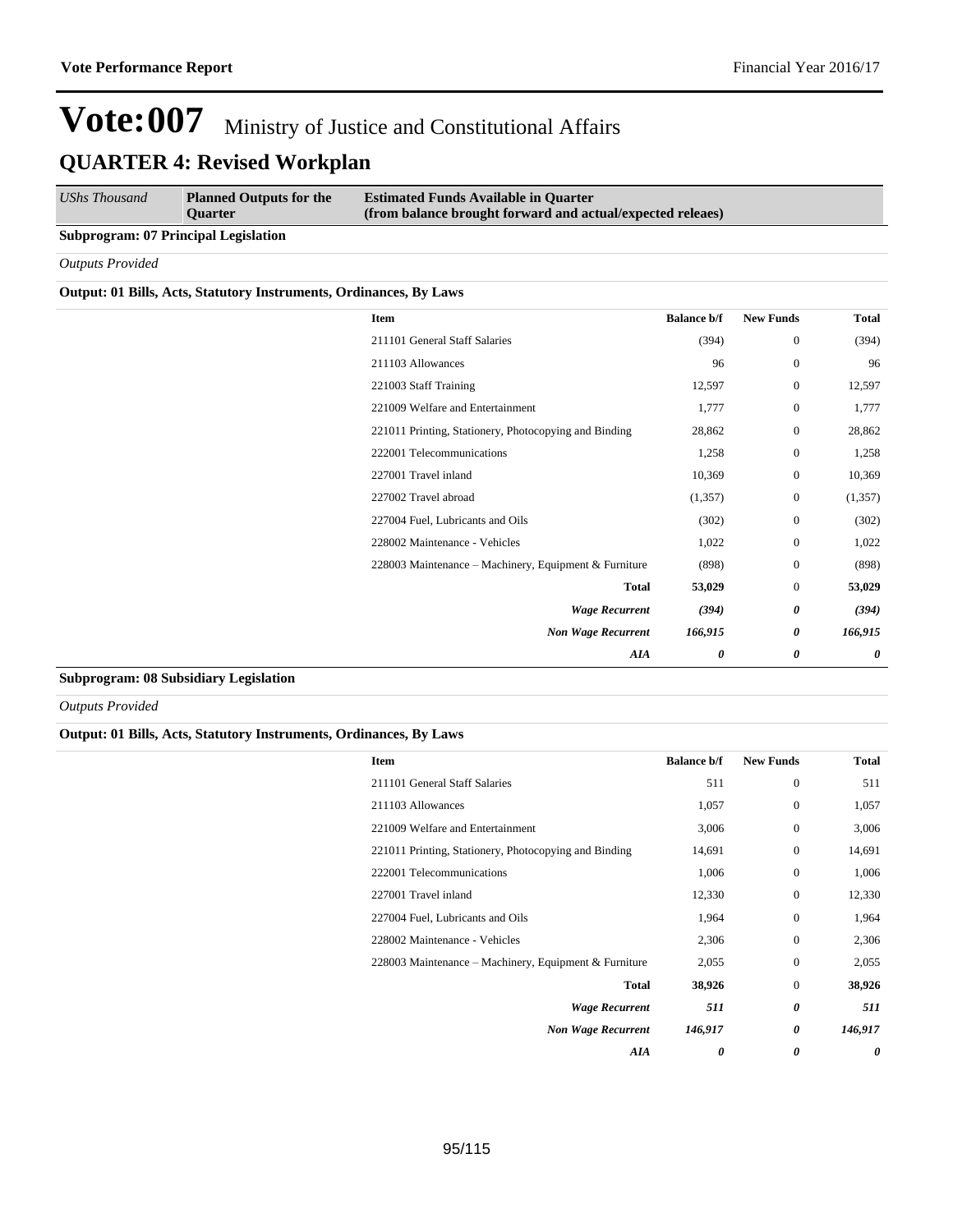*UShs Thousand* **Planned Outputs for the Quarter Estimated Funds Available in Quarter (from balance brought forward and actual/expected releaes)**

#### **Subprogram: 09 Local Government (First Parliamentary Counsel)**

*Outputs Provided*

#### **Output: 01 Bills, Acts, Statutory Instruments, Ordinances, By Laws**

| Item                                                  | <b>Balance b/f</b>     | <b>New Funds</b>  | <b>Total</b>          |
|-------------------------------------------------------|------------------------|-------------------|-----------------------|
| 211101 General Staff Salaries                         | 4,093                  | $\boldsymbol{0}$  | 4,093                 |
| 211103 Allowances                                     |                        | $\mathbf{0}$<br>6 | 6                     |
| 221009 Welfare and Entertainment                      | 1,427                  | $\mathbf{0}$      | 1,427                 |
| 221011 Printing, Stationery, Photocopying and Binding | 10,407                 | $\boldsymbol{0}$  | 10,407                |
| 222001 Telecommunications                             | 1,006                  | $\mathbf{0}$      | 1,006                 |
| 227001 Travel inland                                  | 8,230                  | $\mathbf{0}$      | 8,230                 |
| 227004 Fuel, Lubricants and Oils                      | 800                    | $\mathbf{0}$      | 800                   |
| 228002 Maintenance - Vehicles                         | 3,089                  | $\mathbf{0}$      | 3,089                 |
| 228003 Maintenance – Machinery, Equipment & Furniture | (1,147)                | $\mathbf{0}$      | (1, 147)              |
|                                                       | <b>Total</b><br>27,912 | $\mathbf{0}$      | 27,912                |
| <b>Wage Recurrent</b>                                 | 4,093                  | 0                 | 4,093                 |
| <b>Non Wage Recurrent</b>                             | 128,583                | 0                 | 128,583               |
|                                                       | AIA                    | 0<br>0            | $\boldsymbol{\theta}$ |
|                                                       |                        |                   |                       |

#### **Subprogram: 10 Legal Advisory Services**

*Outputs Provided*

**Output: 02 Contracts, Legal Advice/opinion**

| <b>Item</b>                                           | <b>Balance b/f</b> | <b>New Funds</b> | Total   |
|-------------------------------------------------------|--------------------|------------------|---------|
| 211101 General Staff Salaries                         | 39                 | $\mathbf{0}$     | 39      |
| 211103 Allowances                                     | 1,111              | $\mathbf{0}$     | 1,111   |
| 221006 Commissions and related charges                | (182)              | $\Omega$         | (182)   |
| 221009 Welfare and Entertainment                      | 5,382              | $\mathbf{0}$     | 5,382   |
| 221011 Printing, Stationery, Photocopying and Binding | 14,545             | $\Omega$         | 14,545  |
| 222001 Telecommunications                             | 8,573              | $\mathbf{0}$     | 8,573   |
| 227001 Travel inland                                  | 92                 | $\Omega$         | 92      |
| 227002 Travel abroad                                  | (36)               | $\mathbf{0}$     | (36)    |
| 228002 Maintenance - Vehicles                         | 956                | $\Omega$         | 956     |
| 228003 Maintenance – Machinery, Equipment & Furniture | (279)              | $\mathbf{0}$     | (279)   |
| <b>Total</b>                                          | 30,200             | $\Omega$         | 30,200  |
| <b>Wage Recurrent</b>                                 | 39                 | 0                | 39      |
| <b>Non Wage Recurrent</b>                             | 209,841            | 0                | 209,841 |
| AIA                                                   | 0                  | 0                | 0       |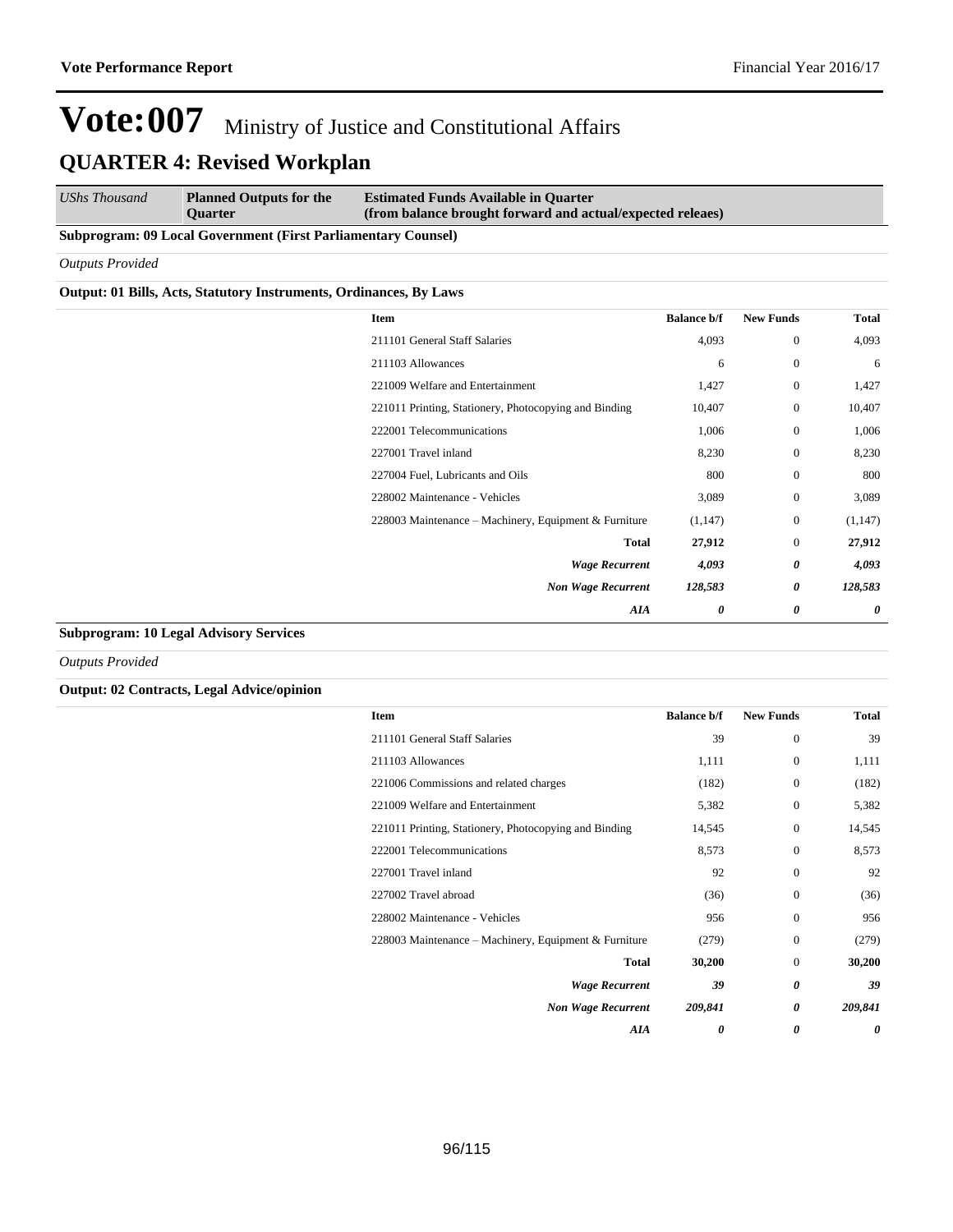| UShs Thousand                            | <b>Planned Outputs for the</b><br><b>Ouarter</b> | <b>Estimated Funds Available in Quarter</b><br>(from balance brought forward and actual/expected releaes) |
|------------------------------------------|--------------------------------------------------|-----------------------------------------------------------------------------------------------------------|
| <b>Subprogram: 11 Central Government</b> |                                                  |                                                                                                           |

*Outputs Provided*

#### **Output: 02 Contracts, Legal Advice/opinion**

| <b>Total</b> | <b>New Funds</b>      | <b>Balance b/f</b> | <b>Item</b>                                           |  |
|--------------|-----------------------|--------------------|-------------------------------------------------------|--|
| 16,378       | $\mathbf{0}$          | 16,378             | 211101 General Staff Salaries                         |  |
| 887          | $\mathbf{0}$          | 887                | 211103 Allowances                                     |  |
| 4,523        | $\mathbf{0}$          | 4,523              | 221003 Staff Training                                 |  |
| 2,468        | $\mathbf{0}$          | 2,468              | 221009 Welfare and Entertainment                      |  |
| 6,815        | $\mathbf{0}$          | 6,815              | 221011 Printing, Stationery, Photocopying and Binding |  |
| 755          | $\boldsymbol{0}$      | 755                | 222001 Telecommunications                             |  |
| 318          | $\boldsymbol{0}$      | 318                | 227001 Travel inland                                  |  |
| 13,697       | $\mathbf{0}$          | 13,697             | 227002 Travel abroad                                  |  |
| 4,151        | $\boldsymbol{0}$      | 4,151              | 227004 Fuel, Lubricants and Oils                      |  |
| 818          | $\mathbf{0}$          | 818                | 228002 Maintenance - Vehicles                         |  |
| 977          | $\mathbf{0}$          | 977                | 228003 Maintenance - Machinery, Equipment & Furniture |  |
| 51,788       | $\boldsymbol{0}$      | 51,788             | <b>Total</b>                                          |  |
| 16,378       | $\boldsymbol{\theta}$ | 16,378             | <b>Wage Recurrent</b>                                 |  |
| 137,602      | 0                     | 137,602            | <b>Non Wage Recurrent</b>                             |  |
| 0            | 0                     | 0                  | AIA                                                   |  |

#### **Subprogram: 12 Local Government (Legal Advisory Services)**

*Outputs Provided*

#### **Output: 02 Contracts, Legal Advice/opinion**

| Item                                                  | <b>Balance b/f</b> | <b>New Funds</b> | <b>Total</b> |
|-------------------------------------------------------|--------------------|------------------|--------------|
| 211101 General Staff Salaries                         | 381                | $\mathbf{0}$     | 381          |
| 211103 Allowances                                     | 2,483              | $\theta$         | 2,483        |
| 221003 Staff Training                                 | 2,143              | $\mathbf{0}$     | 2,143        |
| 221009 Welfare and Entertainment                      | 1,763              | $\mathbf{0}$     | 1,763        |
| 221011 Printing, Stationery, Photocopying and Binding | 8,727              | $\Omega$         | 8,727        |
| 222001 Telecommunications                             | 920                | $\mathbf{0}$     | 920          |
| 227001 Travel inland                                  | 342                | $\Omega$         | 342          |
| 227002 Travel abroad                                  | (21)               | $\theta$         | (21)         |
| 228002 Maintenance - Vehicles                         | 109                | $\Omega$         | 109          |
| 228003 Maintenance – Machinery, Equipment & Furniture | 1,890              | $\mathbf{0}$     | 1,890        |
| <b>Total</b>                                          | 18,737             | $\mathbf{0}$     | 18,737       |
| <b>Wage Recurrent</b>                                 | 381                | 0                | 381          |
| <b>Non Wage Recurrent</b>                             | 151,003            | 0                | 151,003      |
| AIA                                                   | 0                  | 0                | 0            |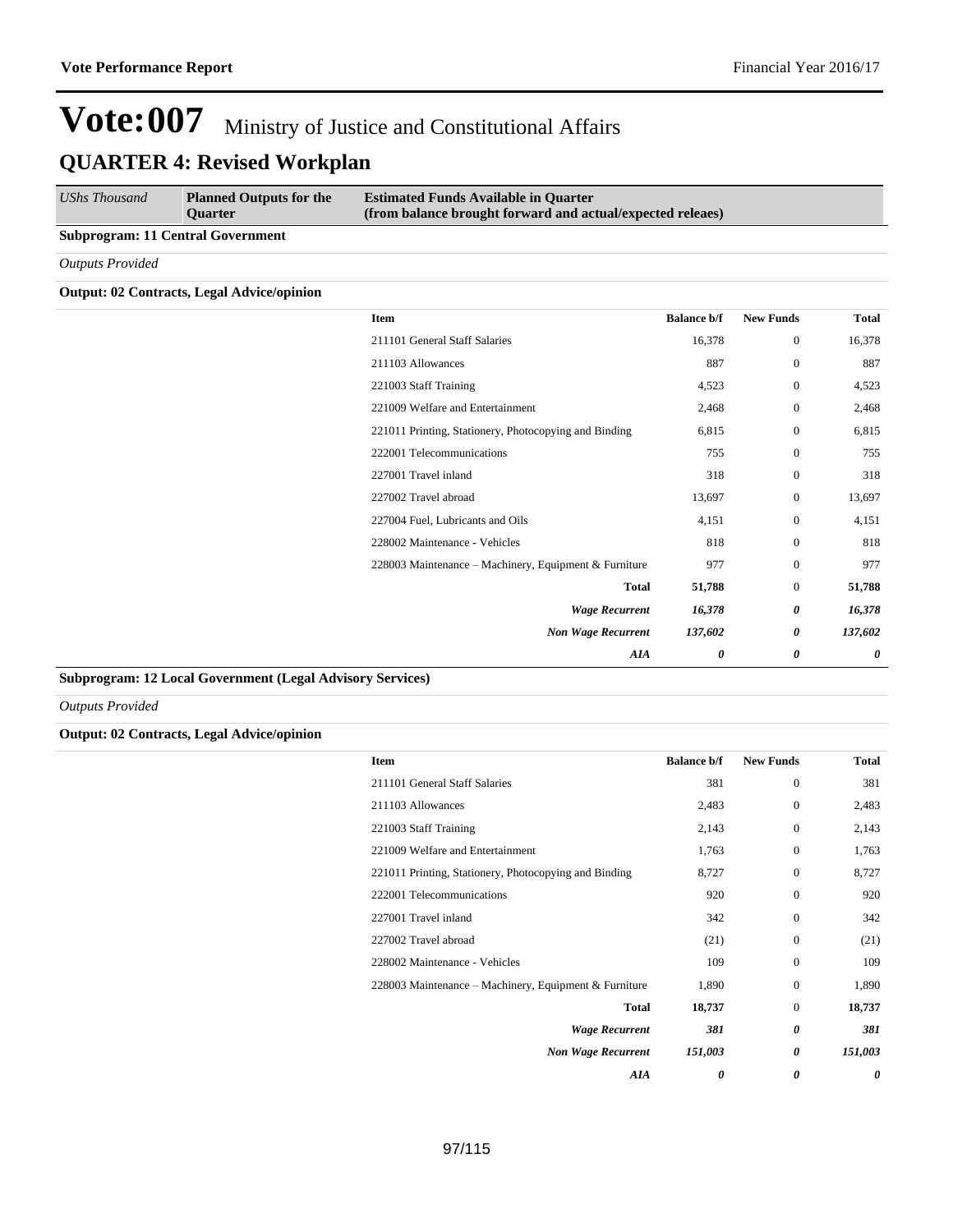| UShs Thousand                                    | <b>Planned Outputs for the</b><br><b>Ouarter</b> | <b>Estimated Funds Available in Quarter</b><br>(from balance brought forward and actual/expected releaes) |  |  |
|--------------------------------------------------|--------------------------------------------------|-----------------------------------------------------------------------------------------------------------|--|--|
| <b>Subprogram: 13 Contracts and Negotiations</b> |                                                  |                                                                                                           |  |  |
| <b>Outputs Provided</b>                          |                                                  |                                                                                                           |  |  |

#### **Output: 02 Contracts, Legal Advice/opinion**

| Item                                                  | <b>Balance b/f</b> | <b>New Funds</b> | <b>Total</b> |
|-------------------------------------------------------|--------------------|------------------|--------------|
| 211101 General Staff Salaries                         | (21, 134)          | $\boldsymbol{0}$ | (21, 134)    |
| 211103 Allowances                                     | 84                 | $\boldsymbol{0}$ | 84           |
| 221003 Staff Training                                 | 2,496              | $\overline{0}$   | 2,496        |
| 221009 Welfare and Entertainment                      | 4,483              | $\mathbf{0}$     | 4,483        |
| 221011 Printing, Stationery, Photocopying and Binding | 14,045             | $\overline{0}$   | 14,045       |
| 222001 Telecommunications                             | 1,509              | $\mathbf{0}$     | 1,509        |
| 227001 Travel inland                                  | 5,256              | $\boldsymbol{0}$ | 5,256        |
| 227002 Travel abroad                                  | 1,048              | $\boldsymbol{0}$ | 1,048        |
| 227004 Fuel, Lubricants and Oils                      | (2,409)            | $\boldsymbol{0}$ | (2,409)      |
| 228002 Maintenance - Vehicles                         | 6,490              | $\mathbf{0}$     | 6,490        |
| 228003 Maintenance – Machinery, Equipment & Furniture | 2,369              | $\mathbf{0}$     | 2,369        |
| <b>Total</b>                                          | 14,236             | $\overline{0}$   | 14,236       |
| <b>Wage Recurrent</b>                                 | (21, 134)          | 0                | (21, 134)    |
| <b>Non Wage Recurrent</b>                             | 157,131            | 0                | 157,131      |
| AIA                                                   | 0                  | 0                | 0            |
|                                                       |                    |                  |              |

*Development Projects*

**Program: 03 Administration of Estates/Property of the Deceased**

*Recurrent Programmes*

**Subprogram: 16 Administrator General**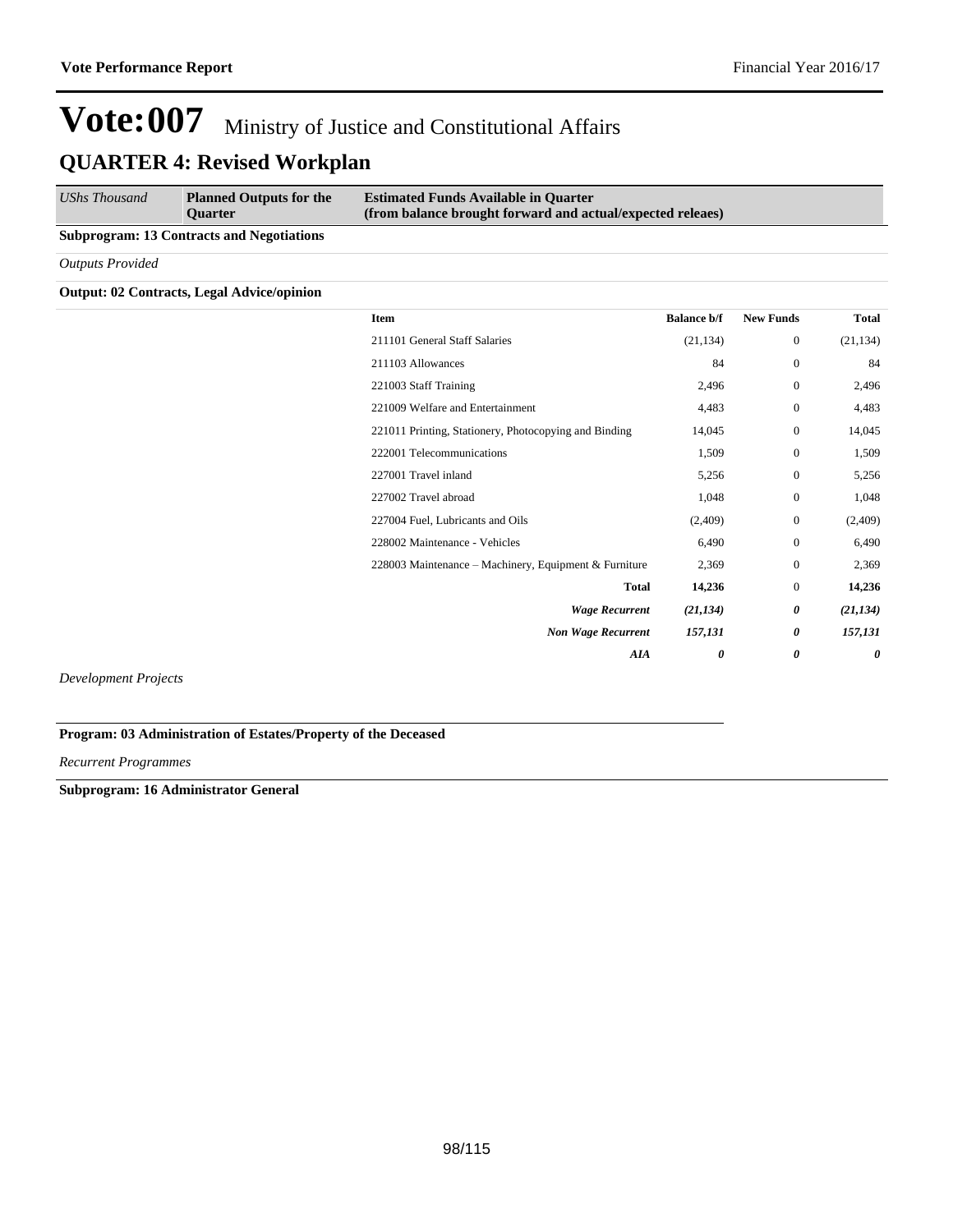| <b>UShs Thousand</b>                | <b>Planned Outputs for the</b><br><b>Ouarter</b>      | <b>Estimated Funds Available in Quarter</b><br>(from balance brought forward and actual/expected releaes) |                  |                |        |
|-------------------------------------|-------------------------------------------------------|-----------------------------------------------------------------------------------------------------------|------------------|----------------|--------|
| <b>Outputs Provided</b>             |                                                       |                                                                                                           |                  |                |        |
|                                     | <b>Output: 01 Estates Registration and Inspection</b> |                                                                                                           |                  |                |        |
| -Inspecting and supervising estates | Item                                                  | <b>Balance b/f</b>                                                                                        | <b>New Funds</b> | <b>Total</b>   |        |
| -Supervision of State Attorneys     | -Registering 1000 new estates and inspect 25 estates. | 211101 General Staff Salaries                                                                             | 139              | $\mathbf{0}$   | 139    |
|                                     | 211103 Allowances                                     | 6,601                                                                                                     | $\overline{0}$   | 6,601          |        |
|                                     | 221001 Advertising and Public Relations               | 7,781                                                                                                     | $\overline{0}$   | 7,781          |        |
|                                     | 221003 Staff Training                                 | 81                                                                                                        | $\Omega$         | 81             |        |
|                                     | 221006 Commissions and related charges                | 1,883                                                                                                     | $\overline{0}$   | 1,883          |        |
|                                     | 221009 Welfare and Entertainment                      | 3,773                                                                                                     | $\mathbf{0}$     | 3,773          |        |
|                                     |                                                       | 221011 Printing, Stationery, Photocopying and Binding                                                     | 5,069            | $\overline{0}$ | 5,069  |
|                                     |                                                       | 222001 Telecommunications                                                                                 | 1,105            | $\theta$       | 1,105  |
|                                     |                                                       | 227002 Travel abroad                                                                                      | 112              | $\Omega$       | 112    |
|                                     |                                                       | 227004 Fuel, Lubricants and Oils                                                                          | 20,189           | $\mathbf{0}$   | 20,189 |
|                                     |                                                       | 228002 Maintenance - Vehicles                                                                             | 3,598            | $\overline{0}$ | 3,598  |
|                                     |                                                       | <b>Total</b>                                                                                              | 50,331           | $\overline{0}$ | 50,331 |
|                                     |                                                       | <b>Wage Recurrent</b>                                                                                     | 139              | 0              | 139    |
|                                     |                                                       | <b>Non Wage Recurrent</b>                                                                                 | 47,559           | 0              | 47,559 |
|                                     |                                                       | <b>AIA</b>                                                                                                | 0                | 0              | 0      |

#### **Output: 02 Letters of Administration and Land Tranfers**

| -Court attendance                                                            | <b>Item</b>                                           | <b>Balance b/f</b> | <b>New Funds</b> | <b>Total</b> |
|------------------------------------------------------------------------------|-------------------------------------------------------|--------------------|------------------|--------------|
| -Filing to court to grant 5 letters of administration<br>-Wind up 50 Estates | 211101 General Staff Salaries                         | 552                | $\mathbf{0}$     | 552          |
| -Undertake land transfers                                                    | 211103 Allowances                                     | 6,451              | $\mathbf{0}$     | 6,451        |
|                                                                              | 221001 Advertising and Public Relations               | 10,207             | $\mathbf{0}$     | 10,207       |
|                                                                              | 221003 Staff Training                                 | 21,696             | $\mathbf{0}$     | 21,696       |
|                                                                              | 221006 Commissions and related charges                | 3,520              | $\mathbf{0}$     | 3,520        |
|                                                                              | 221009 Welfare and Entertainment                      | 1,817              | $\mathbf{0}$     | 1,817        |
|                                                                              | 221011 Printing, Stationery, Photocopying and Binding | 12,350             | $\mathbf{0}$     | 12,350       |
|                                                                              | 222001 Telecommunications                             | 1,473              | $\mathbf{0}$     | 1,473        |
|                                                                              | 227004 Fuel, Lubricants and Oils                      | 5,471              | $\mathbf{0}$     | 5,471        |
|                                                                              | 228002 Maintenance - Vehicles                         | 6,417              | $\mathbf{0}$     | 6,417        |
|                                                                              | <b>Total</b>                                          | 69,954             | $\mathbf{0}$     | 69,954       |
|                                                                              | <b>Wage Recurrent</b>                                 | 552                | 0                | 552          |
|                                                                              | <b>Non Wage Recurrent</b>                             | 28,430             | 0                | 28,430       |
|                                                                              | AIA                                                   | 0                  | 0                | 0            |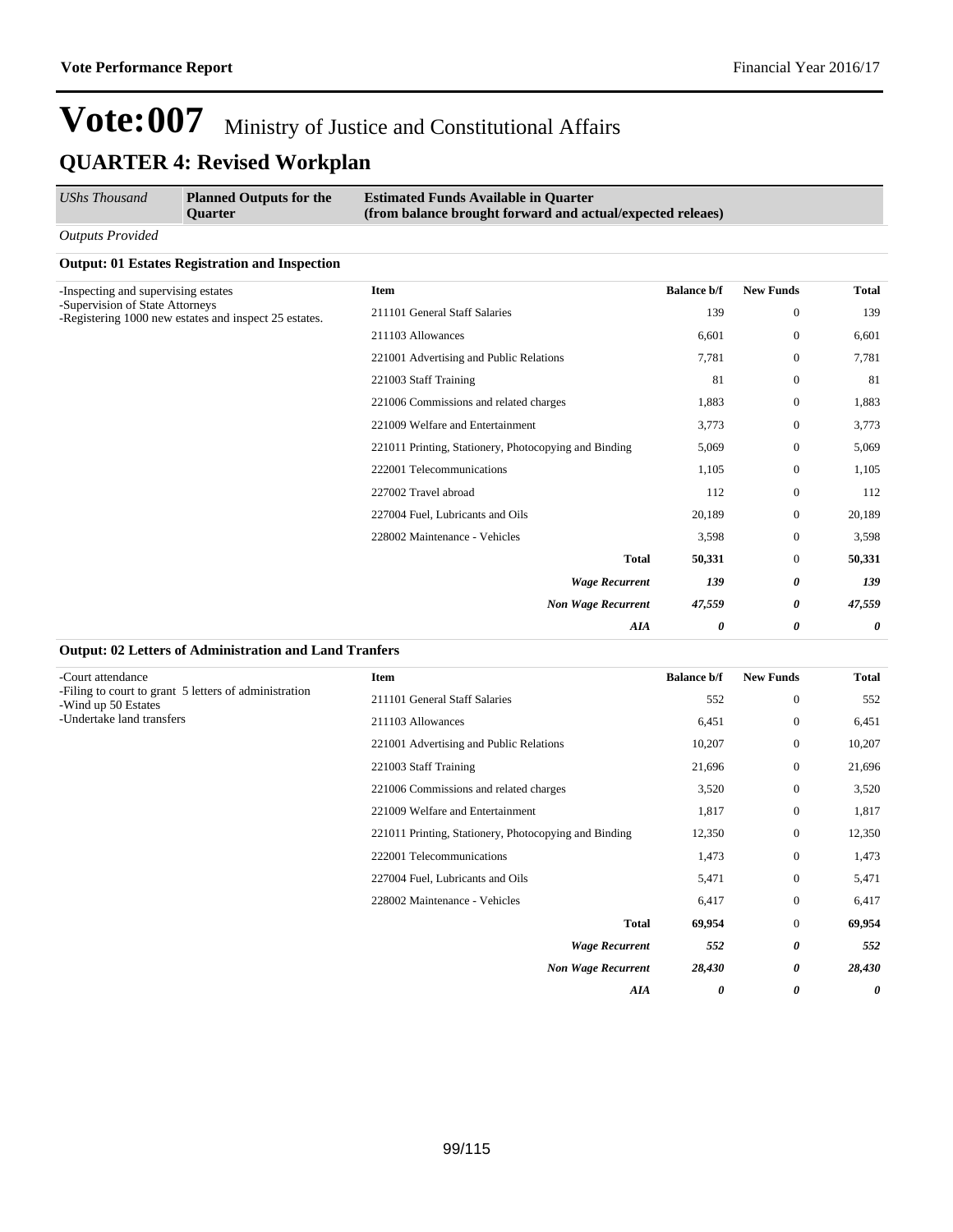| <b>UShs Thousand</b>                                      | <b>Planned Outputs for the</b><br><b>Ouarter</b>           | <b>Estimated Funds Available in Quarter</b><br>(from balance brought forward and actual/expected releaes) |                    |                       |              |
|-----------------------------------------------------------|------------------------------------------------------------|-----------------------------------------------------------------------------------------------------------|--------------------|-----------------------|--------------|
| <b>Output: 03 Estates administration</b>                  |                                                            |                                                                                                           |                    |                       |              |
|                                                           | -Filing in Court to issue 550 certificates of no objection | <b>Item</b>                                                                                               | <b>Balance b/f</b> | <b>New Funds</b>      | <b>Total</b> |
| -Conducting research<br>-Hold meetings with stake holders |                                                            | 211101 General Staff Salaries                                                                             | 77                 | $\mathbf{0}$          | 77           |
| -Issue 80 certificates of land transfers                  | 211103 Allowances                                          | 6,807                                                                                                     | $\mathbf{0}$       | 6,807                 |              |
|                                                           | 221001 Advertising and Public Relations                    | 10,207                                                                                                    | $\mathbf{0}$       | 10,207                |              |
|                                                           |                                                            | 221003 Staff Training                                                                                     | 15,876             | $\mathbf{0}$          | 15,876       |
|                                                           |                                                            | 221006 Commissions and related charges                                                                    | 3,250              | $\mathbf{0}$          | 3,250        |
|                                                           | 221009 Welfare and Entertainment                           | 2,830                                                                                                     | $\mathbf{0}$       | 2,830                 |              |
|                                                           | 221011 Printing, Stationery, Photocopying and Binding      | 8,104                                                                                                     | $\mathbf{0}$       | 8,104                 |              |
|                                                           | 222001 Telecommunications                                  | 1,473                                                                                                     | $\mathbf{0}$       | 1,473                 |              |
|                                                           |                                                            | 227001 Travel inland                                                                                      | 1,003              | $\mathbf{0}$          | 1,003        |
|                                                           |                                                            | 227002 Travel abroad                                                                                      | 41                 | $\Omega$              | 41           |
|                                                           |                                                            | 227004 Fuel, Lubricants and Oils                                                                          | 2,802              | $\mathbf{0}$          | 2,802        |
|                                                           |                                                            | 228002 Maintenance - Vehicles                                                                             | 4,327              | $\mathbf{0}$          | 4,327        |
|                                                           |                                                            | <b>Total</b>                                                                                              | 56,797             | $\Omega$              | 56,797       |
|                                                           |                                                            | <b>Wage Recurrent</b>                                                                                     | 77                 | $\boldsymbol{\theta}$ | 77           |
|                                                           |                                                            | <b>Non Wage Recurrent</b>                                                                                 | 28,636             | 0                     | 28,636       |
|                                                           |                                                            | AIA                                                                                                       | 0                  | 0                     | 0            |
|                                                           | <b>Output: 04 Family arbitrations and mediations</b>       |                                                                                                           |                    |                       |              |
| -Counseling 250 groups of family members                  |                                                            | <b>Item</b>                                                                                               | <b>Balance b/f</b> | <b>New Funds</b>      | <b>Total</b> |

| -Counseling 250 groups of family members<br>-Conducting research<br>-Hold meetings with stake holders | Item                                                  | <b>Balance b/f</b> | <b>New Funds</b> | Total  |
|-------------------------------------------------------------------------------------------------------|-------------------------------------------------------|--------------------|------------------|--------|
|                                                                                                       | 211101 General Staff Salaries                         | 44,200             | $\mathbf{0}$     | 44,200 |
|                                                                                                       | 211103 Allowances                                     | 5,400              | $\mathbf{0}$     | 5,400  |
|                                                                                                       | 221001 Advertising and Public Relations               | 7,757              | $\mathbf{0}$     | 7,757  |
|                                                                                                       | 221006 Commissions and related charges                | 3,940              | $\mathbf{0}$     | 3,940  |
|                                                                                                       | 221011 Printing, Stationery, Photocopying and Binding | 13,518             | $\mathbf{0}$     | 13,518 |
|                                                                                                       | 222001 Telecommunications                             | 1,473              | $\bf{0}$         | 1,473  |
|                                                                                                       | 227001 Travel inland                                  | 702                | $\boldsymbol{0}$ | 702    |
|                                                                                                       | 227002 Travel abroad                                  | 153                | $\boldsymbol{0}$ | 153    |
|                                                                                                       | 227004 Fuel, Lubricants and Oils                      | 374                | $\boldsymbol{0}$ | 374    |
|                                                                                                       | 228002 Maintenance - Vehicles                         | 4,885              | $\mathbf{0}$     | 4,885  |
|                                                                                                       | <b>Total</b>                                          | 82,402             | $\boldsymbol{0}$ | 82,402 |
|                                                                                                       | <b>Wage Recurrent</b>                                 | 44,200             | 0                | 44,200 |
|                                                                                                       | <b>Non Wage Recurrent</b>                             | 24,999             | 0                | 24,999 |
|                                                                                                       | <b>AIA</b>                                            | 0                  | 0                | 0      |

*Development Projects*

#### **Program: 04 Regulation of the Legal Profession**

*Recurrent Programmes*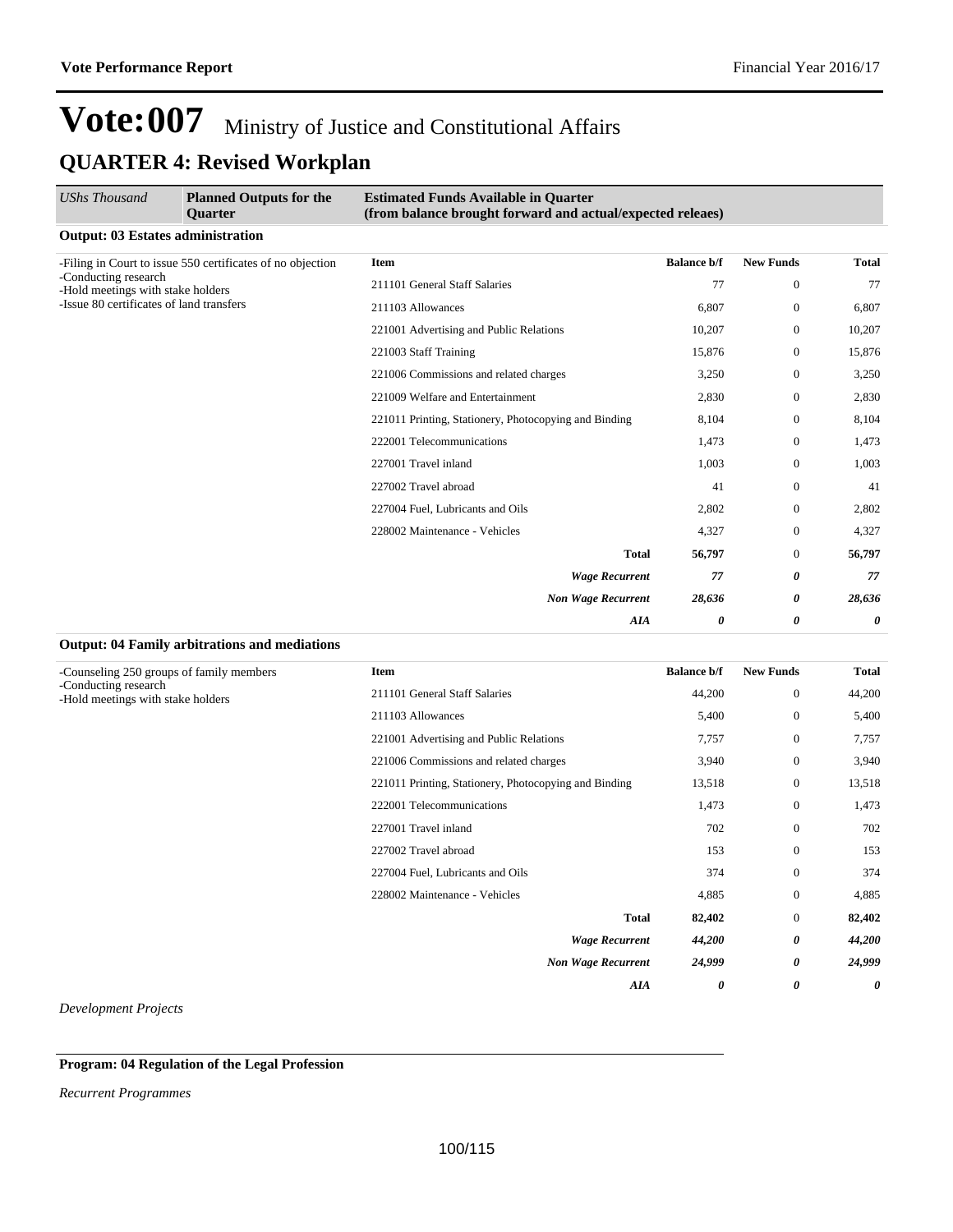| UShs Thousand                     | <b>Planned Outputs for the</b><br><b>Ouarter</b> | <b>Estimated Funds Available in Quarter</b><br>(from balance brought forward and actual/expected releaes) |
|-----------------------------------|--------------------------------------------------|-----------------------------------------------------------------------------------------------------------|
| <b>Subprogram: 15 Law Council</b> |                                                  |                                                                                                           |

*Outputs Provided*

#### **Output: 01 Conclusion of disciplinary cases**

| -Hold disciplinary committee meetings and conclude at least      | Item                                                  | <b>Balance b/f</b> | <b>New Funds</b> | <b>Total</b> |
|------------------------------------------------------------------|-------------------------------------------------------|--------------------|------------------|--------------|
| 35 cases in 12 sittings<br>-Supervision of State Attorneys       | 211101 General Staff Salaries                         | 29                 | $\mathbf{0}$     | 29           |
| -Carrying out research and consultations<br>-Conducting hearings | 211103 Allowances                                     | 6,980              | $\mathbf{0}$     | 6,980        |
| -Preparing evidence and witnesses                                | 221001 Advertising and Public Relations               | 5,320              | $\mathbf{0}$     | 5,320        |
| -Writing rulings                                                 | 221006 Commissions and related charges                | 9,056              | $\mathbf{0}$     | 9,056        |
|                                                                  | 221009 Welfare and Entertainment                      | 4,952              | $\mathbf{0}$     | 4,952        |
|                                                                  | 221011 Printing, Stationery, Photocopying and Binding | 22,196             | $\bf{0}$         | 22,196       |
|                                                                  | 222001 Telecommunications                             | 1,473              | $\mathbf{0}$     | 1,473        |
|                                                                  | 227001 Travel inland                                  | 2,041              | $\mathbf{0}$     | 2,041        |
|                                                                  | 228002 Maintenance - Vehicles                         | 9,877              | $\mathbf{0}$     | 9,877        |
|                                                                  | <b>Total</b>                                          | 61,924             | $\mathbf{0}$     | 61,924       |
|                                                                  | <b>Wage Recurrent</b>                                 | 29                 | 0                | 29           |
|                                                                  | <b>Non Wage Recurrent</b>                             | 64,863             | 0                | 64,863       |
|                                                                  | AIA                                                   | 0                  | 0                | 0            |

#### **Output: 02 Inspection and Supervision**

| -Supervision of State Attorneys<br>-Carry out research and consultations<br>-Inspect 3 Universities teaching Law | Item                                                  | <b>Balance b/f</b> | <b>New Funds</b> | <b>Total</b> |
|------------------------------------------------------------------------------------------------------------------|-------------------------------------------------------|--------------------|------------------|--------------|
|                                                                                                                  | 211101 General Staff Salaries                         | 51,471             | $\mathbf{0}$     | 51,471       |
| -Inspect all 175 Law Chambers in the country<br>-Publish list of authorized Law firms                            | 211103 Allowances                                     | 29                 | $\mathbf{0}$     | 29           |
| -Inspect 10 legal aid service providers                                                                          | 221001 Advertising and Public Relations               | 17,336             | $\mathbf{0}$     | 17,336       |
| -Conduct meetings with st                                                                                        | 221006 Commissions and related charges                | 12,022             | $\mathbf{0}$     | 12,022       |
|                                                                                                                  | 221009 Welfare and Entertainment                      | 3,788              | $\mathbf{0}$     | 3,788        |
|                                                                                                                  | 221011 Printing, Stationery, Photocopying and Binding | 22,454             | $\mathbf{0}$     | 22,454       |
|                                                                                                                  | 222001 Telecommunications                             | 1,473              | $\mathbf{0}$     | 1,473        |
|                                                                                                                  | 227001 Travel inland                                  | 15,055             | $\boldsymbol{0}$ | 15,055       |
|                                                                                                                  | 227004 Fuel, Lubricants and Oils                      | 15,093             | $\mathbf{0}$     | 15,093       |
|                                                                                                                  | 228002 Maintenance - Vehicles                         | 6,658              | $\boldsymbol{0}$ | 6,658        |
|                                                                                                                  | <b>Total</b>                                          | 145,380            | $\boldsymbol{0}$ | 145,380      |
|                                                                                                                  | <b>Wage Recurrent</b>                                 | 51,471             | 0                | 51,471       |
|                                                                                                                  | <b>Non Wage Recurrent</b>                             | 67,399             | 0                | 67,399       |
|                                                                                                                  | <b>AIA</b>                                            | 0                  | 0                | 0            |

*Development Projects*

**Program: 05 Access to Justice and Accountability**

*Recurrent Programmes*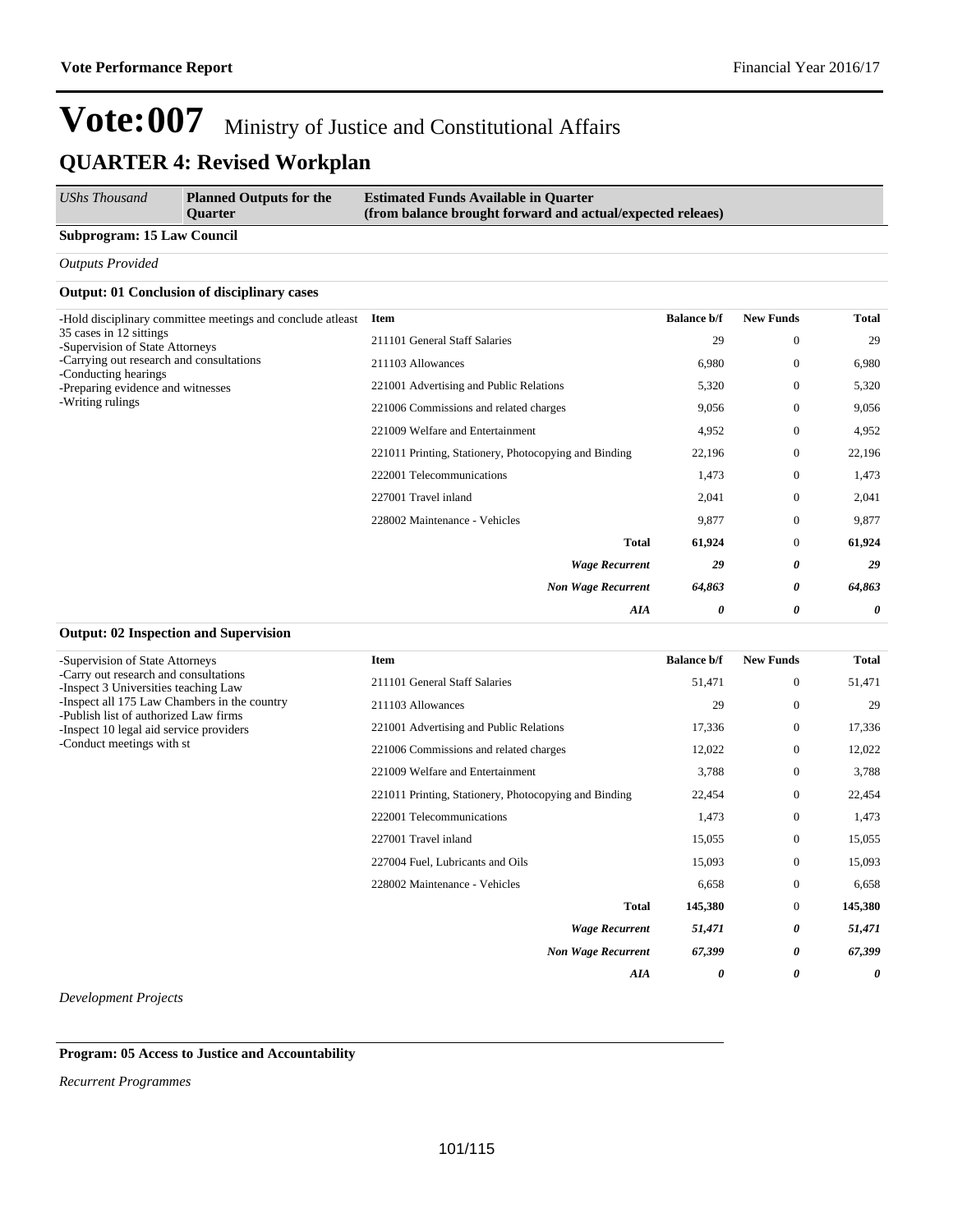*UShs Thousand* **Planned Outputs for the Quarter**

**Estimated Funds Available in Quarter (from balance brought forward and actual/expected releaes)**

*Development Projects*

#### **Project: 0890 Support to Justice Law and Order Sector**

*Outputs Provided*

#### **Output: 01 Ministry of Justice and Constitutional Affairs-JLOS**

| Handle 100 civil cases in SC, CoA, HC and CM Courts;                                                                       | Item                                                  | <b>Balance b/f</b> | <b>New Funds</b> | <b>Total</b>          |
|----------------------------------------------------------------------------------------------------------------------------|-------------------------------------------------------|--------------------|------------------|-----------------------|
| Automation of Civil Case Management System; Handle Law<br>refoms and priority bills.                                       | 211103 Allowances                                     | 32,487             | $\mathbf{0}$     | 32,487                |
| Conclude 80 disciplinary cases; Inspect 175 Law firms, 3<br>Universities; Train in Legislative drafting; handle cases in E | 221001 Advertising and Public Relations               | 7,075              | $\boldsymbol{0}$ | 7,075                 |
|                                                                                                                            | 221002 Workshops and Seminars                         | 22,152             | $\mathbf{0}$     | 22,152                |
|                                                                                                                            | 221003 Staff Training                                 | 110,323            | $\mathbf{0}$     | 110,323               |
|                                                                                                                            | 221011 Printing, Stationery, Photocopying and Binding | 48,480             | $\mathbf{0}$     | 48,480                |
|                                                                                                                            | 225001 Consultancy Services- Short term               | 18,932             | $\mathbf{0}$     | 18,932                |
|                                                                                                                            | 225002 Consultancy Services-Long-term                 | 23,956             | $\mathbf{0}$     | 23,956                |
|                                                                                                                            | 227001 Travel inland                                  | 16,592             | $\mathbf{0}$     | 16,592                |
|                                                                                                                            | 227002 Travel abroad                                  | 3,298              | $\boldsymbol{0}$ | 3,298                 |
|                                                                                                                            | 227004 Fuel, Lubricants and Oils                      | 21,109             | $\mathbf{0}$     | 21,109                |
|                                                                                                                            | 228002 Maintenance - Vehicles                         | 11,365             | $\mathbf{0}$     | 11,365                |
|                                                                                                                            | 228003 Maintenance – Machinery, Equipment & Furniture | 4,000              | $\mathbf{0}$     | 4,000                 |
|                                                                                                                            | <b>Total</b>                                          | 319,768            | $\mathbf{0}$     | 319,768               |
|                                                                                                                            | <b>GoU</b> Development                                | 319,768            | 0                | 319,768               |
|                                                                                                                            | <b>External Financing</b>                             | 0                  | 0                | $\boldsymbol{\theta}$ |
|                                                                                                                            | <b>AIA</b>                                            | 0                  | 0                | $\boldsymbol{\theta}$ |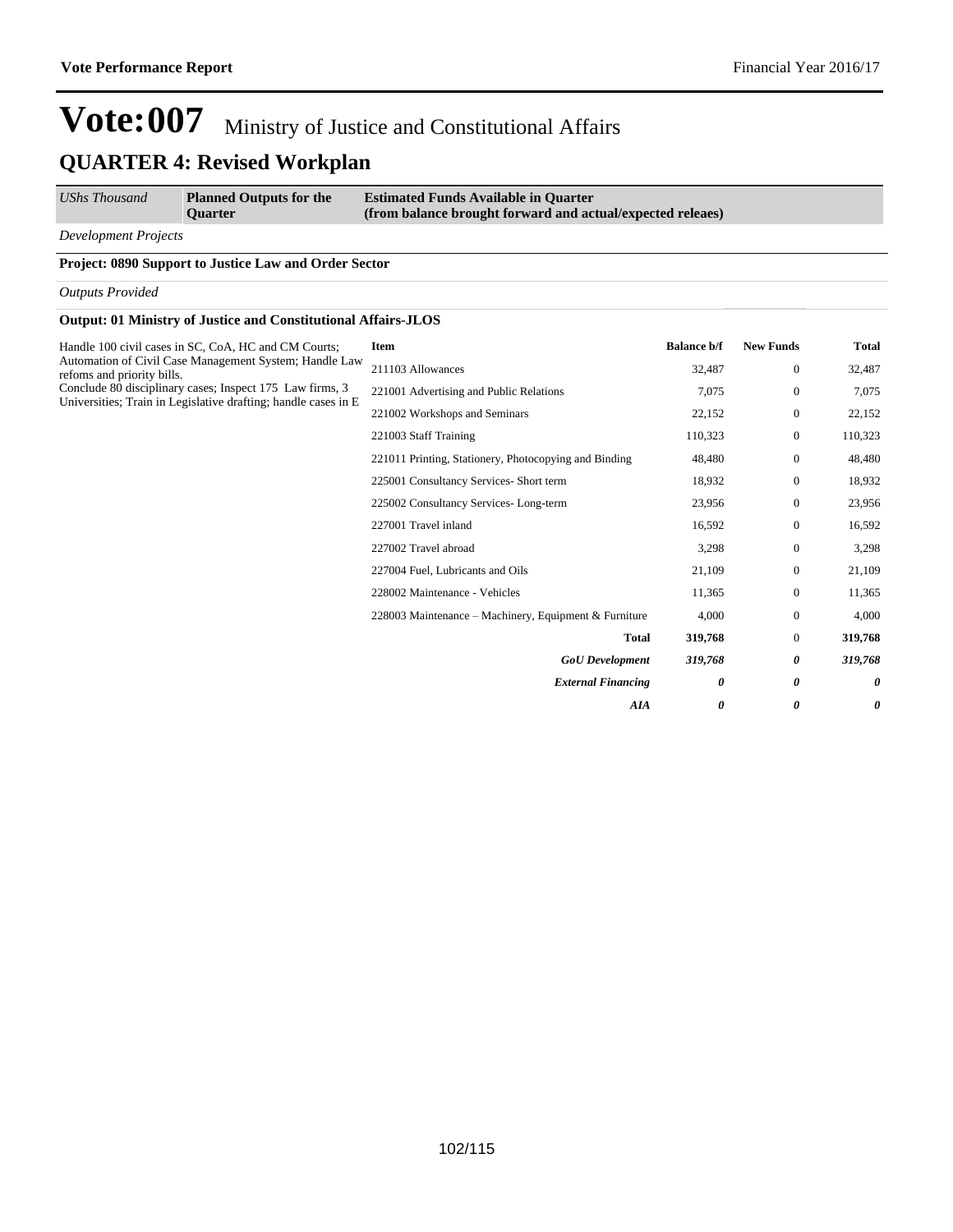| UShs Thousand                        | <b>Planned Outputs for the</b><br><b>Ouarter</b>                   | <b>Estimated Funds Available in Quarter</b><br>(from balance brought forward and actual/expected releaes) |                    |                  |              |
|--------------------------------------|--------------------------------------------------------------------|-----------------------------------------------------------------------------------------------------------|--------------------|------------------|--------------|
| <b>Output: 06 Program Management</b> |                                                                    |                                                                                                           |                    |                  |              |
|                                      | Construction of 1 Justice center. Strengthening of systems in Item |                                                                                                           | <b>Balance b/f</b> | <b>New Funds</b> | <b>Total</b> |
| priority bills                       | the JLOS institutions. Fasttraking of enabling laws and other      | 211102 Contract Staff Salaries (Incl. Casuals, Temporary)                                                 | 57,489             | $\mathbf{0}$     | 57,489       |
|                                      |                                                                    | 211103 Allowances                                                                                         | 7,148              | $\Omega$         | 7,148        |
|                                      |                                                                    | 212201 Social Security Contributions                                                                      | 116,115            | $\mathbf{0}$     | 116,115      |
|                                      |                                                                    | 213001 Medical expenses (To employees)                                                                    | 90,000             | $\mathbf{0}$     | 90,000       |
|                                      |                                                                    | 213004 Gratuity Expenses                                                                                  | 62,970             | $\mathbf{0}$     | 62,970       |
|                                      |                                                                    | 221001 Advertising and Public Relations                                                                   | 6,749              | $\mathbf{0}$     | 6,749        |
|                                      |                                                                    | 221002 Workshops and Seminars                                                                             | 80,901             | $\mathbf{0}$     | 80,901       |
|                                      |                                                                    | 221003 Staff Training                                                                                     | 541                | $\mathbf{0}$     | 541          |
|                                      | 221007 Books, Periodicals & Newspapers                             | 14,013                                                                                                    | 0                  | 14,013           |              |
|                                      |                                                                    | 221009 Welfare and Entertainment                                                                          | 1,339              | $\boldsymbol{0}$ | 1,339        |
|                                      |                                                                    | 221011 Printing, Stationery, Photocopying and Binding                                                     | 15,382             | $\mathbf{0}$     | 15,382       |
|                                      |                                                                    | 222001 Telecommunications                                                                                 | 3,274              | $\overline{0}$   | 3,274        |
|                                      |                                                                    | 227001 Travel inland                                                                                      | 33,102             | 0                | 33,102       |
|                                      |                                                                    | 227002 Travel abroad                                                                                      | 23,816             | $\overline{0}$   | 23,816       |
|                                      |                                                                    | 227004 Fuel, Lubricants and Oils                                                                          | 51,285             | $\boldsymbol{0}$ | 51,285       |
|                                      |                                                                    | 228002 Maintenance - Vehicles                                                                             | 36,730             | $\mathbf{0}$     | 36,730       |
|                                      |                                                                    | 228003 Maintenance – Machinery, Equipment & Furniture                                                     | 38,594             | $\boldsymbol{0}$ | 38,594       |
|                                      |                                                                    | <b>Total</b>                                                                                              | 639,448            | $\mathbf{0}$     | 639,448      |
|                                      | <b>GoU</b> Development                                             | 639,448                                                                                                   | 0                  | 639,448          |              |
|                                      |                                                                    | <b>External Financing</b>                                                                                 | 0                  | 0                | 0            |
|                                      |                                                                    | AIA                                                                                                       | 0                  | 0                | 0            |
| $C$ and tal Domale again             |                                                                    |                                                                                                           |                    |                  |              |

#### *Capital Purchases*

#### **Output: 72 Government Buildings and Administrative Infrastructure**

| Support to construction of JLOS House | <b>Item</b>                      | <b>Balance b/f</b> | <b>New Funds</b> | <b>Total</b>          |
|---------------------------------------|----------------------------------|--------------------|------------------|-----------------------|
|                                       | 312101 Non-Residential Buildings | 961,614            | $\mathbf{0}$     | 961,614               |
|                                       | <b>Total</b>                     | 961,614            | $\overline{0}$   | 961,614               |
|                                       | <b>GoU</b> Development           | 961.614            | 0                | 961,614               |
|                                       | <b>External Financing</b>        |                    | 0<br>0           | $\boldsymbol{\theta}$ |
|                                       |                                  | AIA                | 0<br>0           | $\theta$              |

#### **Output: 75 Purchase of Motor Vehicles and Other Transport Equipment**

| -procure 2 motor vehicles for Administrator General and | Item                       |                           |         |   | <b>Total</b>          |
|---------------------------------------------------------|----------------------------|---------------------------|---------|---|-----------------------|
| Court attendance                                        | 312201 Transport Equipment |                           | 152,010 |   | 152,010               |
|                                                         |                            | <b>Total</b>              | 152,010 |   | 152,010               |
|                                                         |                            | <b>GoU</b> Development    | 152,010 | 0 | 152,010               |
|                                                         |                            | <b>External Financing</b> | 0       | 0 | $\boldsymbol{\theta}$ |
|                                                         |                            | AIA                       | 0       | 0 | $\boldsymbol{\theta}$ |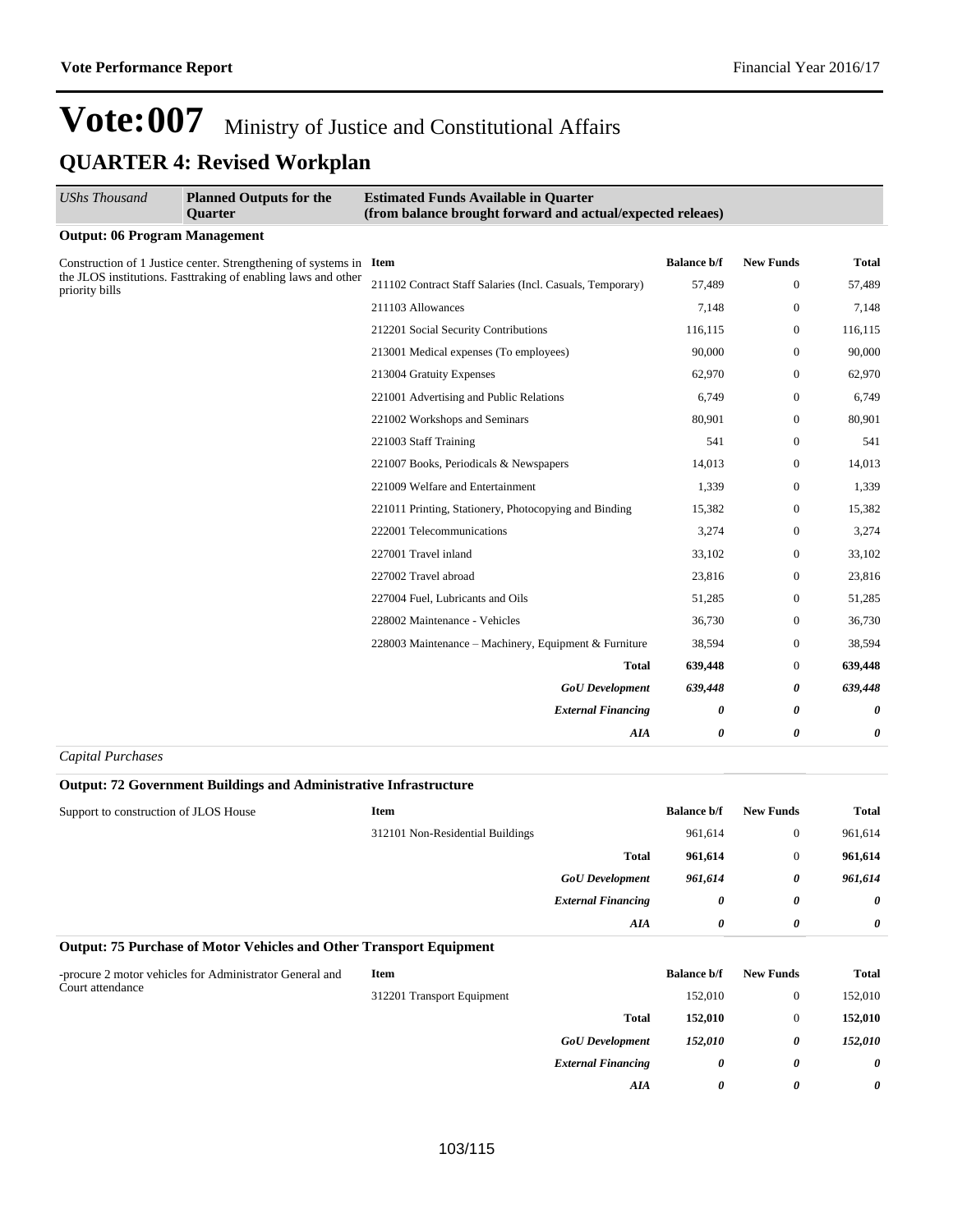| <b>UShs Thousand</b>                      | <b>Planned Outputs for the</b><br>Quarter                            | <b>Estimated Funds Available in Quarter</b><br>(from balance brought forward and actual/expected releaes) |                                 |                    |                       |                       |
|-------------------------------------------|----------------------------------------------------------------------|-----------------------------------------------------------------------------------------------------------|---------------------------------|--------------------|-----------------------|-----------------------|
|                                           | Output: 76 Purchase of Office and ICT Equipment, including Software  |                                                                                                           |                                 |                    |                       |                       |
| Purchase of ICTmachinery and equipment    |                                                                      | <b>Item</b>                                                                                               |                                 | <b>Balance b/f</b> | <b>New Funds</b>      | <b>Total</b>          |
|                                           |                                                                      | 312202 Machinery and Equipment                                                                            |                                 | 91,005             | $\mathbf{0}$          | 91,005                |
|                                           |                                                                      |                                                                                                           | <b>Total</b>                    | 91,005             | $\mathbf{0}$          | 91,005                |
|                                           |                                                                      |                                                                                                           | <b>GoU</b> Development          | 91,005             | $\boldsymbol{\theta}$ | 91,005                |
|                                           |                                                                      |                                                                                                           | <b>External Financing</b>       | 0                  | 0                     | $\boldsymbol{\theta}$ |
|                                           |                                                                      |                                                                                                           | AIA                             | 0                  | 0                     | 0                     |
|                                           | Output: 78 Purchase of Office and Residential Furniture and Fittings |                                                                                                           |                                 |                    |                       |                       |
| Purchase of Office Furniture and Fittings |                                                                      | <b>Item</b>                                                                                               |                                 | <b>Balance b/f</b> | <b>New Funds</b>      | <b>Total</b>          |
|                                           |                                                                      | 312203 Furniture & Fixtures                                                                               |                                 | 50,010             | $\boldsymbol{0}$      | 50,010                |
|                                           |                                                                      |                                                                                                           | <b>Total</b>                    | 50,010             | $\mathbf{0}$          | 50,010                |
|                                           |                                                                      |                                                                                                           | <b>GoU</b> Development          | 50,010             | $\boldsymbol{\theta}$ | 50,010                |
|                                           |                                                                      |                                                                                                           | <b>External Financing</b>       | 0                  | 0                     | 0                     |
|                                           |                                                                      |                                                                                                           | ${\pmb{A}} {\pmb{I}} {\pmb{A}}$ | 0                  | $\theta$              | $\boldsymbol{\theta}$ |
| Program: 06 Court Awards (Statutory)      |                                                                      |                                                                                                           |                                 |                    |                       |                       |
| <b>Recurrent Programmes</b>               |                                                                      |                                                                                                           |                                 |                    |                       |                       |
|                                           | <b>Subprogram: 18 Statutory Court Awards</b>                         |                                                                                                           |                                 |                    |                       |                       |
| <b>Outputs Provided</b>                   |                                                                      |                                                                                                           |                                 |                    |                       |                       |
|                                           | Output: 01 Court Awards & Compesations Paid                          |                                                                                                           |                                 |                    |                       |                       |
| Pay of court awards                       |                                                                      | <b>Item</b>                                                                                               |                                 | <b>Balance b/f</b> | <b>New Funds</b>      | <b>Total</b>          |
|                                           |                                                                      | 282104 Compensation to 3rd Parties                                                                        |                                 | (18,988)           | $\boldsymbol{0}$      | (18,988)              |
|                                           |                                                                      |                                                                                                           | <b>Total</b>                    | (18,988)           | $\mathbf{0}$          | (18,988)              |
|                                           |                                                                      |                                                                                                           | <b>Wage Recurrent</b>           | 0                  | 0                     | $\boldsymbol{\theta}$ |
|                                           |                                                                      |                                                                                                           | <b>Non Wage Recurrent</b>       | 1,649,630          | $\boldsymbol{\theta}$ | 1,649,630             |
|                                           |                                                                      |                                                                                                           | AIA                             | 0                  | $\boldsymbol{\theta}$ | $\boldsymbol{\theta}$ |
| <b>Development Projects</b>               |                                                                      |                                                                                                           |                                 |                    |                       |                       |

#### **Program: 07 Legislative Drafting**

*Recurrent Programmes*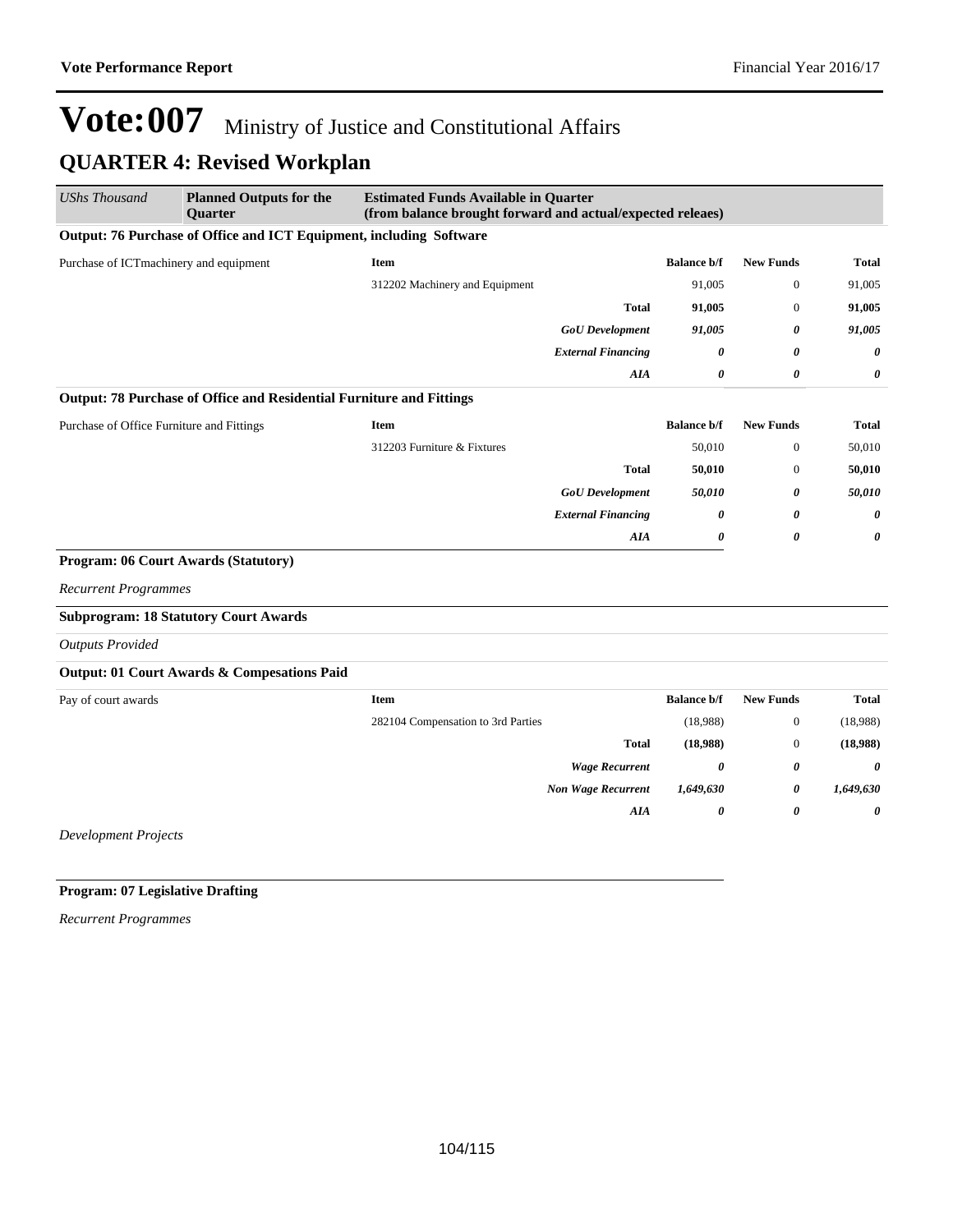| <b>UShs Thousand</b> | <b>Planned Outputs for the</b><br><b>Ouarter</b> | <b>Estimated Funds Available in Quarter</b><br>(from balance brought forward and actual/expected releaes) |
|----------------------|--------------------------------------------------|-----------------------------------------------------------------------------------------------------------|
| ____                 |                                                  |                                                                                                           |

#### **Subprogram: 06 First Parliamentary Counsel**

*Outputs Provided*

#### **Output: 01 Bills, Acts, Statutory Instruments, Ordinances, By Laws**

| Item                                                  | <b>Balance b/f</b> | <b>New Funds</b> | <b>Total</b> |
|-------------------------------------------------------|--------------------|------------------|--------------|
| 211101 General Staff Salaries                         | 4,657              | $\boldsymbol{0}$ | 4,657        |
| 211103 Allowances                                     | 173                | $\boldsymbol{0}$ | 173          |
| 221003 Staff Training                                 | 3,372              | $\bf{0}$         | 3,372        |
| 221009 Welfare and Entertainment                      | $\overline{2}$     | $\boldsymbol{0}$ | 2            |
| 221011 Printing, Stationery, Photocopying and Binding | 10,546             | $\boldsymbol{0}$ | 10,546       |
| 227001 Travel inland                                  | 38                 | $\bf{0}$         | 38           |
| 228002 Maintenance - Vehicles                         | 3,955              | $\boldsymbol{0}$ | 3,955        |
| 228003 Maintenance – Machinery, Equipment & Furniture | 4                  | $\boldsymbol{0}$ | 4            |
| <b>Total</b>                                          | 22,747             | $\boldsymbol{0}$ | 22,747       |
| <b>Wage Recurrent</b>                                 | 4,657              | 0                | 4,657        |
| <b>Non Wage Recurrent</b>                             | (76, 470)          | 0                | (76, 470)    |
| AIA                                                   | 0                  | 0                | 0            |

#### **Subprogram: 07 Principal Legislation**

*Outputs Provided*

#### **Output: 01 Bills, Acts, Statutory Instruments, Ordinances, By Laws**

| Item                                                  | <b>Balance b/f</b> | <b>New Funds</b> | Total     |
|-------------------------------------------------------|--------------------|------------------|-----------|
| 211101 General Staff Salaries                         | 772                | $\mathbf{0}$     | 772       |
| 211103 Allowances                                     | 226                | $\mathbf{0}$     | 226       |
| 221009 Welfare and Entertainment                      | 82                 | $\mathbf{0}$     | 82        |
| 221011 Printing, Stationery, Photocopying and Binding | 19,773             | $\mathbf{0}$     | 19,773    |
| 227001 Travel inland                                  | 92                 | $\mathbf{0}$     | 92        |
| 227002 Travel abroad                                  | 1,357              | $\mathbf{0}$     | 1,357     |
| 227004 Fuel, Lubricants and Oils                      | 6,591              | $\mathbf{0}$     | 6,591     |
| 228002 Maintenance - Vehicles                         | 3,955              | $\mathbf{0}$     | 3,955     |
| 228003 Maintenance – Machinery, Equipment & Furniture | 1,279              | $\mathbf{0}$     | 1,279     |
| <b>Total</b>                                          | 34,128             | $\mathbf{0}$     | 34,128    |
| <b>Wage Recurrent</b>                                 | 772                | 0                | 772       |
| <b>Non Wage Recurrent</b>                             | (72, 220)          | 0                | (72, 220) |
| AIA                                                   | 0                  | 0                | 0         |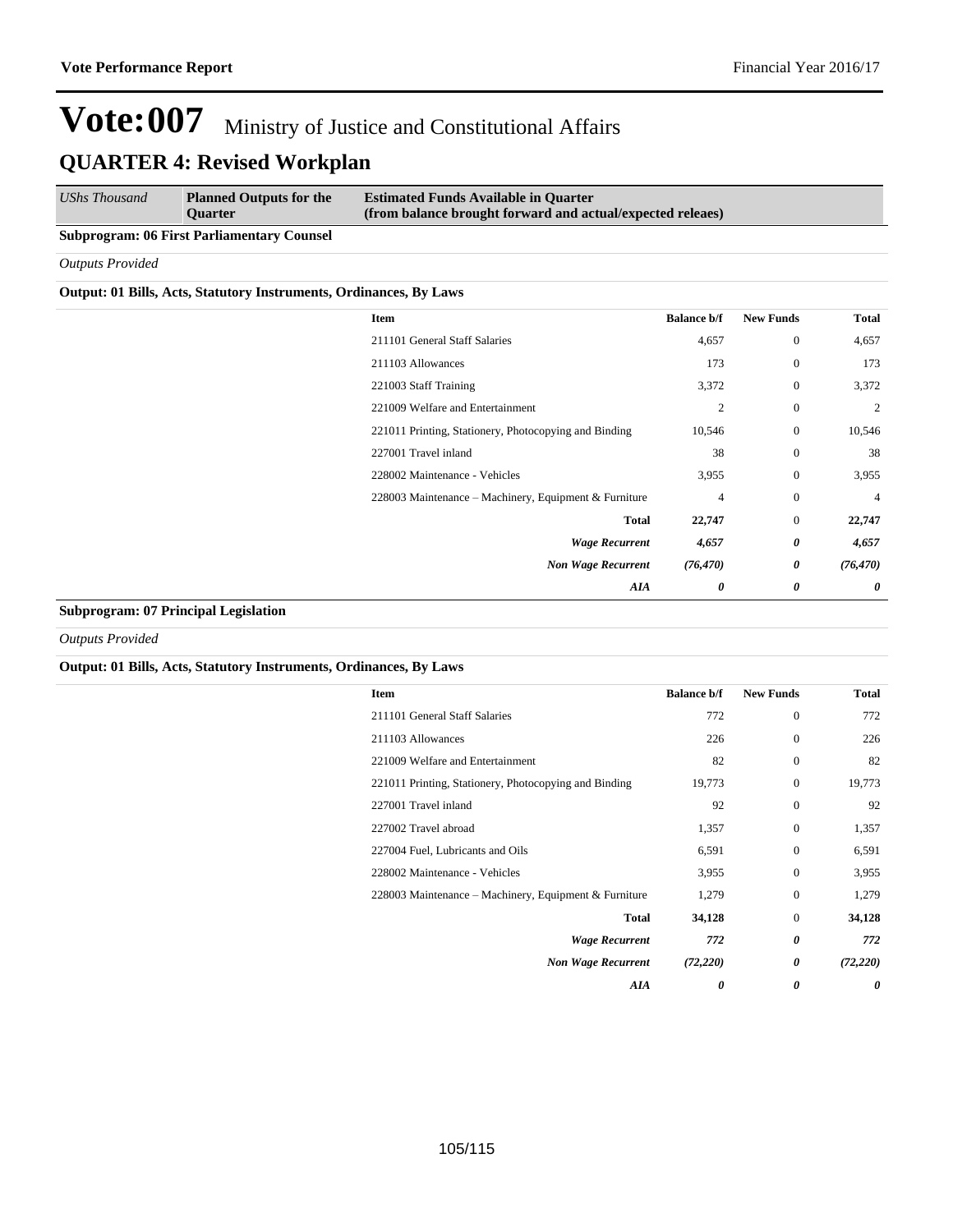| <b>UShs Thousand</b><br><b>Estimated Funds Available in Quarter</b><br><b>Planned Outputs for the</b><br>(from balance brought forward and actual/expected releaes)<br><b>Ouarter</b> |  |  |  |
|---------------------------------------------------------------------------------------------------------------------------------------------------------------------------------------|--|--|--|
|---------------------------------------------------------------------------------------------------------------------------------------------------------------------------------------|--|--|--|

#### **Subprogram: 08 Subsidiary Legislation**

*Outputs Provided*

#### **Output: 01 Bills, Acts, Statutory Instruments, Ordinances, By Laws**

| Item                                                  | <b>Balance b/f</b>    | <b>New Funds</b> | <b>Total</b> |
|-------------------------------------------------------|-----------------------|------------------|--------------|
| 211101 General Staff Salaries                         | 1,797                 | $\mathbf{0}$     | 1,797        |
| 221011 Printing, Stationery, Photocopying and Binding | 13,182                | $\boldsymbol{0}$ | 13,182       |
| 227001 Travel inland                                  | 2                     | $\mathbf{0}$     | 2            |
| 227002 Travel abroad                                  | 10,121                | $\mathbf{0}$     | 10,121       |
| 228002 Maintenance - Vehicles                         | 2,373                 | $\mathbf{0}$     | 2,373        |
| 228003 Maintenance – Machinery, Equipment & Furniture | 61                    | $\mathbf{0}$     | 61           |
| <b>Total</b>                                          | 27,535                | $\mathbf{0}$     | 27,535       |
| <b>Wage Recurrent</b>                                 | 1,797                 | 0                | 1,797        |
| <b>Non Wage Recurrent</b>                             | (73, 324)             | 0                | (73, 324)    |
| AIA                                                   | $\boldsymbol{\theta}$ | 0                | $\theta$     |

#### **Subprogram: 09 Local Government (First Parliamentary Counsel)**

*Outputs Provided*

#### **Output: 01 Bills, Acts, Statutory Instruments, Ordinances, By Laws**

| Item                                                  | <b>Balance b/f</b> | <b>New Funds</b> | <b>Total</b> |
|-------------------------------------------------------|--------------------|------------------|--------------|
| 211101 General Staff Salaries                         | 36,373             | $\mathbf{0}$     | 36,373       |
| 221009 Welfare and Entertainment                      | 82                 | $\boldsymbol{0}$ | 82           |
| 221011 Printing, Stationery, Photocopying and Binding | 541                | $\mathbf{0}$     | 541          |
| 228002 Maintenance - Vehicles                         | 3,164              | $\mathbf{0}$     | 3,164        |
| 228003 Maintenance - Machinery, Equipment & Furniture | 1,147              | $\mathbf{0}$     | 1,147        |
| <b>Total</b>                                          | 41,307             | $\mathbf{0}$     | 41,307       |
| <b>Wage Recurrent</b>                                 | 36,373             | 0                | 36,373       |
| <b>Non Wage Recurrent</b>                             | (119,602)          | 0                | (119,602)    |
| AIA                                                   | 0                  | 0                | $\theta$     |
|                                                       |                    |                  |              |

*Development Projects*

**Program: 08 Civil Litigation**

*Recurrent Programmes*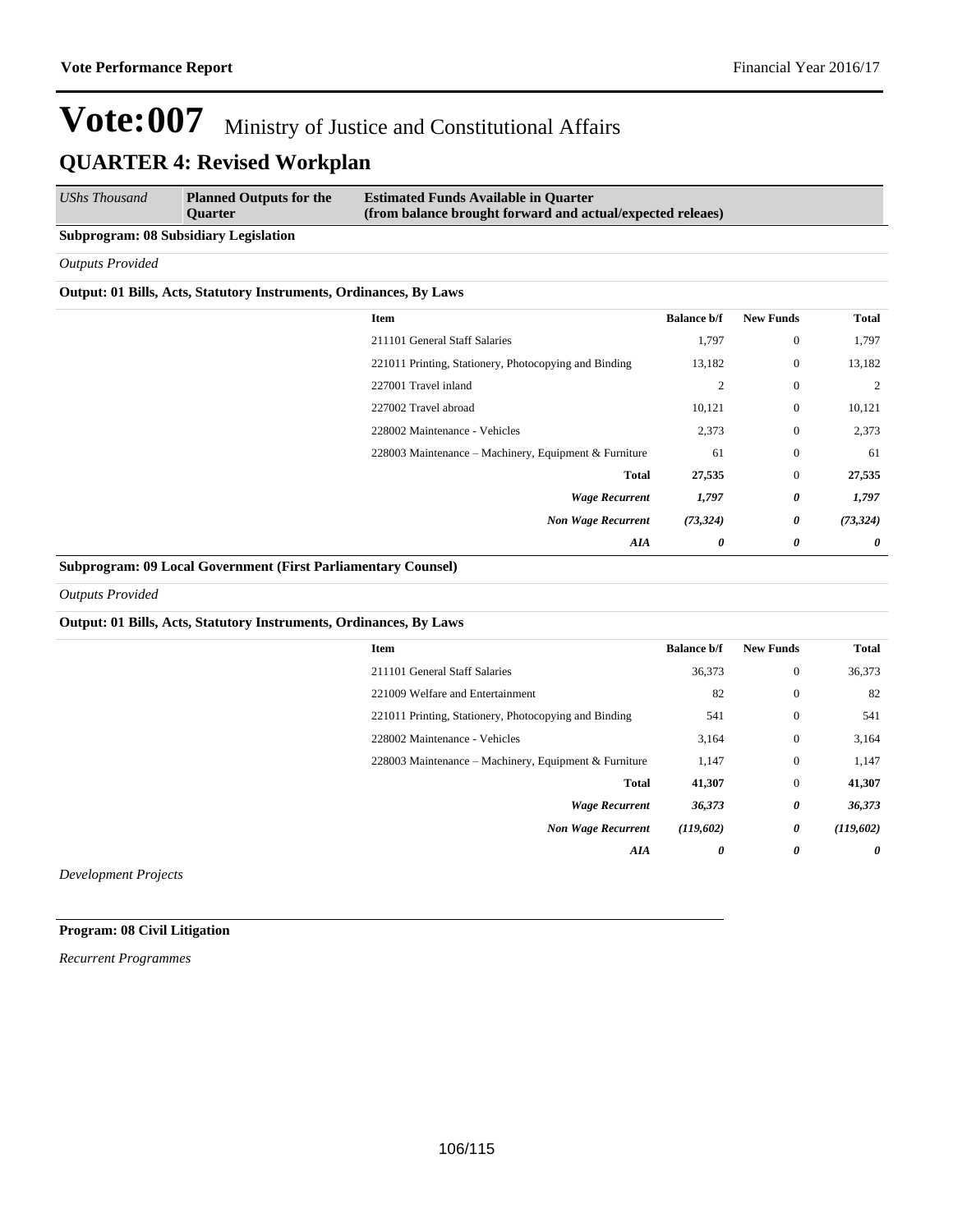| UShs Thousand                   | <b>Planned Outputs for the</b><br><b>Ouarter</b> | <b>Estimated Funds Available in Quarter</b><br>(from balance brought forward and actual/expected releaes) |
|---------------------------------|--------------------------------------------------|-----------------------------------------------------------------------------------------------------------|
| Subprogram: 02 Civil Litigation |                                                  |                                                                                                           |
| Outputs Provided                |                                                  |                                                                                                           |

#### **Output: 03 Civil Suits defended in Court**

| Item                                                  | <b>Balance b/f</b> | <b>New Funds</b> | <b>Total</b>          |
|-------------------------------------------------------|--------------------|------------------|-----------------------|
| 211101 General Staff Salaries                         | 8,799              | $\boldsymbol{0}$ | 8,799                 |
| 221006 Commissions and related charges                | 21                 | $\boldsymbol{0}$ | 21                    |
| 221009 Welfare and Entertainment                      | 171                | $\boldsymbol{0}$ | 171                   |
| 221011 Printing, Stationery, Photocopying and Binding | 12,655             | $\boldsymbol{0}$ | 12,655                |
| 227002 Travel abroad                                  | 1,765              | $\boldsymbol{0}$ | 1,765                 |
| 228002 Maintenance - Vehicles                         | 3,074              | $\boldsymbol{0}$ | 3,074                 |
| <b>Total</b>                                          | 26,484             | $\boldsymbol{0}$ | 26,484                |
| <b>Wage Recurrent</b>                                 | 8,799              | 0                | 8,799                 |
| <b>Non Wage Recurrent</b>                             | (176, 671)         | 0                | (176, 671)            |
| AIA                                                   | 0                  | 0                | $\boldsymbol{\theta}$ |
|                                                       |                    |                  |                       |

#### **Subprogram: 03 Line Ministries**

*Outputs Provided*

#### **Output: 03 Civil Suits defended in Court**

| Item                                                  | <b>Balance b/f</b> | <b>New Funds</b> | Total      |
|-------------------------------------------------------|--------------------|------------------|------------|
| 211101 General Staff Salaries                         | 130                | $\mathbf{0}$     | 130        |
| 221009 Welfare and Entertainment                      | 327                | $\mathbf{0}$     | 327        |
| 221011 Printing, Stationery, Photocopying and Binding | 16,346             | $\mathbf{0}$     | 16,346     |
| 227001 Travel inland                                  | 18                 | $\mathbf{0}$     | 18         |
| 228002 Maintenance - Vehicles                         | 2,866              | $\Omega$         | 2,866      |
| 228003 Maintenance – Machinery, Equipment & Furniture | 2                  | $\mathbf{0}$     | 2          |
| <b>Total</b>                                          | 19,688             | $\mathbf{0}$     | 19,688     |
| <b>Wage Recurrent</b>                                 | 130                | 0                | 130        |
| <b>Non Wage Recurrent</b>                             | (471, 623)         | 0                | (471, 623) |
| AIA                                                   | 0                  | 0                | 0          |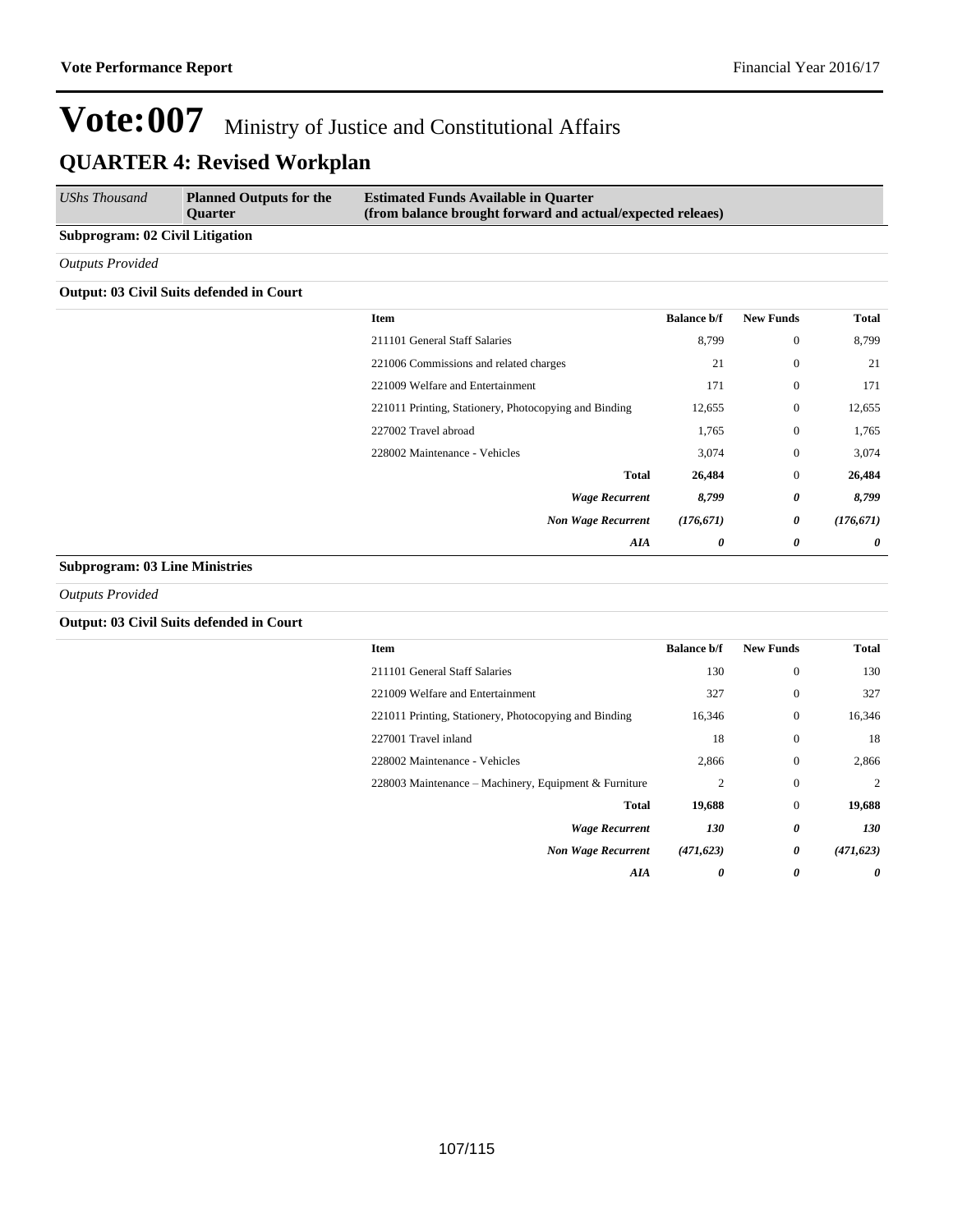| UShs Thousand                      | <b>Planned Outputs for the</b><br><b>Ouarter</b> | <b>Estimated Funds Available in Quarter</b><br>(from balance brought forward and actual/expected releaes) |  |  |
|------------------------------------|--------------------------------------------------|-----------------------------------------------------------------------------------------------------------|--|--|
| <b>Subprogram: 04 Institutions</b> |                                                  |                                                                                                           |  |  |
| <b>Outputs Provided</b>            |                                                  |                                                                                                           |  |  |

#### **Output: 03 Civil Suits defended in Court**

| Item                                                  | <b>Balance b/f</b> | <b>New Funds</b> | Total      |
|-------------------------------------------------------|--------------------|------------------|------------|
| 211101 General Staff Salaries                         | 5,339              | $\mathbf{0}$     | 5,339      |
| 211103 Allowances                                     | 202                | $\mathbf{0}$     | 202        |
| 221009 Welfare and Entertainment                      | 745                | $\mathbf{0}$     | 745        |
| 221011 Printing, Stationery, Photocopying and Binding | 16,111             | $\mathbf{0}$     | 16,111     |
| 227001 Travel inland                                  | 10                 | $\mathbf{0}$     | 10         |
| 228002 Maintenance - Vehicles                         | 1,226              | $\mathbf{0}$     | 1,226      |
| <b>Total</b>                                          | 23,632             | $\mathbf{0}$     | 23,632     |
| <b>Wage Recurrent</b>                                 | 5,339              | 0                | 5,339      |
| <b>Non Wage Recurrent</b>                             | (454, 855)         | 0                | (454, 855) |
| AIA                                                   | 0                  | 0                | 0          |

#### **Subprogram: 05 Local Gov't Institutions (Litigation)**

*Outputs Provided*

#### **Output: 03 Civil Suits defended in Court**

|               | Item                                                  | <b>Balance b/f</b> | <b>New Funds</b>      | Total                 |
|---------------|-------------------------------------------------------|--------------------|-----------------------|-----------------------|
|               | 211101 General Staff Salaries                         | 30,382             | $\mathbf{0}$          | 30,382                |
|               | 211103 Allowances                                     | 327                | $\mathbf{0}$          | 327                   |
|               | 221009 Welfare and Entertainment                      | 55                 | $\mathbf{0}$          | 55                    |
|               | 221011 Printing, Stationery, Photocopying and Binding | 13,973             | $\boldsymbol{0}$      | 13,973                |
|               | 228002 Maintenance - Vehicles                         | 916                | $\theta$              | 916                   |
|               | 228003 Maintenance – Machinery, Equipment & Furniture | 466                | $\mathbf{0}$          | 466                   |
|               | <b>Total</b>                                          | 46,119             | $\mathbf{0}$          | 46,119                |
|               | <b>Wage Recurrent</b>                                 | 30,382             | 0                     | 30,382                |
|               | <b>Non Wage Recurrent</b>                             | (448, 430)         | 0                     | (448, 430)            |
|               | AIA                                                   | 0                  | $\boldsymbol{\theta}$ | $\boldsymbol{\theta}$ |
| $\sim$ $\sim$ |                                                       |                    |                       |                       |

*Development Projects*

#### **Program: 09 Legal Advisory Services**

*Recurrent Programmes*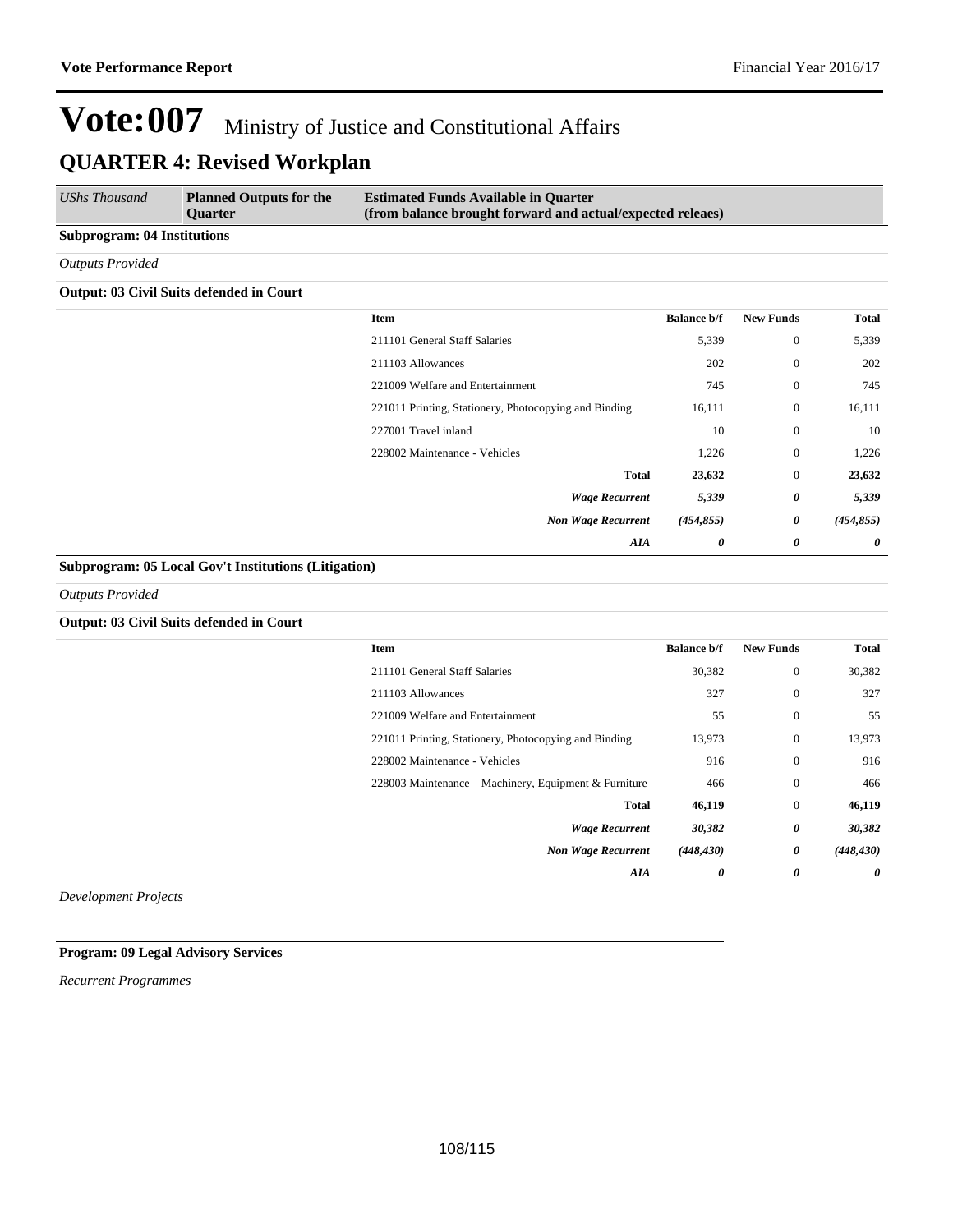| UShs Thousand                                 | <b>Planned Outputs for the</b><br><b>Ouarter</b> | <b>Estimated Funds Available in Quarter</b><br>(from balance brought forward and actual/expected releaes) |
|-----------------------------------------------|--------------------------------------------------|-----------------------------------------------------------------------------------------------------------|
| <b>Subprogram: 10 Legal Advisory Services</b> |                                                  |                                                                                                           |

*Outputs Provided*

## **Output: 02 Contracts, Legal Advice/opinion**

| Item                                                  | <b>Balance b/f</b> | <b>New Funds</b> | <b>Total</b> |
|-------------------------------------------------------|--------------------|------------------|--------------|
| 211101 General Staff Salaries                         |                    | $\theta$         |              |
| 221006 Commissions and related charges                | 3,955              | $\theta$         | 3,955        |
| 221009 Welfare and Entertainment                      | 55                 | $\theta$         | 55           |
| 221011 Printing, Stationery, Photocopying and Binding | 979                | $\mathbf{0}$     | 979          |
| 227002 Travel abroad                                  | 36                 | $\theta$         | 36           |
| 228002 Maintenance - Vehicles                         | 3,164              | $\mathbf{0}$     | 3,164        |
| 228003 Maintenance – Machinery, Equipment & Furniture | 279                | $\theta$         | 279          |
| <b>Total</b>                                          | 8,469              | $\mathbf{0}$     | 8,469        |
| <b>Wage Recurrent</b>                                 | 1                  | 0                | 1            |
| <b>Non Wage Recurrent</b>                             | (172, 985)         | 0                | (172, 985)   |
| AIA                                                   | 0                  | 0                | 0            |
|                                                       |                    |                  |              |

### **Subprogram: 11 Central Government**

*Outputs Provided*

## **Output: 02 Contracts, Legal Advice/opinion**

| <b>Item</b>                                           | <b>Balance b/f</b> | <b>New Funds</b> | <b>Total</b> |
|-------------------------------------------------------|--------------------|------------------|--------------|
| 211101 General Staff Salaries                         | 7,903              | $\mathbf{0}$     | 7,903        |
| 221009 Welfare and Entertainment                      | 94                 | $\Omega$         | 94           |
| 221011 Printing, Stationery, Photocopying and Binding | 4,745              | $\mathbf{0}$     | 4,745        |
| 227001 Travel inland                                  | 67                 | $\mathbf{0}$     | 67           |
| 228002 Maintenance - Vehicles                         | 3,164              | $\mathbf{0}$     | 3.164        |
| 228003 Maintenance – Machinery, Equipment & Furniture | 61                 | $\mathbf{0}$     | 61           |
| <b>Total</b>                                          | 16,034             | $\mathbf{0}$     | 16,034       |
| <b>Wage Recurrent</b>                                 | 7,903              | 0                | 7,903        |
| <b>Non Wage Recurrent</b>                             | (119, 817)         | 0                | (119, 817)   |
| AIA                                                   | 0                  | 0                | 0            |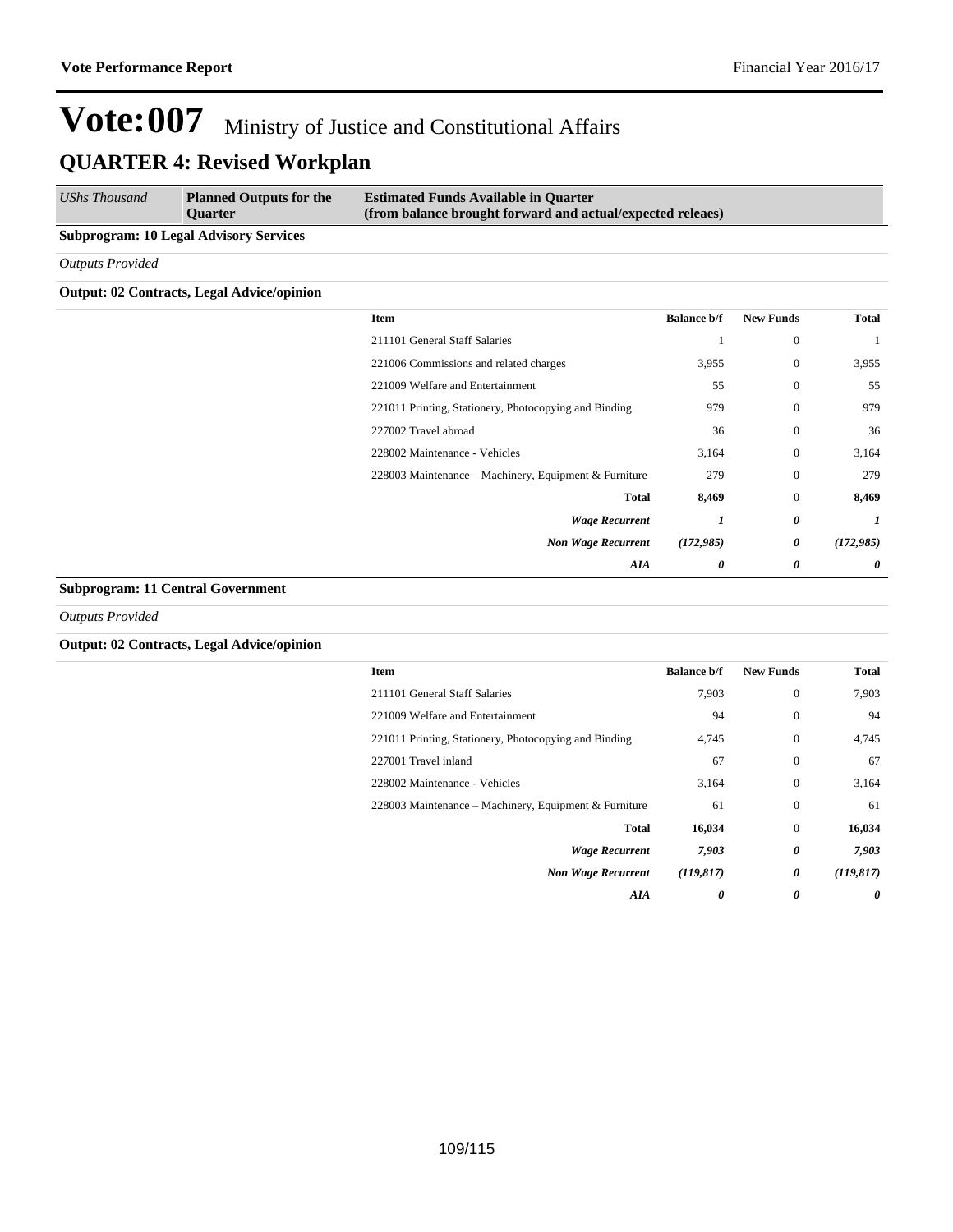*UShs Thousand* **Planned Outputs for the Quarter Estimated Funds Available in Quarter (from balance brought forward and actual/expected releaes)**

### **Subprogram: 12 Local Government (Legal Advisory Services)**

*Outputs Provided*

## **Output: 02 Contracts, Legal Advice/opinion**

| <b>Total</b>               | <b>New Funds</b> | <b>Balance b/f</b> | Item                                                  |
|----------------------------|------------------|--------------------|-------------------------------------------------------|
| 177<br>$\overline{0}$      |                  | 177                | 211101 General Staff Salaries                         |
| $\boldsymbol{0}$<br>600    |                  | 600                | 211103 Allowances                                     |
| $\boldsymbol{0}$<br>82     |                  | 82                 | 221009 Welfare and Entertainment                      |
| $\boldsymbol{0}$<br>4,745  |                  | 4,745              | 221011 Printing, Stationery, Photocopying and Binding |
| $\boldsymbol{0}$<br>21     |                  | 21                 | 227002 Travel abroad                                  |
| $\boldsymbol{0}$<br>2,373  |                  | 2,373              | 228002 Maintenance - Vehicles                         |
| $\boldsymbol{0}$<br>563    |                  | 563                | 228003 Maintenance - Machinery, Equipment & Furniture |
| 8,561<br>$\mathbf{0}$      |                  | 8,561              | <b>Total</b>                                          |
| 0<br>177                   |                  | 177                | <b>Wage Recurrent</b>                                 |
| 0<br>(120, 377)            |                  | (120, 377)         | <b>Non Wage Recurrent</b>                             |
| $\boldsymbol{\theta}$<br>0 |                  | 0                  | AIA                                                   |

### **Subprogram: 13 Contracts and Negotiations**

*Outputs Provided*

### **Output: 02 Contracts, Legal Advice/opinion**

| Item                                                  | <b>Balance b/f</b> | <b>New Funds</b> | Total      |
|-------------------------------------------------------|--------------------|------------------|------------|
| 211101 General Staff Salaries                         | 21,302             | $\mathbf{0}$     | 21,302     |
| 221009 Welfare and Entertainment                      | 45                 | $\mathbf{0}$     | 45         |
| 221011 Printing, Stationery, Photocopying and Binding | 909                | $\mathbf{0}$     | 909        |
| 227001 Travel inland                                  | 106                | $\mathbf{0}$     | 106        |
| 227002 Travel abroad                                  | 384                | $\mathbf{0}$     | 384        |
| 227004 Fuel, Lubricants and Oils                      | 7,909              | $\mathbf{0}$     | 7,909      |
| 228002 Maintenance - Vehicles                         | 1,157              | $\mathbf{0}$     | 1,157      |
| 228003 Maintenance - Machinery, Equipment & Furniture | 802                | $\mathbf{0}$     | 802        |
| Total                                                 | 32,614             | $\mathbf{0}$     | 32,614     |
| <b>Wage Recurrent</b>                                 | 21,302             | 0                | 21,302     |
| <b>Non Wage Recurrent</b>                             | (128, 250)         | 0                | (128, 250) |
| AIA                                                   | 0                  | 0                | 0          |

*Development Projects*

## **Program: 49 General Administration, Policy and Planning**

*Recurrent Programmes*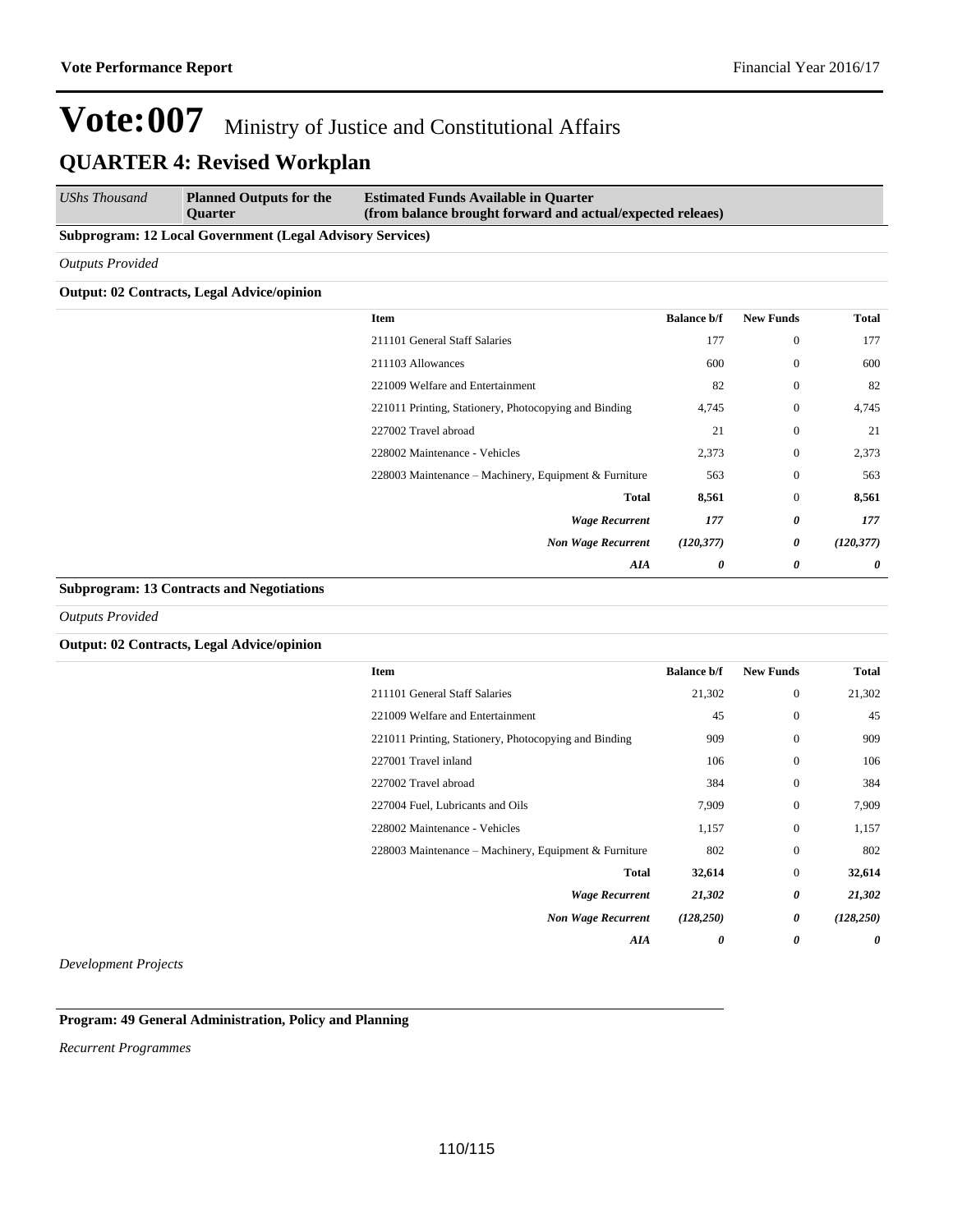| UShs Thousand | <b>Planned Outputs for the</b><br><b>Ouarter</b> | <b>Estimated Funds Available in Quarter</b><br>(from balance brought forward and actual/expected releaes) |
|---------------|--------------------------------------------------|-----------------------------------------------------------------------------------------------------------|
| _____         |                                                  |                                                                                                           |

## **Subprogram: 01 Headquarters**

*Outputs Provided*

## **Output: 03 Ministerial and Top Management Services**

| Fill vacant positions;                                                                | <b>Item</b>                                                 | <b>Balance b/f</b> | <b>New Funds</b> | <b>Total</b> |
|---------------------------------------------------------------------------------------|-------------------------------------------------------------|--------------------|------------------|--------------|
| -Conduct staff training and promotion;<br>-Procure all the necessary equipment/tools; | 211101 General Staff Salaries                               | 56                 | $\boldsymbol{0}$ | 56           |
| -Facilitate State Attorneys;                                                          | 211103 Allowances                                           | 227                | $\overline{0}$   | 227          |
| -Pay all service providers.                                                           | 212102 Pension for General Civil Service                    | 24                 | $\boldsymbol{0}$ | 24           |
|                                                                                       | 213001 Medical expenses (To employees)                      | 6,400              | $\overline{0}$   | 6,400        |
|                                                                                       | 213004 Gratuity Expenses                                    | 110,272            | $\boldsymbol{0}$ | 110,272      |
|                                                                                       | 221001 Advertising and Public Relations                     | 10,320             | $\boldsymbol{0}$ | 10,320       |
|                                                                                       | 221003 Staff Training                                       | 9,905              | $\boldsymbol{0}$ | 9,905        |
|                                                                                       | 221006 Commissions and related charges                      | 2,344              | $\boldsymbol{0}$ | 2,344        |
|                                                                                       | 221007 Books, Periodicals & Newspapers                      | 102,357            | $\boldsymbol{0}$ | 102,357      |
|                                                                                       | 221008 Computer supplies and Information Technology<br>(TT) | 22,775             | $\boldsymbol{0}$ | 22,775       |
|                                                                                       | 221009 Welfare and Entertainment                            | 31                 | $\boldsymbol{0}$ | 31           |
|                                                                                       | 221010 Special Meals and Drinks                             | 19,259             | $\mathbf{0}$     | 19,259       |
|                                                                                       | 221011 Printing, Stationery, Photocopying and Binding       | 64,778             | $\mathbf{0}$     | 64,778       |
|                                                                                       | 221012 Small Office Equipment                               | 5,052              | $\boldsymbol{0}$ | 5,052        |
|                                                                                       | 221016 IFMS Recurrent costs                                 | 5,239              | $\boldsymbol{0}$ | 5,239        |
|                                                                                       | 221017 Subscriptions                                        | 7,179              | $\boldsymbol{0}$ | 7,179        |
|                                                                                       | 222001 Telecommunications                                   | 24,021             | $\boldsymbol{0}$ | 24,021       |
|                                                                                       | 222002 Postage and Courier                                  | 3,742              | $\boldsymbol{0}$ | 3,742        |
|                                                                                       | 222003 Information and communications technology (ICT)      | 32,448             | $\boldsymbol{0}$ | 32,448       |
|                                                                                       | 223004 Guard and Security services                          | 14,663             | $\boldsymbol{0}$ | 14,663       |
|                                                                                       | 224005 Uniforms, Beddings and Protective Gear               | 80,080             | $\mathbf{0}$     | 80,080       |
|                                                                                       | 225001 Consultancy Services- Short term                     | 35,692             | $\boldsymbol{0}$ | 35,692       |
|                                                                                       | 225002 Consultancy Services-Long-term                       | 17,796             | $\mathbf{0}$     | 17,796       |
|                                                                                       | 227001 Travel inland                                        | 17,003             | $\boldsymbol{0}$ | 17,003       |
|                                                                                       | 227002 Travel abroad                                        | 8,507              | $\boldsymbol{0}$ | 8,507        |
|                                                                                       | 228001 Maintenance - Civil                                  | 55,018             | $\boldsymbol{0}$ | 55,018       |
|                                                                                       | 228002 Maintenance - Vehicles                               | 31,657             | $\boldsymbol{0}$ | 31,657       |
|                                                                                       | 228003 Maintenance – Machinery, Equipment & Furniture       | 133                | $\boldsymbol{0}$ | 133          |
|                                                                                       | 228004 Maintenance – Other                                  | 9,648              | $\boldsymbol{0}$ | 9,648        |
|                                                                                       | 282104 Compensation to 3rd Parties                          | 6,242,141          | $\mathbf{0}$     | 6,242,141    |
|                                                                                       | <b>Total</b>                                                | 6,938,768          | $\boldsymbol{0}$ | 6,938,768    |
|                                                                                       | <b>Wage Recurrent</b>                                       | 56                 | 0                | 56           |
|                                                                                       | <b>Non Wage Recurrent</b>                                   | 2,947,087          | 0                | 2,947,087    |
|                                                                                       | AIA                                                         | 0                  | 0                | 0            |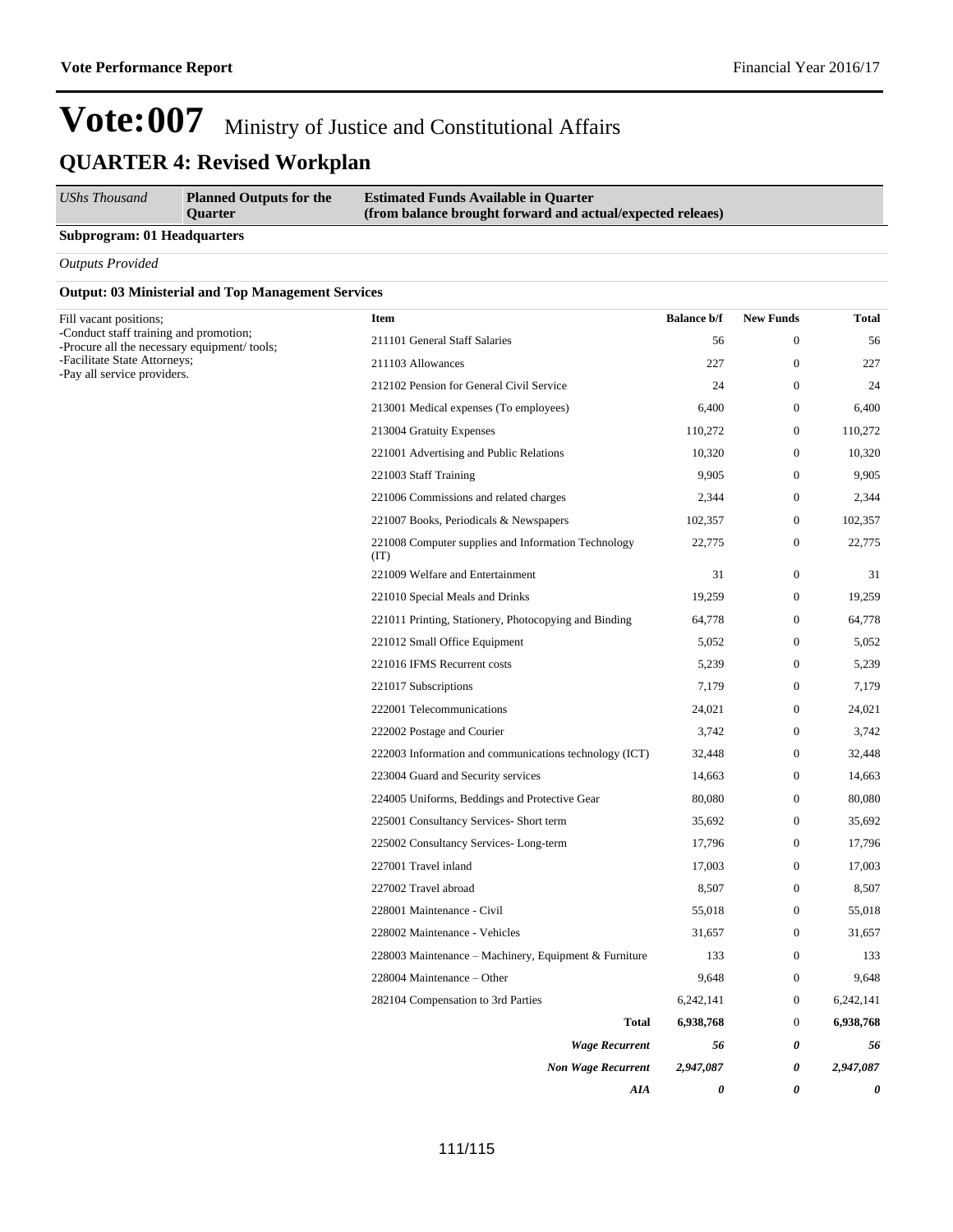| <b>UShs Thousand</b>           | <b>Planned Outputs for the</b><br><b>Ouarter</b>                      | <b>Estimated Funds Available in Quarter</b><br>(from balance brought forward and actual/expected releaes) |                       |                       |                       |
|--------------------------------|-----------------------------------------------------------------------|-----------------------------------------------------------------------------------------------------------|-----------------------|-----------------------|-----------------------|
| <b>Outputs Funded</b>          |                                                                       |                                                                                                           |                       |                       |                       |
|                                | <b>Output: 51 Contributions to International Organisations</b>        |                                                                                                           |                       |                       |                       |
|                                | Pay commitments to International Organizations like WIPO, Item        |                                                                                                           | <b>Balance b/f</b>    | <b>New Funds</b>      | Total                 |
| AALCO, ARIPO, IT for LOS, ICC  |                                                                       | 262101 Contributions to International Organisations<br>(Current)                                          | 15,423                | $\boldsymbol{0}$      | 15,423                |
|                                |                                                                       | <b>Total</b>                                                                                              | 15,423                | $\mathbf{0}$          | 15,423                |
|                                |                                                                       | <b>Wage Recurrent</b>                                                                                     | 0                     | 0                     | 0                     |
|                                |                                                                       | <b>Non Wage Recurrent</b>                                                                                 | (137)                 | 0                     | (137)                 |
|                                |                                                                       | AIA                                                                                                       | 0                     | 0                     | 0                     |
| <b>Output: 52 Other Grants</b> |                                                                       |                                                                                                           |                       |                       |                       |
| Support to Regional Offices    |                                                                       | Item                                                                                                      | <b>Balance b/f</b>    | <b>New Funds</b>      | Total                 |
|                                |                                                                       | 263106 Other Current grants (Current)                                                                     | 175,888               | $\mathbf{0}$          | 175,888               |
|                                |                                                                       | <b>Total</b>                                                                                              | 175,888               | $\boldsymbol{0}$      | 175,888               |
|                                |                                                                       | <b>Wage Recurrent</b>                                                                                     | 0                     | 0                     | 0                     |
|                                |                                                                       | <b>Non Wage Recurrent</b>                                                                                 | 286,718               | 0                     | 286,718               |
|                                |                                                                       | AIA                                                                                                       | 0                     | 0                     | 0                     |
|                                | <b>Output: 53 Contributions to Autonomous Institutions (CADER)</b>    |                                                                                                           |                       |                       |                       |
| Resolve cases through ADR      |                                                                       | Item                                                                                                      | <b>Balance b/f</b>    | <b>New Funds</b>      | <b>Total</b>          |
|                                |                                                                       | 264101 Contributions to Autonomous Institutions                                                           | 16,111                | $\boldsymbol{0}$      | 16,111                |
|                                |                                                                       | <b>Total</b>                                                                                              | 16,111                | $\boldsymbol{0}$      | 16,111                |
|                                |                                                                       | <b>Wage Recurrent</b>                                                                                     | 0                     | 0                     | 0                     |
|                                |                                                                       | <b>Non Wage Recurrent</b>                                                                                 | 3,426                 | 0                     | 3,426                 |
|                                |                                                                       | AIA                                                                                                       | 0                     | $\boldsymbol{\theta}$ | $\pmb{\theta}$        |
|                                | Output: 54 Contributions to Autonomous Institutions (Wage Subvention) |                                                                                                           |                       |                       |                       |
|                                | Supported the wage bill of the Centre for Arbitration and             | Item                                                                                                      | <b>Balance b/f</b>    | <b>New Funds</b>      | <b>Total</b>          |
| Dispute Resolution (CADER)     |                                                                       | 263104 Transfers to other govt. Units (Current)                                                           | 16,032                | $\mathbf{0}$          | 16,032                |
|                                |                                                                       | <b>Total</b>                                                                                              | 16,032                | $\boldsymbol{0}$      | 16,032                |
|                                |                                                                       | <b>Wage Recurrent</b>                                                                                     | $\boldsymbol{\theta}$ | 0                     | $\boldsymbol{\theta}$ |
|                                |                                                                       | <b>Non Wage Recurrent</b>                                                                                 | 3,187                 | 0                     | 3,187                 |
|                                |                                                                       | AIA                                                                                                       | 0                     | 0                     | 0                     |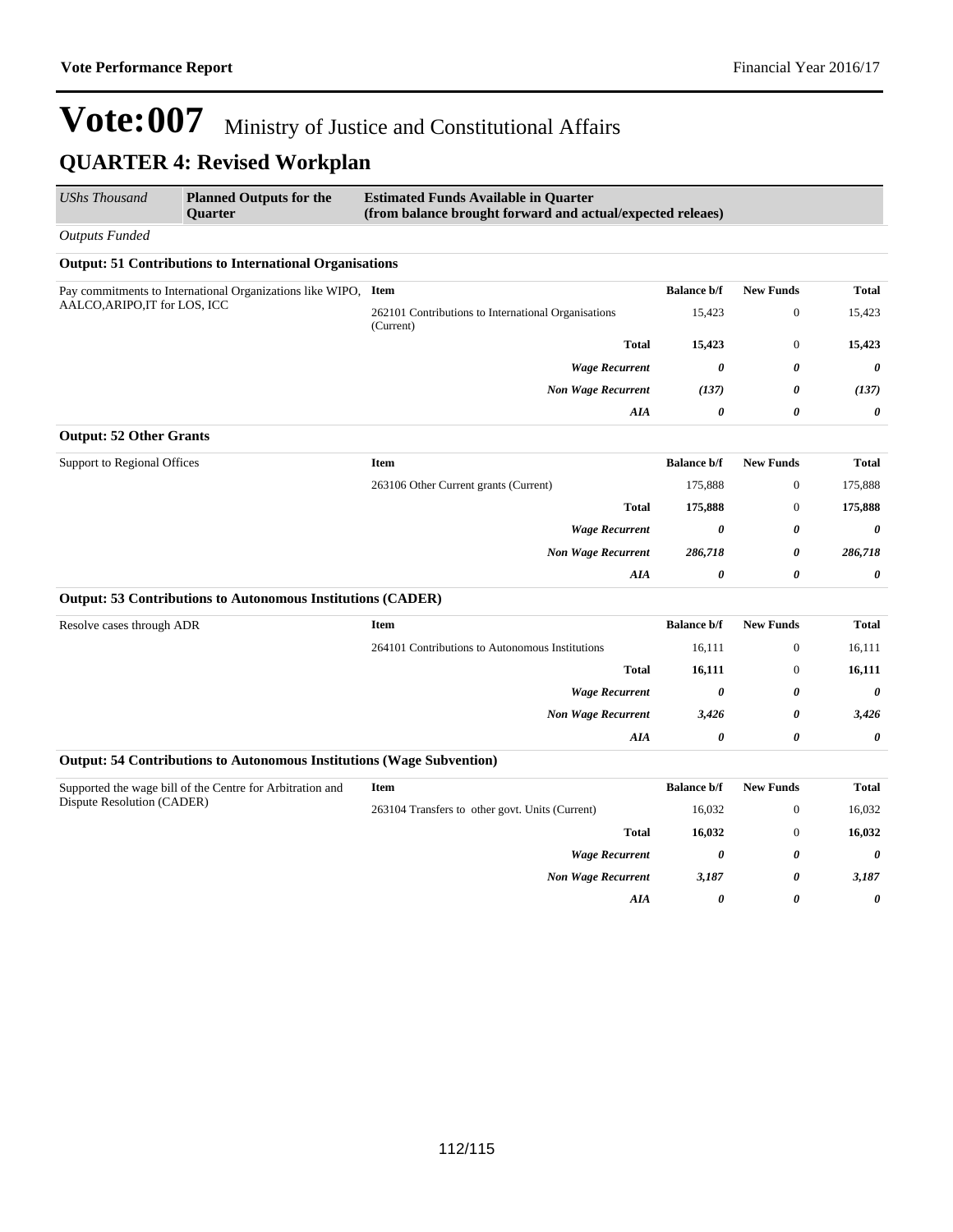| <b>UShs Thousand</b> | <b>Planned Outputs for the</b> | <b>Estimated Funds Available in Quarter</b>                |
|----------------------|--------------------------------|------------------------------------------------------------|
|                      | <b>Ouarter</b>                 | (from balance brought forward and actual/expected releaes) |

### **Subprogram: 17 Policy Planning Unit**

*Outputs Provided*

### **Output: 01 Policy, consultation, planning and monitoring services**

| <b>Item</b>                                                 | <b>Balance b/f</b>                                         | <b>New Funds</b> | <b>Total</b> |
|-------------------------------------------------------------|------------------------------------------------------------|------------------|--------------|
| 211101 General Staff Salaries                               | 20,465                                                     | $\overline{0}$   | 20,465       |
| 211103 Allowances                                           | 8,208                                                      | $\overline{0}$   | 8,208        |
| 221002 Workshops and Seminars                               | 68,808                                                     | $\overline{0}$   | 68,808       |
| 221003 Staff Training                                       | 7,527                                                      | $\overline{0}$   | 7,527        |
| 221006 Commissions and related charges                      | 7,416                                                      | $\mathbf{0}$     | 7,416        |
| 221008 Computer supplies and Information Technology<br>(TT) | 4,885                                                      | $\boldsymbol{0}$ | 4,885        |
| 221011 Printing, Stationery, Photocopying and Binding       | 48,611                                                     | $\mathbf{0}$     | 48,611       |
| 222001 Telecommunications                                   | 1,258                                                      | $\mathbf{0}$     | 1,258        |
| 227001 Travel inland                                        | 6,511                                                      | $\overline{0}$   | 6,511        |
| 227004 Fuel, Lubricants and Oils                            | 11,732                                                     | $\overline{0}$   | 11,732       |
| 228002 Maintenance - Vehicles                               | 2,043                                                      | $\overline{0}$   | 2,043        |
| 228003 Maintenance – Machinery, Equipment & Furniture       | 1,024                                                      | $\mathbf{0}$     | 1,024        |
| <b>Total</b>                                                | 188,488                                                    | $\mathbf{0}$     | 188,488      |
| <b>Wage Recurrent</b>                                       | 20,465                                                     | 0                | 20,465       |
| <b>Non Wage Recurrent</b>                                   | 109,636                                                    | 0                | 109,636      |
| AIA                                                         | 0                                                          | 0                | 0            |
|                                                             | Provide guidance on budgeting and planning of the Ministry |                  |              |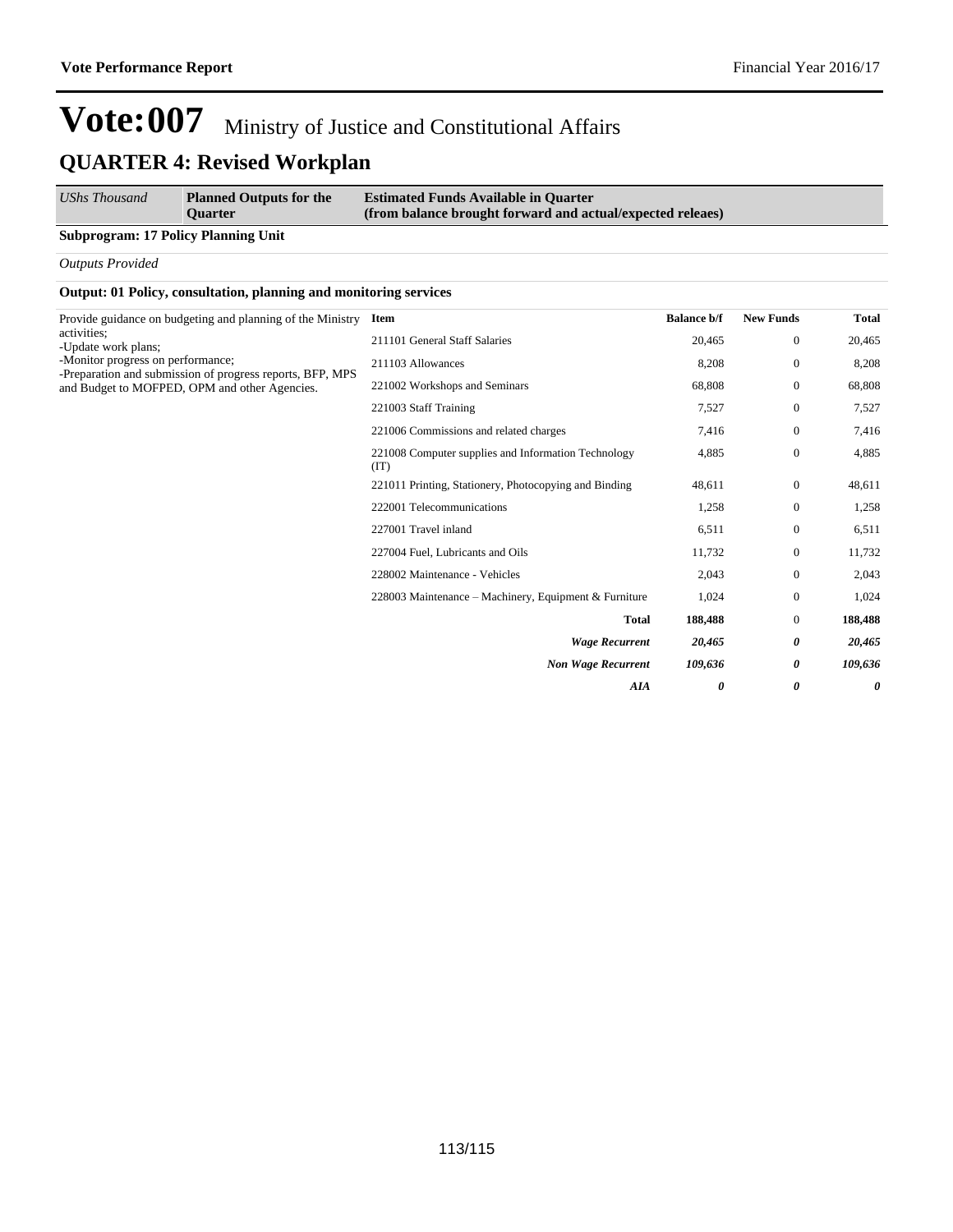| UShs Thousand                                   | <b>Planned Outputs for the</b><br><b>Ouarter</b> | <b>Estimated Funds Available in Quarter</b><br>(from balance brought forward and actual/expected releaes) |
|-------------------------------------------------|--------------------------------------------------|-----------------------------------------------------------------------------------------------------------|
| <b>Subprogram: 19 Internal Audit Department</b> |                                                  |                                                                                                           |

*Outputs Provided*

### **Output: 02 Ministry Support Services (Finance and Administration)**

| -Strengthening internal controls;   | <b>Item</b>                                           | <b>Balance b/f</b> | <b>New Funds</b> | <b>Total</b> |
|-------------------------------------|-------------------------------------------------------|--------------------|------------------|--------------|
| -Timely production of Audit report. | 211101 General Staff Salaries                         | 18,713             | $\mathbf{0}$     | 18,713       |
|                                     | 211103 Allowances                                     | 6,697              | $\mathbf{0}$     | 6,697        |
|                                     | 221001 Advertising and Public Relations               | 2,176              | $\overline{0}$   | 2,176        |
|                                     | 221003 Staff Training                                 | 14,545             | $\mathbf{0}$     | 14,545       |
|                                     | 221006 Commissions and related charges                | 1,413              | $\overline{0}$   | 1,413        |
|                                     | 221009 Welfare and Entertainment                      | 1,516              | $\overline{0}$   | 1,516        |
|                                     | 221011 Printing, Stationery, Photocopying and Binding | 2,780              | $\mathbf{0}$     | 2,780        |
|                                     | 222001 Telecommunications                             | 2,516              | $\mathbf{0}$     | 2,516        |
|                                     | 227001 Travel inland                                  | 8,896              | $\overline{0}$   | 8,896        |
|                                     | 227004 Fuel, Lubricants and Oils                      | 1,796              | $\mathbf{0}$     | 1,796        |
|                                     | 228002 Maintenance - Vehicles                         | 2,506              | $\mathbf{0}$     | 2,506        |
|                                     | <b>Total</b>                                          | 63,554             | $\mathbf{0}$     | 63,554       |
|                                     | <b>Wage Recurrent</b>                                 | 18,713             | 0                | 18,713       |
|                                     | <b>Non Wage Recurrent</b>                             | 13,846             | 0                | 13,846       |
|                                     | AIA                                                   | 0                  | 0                | 0            |

## **Subprogram: 20 Office of the Attorney General**

*Outputs Provided*

### **Output: 03 Ministerial and Top Management Services**

| -Defend Government;                           | Item                                   | <b>Balance b/f</b> | <b>New Funds</b>      | <b>Total</b> |
|-----------------------------------------------|----------------------------------------|--------------------|-----------------------|--------------|
| -Attend to Litigation;<br>-Draft Legislation; | 211103 Allowances                      | 399                | $\overline{0}$        | 399          |
| -Provide Legal Advice.                        | 213001 Medical expenses (To employees) | 4,050              | $\boldsymbol{0}$      | 4,050        |
|                                               | 221007 Books, Periodicals & Newspapers | 3,742              | $\mathbf{0}$          | 3,742        |
|                                               | 221009 Welfare and Entertainment       | 3,773              | $\mathbf{0}$          | 3,773        |
|                                               | 221012 Small Office Equipment          | 1,497              | $\mathbf{0}$          | 1,497        |
|                                               | 222001 Telecommunications              | 2,516              | $\mathbf{0}$          | 2,516        |
|                                               | 227001 Travel inland                   | 4,265              | $\overline{0}$        | 4,265        |
|                                               | 227002 Travel abroad                   | 6,806              | $\theta$              | 6,806        |
|                                               | 228002 Maintenance - Vehicles          | 4,907              | $\overline{0}$        | 4,907        |
|                                               | <b>Total</b>                           | 31,954             | $\theta$              | 31,954       |
|                                               | <b>Wage Recurrent</b>                  | 0                  | 0                     | 0            |
|                                               | <b>Non Wage Recurrent</b>              | 23,222             | 0                     | 23,222       |
|                                               | AIA                                    | 0                  | $\boldsymbol{\theta}$ | 0            |
|                                               |                                        |                    |                       |              |

*Development Projects*